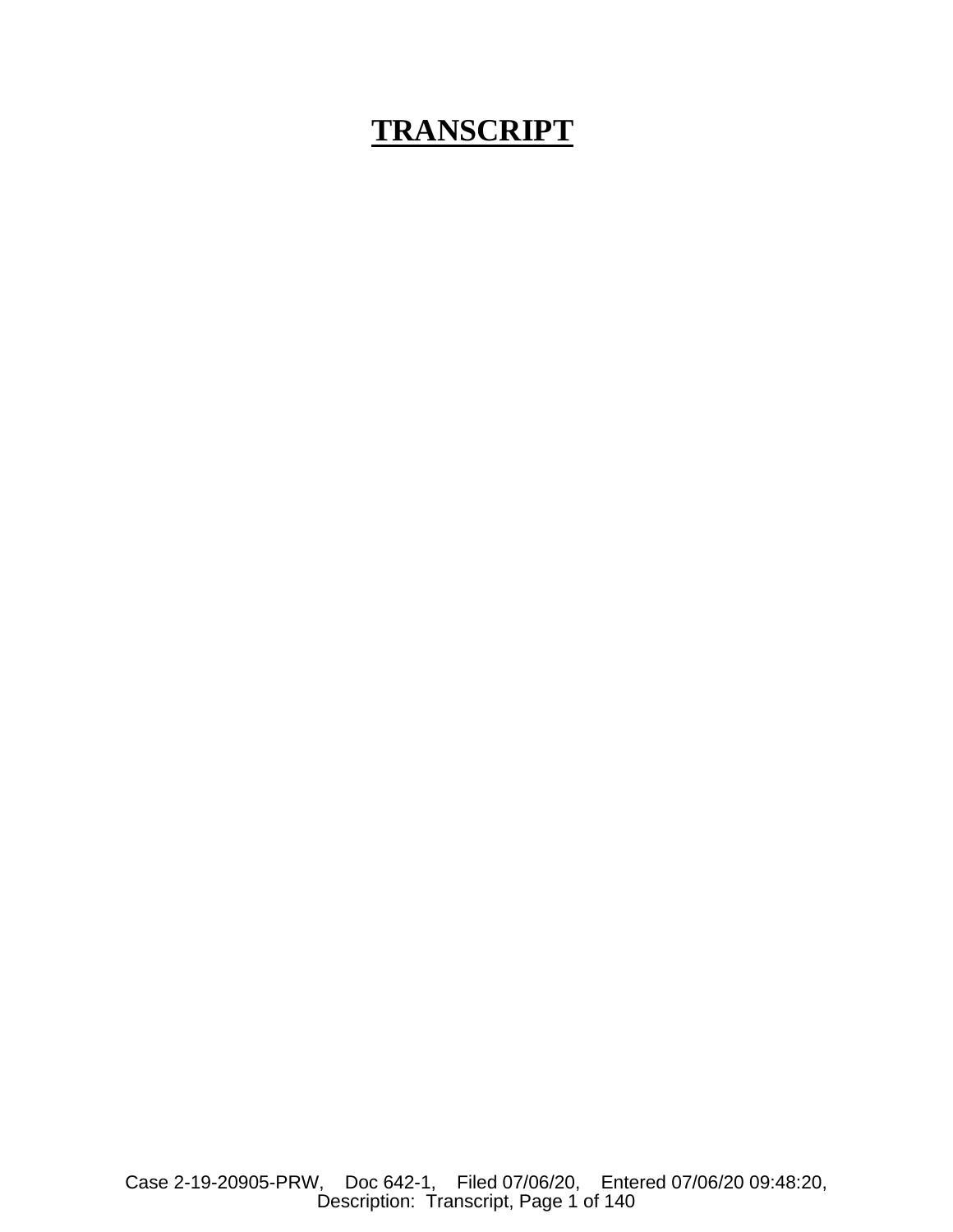|                |                                                         | Page 1 |  |
|----------------|---------------------------------------------------------|--------|--|
| $\mathbf{1}$   | Bishop M. Clark                                         |        |  |
| $\overline{2}$ | UNITED STATES BANKRUPTCY COURT                          |        |  |
| 3              | WESTERN DISTRICT OF NEW YORK                            |        |  |
| $\overline{4}$ |                                                         |        |  |
| 5              |                                                         |        |  |
| 6              |                                                         |        |  |
| $7\phantom{.}$ |                                                         |        |  |
| 8              | Case No. 19-20905<br>In Re:                             |        |  |
| 9              | The Diocese of Rochester,<br>Chapter 11                 |        |  |
| 10             | <u> 1989 - Johann Barbara, martin amerikan basar da</u> |        |  |
| 11             |                                                         |        |  |
| 12             |                                                         |        |  |
| 13             |                                                         |        |  |
| 14             |                                                         |        |  |
| 15             |                                                         |        |  |
| 16             |                                                         |        |  |
| 17             | DEPOSITION OF BISHOP MATTHEW HARVEY CLARK               |        |  |
| 18             | Rochester, New York                                     |        |  |
| 19             | Tuesday, March 3, 2020, 11:00 a.m.                      |        |  |
| 20             |                                                         |        |  |
| 21             |                                                         |        |  |
| 22             |                                                         |        |  |
| 23             |                                                         |        |  |
| 24             | Reported By: Anne Vosburgh, CSR-6804, RPR, CRR          |        |  |
| 25             | Job No: 177778                                          |        |  |

Г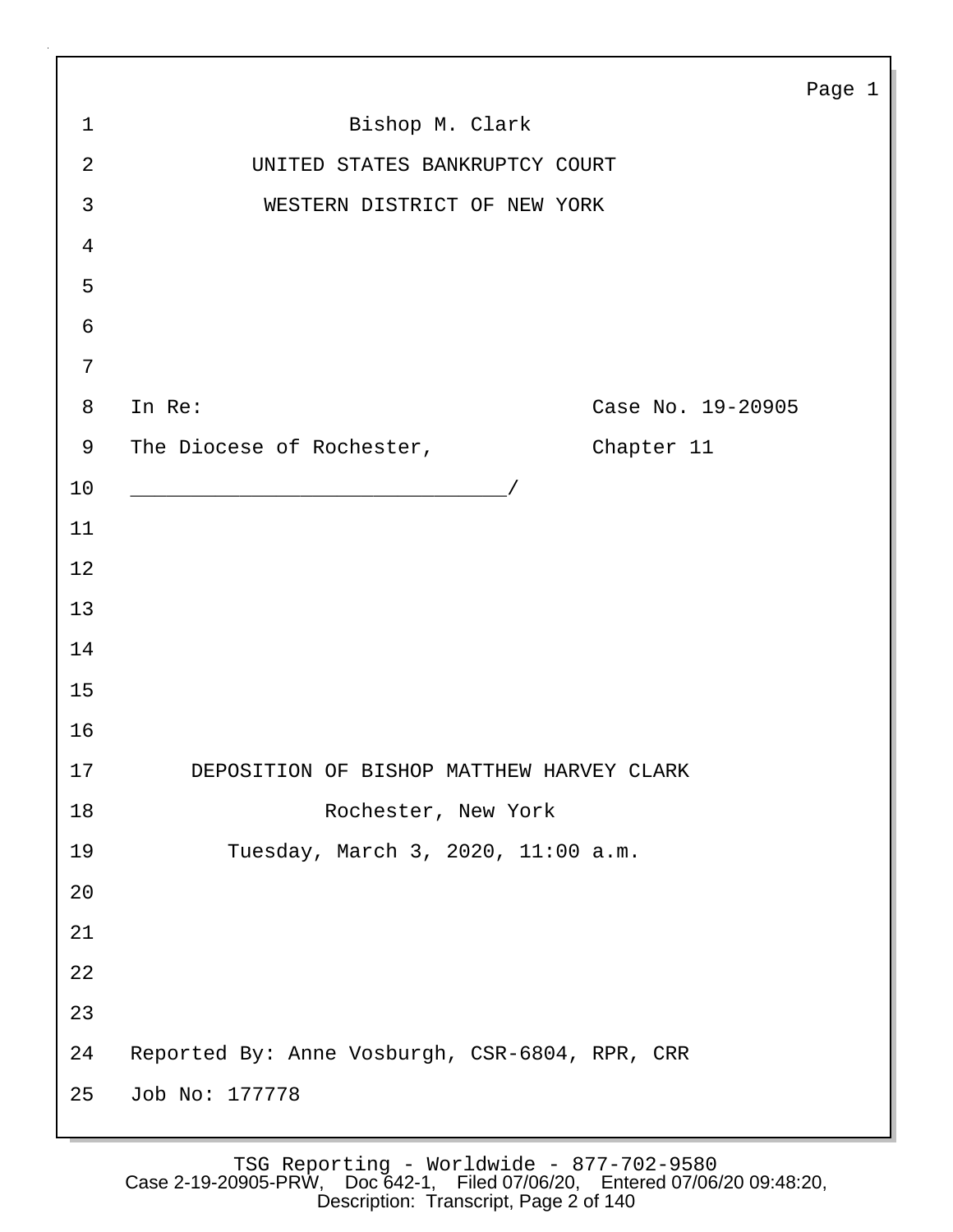|              |                                                  | Page 2 |
|--------------|--------------------------------------------------|--------|
| $\mathbf 1$  | Bishop M. Clark                                  |        |
| 2            | $-000-$                                          |        |
| $\mathbf{3}$ |                                                  |        |
| 4            | On Tuesday, March 3, 2020, commencing at         |        |
| 5            | approximately 11:00 a.m., the deposition of      |        |
| 6            | Bishop Matthew Harvey Clark was taken at Adams   |        |
| 7            | LeClair LLP, located at 28 E. Main Street, Suite |        |
| 8            | 1500, Rochester, New York, held before and       |        |
| 9            | stenographically reported by Anne E. Vosburgh,   |        |
| 10           | Certified Shorthand Reporter No. 6804,           |        |
| 11           | Registered Professional Reporter,                |        |
| 12           | Certified Realtime Reporter, and Notary Public.  |        |
| 13           |                                                  |        |
| 14           |                                                  |        |
| 15           |                                                  |        |
| 16           |                                                  |        |
| 17           |                                                  |        |
| 18           |                                                  |        |
| 19           |                                                  |        |
| $20$         |                                                  |        |
| 21           |                                                  |        |
| 22           |                                                  |        |
| 23           |                                                  |        |
| 24           |                                                  |        |
| 25           |                                                  |        |
|              |                                                  |        |

Г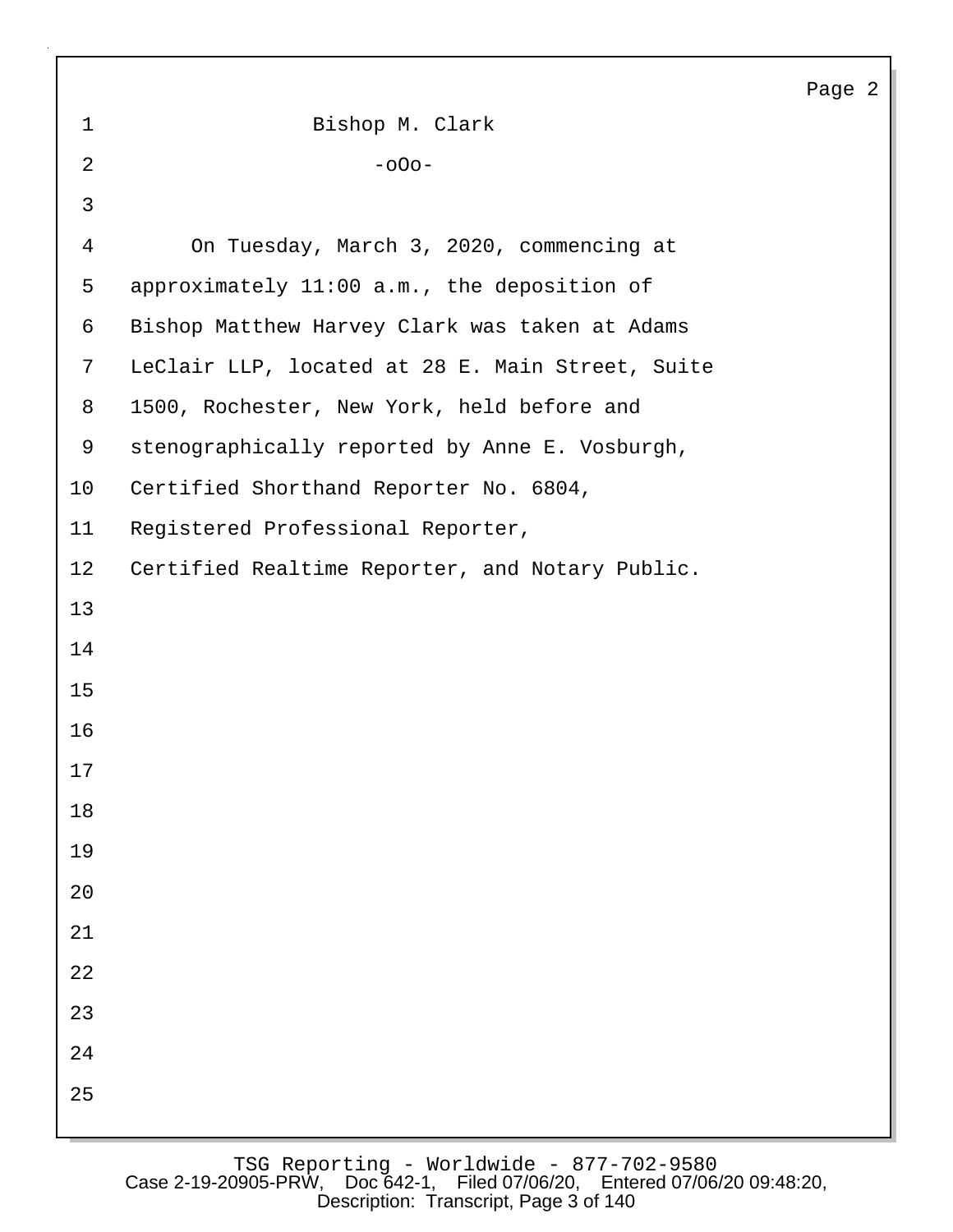```
Page 3
```

```
1 Bishop M. Clark
2 APPEARANCES:
3
4 FOR BISHOP CLARK:
5 Adams & LeClair
6 28 East Main Street
7 Rochester, NY 14614
8 By: Mary Jo Korona, Esq.
9
10
11
12 FOR THE CREDITORS COMMITTEE:
13 Law Offices of Mitchell Garabedian
14 100 State Street
15 Boston, MA 02109
16 By: William Gordon, Esq.
17
18 FOR THE DEBTOR:
19 Bond Schoeneck & King
20 One Lincoln Center
21 Syracuse, NY 13202
22 By: Charles Sullivan, Esq.
23
24
25
```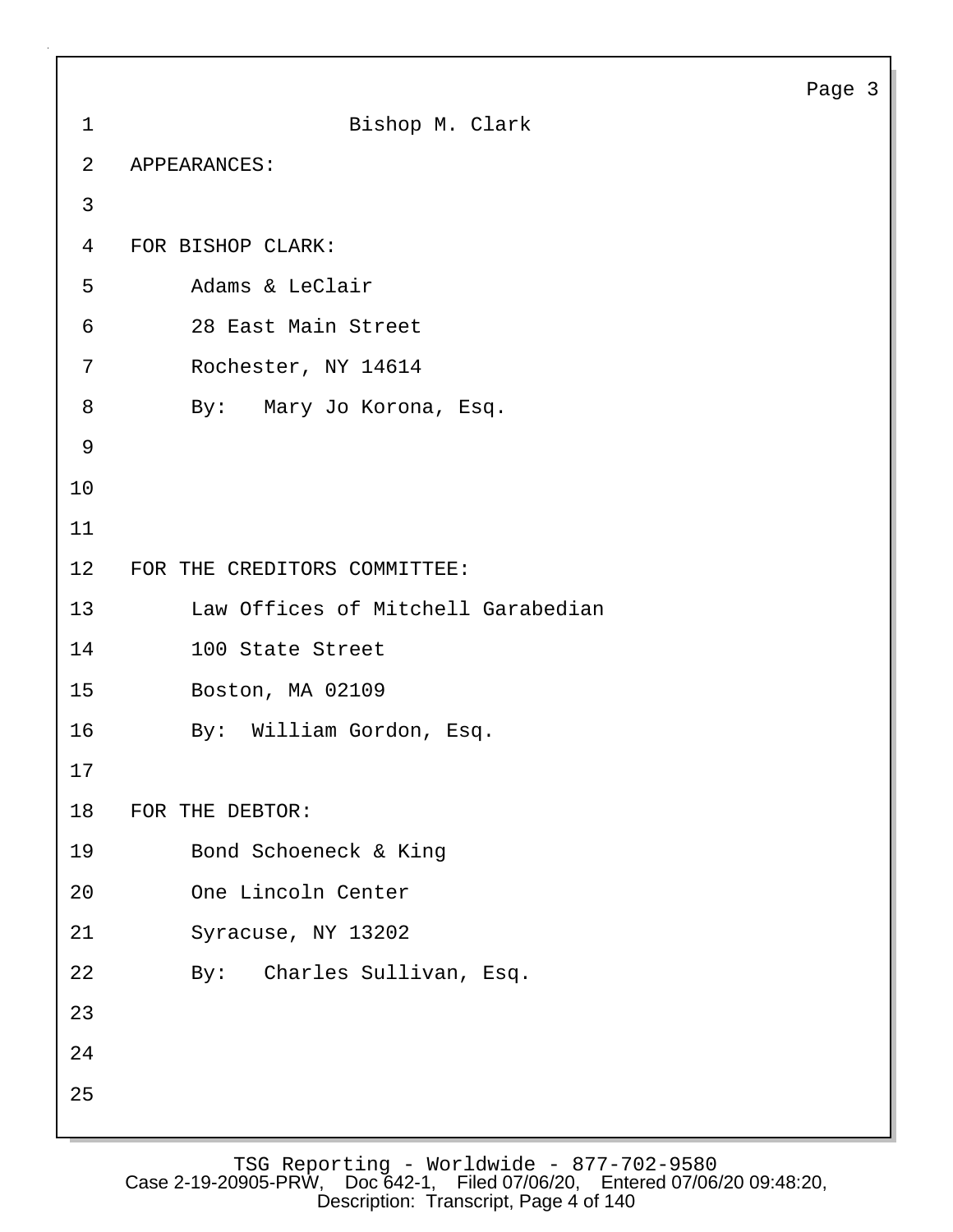| $\mathbf 1$    | Bishop M. Clark          |
|----------------|--------------------------|
| $\overline{a}$ | (Appearances, continued) |
| $\mathsf{3}$   |                          |
| $\overline{4}$ | ALSO PRESENT:            |
| 5              | Hon. Judge Warren        |
| $\epsilon$     | Mary Ann Binsack, RSM    |
| $\sqrt{ }$     | Anthony Maroldo, M.D.    |
| $\,8\,$        |                          |
| $\mathsf 9$    |                          |
| $10$           |                          |
| 11             |                          |
| 12             |                          |
| 13             |                          |
| 14             |                          |
| $15\,$         |                          |
| 16             |                          |
| $17\,$         |                          |
| $18\,$         |                          |
| 19             |                          |
| $20\,$         |                          |
| 21             |                          |
| 22             |                          |
| 23             |                          |
| $2\sqrt{4}$    |                          |
| 25             |                          |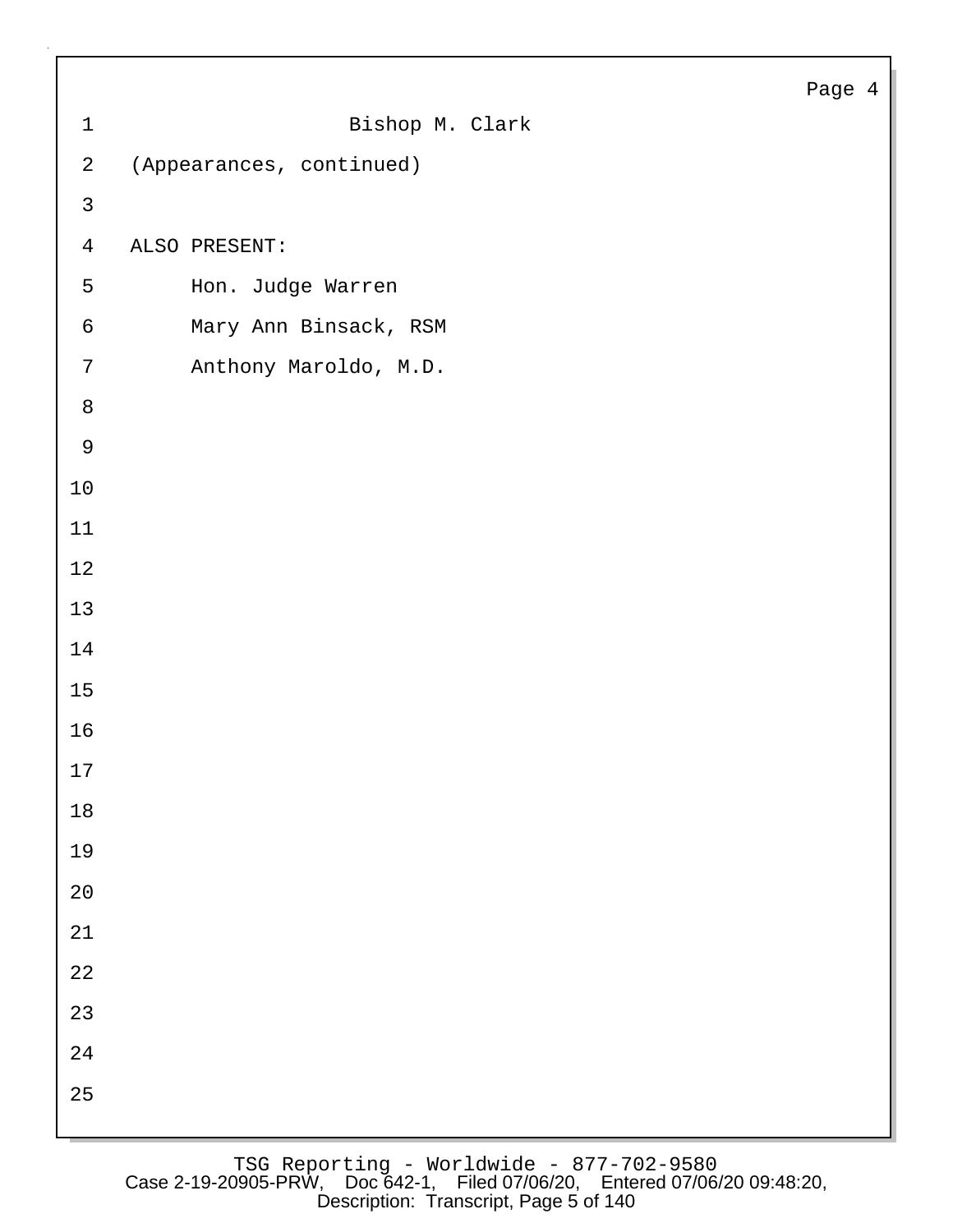|                 |           |                                       |      | Page 5 |
|-----------------|-----------|---------------------------------------|------|--------|
| $\mathbf{1}$    |           | Bishop M. Clark                       |      |        |
| $\overline{2}$  |           | INDEX                                 |      |        |
| 3               |           |                                       |      |        |
| $\overline{4}$  |           | ---------- EXAMINATIONS ----------    |      |        |
| 5               |           | WITNESS: BISHOP MATTHEW CLARK         |      |        |
| 6               |           | Examination by Mr. Gordon             | 9    |        |
| 7               |           |                                       |      |        |
| 8               |           |                                       |      |        |
| $\mathsf 9$     |           |                                       |      |        |
| 10              |           |                                       |      |        |
| 11              |           | ---------- MARKED EXHIBITS ---------- |      |        |
| 12 <sup>°</sup> | NUMBER    | DESCRIPTION                           | PAGE |        |
| 13              | Exhibit 1 | Transcript of Hearing Held            | 7    |        |
| 14              |           | on February 11, 2020, 86              |      |        |
| 15              |           | pages                                 |      |        |
| 16              | Exhibit 2 | 12/17 Transcript, "Sex                | 114  |        |
| 17              |           | Abuse, " 166 lines                    |      |        |
| 18              | Exhibit 3 | Excerpts from the book "The           | 120  |        |
| 19              |           | Code of Canon Law"                    |      |        |
| 20              | Exhibit 4 | Copy of envelope and letter           | 124  |        |
| 21              |           | , March<br>from                       |      |        |
| 22              |           | 29, 2019                              |      |        |
| 23              | Exhibit 5 | Copy of envelope and letter           | 127  |        |
| 24              |           | from Gary and Judy Shaw,              |      |        |
| 25              |           | June 13, 2018                         |      |        |
|                 |           |                                       |      |        |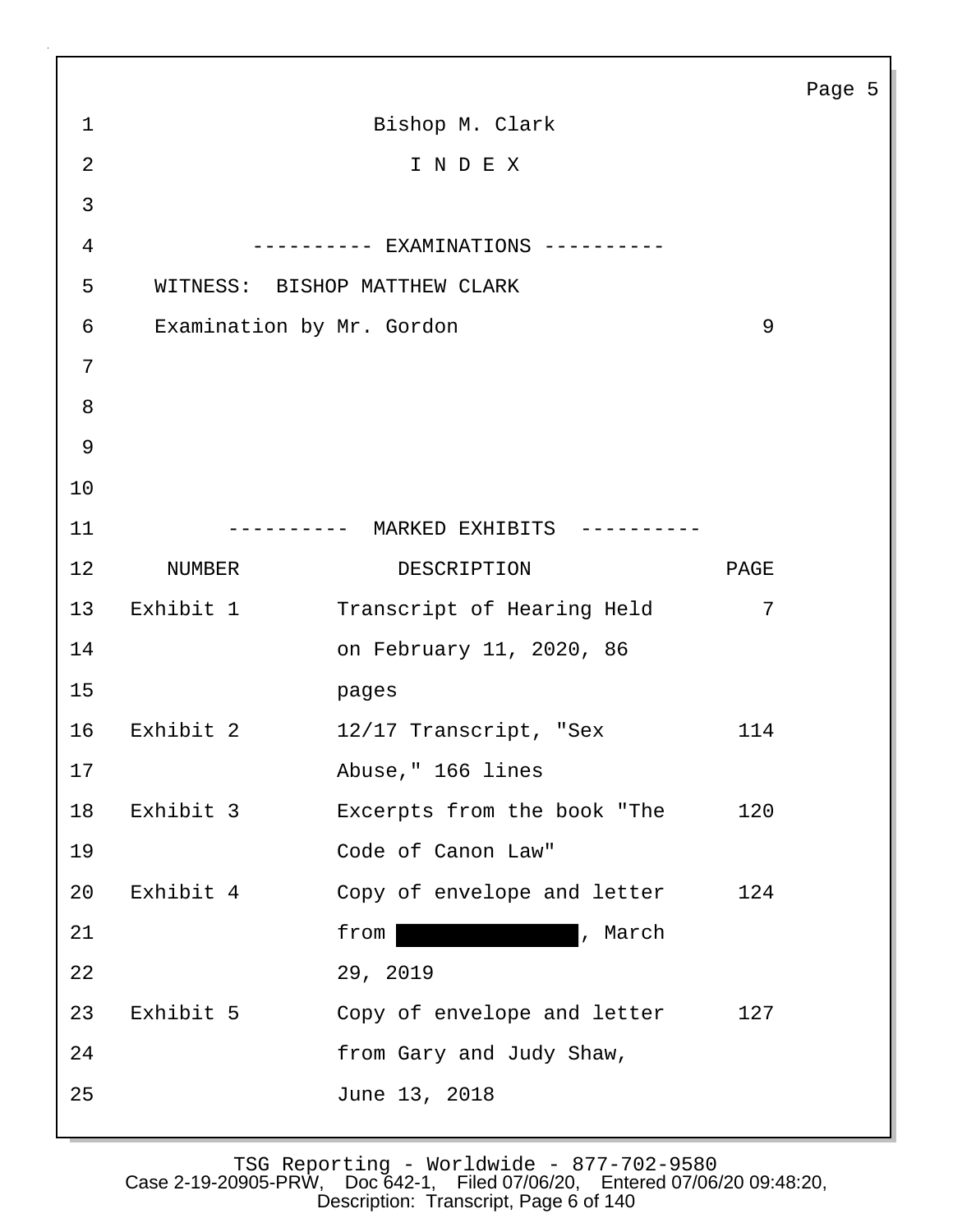|                |                       |                             | Page 6 |
|----------------|-----------------------|-----------------------------|--------|
| $\mathbf 1$    |                       | Bishop M. Clark             |        |
| $\sqrt{2}$     | (EXHIBITS, CONTINUED) |                             |        |
| $\mathsf{3}$   | Exhibit 6             | Copy of envelope and letter | 129    |
| $\overline{4}$ |                       | , April<br>from             |        |
| 5              |                       | 1, 2019                     |        |
| $\epsilon$     | Exhibit 7             | Copy of envelope and letter | 133    |
| 7              |                       | from Margaret Joynt,        |        |
| $\,8\,$        |                       | February 16, 2020           |        |
| $\mathsf 9$    |                       | (EXHIBITS ATTACHED)         |        |
| $10$           |                       |                             |        |
| 11             |                       |                             |        |
| $12$           |                       |                             |        |
| 13             |                       |                             |        |
| 14             |                       |                             |        |
| $15$           |                       |                             |        |
| 16             |                       |                             |        |
| 17             |                       |                             |        |
| $18\,$         |                       |                             |        |
| 19             |                       |                             |        |
| $20\,$         |                       |                             |        |
| $21\,$         |                       |                             |        |
| 22             |                       |                             |        |
| 23             |                       |                             |        |
| 24             |                       |                             |        |
| 25             |                       |                             |        |
|                |                       |                             |        |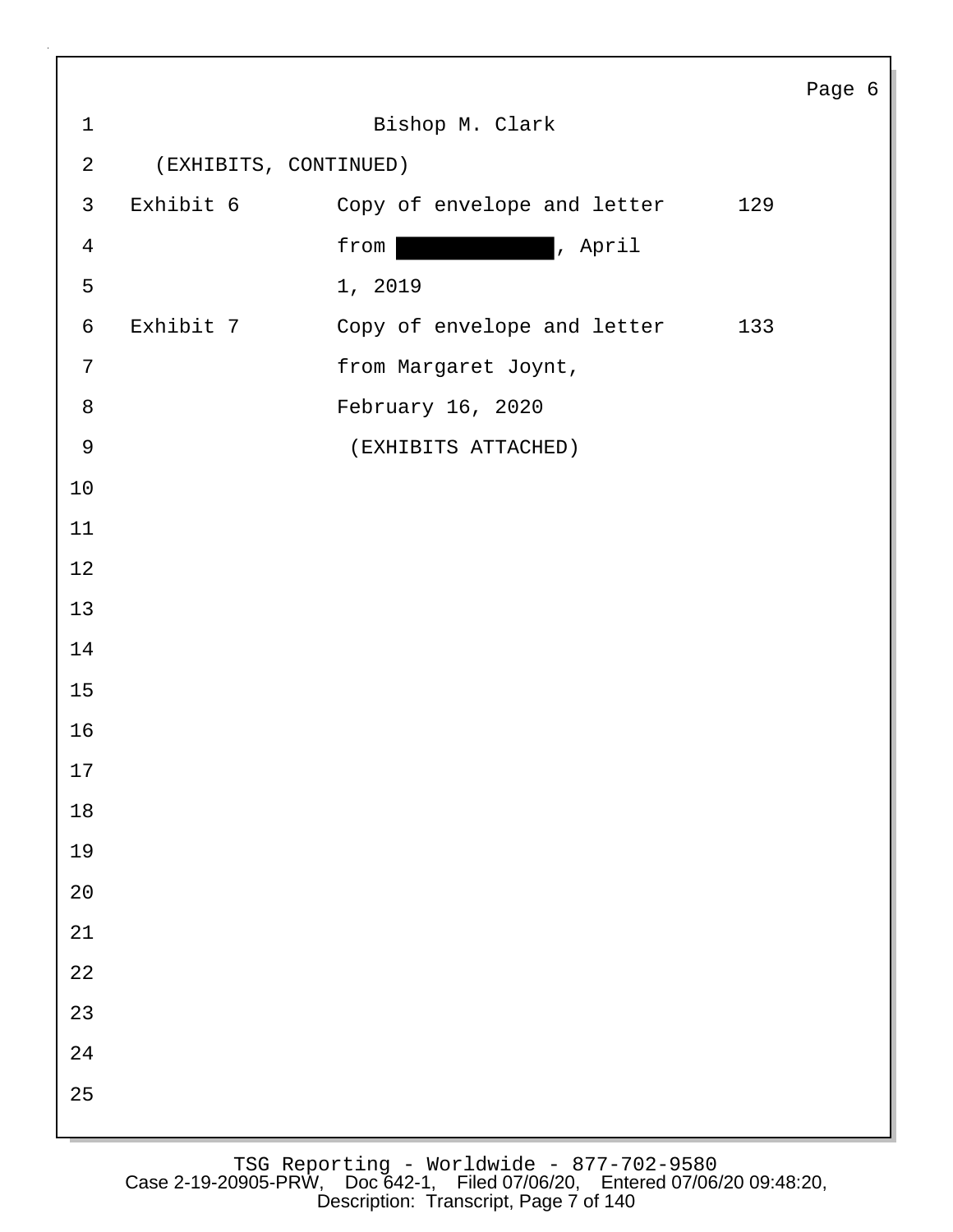Page 7 1 Bishop M. Clark 2 Rochester, New York 3 Tuesday, March 3, 2020, 11:00 a.m. 4 --------------- 5 PROCEEDINGS 6 --------------- 7 MR. GORDON: This deposition is 8 being taken in accord with the order 9 entered at the hearing of February 11, 10 2020. 11 (Transcript of Hearing Held on 12 February 11, 2020, 86 pages, marked 13 as Deposition Exhibit 1.) 14 MR. GORDON: The transcript has been 15 marked as Exhibit 1, and the pages of the 16 court's order are in there. 17 And so this will be conducted under 18 the terms of that order. Only one 19 attorney from the creditor's committee 20 will be present. And this will last three 21 hours on the record. The parties have 22 agreed that this will be taken in 23 accordance with the procedures outlined in 24 Federal Rules of Civil Procedure 30. 25 Is there anything I've forgotten?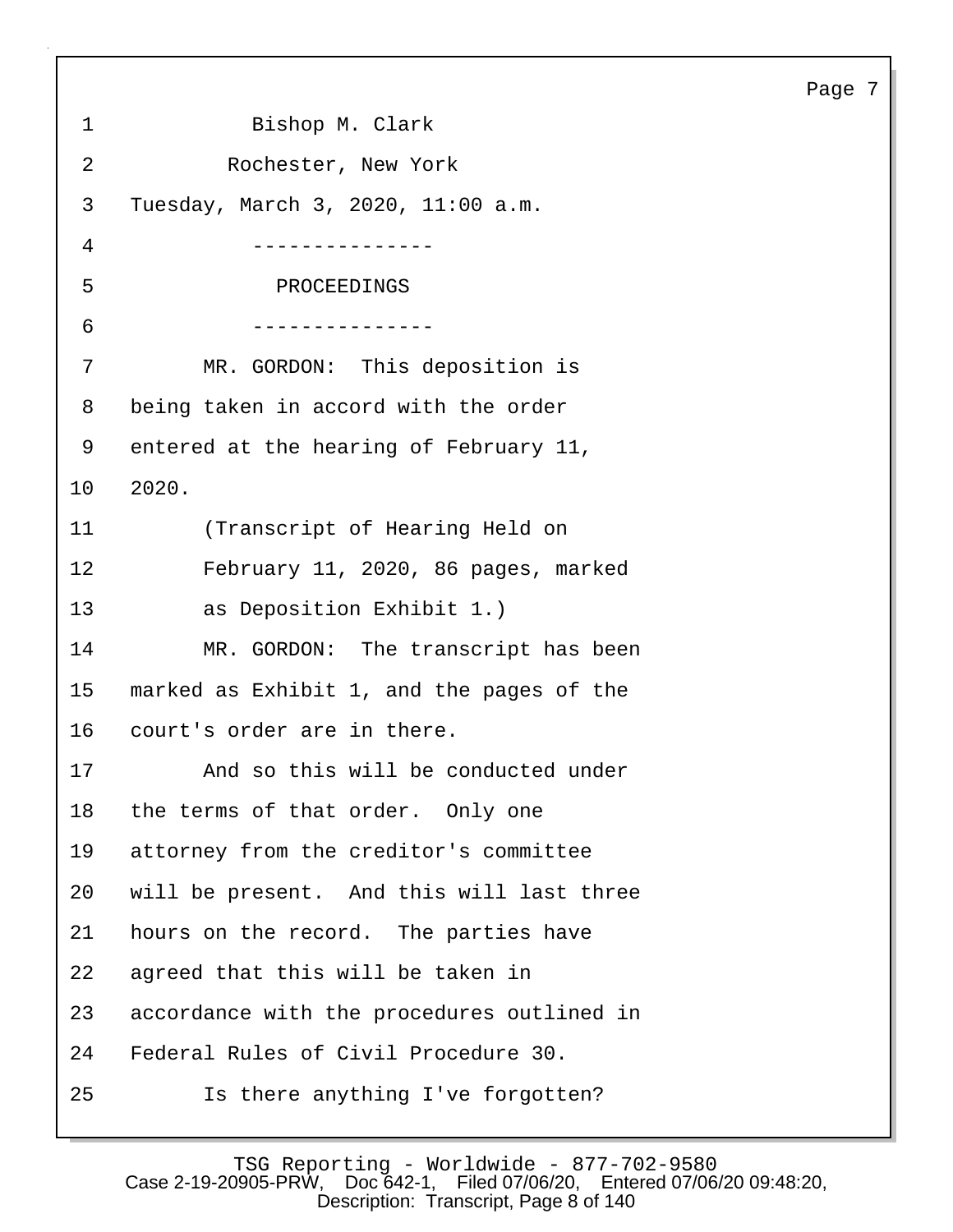1 Bishop M. Clark 2 MS. KORONA: I don't believe so. 3 MR. SULLIVAN: And this is 4 Charles Sullivan, Counsel for the Diocese 5 of Rochester in the Chapter 11 case. 6 Just for clarity, I wanted to note 7 for the record that the confidentiality 8 protocols set by the Court are applicable 9 to this deposition so, for example, to the 10 extent that there is any testimony that 11 elicits names or other personal 12 identification of any victim claimants in 13 the case, that is to be kept confidential 14 and appropriate redaction is to occur 15 before this transcript is made public. 16 MR. GORDON: And that will be within 17 the time frame that the court pointed out. 18 MR. SULLIVAN: Yes. 19 MS. KORONA: I just want to make 20 sure that all of the people in this room 21 are noted for the record. Thank you. 22 MR. GORDON: I'm Attorney 23 Bill Gordon. 24 MR. SULLIVAN: And I am attorney 25 Charles Sullivan with the firm of Bond

Page 8

TSG Reporting - Worldwide - 877-702-9580<br>Case 2-19-20905-PRW, Doc 642-1, Filed 07/06/20, Entered 07/06 Filed 07/06/20, Entered 07/06/20 09:48:20, Description: Transcript, Page 9 of 140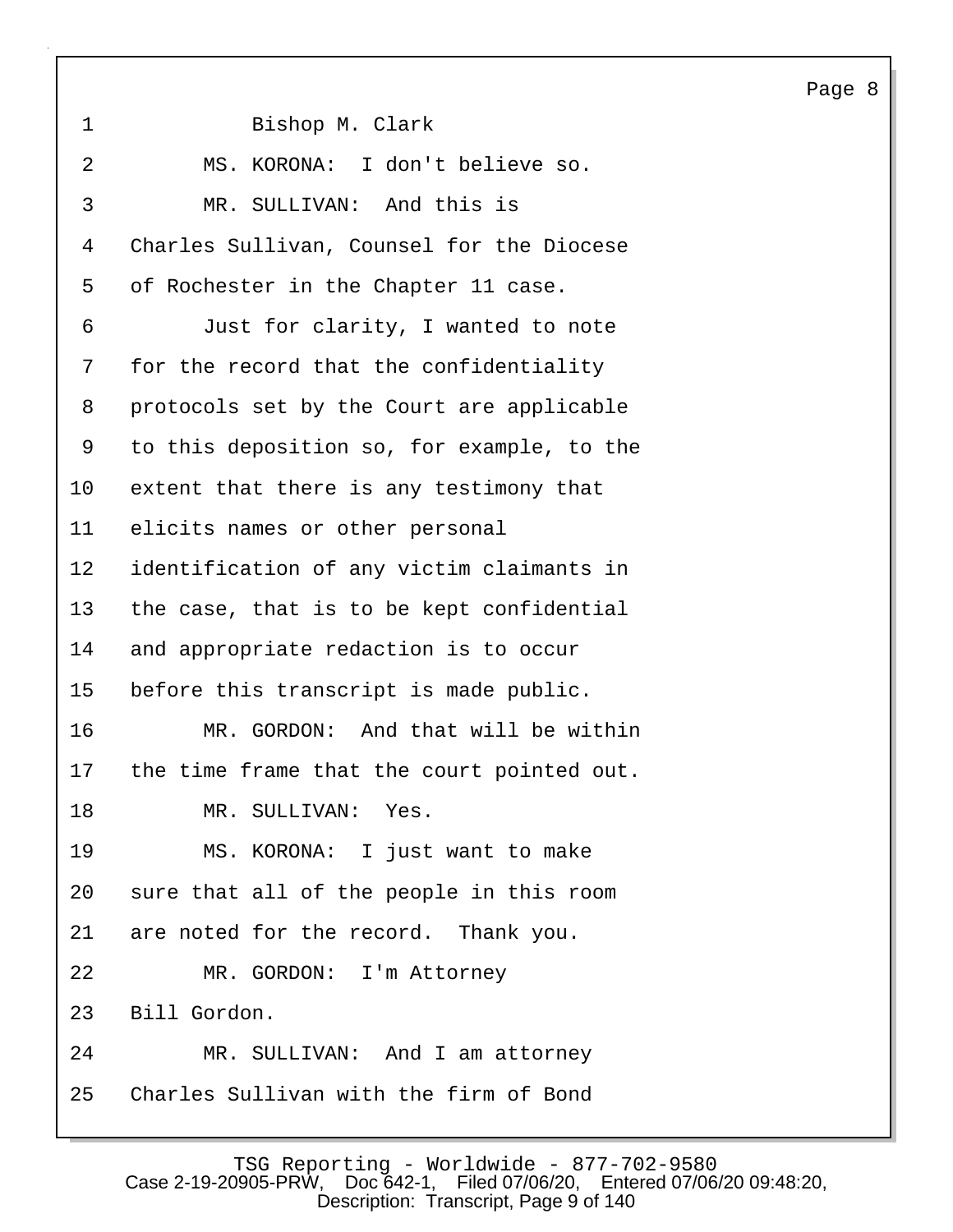|    |                                            | Page 9 |
|----|--------------------------------------------|--------|
| 1  | Bishop M. Clark                            |        |
| 2  | Schoeneck & King representing the Diocese  |        |
| 3  | of Rochester.                              |        |
| 4  | THE WITNESS: Thank you.                    |        |
| 5  | JUDGE WARREN: I'm Judge Warren from        |        |
| 6  | Federal Court.                             |        |
| 7  | MS. BINSACK: Sister Mary Ann               |        |
| 8  | Binsack, and I've been assistant of the    |        |
| 9  | bishop since 2001.                         |        |
| 10 | DR. MAROLDO: Dr. Anthony Maroldo,          |        |
| 11 | $M-a-r-o-1-d-o.$                           |        |
| 12 | BISHOP MATTHEW CLARK,                      |        |
| 13 | having been called as a witness, was       |        |
| 14 | duly sworn to testify to the truth by      |        |
| 15 | an authorized notary public and            |        |
| 16 | testified as follows.                      |        |
| 17 |                                            |        |
| 18 | EXAMINATION                                |        |
| 19 | BY MR. GORDON:                             |        |
| 20 | Bishop, before you came to<br>$Q$ .        |        |
| 21 | Rochester, you were a priest in the        |        |
| 22 | Diocese of Albany?                         |        |
| 23 | Correct.<br>Α.                             |        |
| 24 | Were you ever an auxiliary bishop in<br>Q. |        |
| 25 | Albany before you came here?               |        |
|    |                                            |        |

 $\sqrt{ }$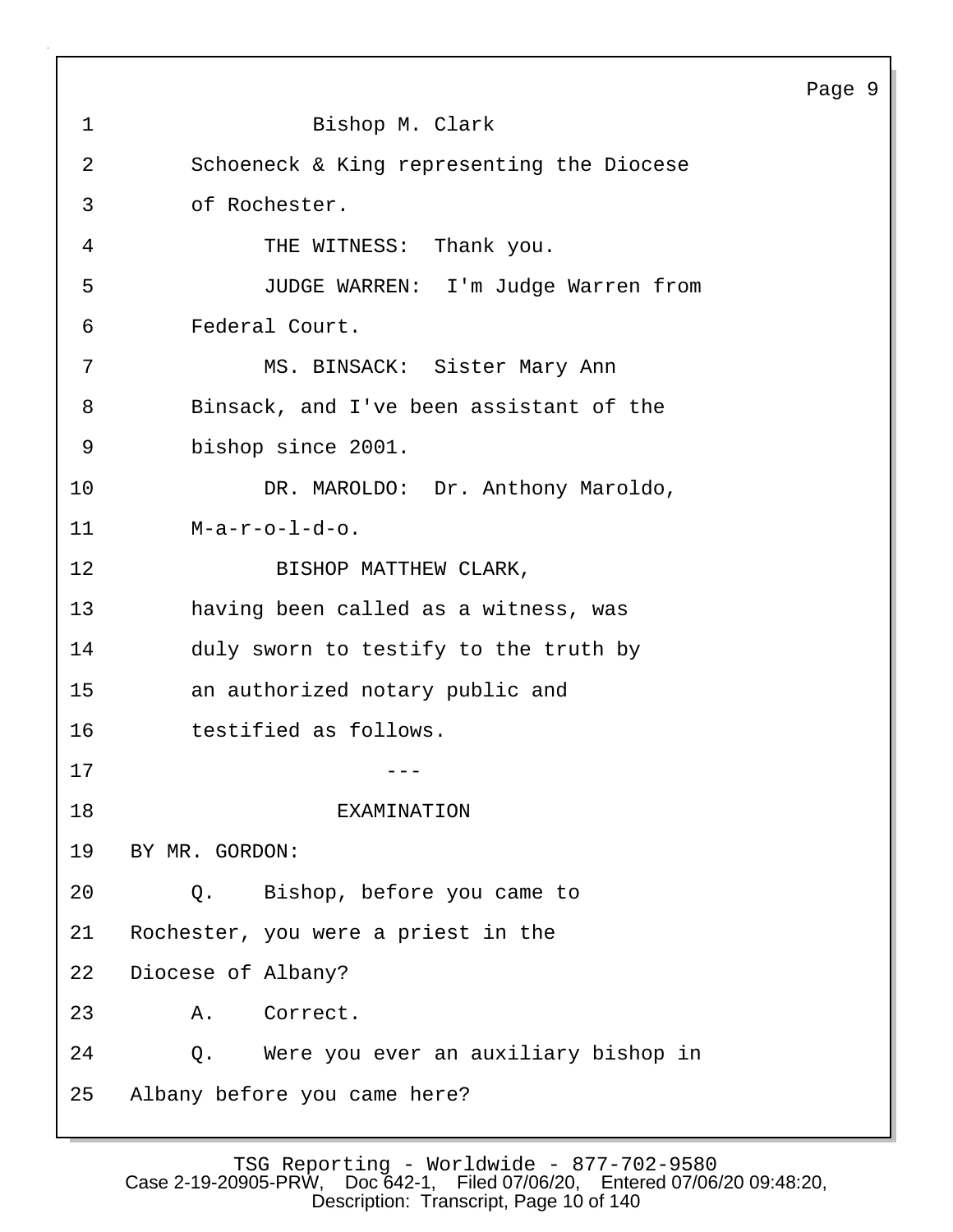1 Bishop M. Clark 2 A. No. 3 Q. So the first time you had the title 4 of bishop is when you arrived at the Diocese of 5 Rochester? 6 A. Yes. 7 Q. Were you considered to be installed 8 or ordained? What was the description when you 9 got the title at that time? 10 A. I was ordained in 1979 in Rome, 11 Italy. 12 Q. Was that by the Pope at the time? 13 A. Yes. 14 Q. John Paul II? 15 A. Yes. 16 Q. And so that would have been the 17 first time you would have served as bishop, 18 when you, in 1979, became the bishop of the 19 diocese? 20 A. Yes. 21 Q. You're familiar with the current 22 Code of Canon Law for the Catholic Church? 23 A. Yes. 24 Q. And you've seen this book before? 25 A. I have.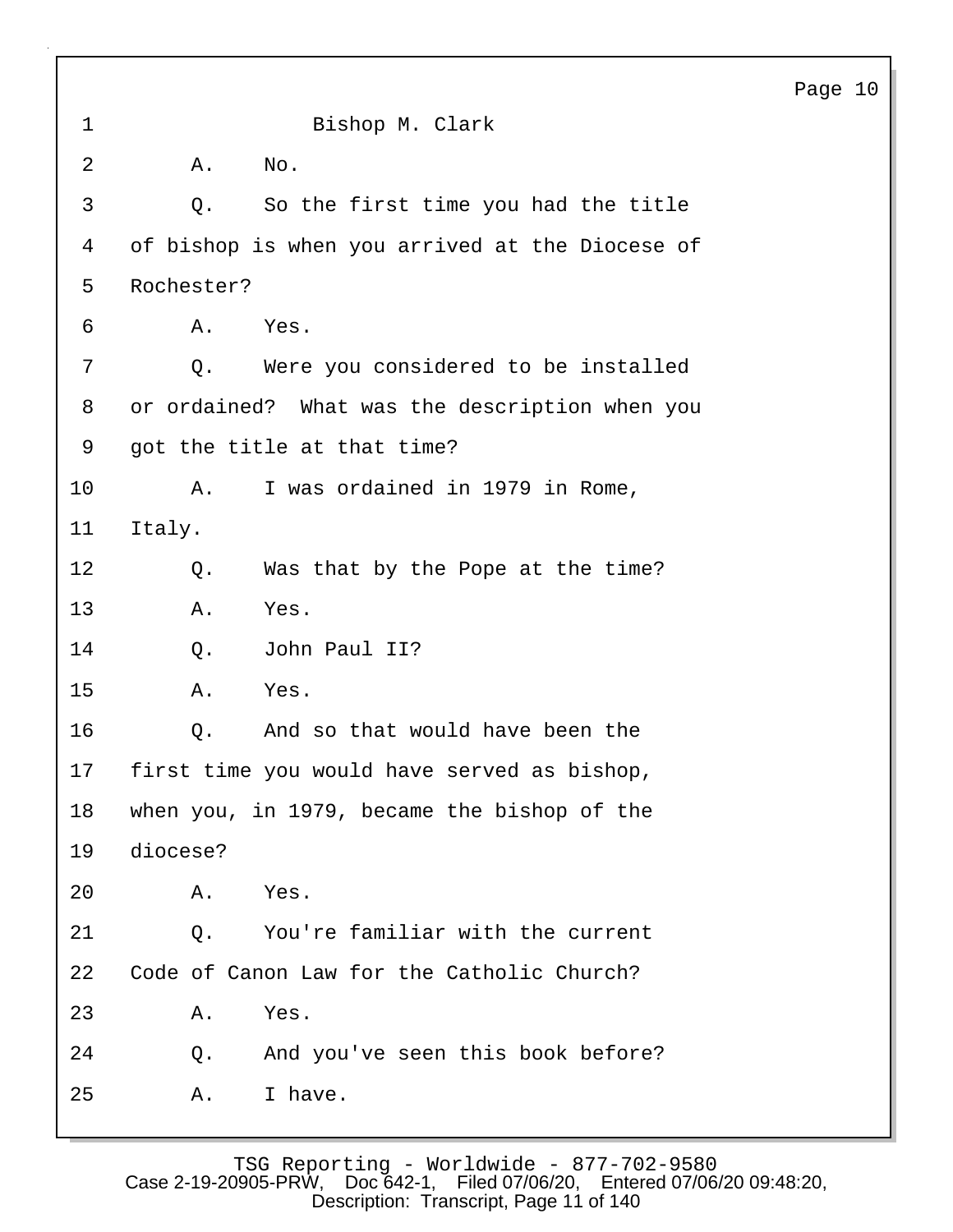| $\mathbf 1$    | Bishop M. Clark                              |
|----------------|----------------------------------------------|
| $\overline{2}$ | Q. I'm going to ask you to look at a         |
| 3              | particular section, and I have copies of the |
| 4              | relevant section for counsel.                |
| 5              | MS. KORONA: And I'm going to object          |
| 6              | to any questions about the                   |
| 7              | Code of Canon Law. This deposition is        |
| 8              | supposed to be about the unique knowledge    |
| 9              | of the bishop, as to be established --       |
| 10             | MR. GORDON: This is --                       |
| 11             | MS. KORONA: Excuse me. Let me                |
| 12             | finish my objection, please.                 |
| 13             | This is a very limited deposition.           |
| 14             | It is to inquire about the witness' unique   |
| 15             | knowledge about matters involving the        |
| 16             | Diocese of Rochester.                        |
| 17             | I'm going to direct the witness not          |
| 18             | to answer any questions about the            |
| 19             | Code of Canon Law unless there's a proper    |
| 20             | foundation for it, being on the basis of     |
| 21             | his personal knowledge and concerning his    |
| 22             | unique knowledge as expressed in the         |
| 23             | Court's decision on February 11th.           |
| 24             | MR. GORDON: He is uniquely in 1979           |
| 25             | a bishop. There are certain things only a    |

TSG Reporting - Worldwide - 877-702-9580 Case 2-19-20905-PRW, Doc 642-1, Filed 07/06/20, Entered 07/06/20 09:48:20, Description: Transcript, Page 12 of 140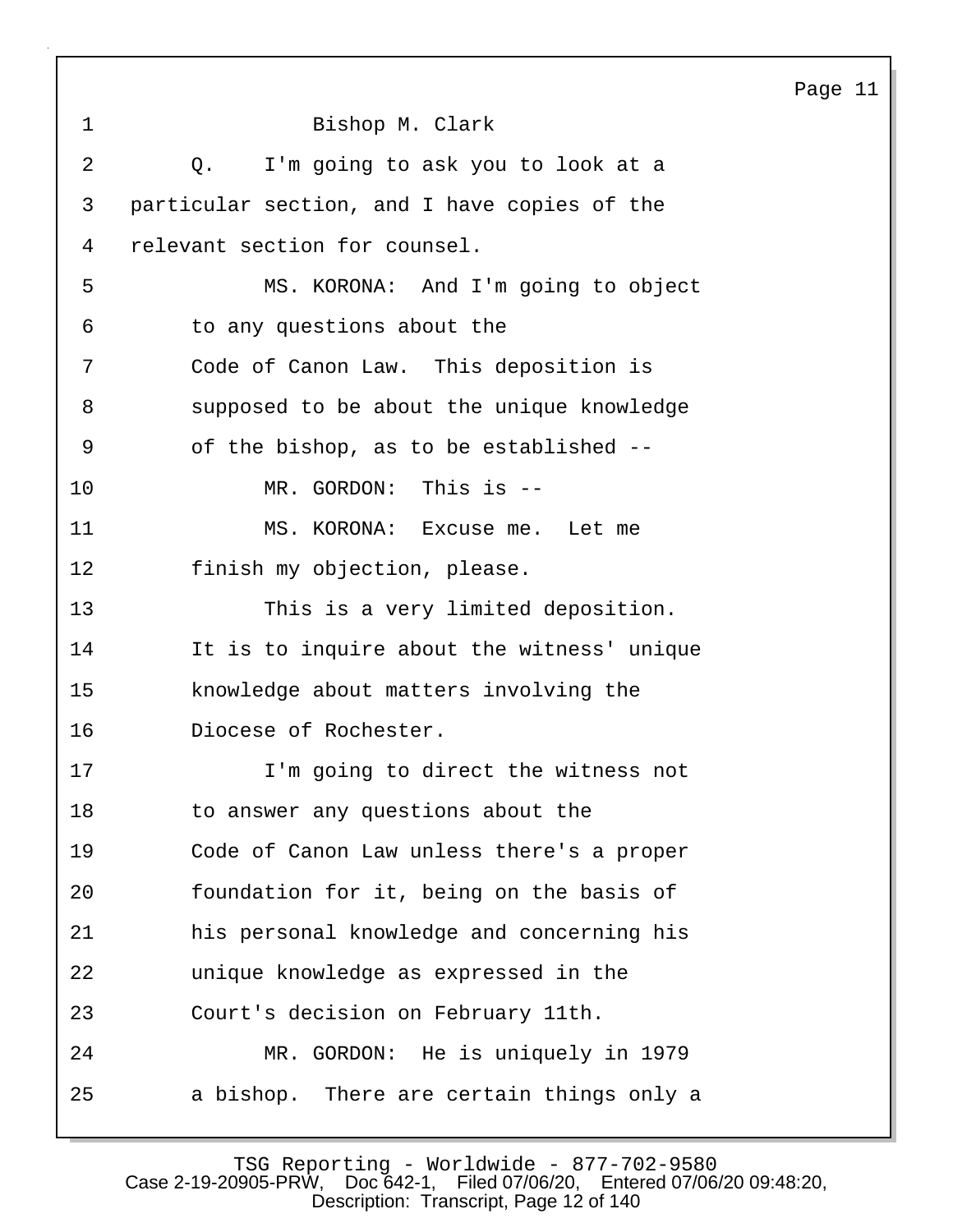| $\mathbf 1$ | Bishop M. Clark                               |
|-------------|-----------------------------------------------|
| 2           | bishop can do. And Rule $30(c)$ says we       |
| 3           | aren't supposed to get into arguments on      |
| 4           | this.                                         |
| 5           | If it's privileged, fine. You can             |
| 6           | instruct him not to answer under              |
| 7           | Rule $30(c)$ . If it's somewhat abusive,      |
| 8           | that's fine, it comes under the court's       |
| 9           | order.                                        |
| 10          | But this really goes to his new               |
| 11          | standing, what he understood his roles        |
| 12          | were. And I need to do some discovery at      |
| 13          | this deposition so I would appreciate         |
| 14          | allowing me to ask the questions.             |
| 15          | BY MR. GORDON:                                |
| 16          | Q. Bishop, I would like you to look at        |
| 17          | Section 489 of the Code. If you want me to, I |
| 18          | can find it for you.                          |
| 19          | May I have the book, please?                  |
| 20          | MS. KORONA: Let the record reflect            |
| 21          | that counsel is proposing to ask questions    |
| 22          | about the Code of Canon Law, a text and       |
| 23          | commentary which appears to be marked with    |
| 24          | a number of Post-it notes or markers.         |
| 25          |                                               |

TSG Reporting - Worldwide - 877-702-9580 Case 2-19-20905-PRW, Doc 642-1, Filed 07/06/20, Entered 07/06/20 09:48:20, Description: Transcript, Page 13 of 140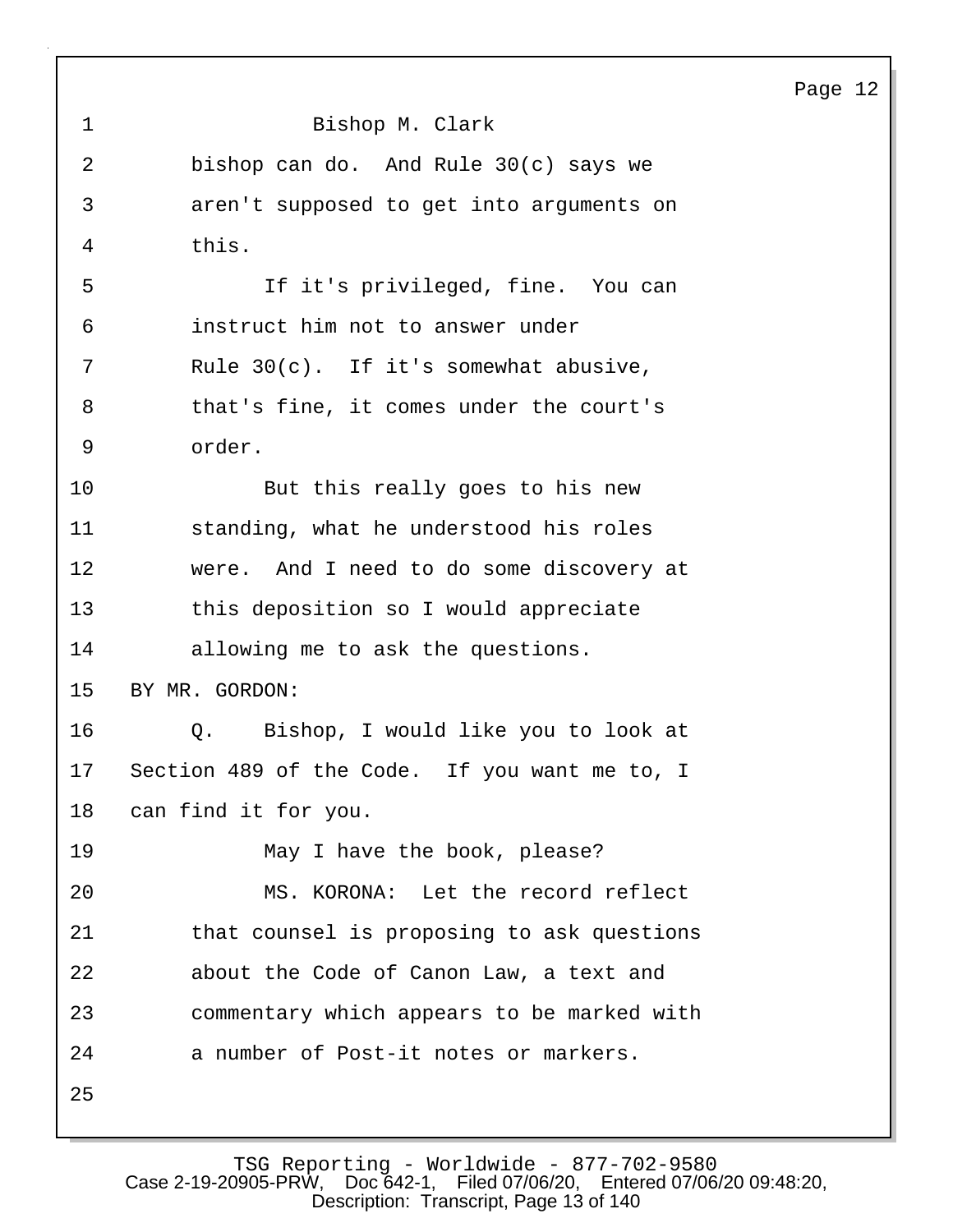1 Bishop M. Clark 2 MR. GORDON: Well, if you want to 3 examine it, these are deposition exhibits. 4 This has been an exhibit for at least 18 5 years with various other bishops or 6 diocese officials at various diocese in 7 the United States. And they've all 8 acknowledged this as the code. And I only 9 use it because it is the code. 10 BY MR. GORDON: 11 Q. Bishop, I'm going to show you 12 Canon 489, and I'm going to ask you to take a 13 look at Section 1 of 489. And I'm not going to 14 ask you to read it; I'm going to read it. Tell 15 me if I read it accurately. 16 Canon 489, Section 1: 17 "There is also to be a secret 18 archive in the diocesan curia or at 19 least a safe or file in the ordinary 20 archive, completely closed and locked 21 which cannot be removed from the place, 22 and which documents to be kept secret 23 are to be protected most securely." 24 Did I read that correctly? 25 A. Well, I've got to see it.

TSG Reporting - Worldwide - 877-702-9580<br>Case 2-19-20905-PRW, Doc 642-1, Filed 07/06/20, Entered 07/06 Filed 07/06/20, Entered 07/06/20 09:48:20, Description: Transcript, Page 14 of 140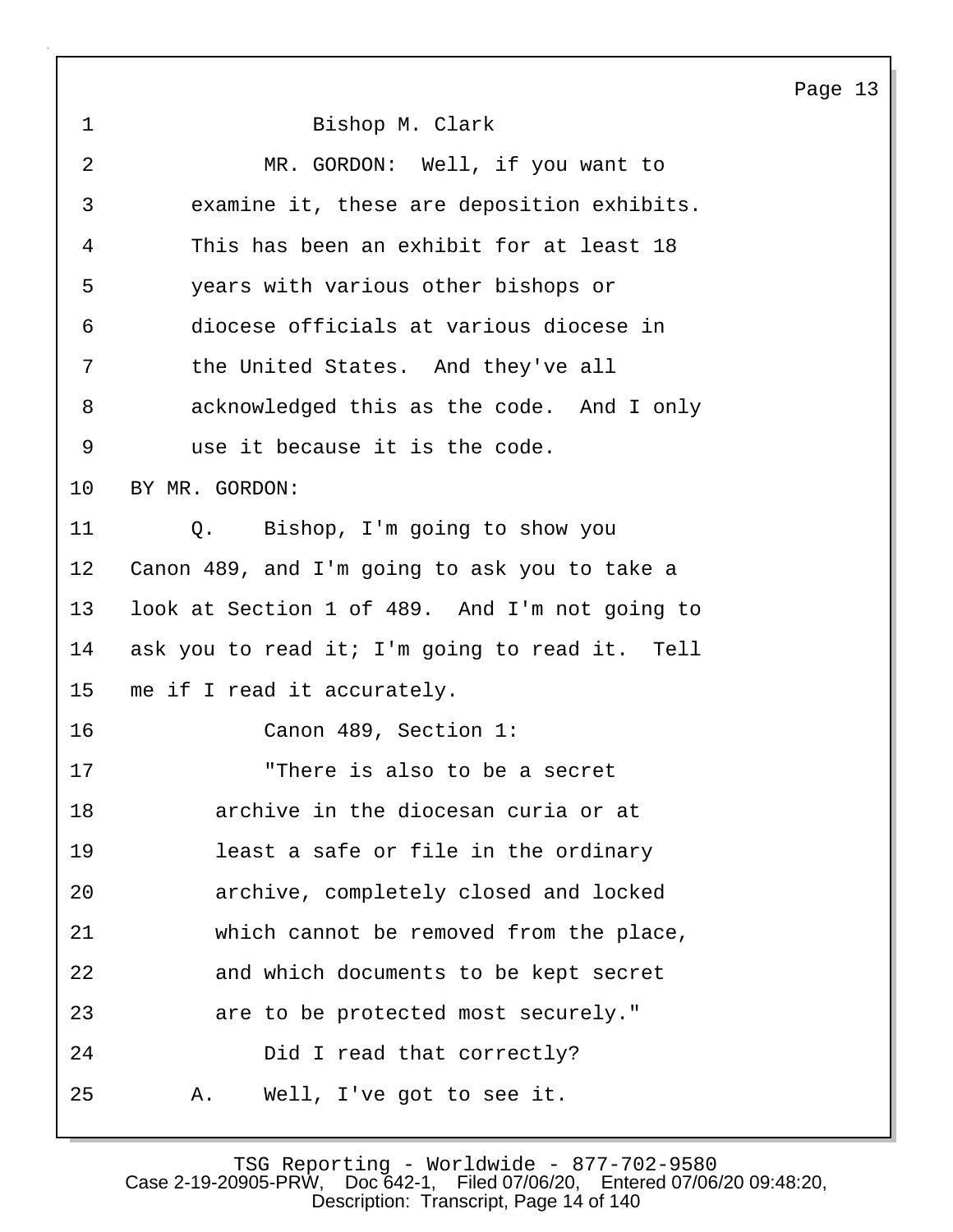| $\mathbf 1$ |                 | Bishop M. Clark                              |
|-------------|-----------------|----------------------------------------------|
| 2           | Q.              | It's right there.                            |
| 3           | Α.              | Which one?                                   |
| 4           | Q.              | May I approach the witness? I'll             |
| 5           |                 | show you. Right here.                        |
| 6           | Α.              | Yes.                                         |
| 7           | Q.              | Do you want me to read it again?             |
| 8           | Α.              | Yes, please.                                 |
| 9           | Q.              | (Reading.)                                   |
| 10          |                 | "There is also to be a secret                |
| 11          |                 | archive in the diocesan curia or at          |
| 12          |                 | least a safe or file in the ordinary         |
| 13          |                 | archive, completely closed and locked        |
| 14          |                 | which cannot be removed from the place,      |
| 15          |                 | and which documents to be kept secret        |
| 16          |                 | are to be protected most securely."          |
| 17          |                 | Did I read that correctly?                   |
| 18          | Α.              | Yes.                                         |
| 19          | Q.              | And Section 2 says -- tell me if I           |
| 20          |                 | read this correctly. Oh, I'm not going to do |
| 21          | that right now. |                                              |
| 22          |                 | If you flip the page -- not even             |
| 23          |                 | flip the page, if you would look at 490,     |
| 24          | Section 1.      |                                              |
| 25          | Α.              | Uh-huh.                                      |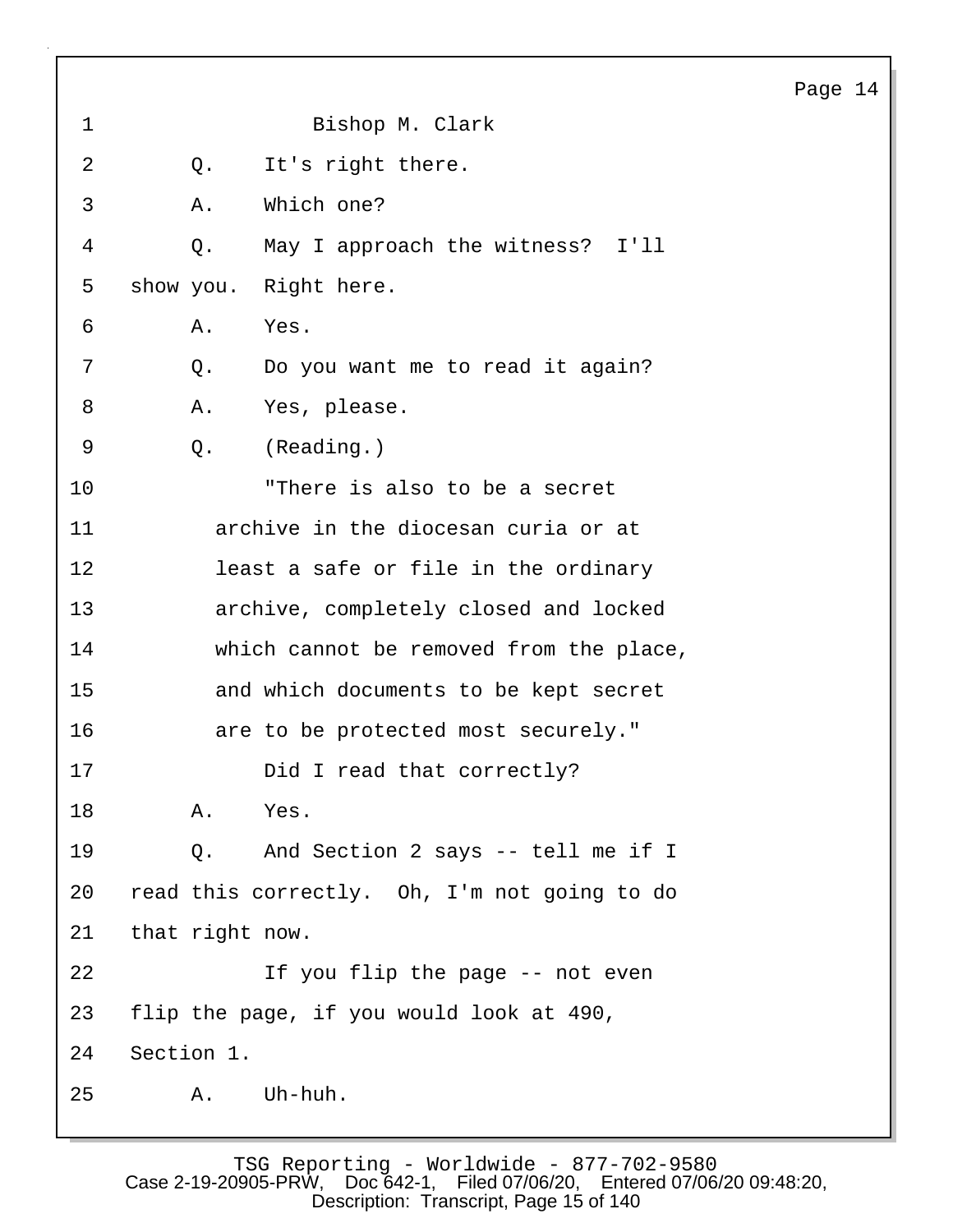Page 15 1 Bishop M. Clark 2 Q. Does it not say, Section 1, "Only 3 the bishop may have the key to the secret 4 archive"? 5 Is that correct? Did I read that 6 correctly? 7 A. You did. 8 Q. Okay. So when you arrived in 9 Rochester, did somebody give you the key to the 10 secret archive? 11 A. No. 12 0. Was there a secret archive 13 maintained at the Diocese of Rochester when you 14 arrived? 15 A. Yes, there was. 16 Q. What was that secret archive called? 17 A. I don't know what they called it, 18 specifically. 19 Q. Okay. Was it a file cabinet or a 20 box of documents? 21 A. I don't know specifically how it 22 was handled that way. 23 Q. Okay. Did you have a delegate 24 responsible for maintaining the secret archive? 25 A. Yes.

TSG Reporting - Worldwide - 877-702-9580 Case 2-19-20905-PRW, Doc 642-1, Filed 07/06/20, Entered 07/06/20 09:48:20, Description: Transcript, Page 16 of 140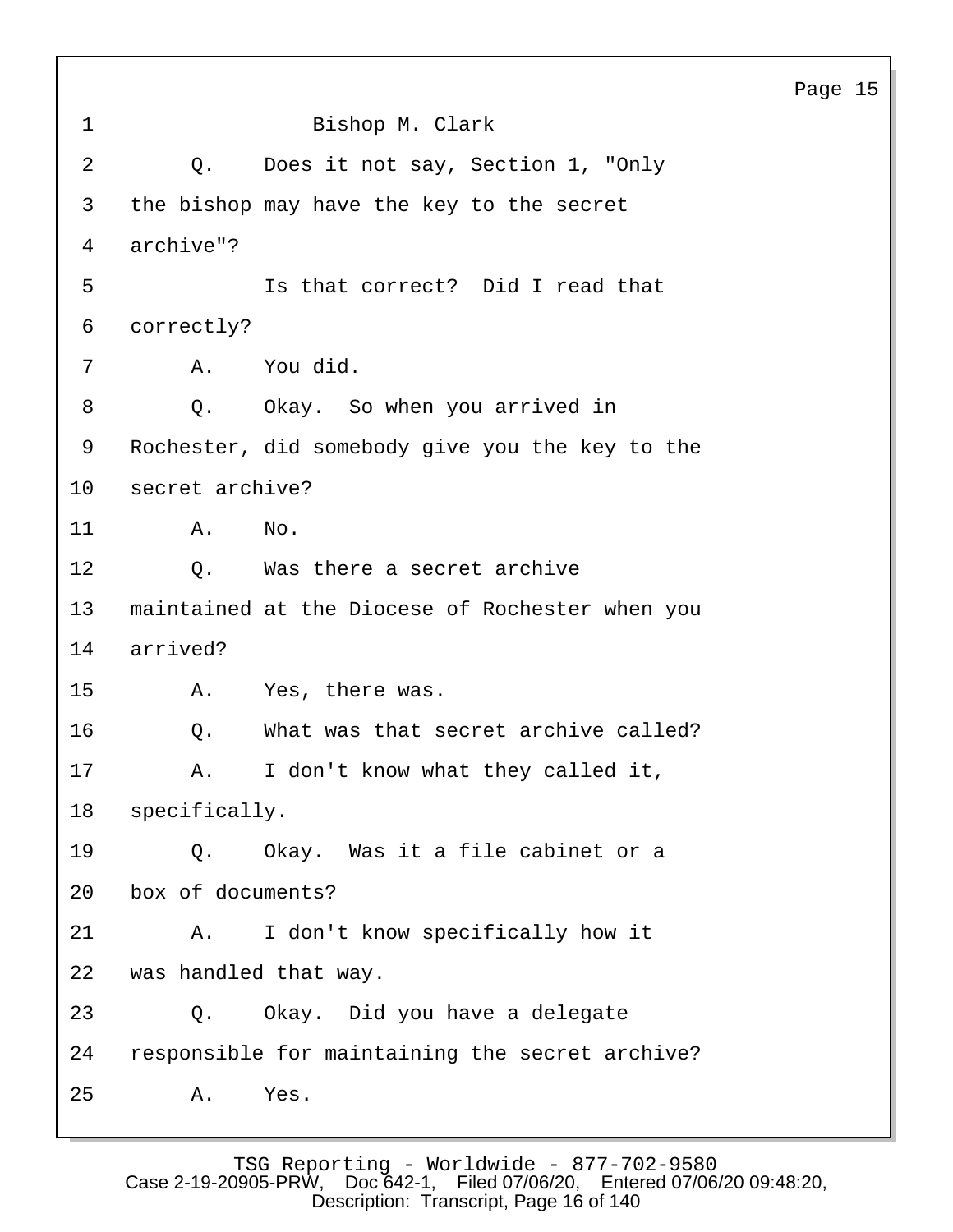1 Bishop M. Clark 2 0. And who was that? 3 A. Well, there was a couple persons 4 who have -- who had access to it. 5 Q. Was it by title or position they 6 held, or was it because you just delegated to 7 specific individuals? 8 A. Over the course of the years, I was 9 in Rochester, which was 32, there were 10 probably -- not at the same time, but, you 11 know, in series -- there were probably -- 12 there were -- there were seven. 13 Q. Okay. So who was the first person 14 who had access to the secret archives, or the 15 first one you can think of? 16 A. Dennis Hickey. 17 Q. And what position did he hold at the 18 time that he had access? 19 A. He was auxiliary bishop. 20 Q. Was he also vicar general? 21 A. He was. 22 Q. Was he also chancellor? 23 A. No. 24 Q. So he was auxiliary bishop and vicar 25 general.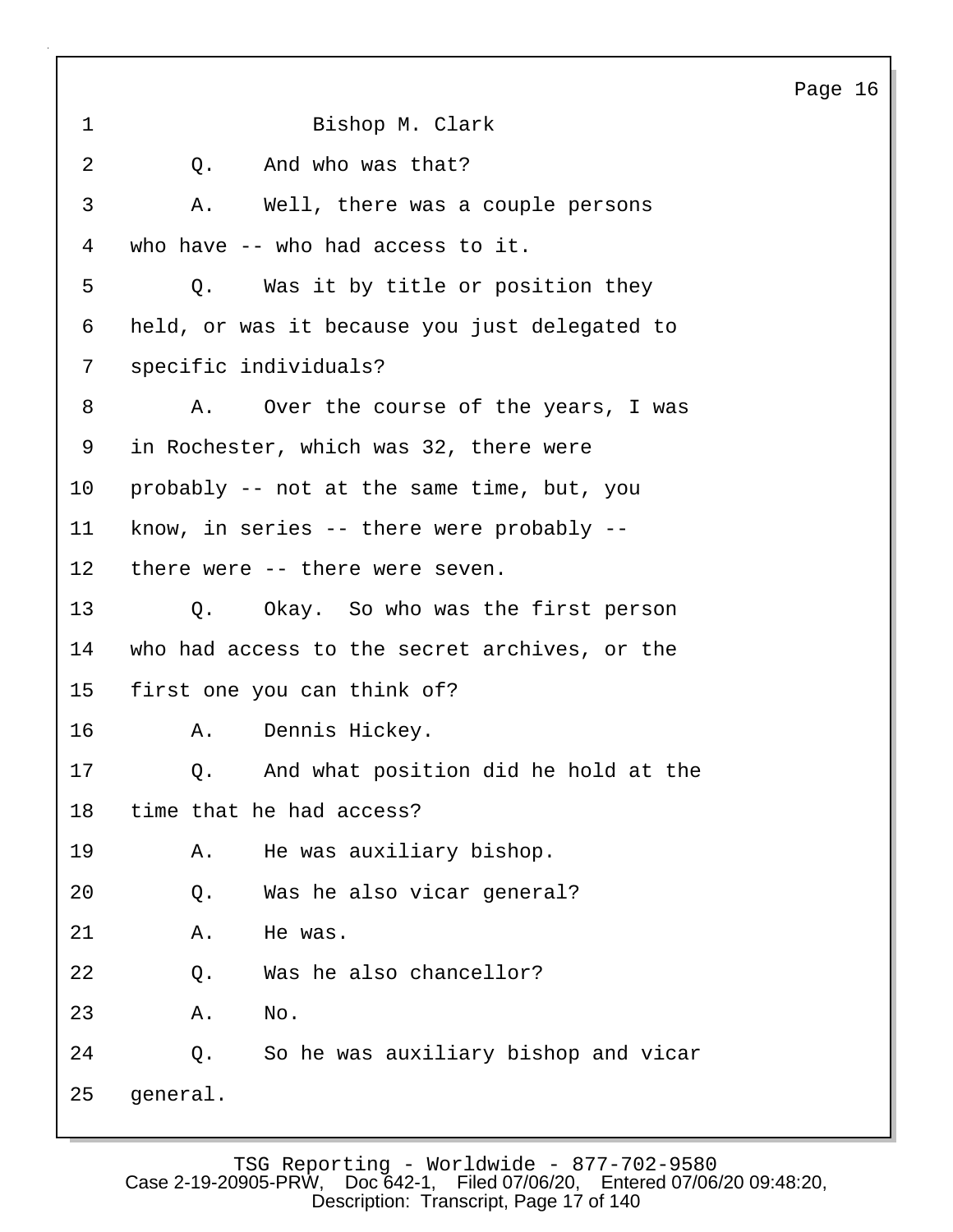|                |                                                 | Page 17 |  |
|----------------|-------------------------------------------------|---------|--|
| $\mathbf 1$    | Bishop M. Clark                                 |         |  |
| $\overline{2}$ | Was it the practice in Rochester to             |         |  |
| 3              | have only one vicar general at a time?          |         |  |
| 4              | No. We had two at one time.<br>Α.               |         |  |
| 5              | And when you first arrived, was<br>Q.           |         |  |
| 6              | Mr. Hickey the first one who had access to the  |         |  |
| 7              | archives -- or Father Hickey, Bishop Hickey?    |         |  |
| 8              | In my time, yes.<br>Α.                          |         |  |
| 9              | Is Bishop Hickey still alive?<br>Q.             |         |  |
| 10             | No, he's deceased.<br>Α.                        |         |  |
| 11             | When did Bishop Hickey pass?<br>Q.              |         |  |
| 12             | I don't know the year.<br>Α.                    |         |  |
| 13             | Okay. And then who is the next one<br>Q.        |         |  |
| 14             | who had access to the secret archives?          |         |  |
| 15             | I don't remember who the next one<br>Α.         |         |  |
| 16             | was.                                            |         |  |
| 17             | Okay. Who else had access to the<br>$Q$ .       |         |  |
| 18             | secret archives over the years you were bishop? |         |  |
| 19             | Do you want me to name --<br>Α.                 |         |  |
| 20             | Yes.<br>Q.                                      |         |  |
| 21             | -- all the ones I can think of?<br>Α.           |         |  |
| 22             | Yes.<br>Q.                                      |         |  |
| 23             | Timothy Brown, Paul Tomasso -- I<br>Α.          |         |  |
| 24             | correct myself on that. He was not -- he was    |         |  |
| 25             | not in my time in that position, I'm sorry.     |         |  |

TSG Reporting - Worldwide - 877-702-9580 Case 2-19-20905-PRW, Doc 642-1, Filed 07/06/20, Entered 07/06/20 09:48:20, Description: Transcript, Page 18 of 140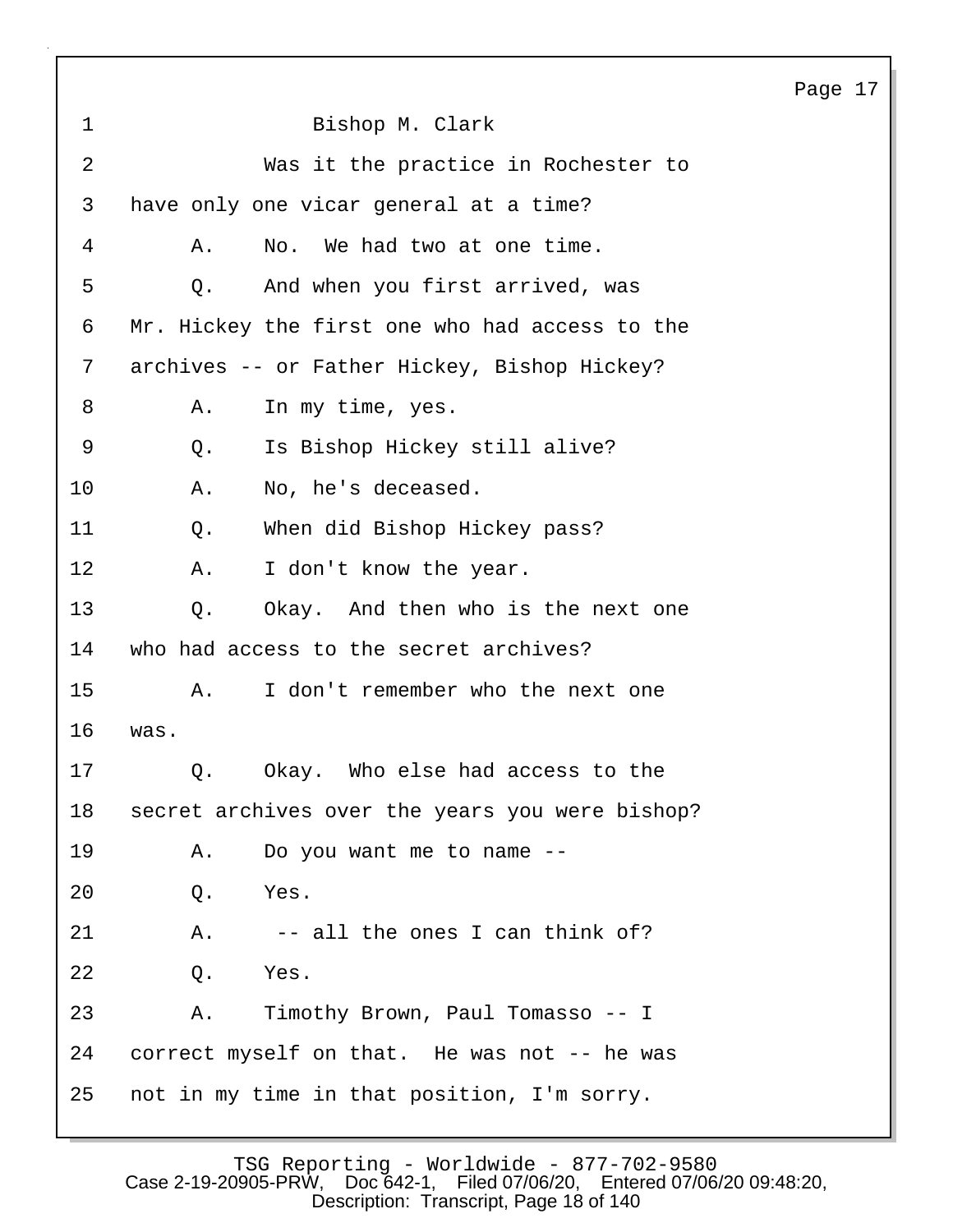1 Bishop M. Clark 2 That's a mistake. 3 Q. That's Father Tomasso? 4 A. Paul Tomasso. 5 Q. Yeah. Is he a bishop or a priest? 6 A. He's a priest of the diocese. 7 Q. Was it after you served that 8 Father Tomasso had access to the secret 9 archives, or before you served? 10 A. I'm not -- I don't know that he had 11 it. 12 Q. Timothy Brown did though. You 13 indicated that. 14 **Is it Father Brown or Bishop Brown?** 15 A. Father. 16 Q. And what positions did he hold 17 within the diocese when he had access to the 18 secret archives? 19 A. He was vice chancellor. 20 Q. During the time you were bishop, was 21 he ever chancellor? 22 A. No. 23 Q. Was he ever vicar general? 24 A. No. 25 Q. Who else other than Bishop Hickey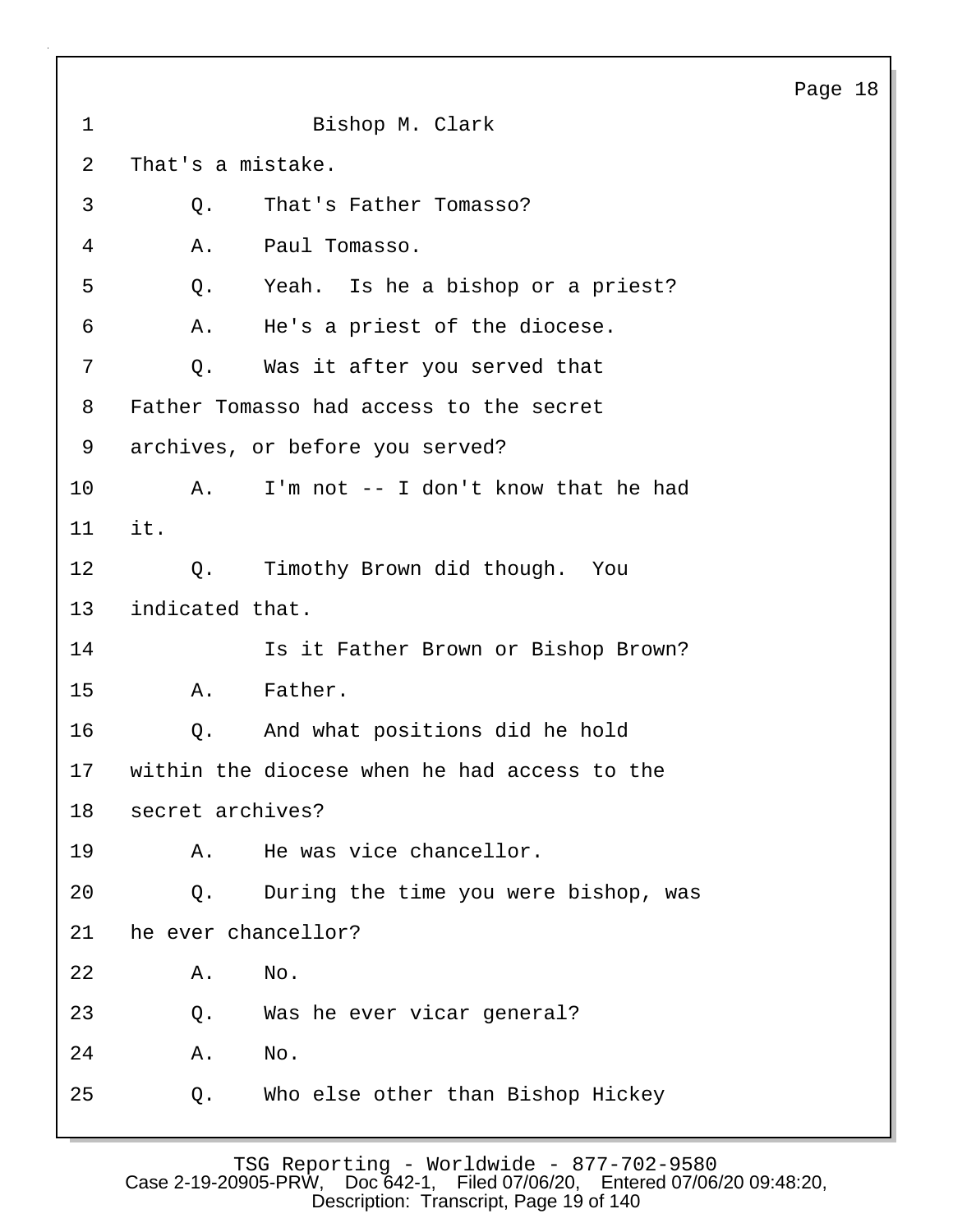1 Bishop M. Clark 2 and Father Brown had access to the secret 3 archives? 4 A. Father Daniel Condon. 5 Q. And Father Condon did also serve as 6 chancellor? 7 A. Correct. 8 Q. Any other names of people you can 9 remember who had access to the secret archives? 10 A. I don't recall any others right 11 now. 12 Q. Okay. That's all right. 13 What was your understanding of what 14 kind of records were in the secret archives 15 that were placed there in the Diocese of 16 Rochester? 17 MS. KORONA: Objection, form. Lack 18 of foundation -- lack of foundation as to 19 personal knowledge. 20 BY MR. GORDON: 21 Q. Let me rephrase. Did you come to an 22 understanding of what records were placed in 23 the secret archives? 24 A. No. I cannot say specifically what 25 documents were there.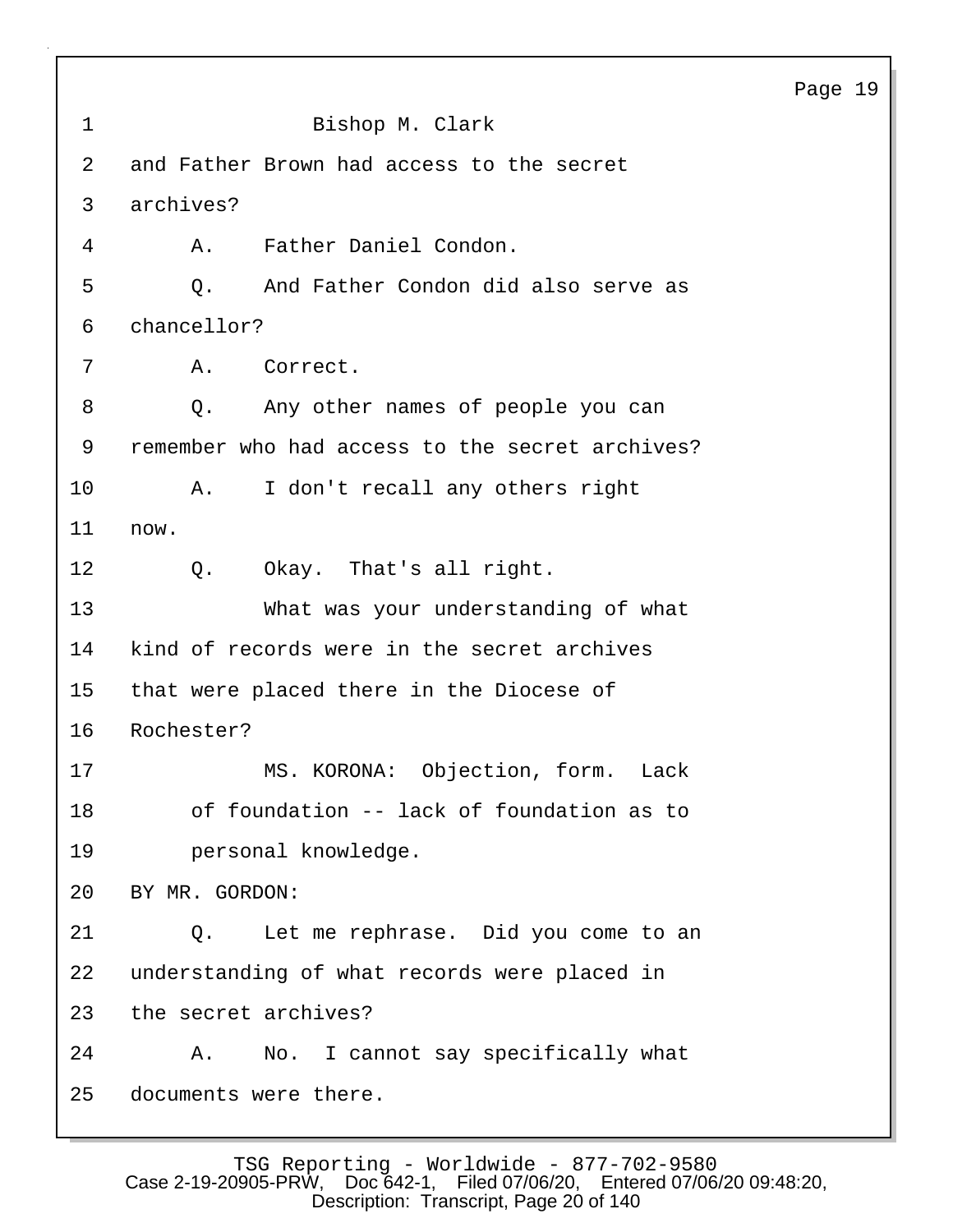| $\mathbf 1$ | Bishop M. Clark                                   |
|-------------|---------------------------------------------------|
| 2           | Q. Did you have a general understanding           |
| 3           | of what was to be filed in the secret archives    |
| 4           | while you were bishop?                            |
| 5           | I don't $-$ I can't $-$ I don't know.<br>Α.       |
| 6           | Did you have any understanding of<br>Q.           |
| 7           | what was in the secret archives when you          |
| 8           | arrived in Rochester?                             |
| 9           | Α.<br>$N$ o.                                      |
| 10          | You were deposed about eight years<br>Q.          |
| 11          | ago by a Mr. Jeff Anderson?                       |
| 12          | A.<br>Correct.                                    |
| 13          | And you indicated, correct me if I'm<br>$\circ$ . |
| 14          | wrong, that you never sat down with               |
| 15          | Bishop Hogan, your predecessor, and he never      |
| 16          | briefed you as to the state of the diocese. Is    |
| 17          | that true?                                        |
| 18          | Α.<br>Yes.                                        |
| 19          | But you made reference that you met<br>$Q$ .      |
| 20          | with department heads when you arrived.           |
| 21          | Did you meet with department heads                |
| 22          | when you arrived at the Diocese of Rochester      |
| 23          | to find out what was going on in various          |
| 24          | departments?                                      |
| 25          | I did.<br>Α.                                      |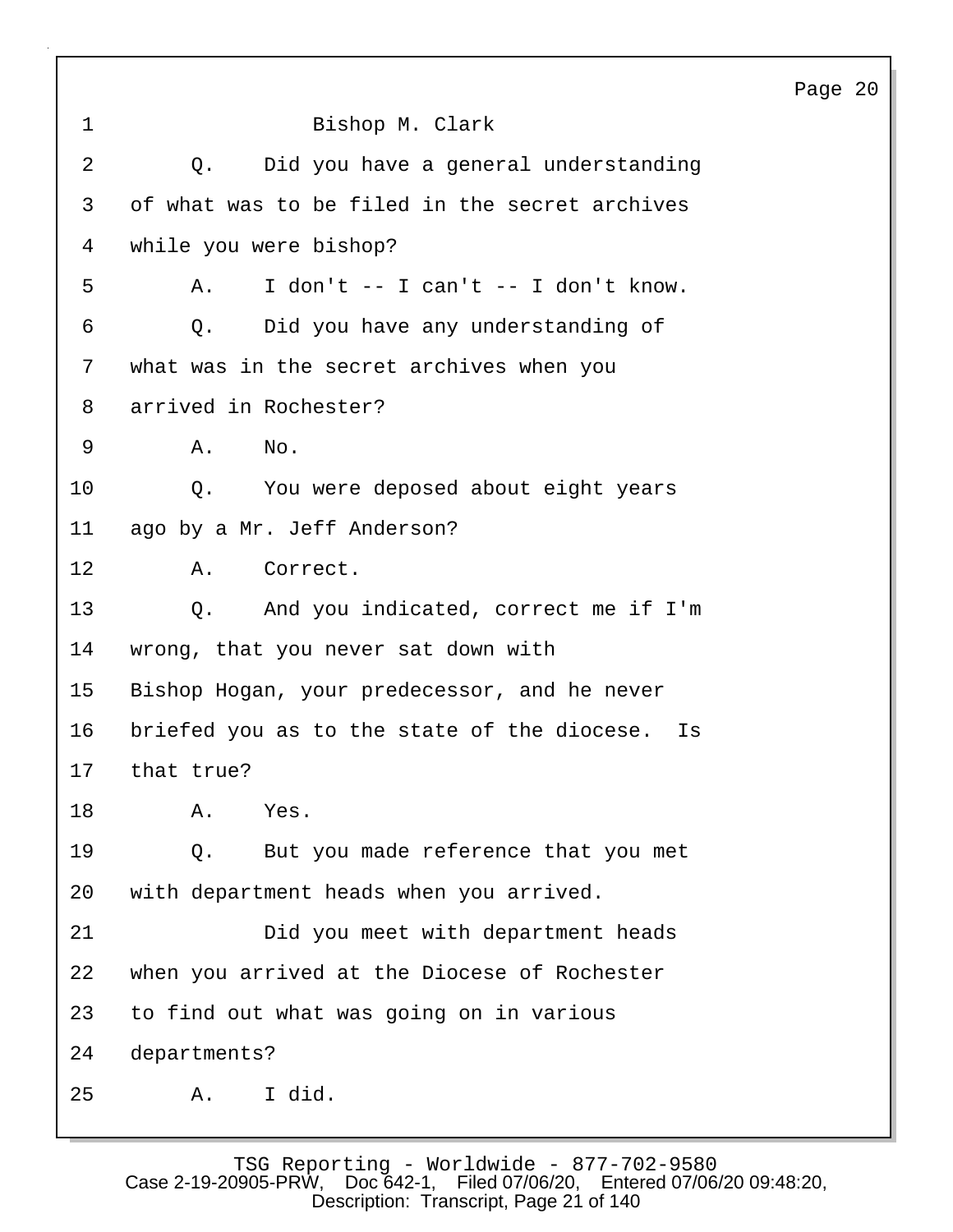| $\mathbf 1$    | Bishop M. Clark                                 |
|----------------|-------------------------------------------------|
| $\overline{a}$ | Did you meet with someone to talk<br>Q.         |
| 3              | about priest personnel of the diocese?          |
| 4              | Yes.<br>Α.                                      |
| 5              | Who did you meet with?<br>Q.                    |
| 6              | At that time it would have been<br>Α.           |
| 7              | Bishop Hickey in the main.                      |
| 8              | And some of the topics that would<br>Q.         |
| 9              | have been discussed were available priests to   |
| 10             | serve the parishes, the numbers that you had.   |
| 11             | Would that be correct?                          |
| $12 \,$        | Yes.<br>Α.                                      |
| 13             | Did Bishop Hickey talk about<br>Q.              |
| 14             | problems that he wanted you to be aware of with |
| 15             | regard to particular priests at the diocese?    |
| 16             | Yes.<br>Α.                                      |
| 17             | Q. What kind of problems was he talking         |
| 18             | about with regard to those priests?             |
| 19             | He would talk about -- I recall a<br>Α.         |
| 20             | couple of instances, excuse me -- I can         |
| 21             | remember two instances in particular -- I       |
| 22             | shouldn't say "in particular." I can only       |
| 23             | remember two.                                   |
| 24             | What were those two instances?<br>Q.            |
| 25             | You know, I can't remember them<br>Α.           |
|                |                                                 |

TSG Reporting - Worldwide - 877-702-9580 Case 2-19-20905-PRW, Doc 642-1, Filed 07/06/20, Entered 07/06/20 09:48:20, Description: Transcript, Page 22 of 140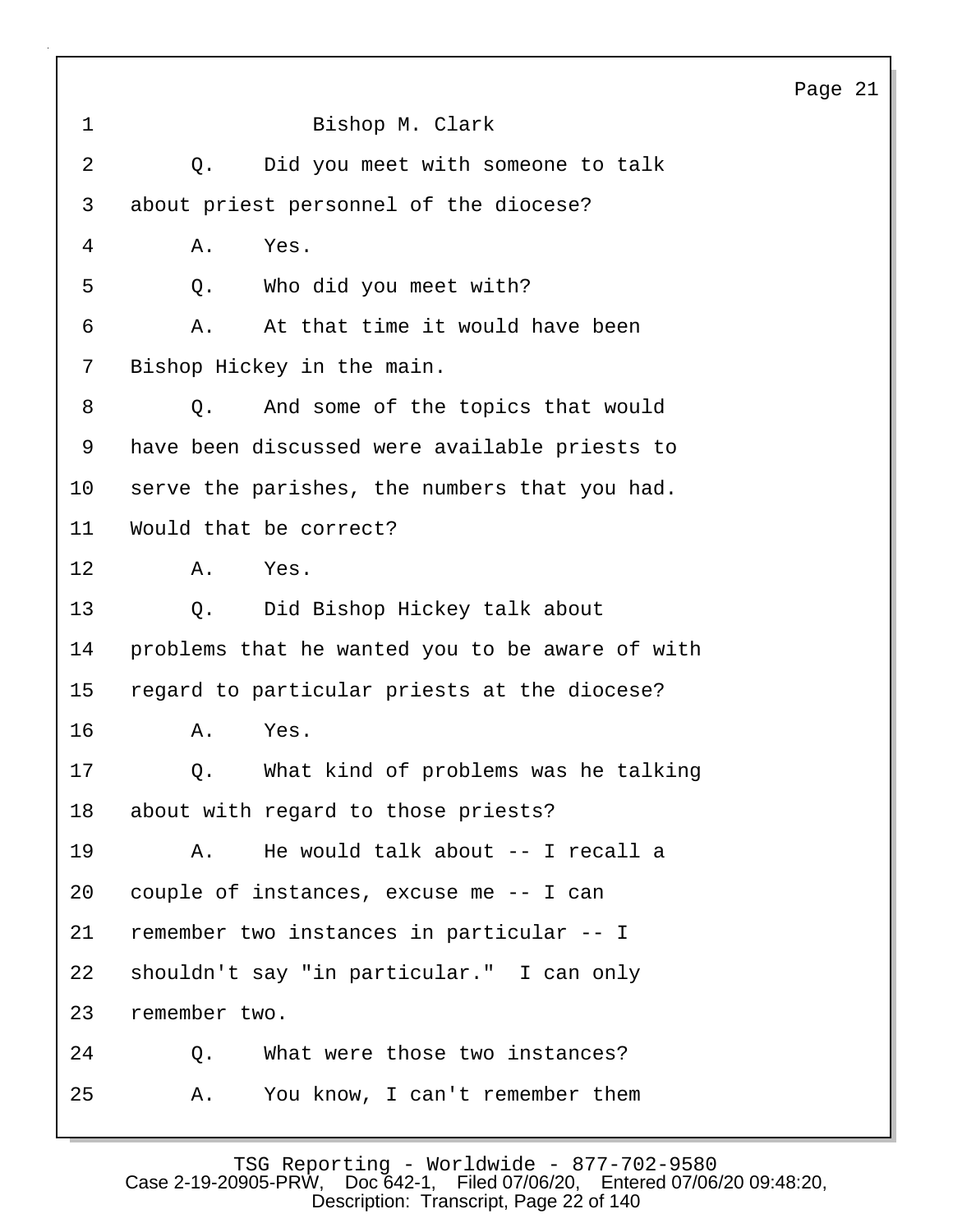1 Bishop M. Clark 2 right now. 3 Q. Okay. Were they two instances 4 concerning priests who had had inappropriate 5 sexual contact with minors? 6 A. Yes, he did. 7 Q. Do you remember whether those 8 priests had been taken out of active ministry 9 at the time, or were they being monitored in 10 some way? 11 A. Yes. They were being talked to, so 12 to speak, and cautioned. 13 Q. And as you understand it though, 14 those two priests were allowed at the time to 15 remain in ministry? 16 A. Under supervision. 17 0. And this would have been in around 18 1979. Would that be correct? 19 A. I don't remember exactly. It was 20 early in my time. 21 Q. Okay. As a result of learning of 22 this, did the diocese implement early in your 23 time at Rochester -- 24 MS. KORONA: Objection. Lack of 25 foundation. Lack of foundation as to

Page 22

TSG Reporting - Worldwide - 877-702-9580 Case 2-19-20905-PRW, Doc 642-1, Filed 07/06/20, Entered 07/06/20 09:48:20, Description: Transcript, Page 23 of 140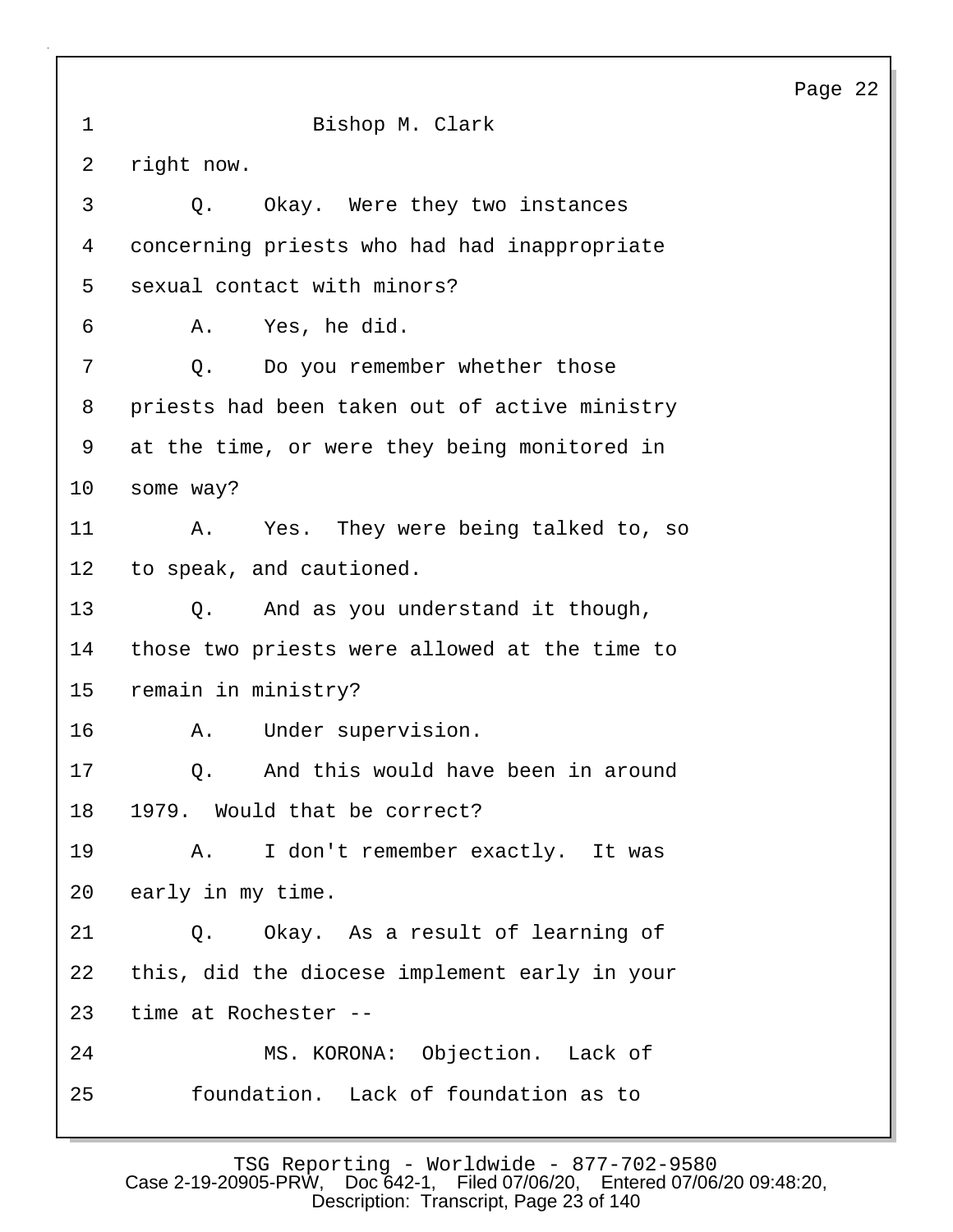1 Bishop M. Clark 2 personal knowledge. 3 You're asking the witness about what 4 the diocese did. This deposition is 5 supposed to be limited to the bishop's 6 personal knowledge. 7 BY MR. GORDON: 8 Q. Bishop, we're going to go look again 9 at the canon law. And I'm going to ask you -- 10 and I'll read it to you again. See if I read 11 it correctly. 12 Canon 391. Do you see Canon 391 13 there, Bishop? 14 And I'm going to read Section 1. 15 Tell me if I read it correctly: 16 "The diocesan bishop is to rule the 17 particular church committed to him with 18 legislative, executive, and judicial 19 power in accord with the norm of law." 20 Was it your understanding -- did I 21 read that correctly, first? 22 A. Yes. 23 Q. And was it your understanding, as 24 the bishop of the Diocese at Rochester, you had 25 legislative, executive, and judicial power over

TSG Reporting - Worldwide - 877-702-9580<br>Case 2-19-20905-PRW, Doc 642-1, Filed 07/06/20, Entered 07/06 Filed 07/06/20, Entered 07/06/20 09:48:20, Description: Transcript, Page 24 of 140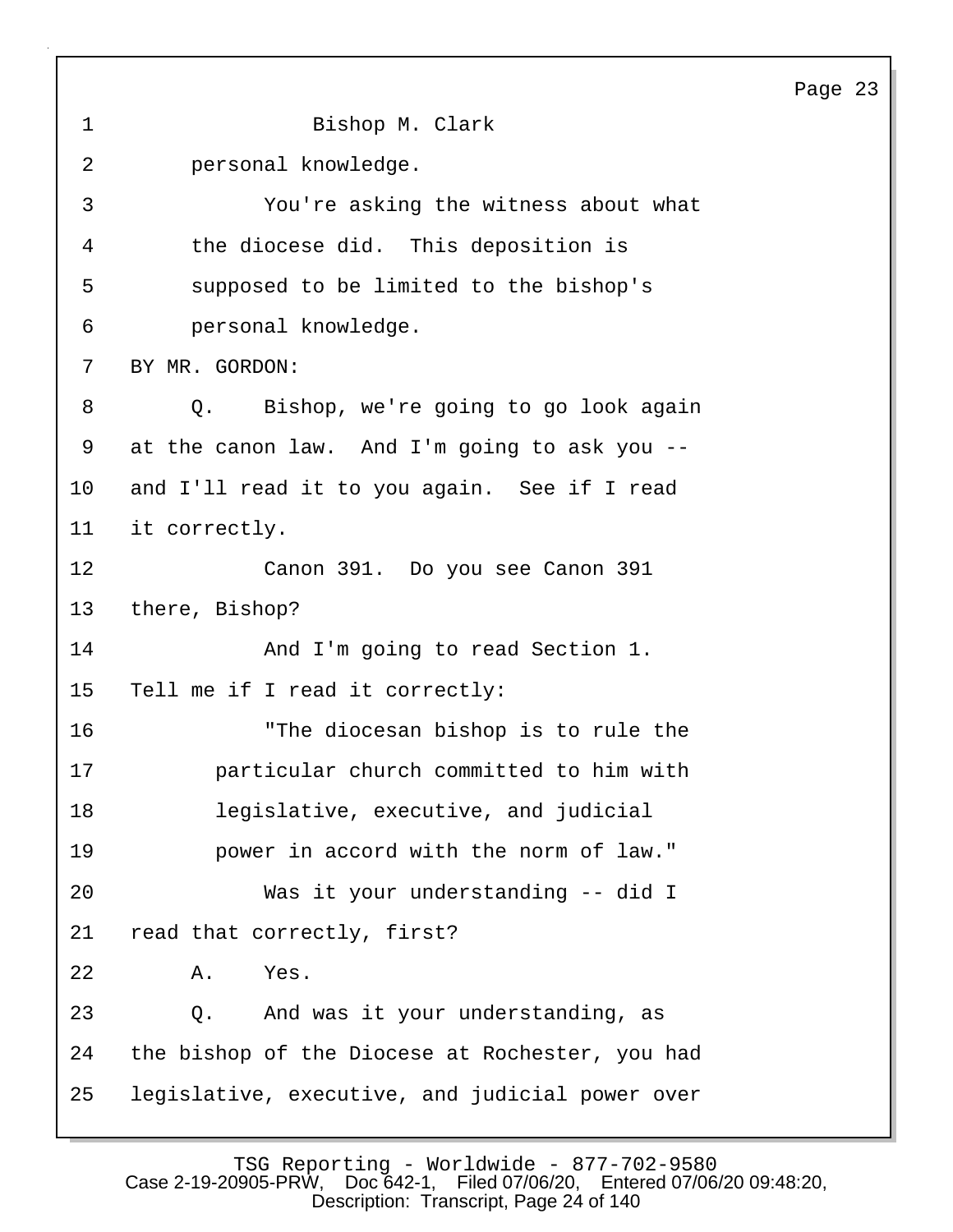|                |                                               | Page 24 |
|----------------|-----------------------------------------------|---------|
| $\mathbf 1$    | Bishop M. Clark                               |         |
| $\overline{2}$ | the diocese?                                  |         |
| 3              | Α.<br>Yes.                                    |         |
| 4              | Q. And I'm just going to read                 |         |
| 5              | Section 2, because this may come up again     |         |
| 6              | later:                                        |         |
| 7              | "The bishop personally exercises              |         |
| 8              | legislative power. He exercises               |         |
| 9              | executive power, either personally or         |         |
| 10             | through vicar generals or episcopal           |         |
| 11             | vicars in accord with the norm of law.        |         |
| 12             | He exercises judicial power either            |         |
| 13             | personally or through a judicial vicar,       |         |
| 14             | and he judges in accord with the norm         |         |
| 15             | of law."                                      |         |
| 16             | Did I read that correctly?                    |         |
| 17             | A. Uh-huh.                                    |         |
| 18             | Is that a yes?<br>Q.                          |         |
| 19             | Yes. Yes. I'm sorry.<br>Α.                    |         |
| 20             | Okay. So you governed the diocese,<br>Q.      |         |
| 21             | didn't you, when you were bishop?             |         |
| 22             | Yes.<br>Α.                                    |         |
| 23             | And so if a policy were to issue<br>$Q$ .     |         |
| 24             | from the diocese when you were bishop, you    |         |
| 25             | would be the one who would issue that policy; |         |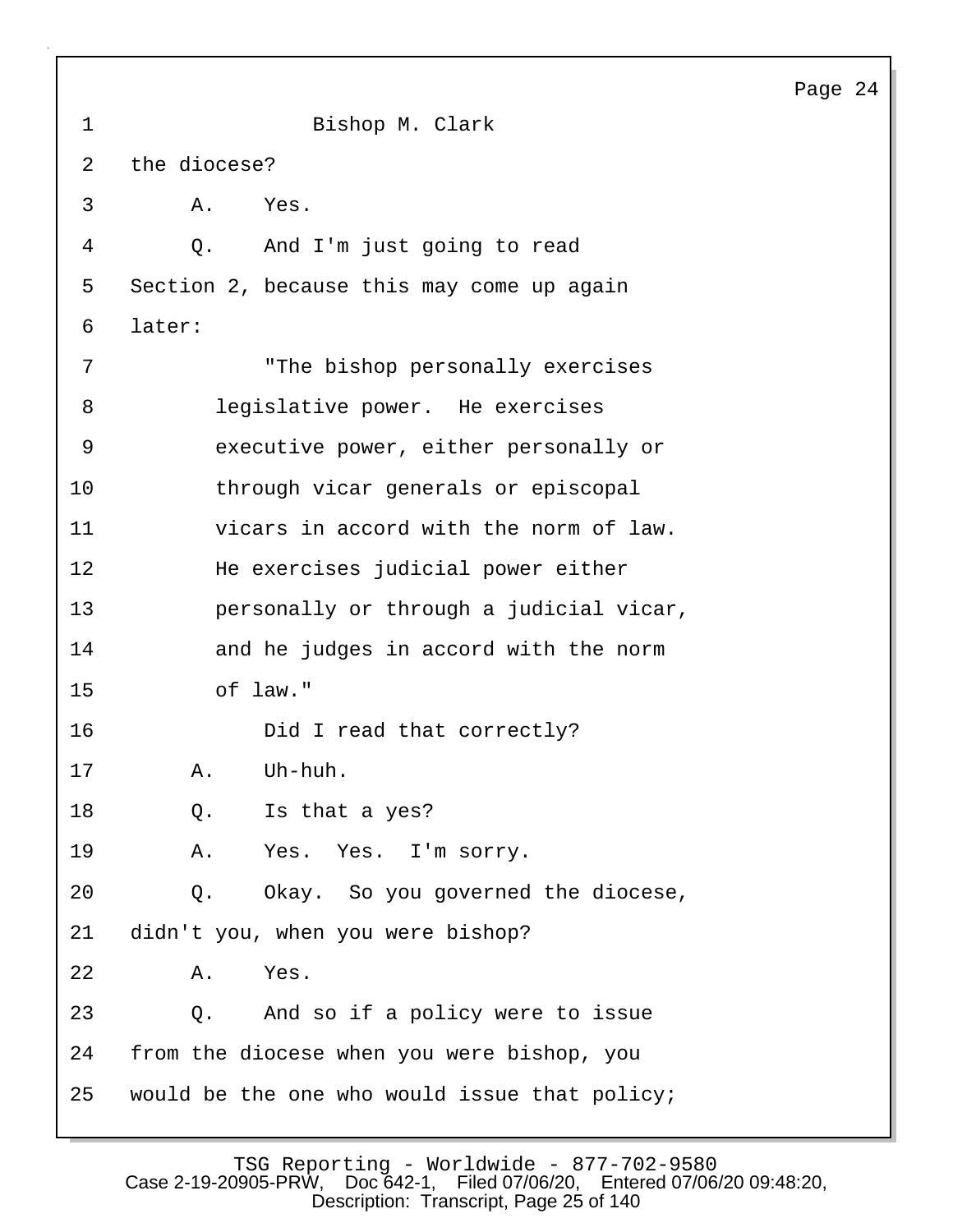1 Bishop M. Clark 2 would that be correct? 3 A. Yes. 4 Q. So you indicated that early in your 5 arrival, Bishop Hickey briefed you about two 6 priests for which there had been complaints of 7 having inappropriate sexual contact with 8 minors -- 9 MS. KORONA: Objection. That's not 10 what was testified to. 11 BY MR. GORDON: 12 0. Okay. So you indicated earlier 13 Bishop Hickey briefed you of two instances 14 concerning priests who had inappropriate sexual 15 contact with minors; is that correct? 16 A. Yes. 17 6. And as a result of that, did you, as 18 bishop of the diocese, issue any policies at 19 that time directed to dealing with the issue of 20 priests sexually abusing minors at that time? 21 A. No. 22 Q. Was it your understanding at that 23 time that it was harmful to minors to have been 24 sexually abused by priests? 25 MS. KORONA: Lacks foundation,

TSG Reporting - Worldwide - 877-702-9580<br>Case 2-19-20905-PRW, Doc 642-1, Filed 07/06/20, Entered 07/06 Filed 07/06/20, Entered 07/06/20 09:48:20, Description: Transcript, Page 26 of 140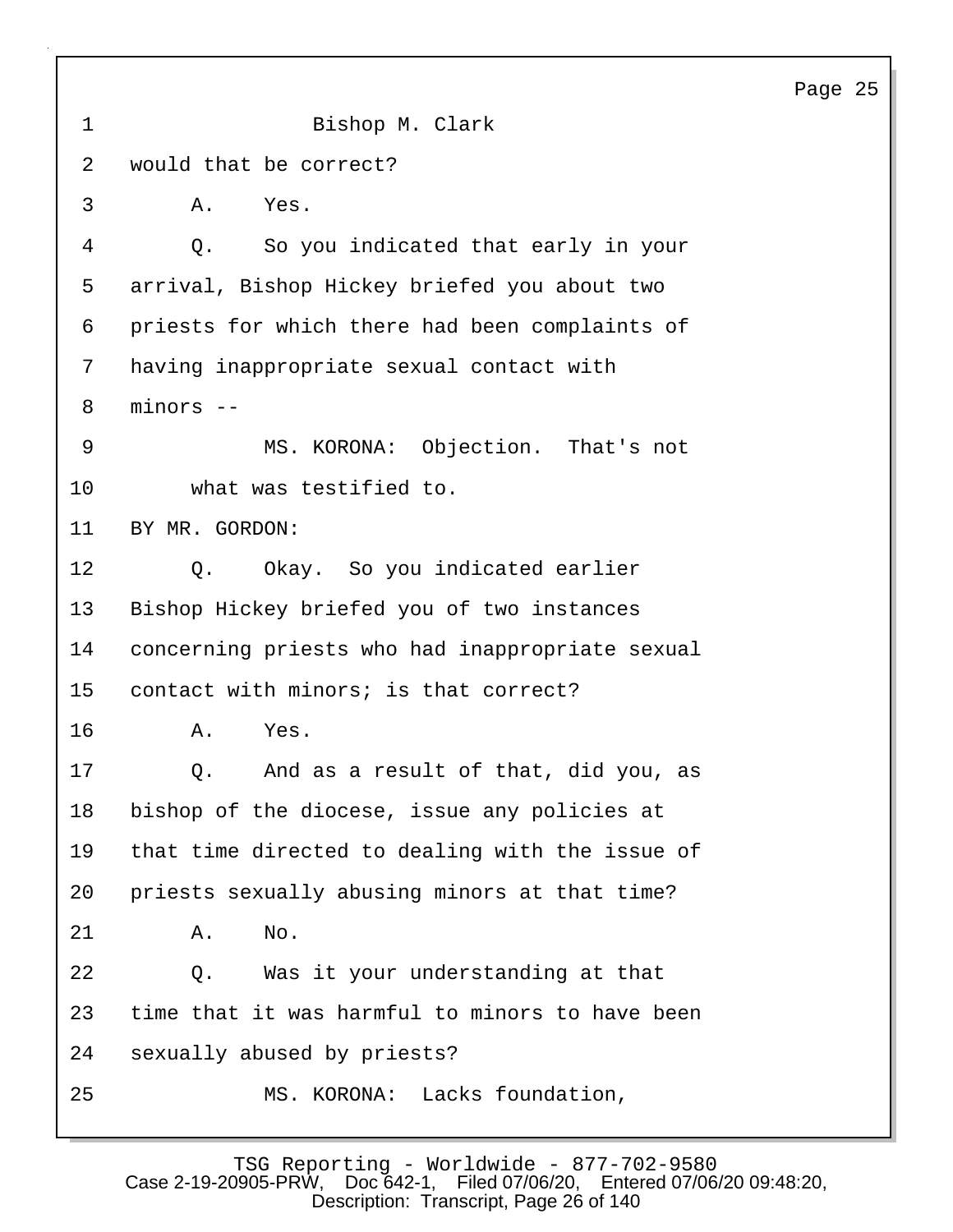| aα∈ | r.<br>╭. |
|-----|----------|
|-----|----------|

| $\mathbf 1$ | Bishop M. Clark                                 |
|-------------|-------------------------------------------------|
| 2           | objection.                                      |
| 3           | BY MR. GORDON:                                  |
| 4           | Q.<br>You can answer.                           |
| 5           | Repeat that question.<br>Α.                     |
| 6           | Yes.<br>Q.                                      |
| 7           | Was it your understanding at the                |
| 8           | time that it was harmful to minors to be        |
| 9           | sexually abused by their priests?               |
| 10          | Say that again, $I'm -- because I --$<br>Α.     |
| 11          | I really don't know the --                      |
| 12          | At the time you came to the diocese,<br>Q.      |
| 13          | after you got briefed of those two instances by |
| 14          | Bishop Hickey --                                |
| 15          | Yes.<br>Α.                                      |
| 16          | -- did you have an understanding<br>Q.          |
| 17          | that it was harmful to minors for their priest  |
| 18          | to have sexual contact with them?               |
| 19          | Α.<br>Yes.                                      |
| 20          | Okay. Now, you indicated that you<br>Q.         |
| 21          | had one or two vicar generals during the time   |
| 22          | you were bishop; is that correct?               |
| 23          | And that's one of the ways that you             |
| 24          | governed, using at least one or two vicar       |
| 25          | generals during your time here as bishop?       |

TSG Reporting - Worldwide - 877-702-9580 Case 2-19-20905-PRW, Doc 642-1, Filed 07/06/20, Entered 07/06/20 09:48:20, Description: Transcript, Page 27 of 140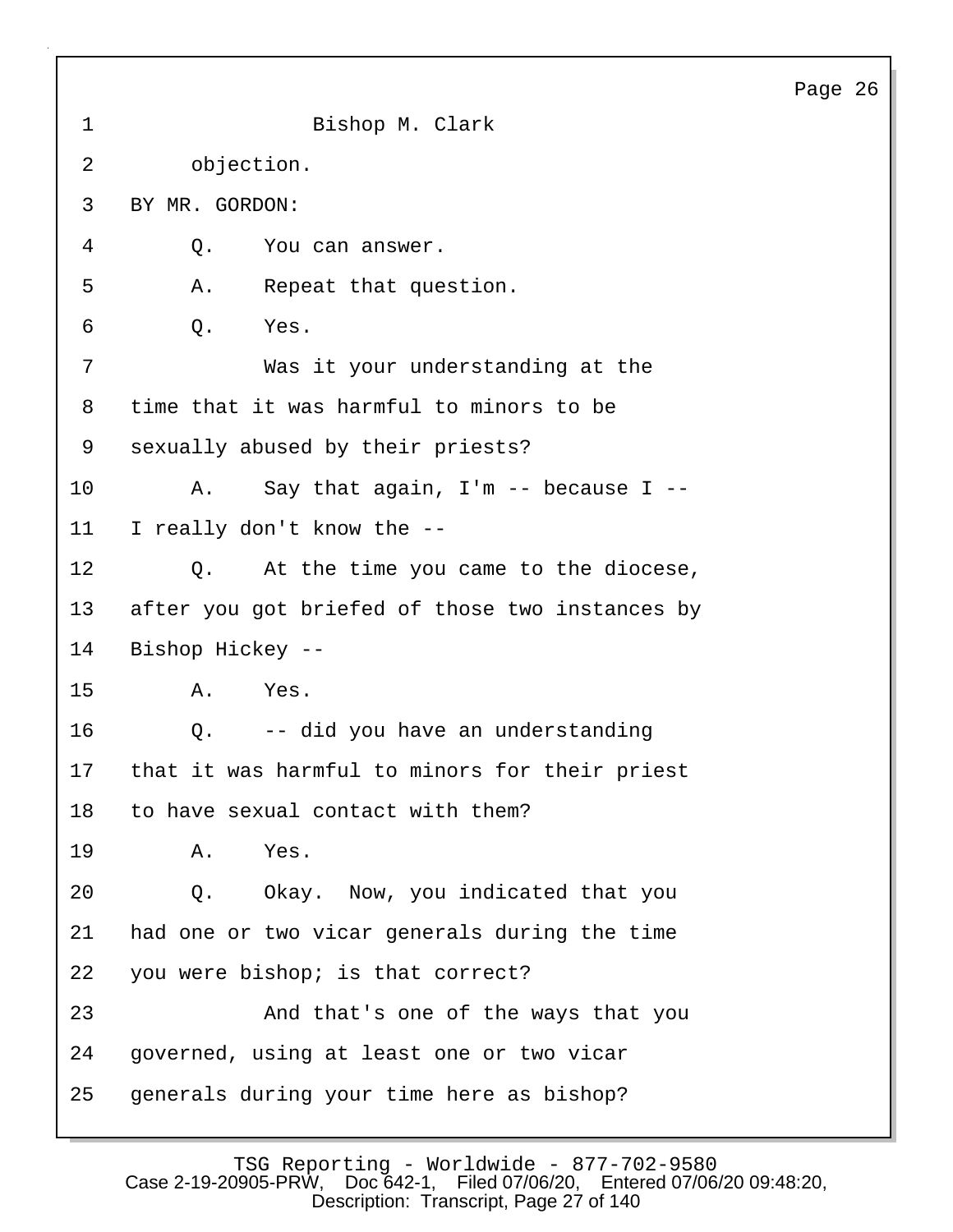| 1<br>Bishop M. Clark                               |  |
|----------------------------------------------------|--|
| 2<br>I had more than two.<br>Α.                    |  |
| 3<br>Is that because they're --<br>Q.              |  |
| 4<br>I had two at one time.<br>Α.                  |  |
| 5<br>Q.<br>Okay.                                   |  |
| 6<br>Α.<br>Only once.                              |  |
| 7<br>Okay. But you always had at least<br>Q.       |  |
| 8<br>one vicar general while you were bishop?      |  |
| 9<br>Α.<br>Yes.                                    |  |
| 10<br>Did you have any episcopal vicars?<br>Q.     |  |
| 11<br>No. We didn't have that.<br>Α.               |  |
| 12<br>Did you have vicar foranes?<br>Q.            |  |
| 13<br>We had the equivalent.<br>Α.                 |  |
| 14<br>What did you call them in the<br>Q.          |  |
| diocese? Was it deans?<br>15                       |  |
| 16<br>No, we didn't call them deans.<br>Α.<br>It   |  |
| was the equivalent. We had a different term<br>17  |  |
| 18<br>for it. I just don't recall that term right  |  |
| 19<br>now.                                         |  |
| 20<br>And those people would be given<br>Q.        |  |
| 21<br>geographic areas to have responsibility for? |  |
| 22<br>Yes.<br>Α.                                   |  |
| 23<br>Would they report to you?<br>Q.              |  |
| 24<br>They would send their -- the<br>Α.           |  |
|                                                    |  |

 $\sqrt{ }$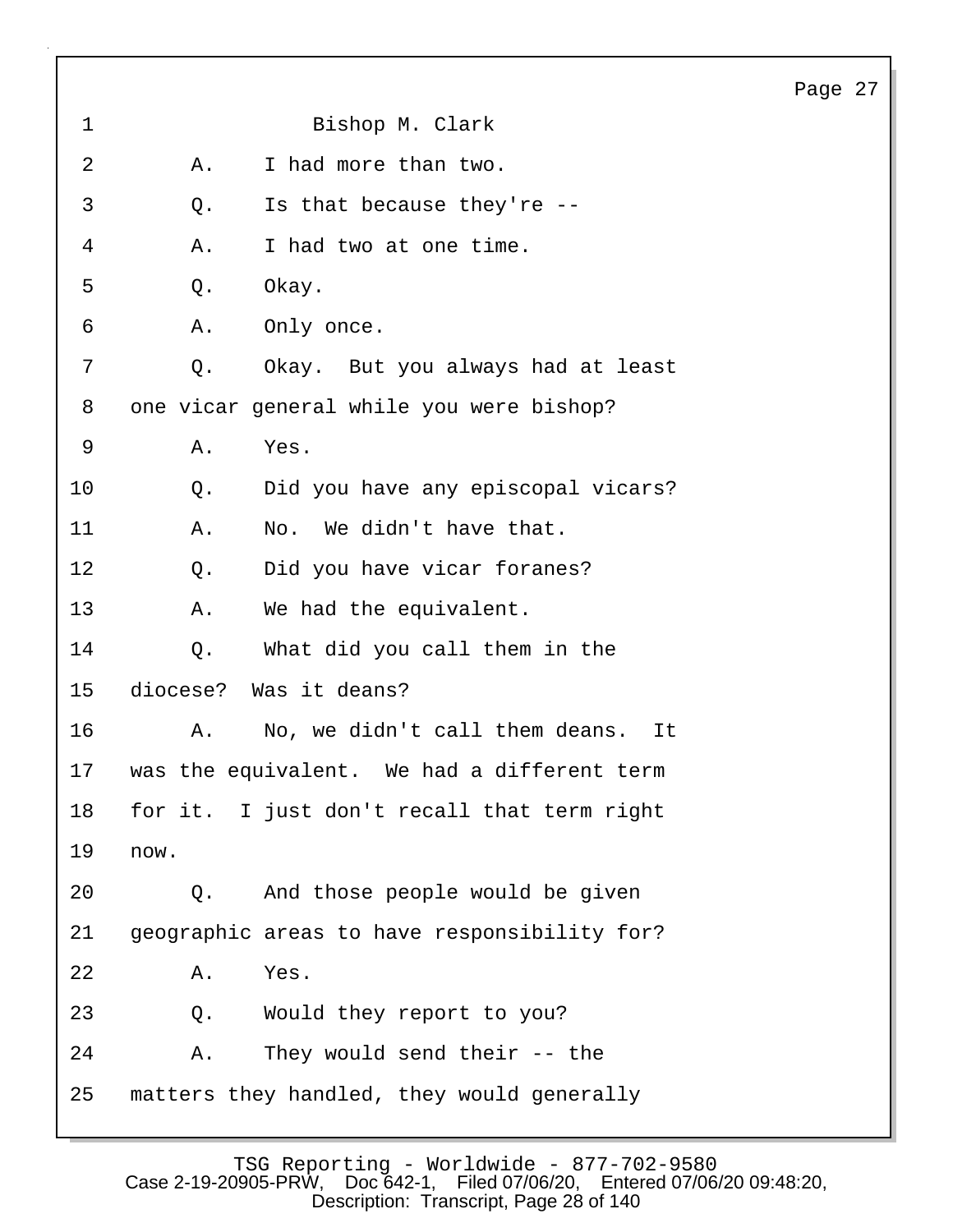Page 28 1 Bishop M. Clark 2 report those to the vicar general. 3 Q. When you arrived, was there a 4 personnel department at the Diocese of 5 Rochester, a priest personnel department? 6 A. No, there was no department. There 7 was no department for some years later. 8 Q. Was there a board of priests to help 9 you with personnel issues when you arrived? 10 A. There were. They made 11 recommendations to the bishop about -- in our 12 system, the personnel board interviewed 13 priests for -- who would be -- they would 14 recommend them for consideration for my 15 appointment of them as pastors or other 16 positions. 17 0. Did you have positions such as 18 curates or parochial vicars? 19 A. Yes. 20 Q. And what were they called at the 21 diocese? 22 A. They were called pastors, assistant 23 pastors, and that's it. 24 Q. Okay. And -- 25 A. Or, yeah, that's it.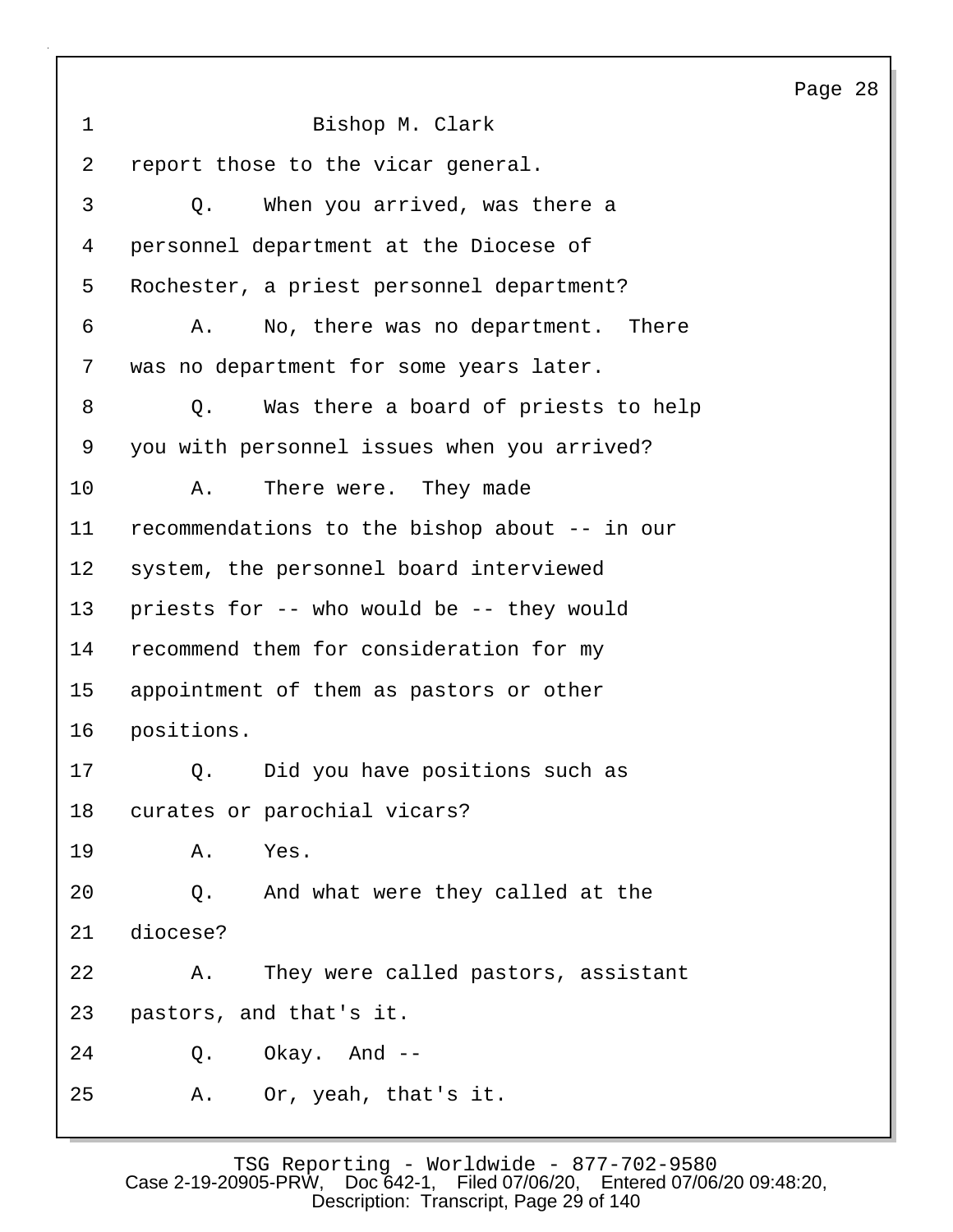1 Bishop M. Clark 2 Q. Did the personnel board advise as to 3 the assignment of assistant pastors, or was 4 there another group that advised you for those 5 assignments? 6 A. No. That was the personnel board, 7 as I recall it. 8 Q. And about when was the personnel 9 department established, as far as you can 10 recall? About how many years after you arrived 11 here? 12 A. I really can't remember that 13 precisely. 14 Q. Okay. Okay. 15 Did you have a procedure, if it 16 came to your information that someone was 17 making a complaint that a priest had sexually 18 abused a minor, as to who in the diocese was 19 to handle the investigation and response 20 within the first few years of your arrival as 21 bishop here in Rochester? 22 A. Bishop Hickey would be the primary 23 agent in that. 24 Q. And who succeeded Bishop Hickey in 25 that response?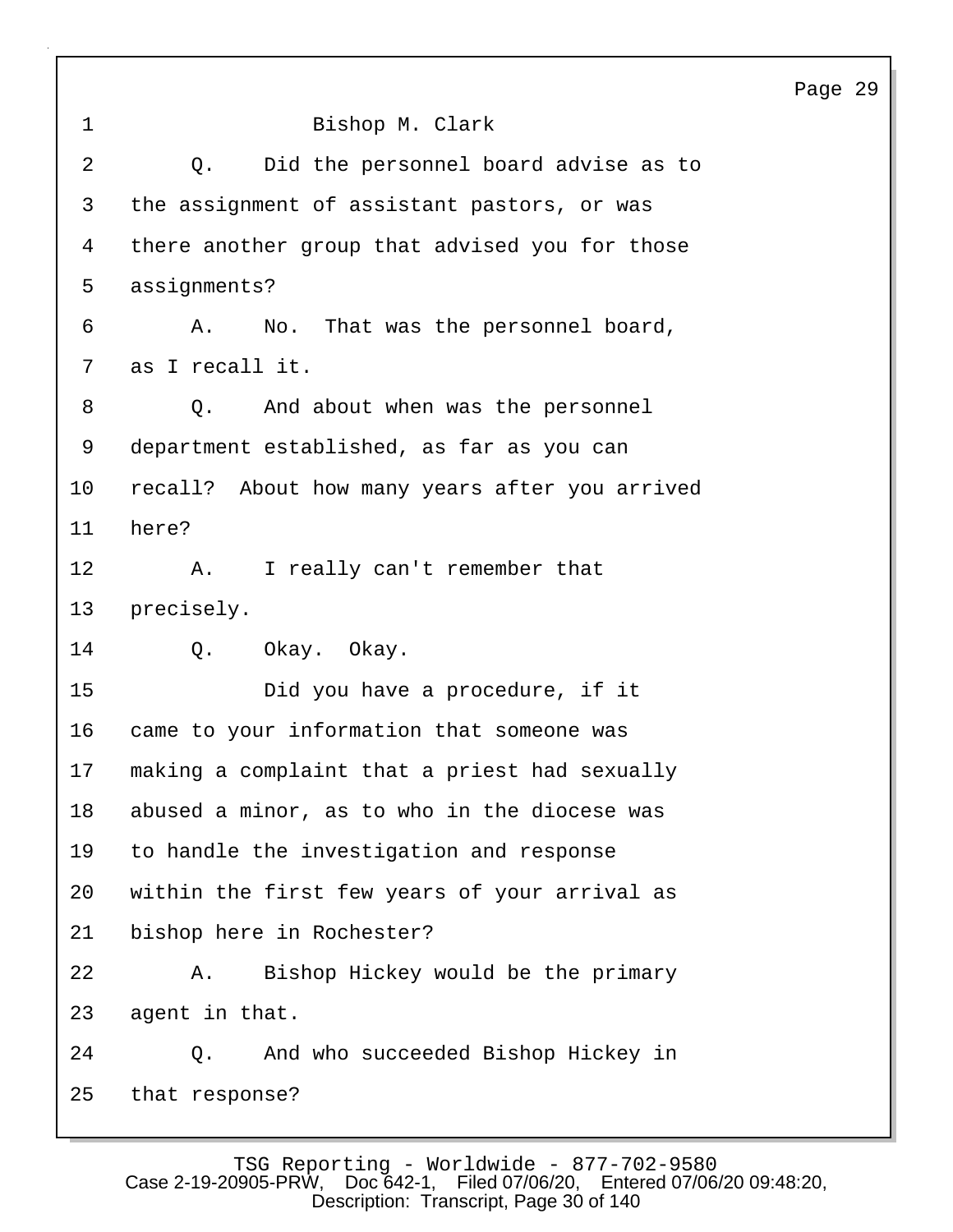Page 30 1 Bishop M. Clark 2 A. That was Father Charles Latus. 3 Q. And how is Father Charles' last name 4 spelled, if you know? 5 A. It's L-a-t-u-s. 6 Q. And did he have a position within 7 the diocese? 8 A. No. When he took that position, it 9 was full-time. 10 Q. And what was the name of the 11 position that he took? 12 A. Priest personnel director. 13 Q. Did anyone else handle complaints of 14 sex abuse by priests other than Bishop Hickey 15 and Father Latus? 16 MS. KORONA: Object to the form of 17 the question. It's not been established 18 that there were any complaints. 19 MR. GORDON: Okay. 20 BY MR. GORDON: 21 Q. Were there other complaints during 22 your 32 years at the Diocese of Rochester that 23 priests had sexually abused minors other than 24 the first two Bishop Hickey told you about? 25 A. Oh, yes.

TSG Reporting - Worldwide - 877-702-9580<br>Case 2-19-20905-PRW, Doc 642-1, Filed 07/06/20, Entered 07/06 Filed 07/06/20, Entered 07/06/20 09:48:20, Description: Transcript, Page 31 of 140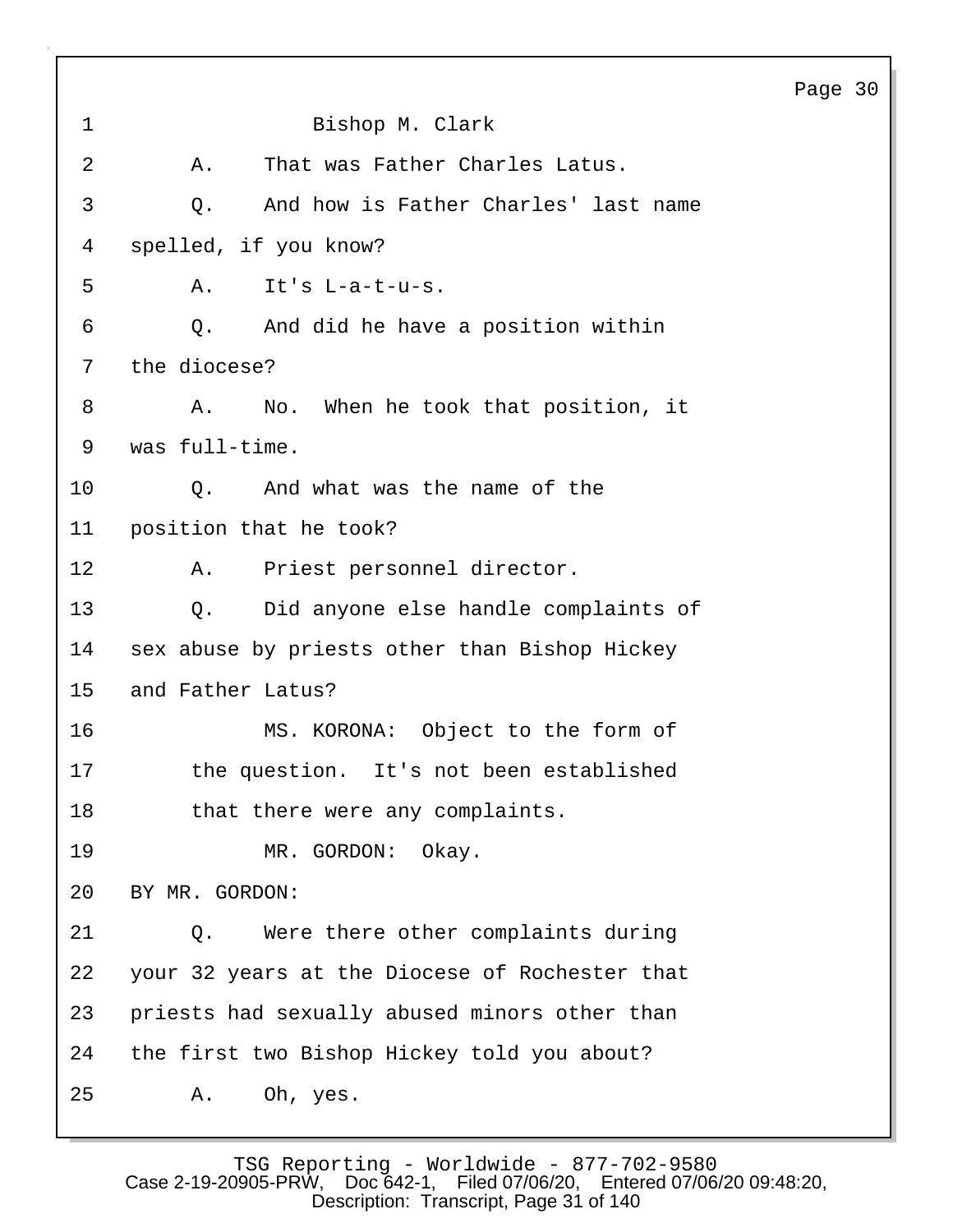1 Bishop M. Clark 2 Q. Were there other priests who were in 3 charge of responding to those complaints other 4 than Bishop Hickey or Father Latus? 5 A. Were there other priests who -- 6 Q. Handled sex abuse complaints 7 pertaining to priests having inappropriate 8 relations with minors. 9 A. I remember that Bishop Hickey would 10 ask other priests to carry out the task of 11 looking into allegations that were brought 12 against other priests. 13 Q. Do you know who some of those priest 14 investigators were? 15 A. Oh, gosh, no. At this stage, I 16 would be guessing. 17 0. Okay. No. I don't want you to 18 guess. 19 A. I don't want to guess either. 20 Q. And let me say for the record, I 21 know it's buried in the transcript, any time 22 you need a break, let us know and we'll take a 23 break. It's not a problem. 24 A. Okay. 25 Q. Before you arrived in Rochester as

Page 31

TSG Reporting - Worldwide - 877-702-9580<br>Case 2-19-20905-PRW. Doc 642-1. Filed 07/06/20. Entered 07/06 Filed 07/06/20, Entered 07/06/20 09:48:20, Description: Transcript, Page 32 of 140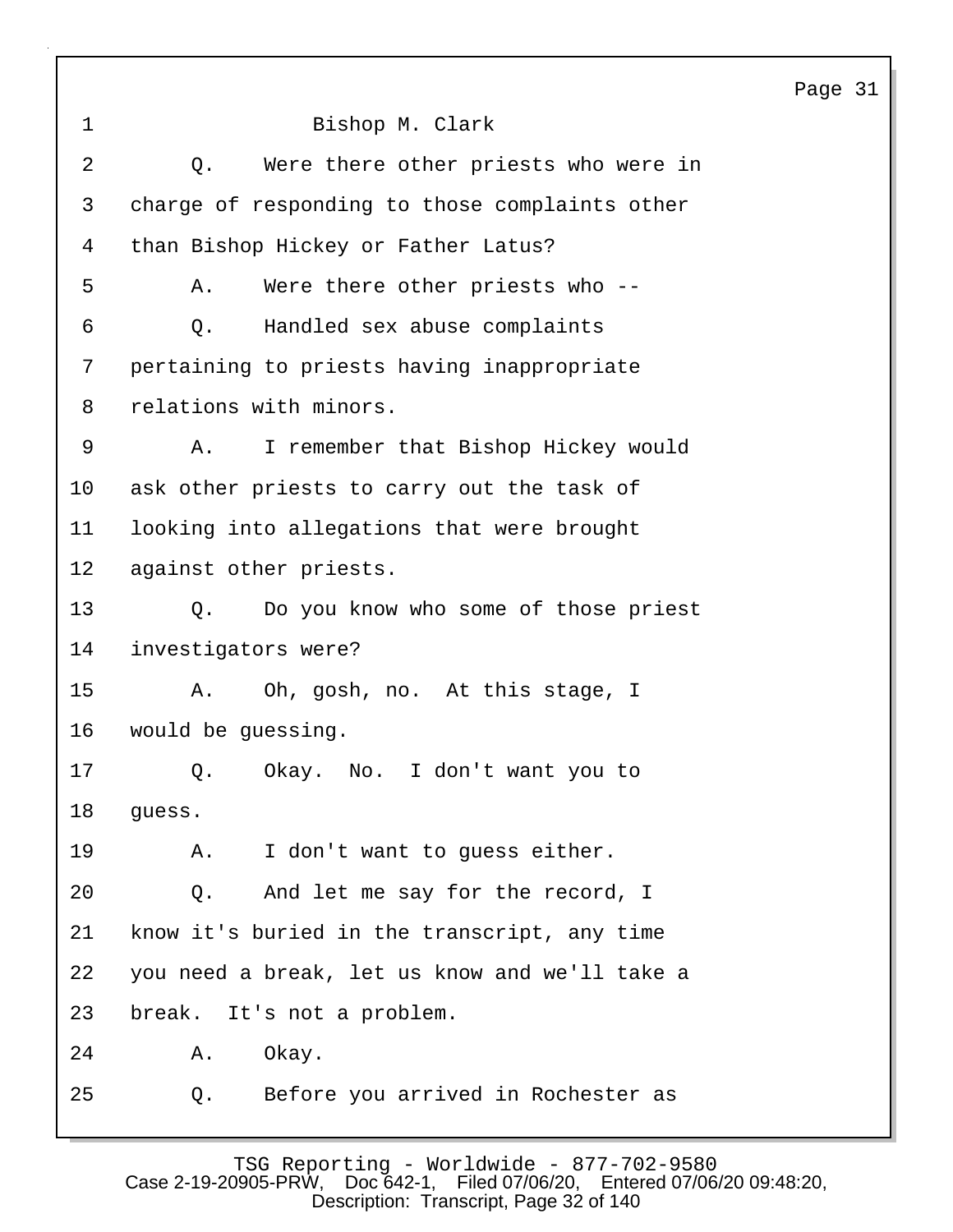|                |                                                 | Page 32 |  |
|----------------|-------------------------------------------------|---------|--|
| $\mathbf 1$    | Bishop M. Clark                                 |         |  |
| $\overline{2}$ | bishop, had you heard of reports when you were  |         |  |
| 3              | in Albany that there had been complaints that   |         |  |
| 4              | priests had inappropriate sexual relations with |         |  |
| 5              | minors?                                         |         |  |
| 6              | Had I heard when I was at Albany?<br>Α.         |         |  |
| 7              | Yes.<br>$Q$ .                                   |         |  |
| 8              | If there were --<br>Α.                          |         |  |
| 9              | Complaints that priests had had<br>Q.           |         |  |
| 10             | inappropriate sexual relations with minors.     |         |  |
| 11             | MS. KORONA: I'm going to object to              |         |  |
| 12             | Heard about the Diocese of<br>form.             |         |  |
| 13             | Rochester when he was at the                    |         |  |
| 14             | Diocese of Albany?                              |         |  |
| 15             | MR. GORDON: I'm asking what he                  |         |  |
| 16             | personally knew before he arrived in            |         |  |
| 17             | Rochester.                                      |         |  |
| 18             | THE WITNESS: But you're asking me               |         |  |
| 19             | of my knowledge of Rochester here.              |         |  |
| 20             | BY MR. GORDON:                                  |         |  |
| 21             | Well, of any priest anywhere when<br>Q.         |         |  |
| 22             | you were in Albany.                             |         |  |
| 23             | Were you aware of any allegations               |         |  |
| 24             | prior to arriving as bishop of the Diocese of   |         |  |
| 25             | Rochester that there had been complaints that   |         |  |
|                |                                                 |         |  |

TSG Reporting - Worldwide - 877-702-9580 Case 2-19-20905-PRW, Doc 642-1, Filed 07/06/20, Entered 07/06/20 09:48:20, Description: Transcript, Page 33 of 140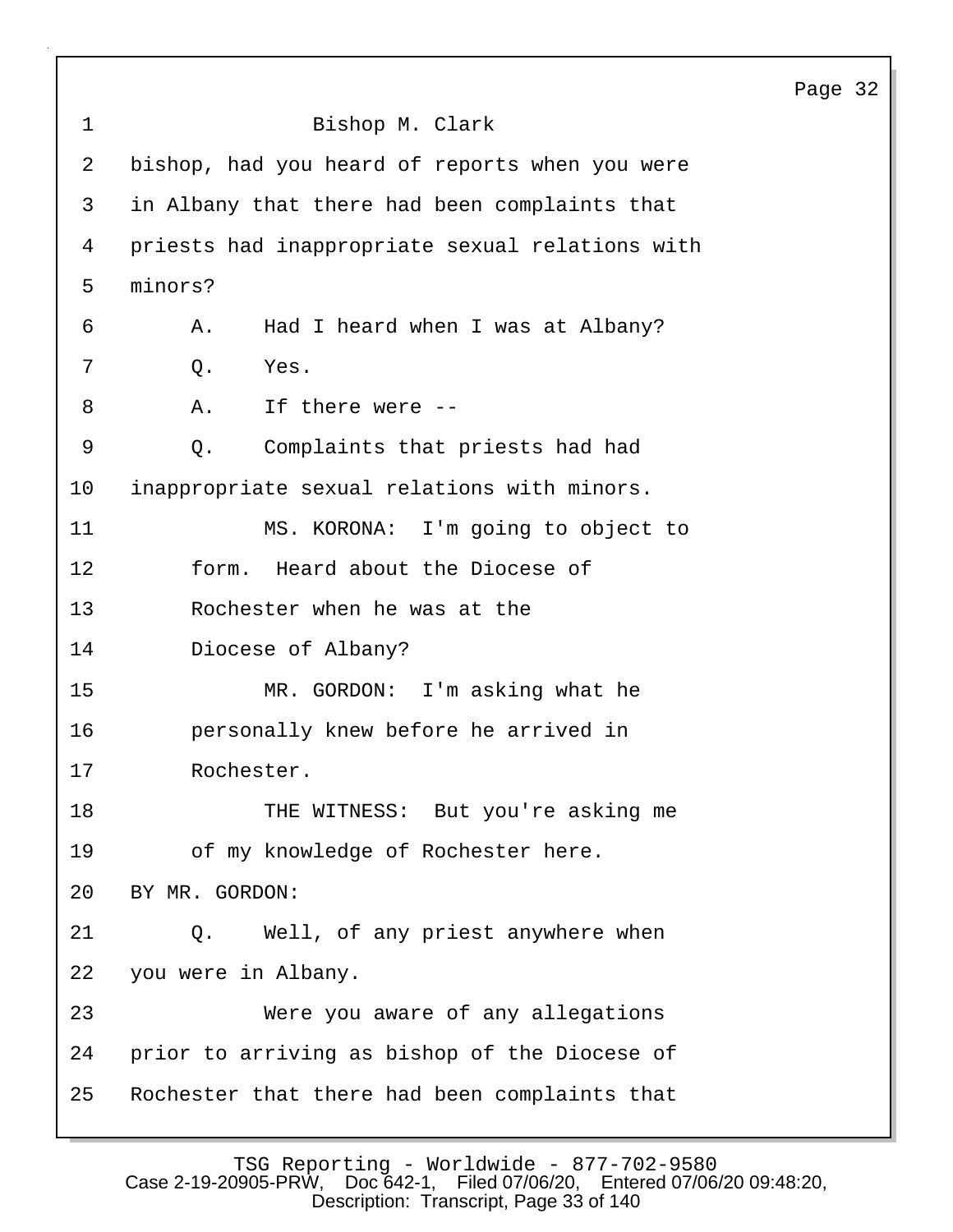| $\mathbf 1$ | Bishop M. Clark                                |
|-------------|------------------------------------------------|
| 2           | priests had had inappropriate --               |
| 3           | Oh, yes, yes.<br>Α.                            |
| 4           | And how did you come about that<br>Q.          |
| 5           | knowledge? Was it in newspapers? Was it in     |
| 6           | papers from the church?                        |
| 7           | How did you come by that knowledge?            |
| 8           | $Of --$<br>Α.                                  |
| 9           | Of a priest being alleged, prior to<br>Q.      |
| 10          | you coming to the Diocese of Rochester, of     |
| 11          | having inappropriate sexual relations with     |
| 12          | minors.                                        |
| 13          | Did you just ask -- the last<br>Α.             |
| 14          | question, did you ask me did I know of priests |
| 15          | against whom allegations were made of sexual   |
| 16          | abuse? No, not by any personal knowledge.      |
| 17          | Had you had any secondhand<br>$Q$ .            |
| 18          | knowledge? Had you heard any reports of that   |
| 19          | before coming to Rochester?                    |
| 20          | Yes. I had heard reports, yes.<br>Α.           |
| 21          | Was that because of some of the<br>Q.          |
| 22          | responsibilities you had at the                |
| 23          | Diocese of Albany before you came here?        |
| 24          | Yes. I had that responsibility in<br>Α.        |
| 25          | Albany.                                        |

TSG Reporting - Worldwide - 877-702-9580 Case 2-19-20905-PRW, Doc 642-1, Filed 07/06/20, Entered 07/06/20 09:48:20, Description: Transcript, Page 34 of 140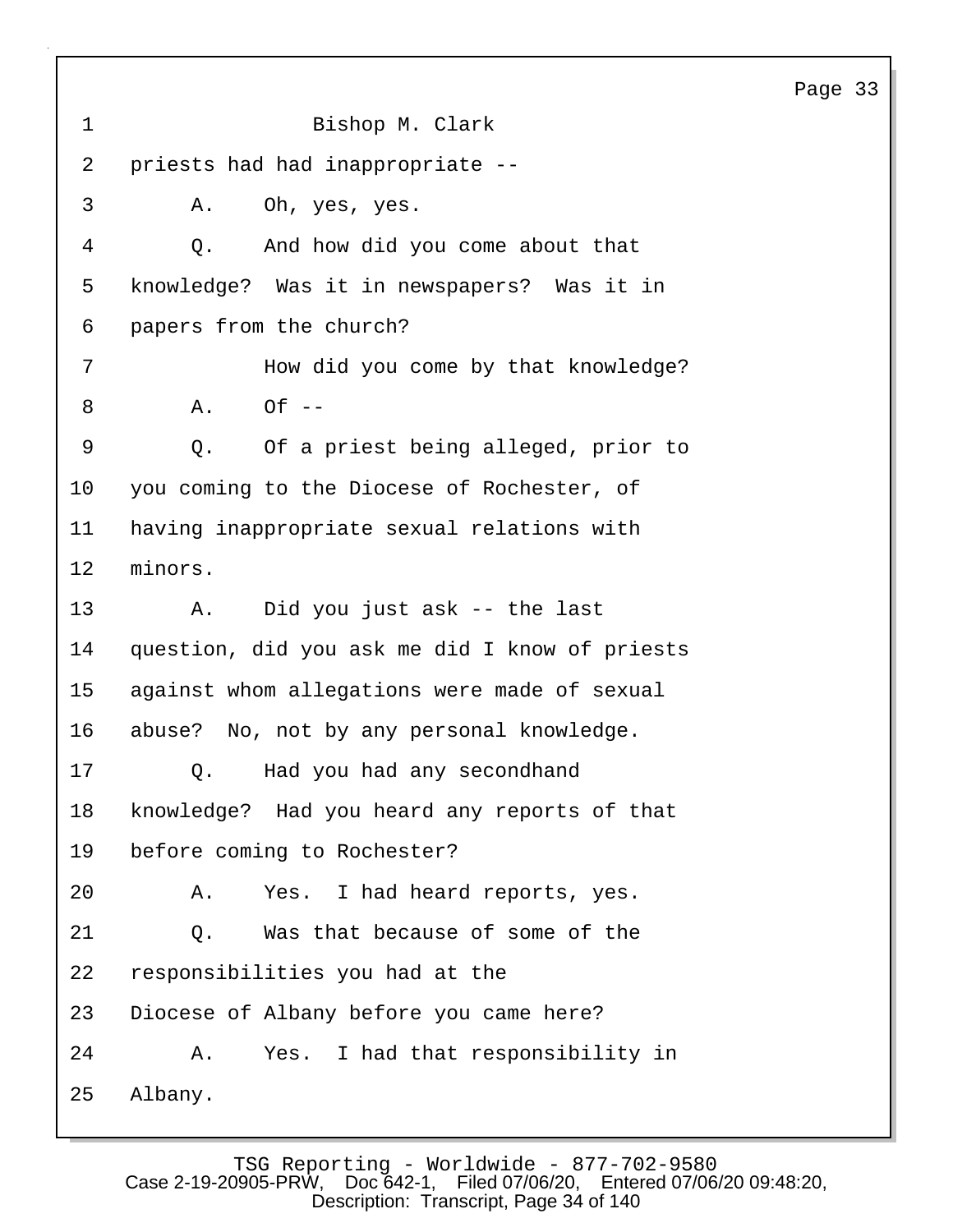1 Bishop M. Clark 2 Q. What position did you hold at Albany 3 when you had that kind of responsibility? 4 A. I was the chairman of the 5 Priest Personnel Board. 6 Q. How many cases had you heard about 7 while you were in Albany? 8 I'm not asking for any names right 9 now, just how many do you recall before you 10 came to Rochester? 11 A. I don't remember a number. 12 0. Was it more than one? 13 A. Yes. 14 Q. Was it less than a dozen? 15 A. I don't remember the numbers at 16 all. 17 Q. Okay. 18 A. I really don't. 19 Q. Okay. 20 MR. GORDON: Could we have this 21 marked as an exhibit? 22 MS. KORONA: May I see that first? 23 Because I object to the introduction of 24 any document other than those expressly 25 permitted in the Court's order.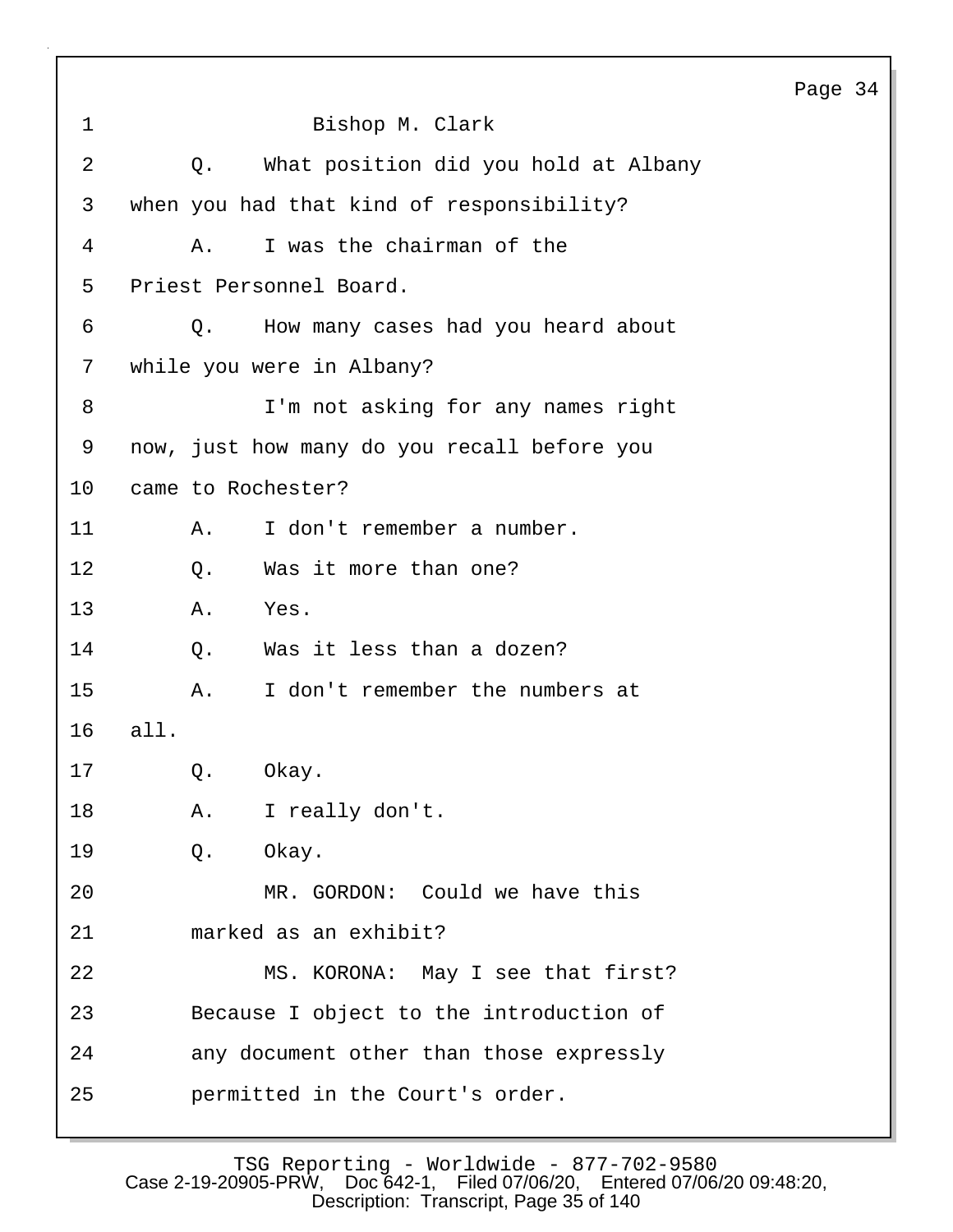1 Bishop M. Clark 2 So the purpose of this deposition is 3 not to have the witness sit here and be 4 grilled on the basis of documents, other 5 than documents that were personal to the 6 witness, such as a diary, a journal, or 7 some sort of personal writing. 8 MR. GORDON: I believe that was as 9 to what documents were to be produced to 10 us. 11 There are a whole bevy of documents 12 yet to be produced, and the Court was 13 concerned about timing, and we weren't 14 going to wait for that. 15 The only documents the Court was 16 going to order is what you graciously did 17 timely produce. But that didn't mean, I 18 didn't think, it limited our ability to 19 ask what he personally knows about

20 documents that he personally signed.

21 MS. KORONA: I would ask you to look 22 at the transcript because at the end of 23 the transcript -- that's official document 24 489, I believe -- the court specifically 25 stated the witness would not be grilled

> TSG Reporting - Worldwide - 877-702-9580<br>Case 2-19-20905-PRW. Doc 642-1. Filed 07/06/20. Entered 07/06 Filed 07/06/20, Entered 07/06/20 09:48:20, Description: Transcript, Page 36 of 140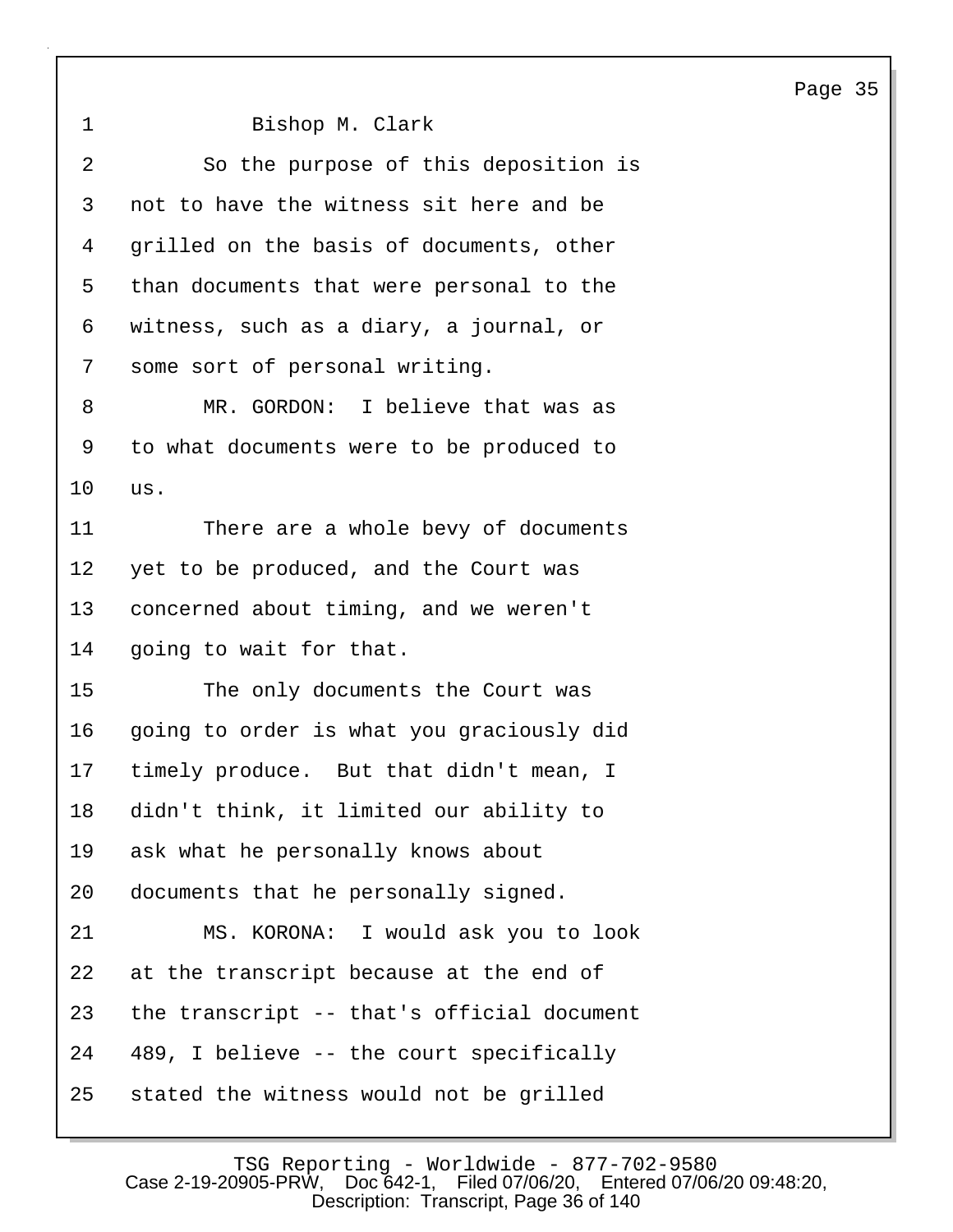1 Bishop M. Clark 2 about documents other than those documents 3 that would establish personal knowledge. 4 MR. GORDON: Can you tell me what 5 page you're talking about at the hearing? 6 I didn't see that. 7 MS. KORONA: That is on page 82. It 8 begins on 82 and you can -- I'll refer you 9 over to -- at the bottom of 82, the Court 10 begins to speak again in response to 11 Mr. Stang. 12 MR. GORDON: I see that. 13 MS. KORONA: It runs over onto 14 page 83 and on page 84. 15 And I quote: 16 "I am not granting the deposition 17 with the expectation that Bishop Clark 18 is going to be grilled over documents 19 that other people that are still at the 20 diocese have and have had access to 21 since 2001 at least. 22 "It is his unique knowledge on 23 which the sun may set and his unique 24 documents. That's the limited purpose 25 of this deposition."

Page 36

TSG Reporting - Worldwide - 877-702-9580<br>Case 2-19-20905-PRW. Doc 642-1. Filed 07/06/20. Entered 07/06 Filed 07/06/20, Entered 07/06/20 09:48:20, Description: Transcript, Page 37 of 140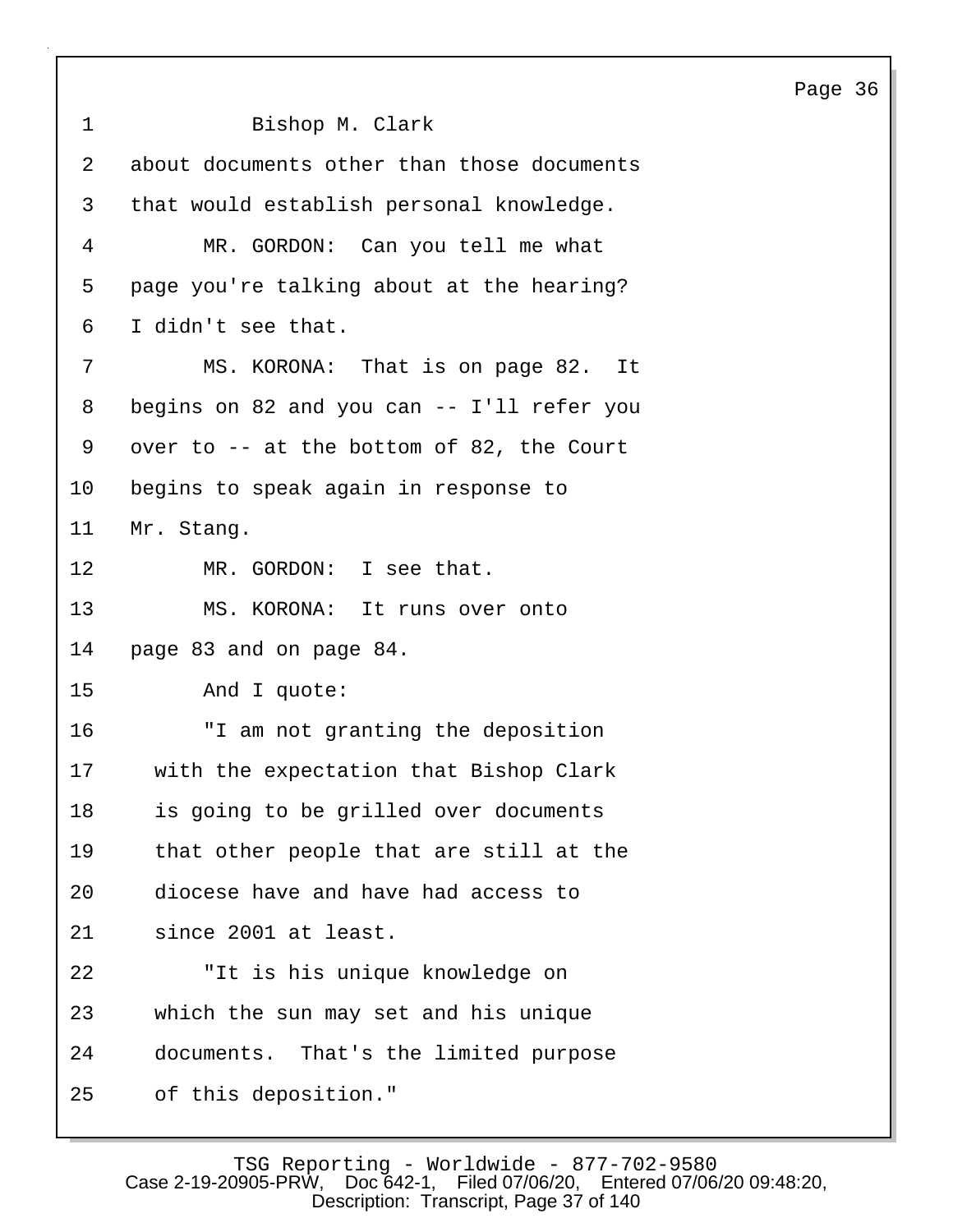1 Bishop M. Clark 2 MR. GORDON: Well, I see your point 3 and I -- this is the report. I've never 4 seen it before. It's from the bishop of 5 the Diocese to the Pope, and there's no 6 one at the Diocese who was the bishop at 7 the time. 8 We've got the judge here. 9 MS. KORONA: Again, I would point 10 out the purpose of this deposition is ask 11 the witness questions about his unique 12 knowledge. And you're now seeking to 13 introduce as an exhibit a document that is 14 not personal to the bishop, and so I'm 15 objecting on the basis of the court's 16 decision. 17 MR. GORDON: I don't think that was 18 the intent of it. I think it was to 19 manage this. 20 But we have the judge here and -- 21 JUDGE WARREN: What is the document? 22 MR. GORDON: It's this document, the 23 quinquennial report from the bishop 24 directly to Rome through Washington. 25 JUDGE WARREN: Is your desire to ask

TSG Reporting - Worldwide - 877-702-9580<br>Case 2-19-20905-PRW, Doc 642-1, Filed 07/06/20, Entered 07/06 Filed 07/06/20, Entered 07/06/20 09:48:20, Description: Transcript, Page 38 of 140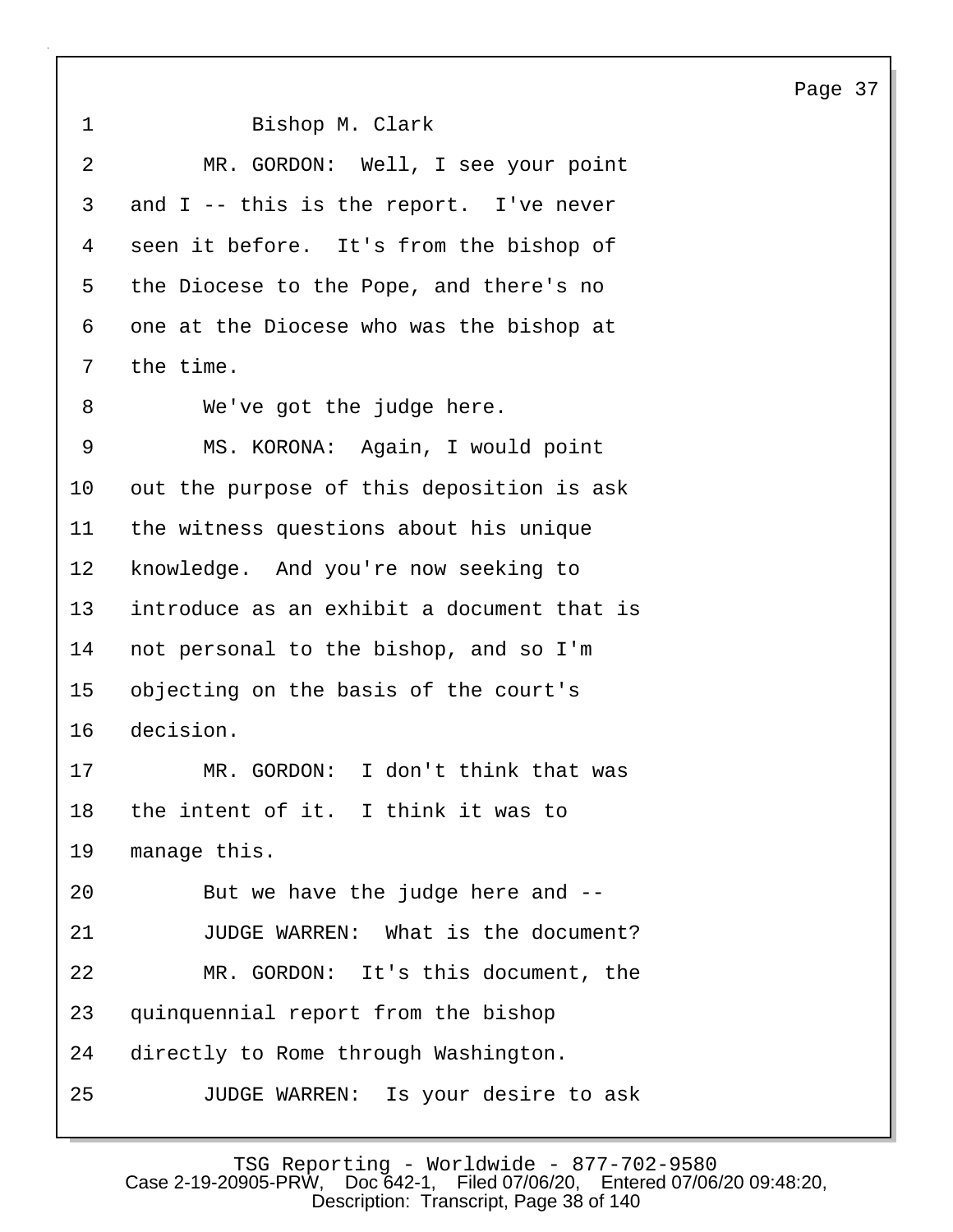1 Bishop M. Clark 2 this, Mr. Gordon, the theory that only 3 Bishop Clark would have knowledge and 4 information about this document that no 5 one at the diocese would? 6 That strikes the Court as a little 7 unusual. 8 MR. GORDON: There are a few 9 questions with regard to sexual abuse in 10 this document that he forwarded, as well 11 as some preliminary relationship between 12 the diocese, the parishes that are going 13 to be needed, and that he can -- he had a 14 unique position as the head of the Diocese 15 in every parish. 16 That was his role, and I really just 17 wanted to establish that. 18 JUDGE WARREN: Are you suggesting it 19 was unique and exclusive, or just unique? 20 Is there no one else that could sit 21 in the witness stand if this document 22 needs to come in, if this ends up going to 23 litigation? 24 MR. SULLIVAN: For example, the 25 chancellor?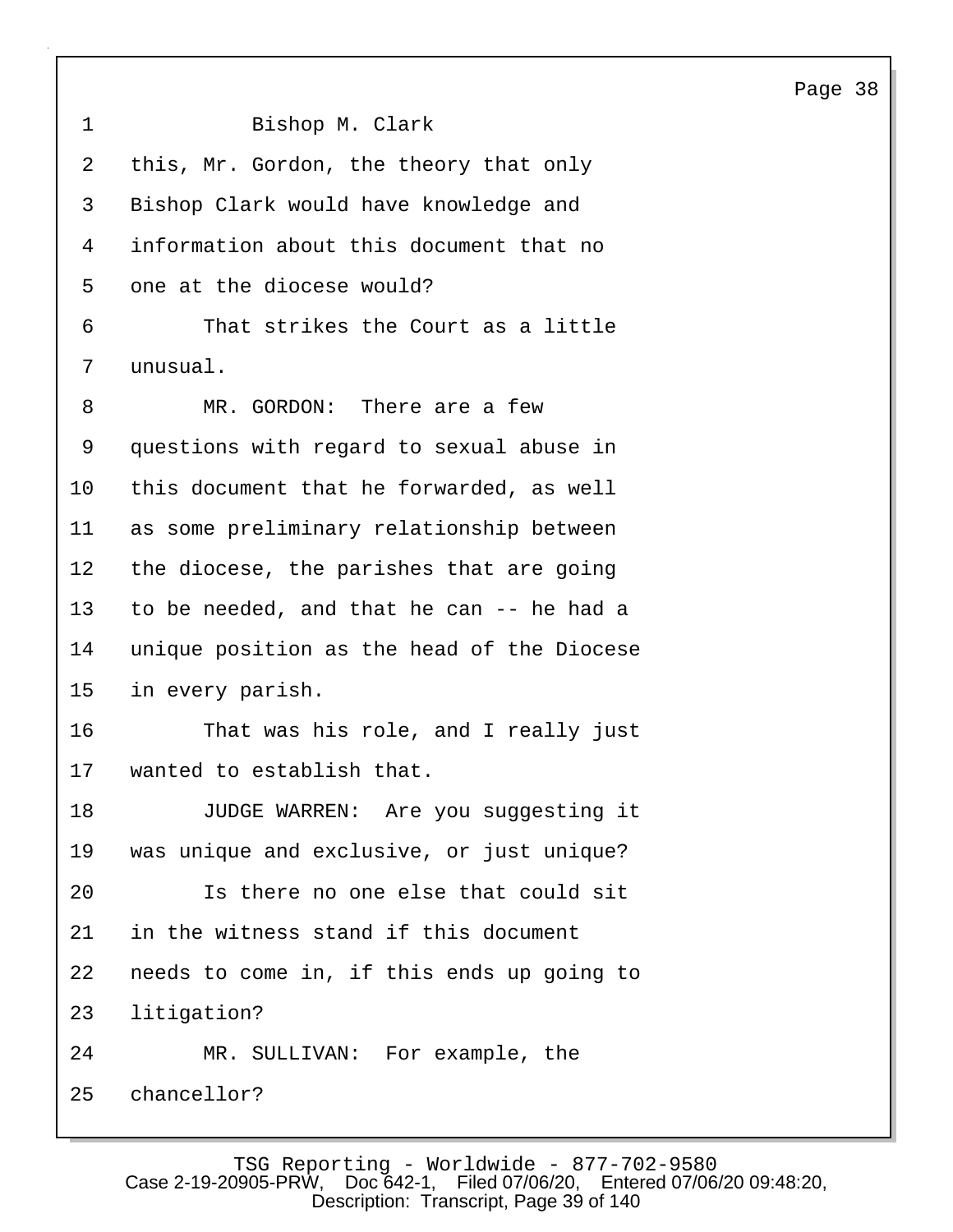| $\mathbf 1$     | Bishop M. Clark                            |
|-----------------|--------------------------------------------|
| $\overline{2}$  | JUDGE WARREN: Mr. Sullivan, do you         |
| 3               | want to speak up?                          |
| 4               | MR. SULLIVAN: Yeah.                        |
| 5               | For example, the chancellor of the         |
| 6               | diocese would be capable of addressing,    |
| 7               | especially issues regarding the structure  |
| 8               | of the diocese because that hasn't         |
| 9               | changed, and I'm not aware of the date of  |
| 10              | that report. I don't know if it's even     |
| 11              | during the period of time that             |
| 12              | Bishop Clark was bishop.                   |
| 13              | JUDGE WARREN: No.                          |
| 14              | MR. GORDON: It's 1997. It's when           |
| 15 <sub>1</sub> | he was bishop.                             |
| 16              | JUDGE WARREN: No. I think we're            |
| 17              | here to probe Bishop Clark's unique        |
| 18              | personal memory.                           |
| 19              | The court has no expectation there's       |
| 20              | not some other human being or human beings |
| 21              | that can testify with respect to that that |
| 22              | aren't frail as Bishop Clark finds himself |
| 23              | today.                                     |
| 24              | MR. GORDON: Yeah. My only concern          |
| 25              | is that the quinquennial report is         |

TSG Reporting - Worldwide - 877-702-9580 Case 2-19-20905-PRW, Doc 642-1, Filed 07/06/20, Entered 07/06/20 09:48:20, Description: Transcript, Page 40 of 140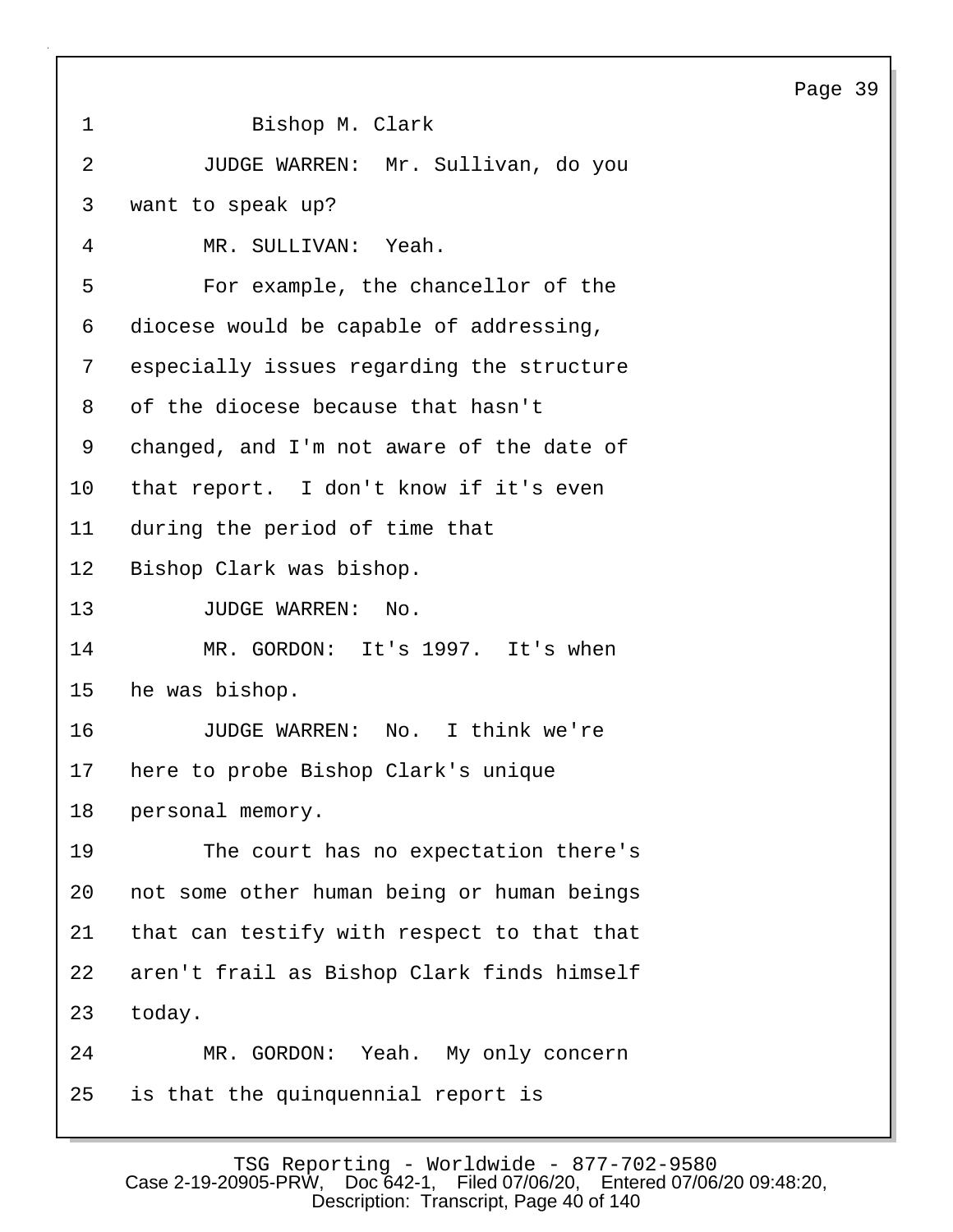1 Bishop M. Clark 2 something unique to a bishop canonically, 3 and I don't know if they've had access to 4 it and would then say, when asked 5 questions, "Well, that was not something 6 that was in my purview." 7 This, I know, was in the purview of 8 the diocese and bishop. This is something 9 the diocese have fought giving to us and 10 it was always on the agenda to get them. 11 We never got them. 12 We did get them in this round, and I 13 know another diocese that has gotten 14 them -- 15 JUDGE WARREN: I'm going to guess 16 you didn't get it from Bishop Clark. 17 MR. GORDON: No. We got it from the 18 diocese. 19 JUDGE WARREN: No. I'm not going to 20 allow it, not with respect to this 21 witness. 22 MR. GORDON: Okay. Thank you. 23 BY MR. GORDON: 24 Q. Did you ever meet a Father Francis 25 Vogt?

Page 40

TSG Reporting - Worldwide - 877-702-9580 Case 2-19-20905-PRW, Doc 642-1, Filed 07/06/20, Entered 07/06/20 09:48:20, Description: Transcript, Page 41 of 140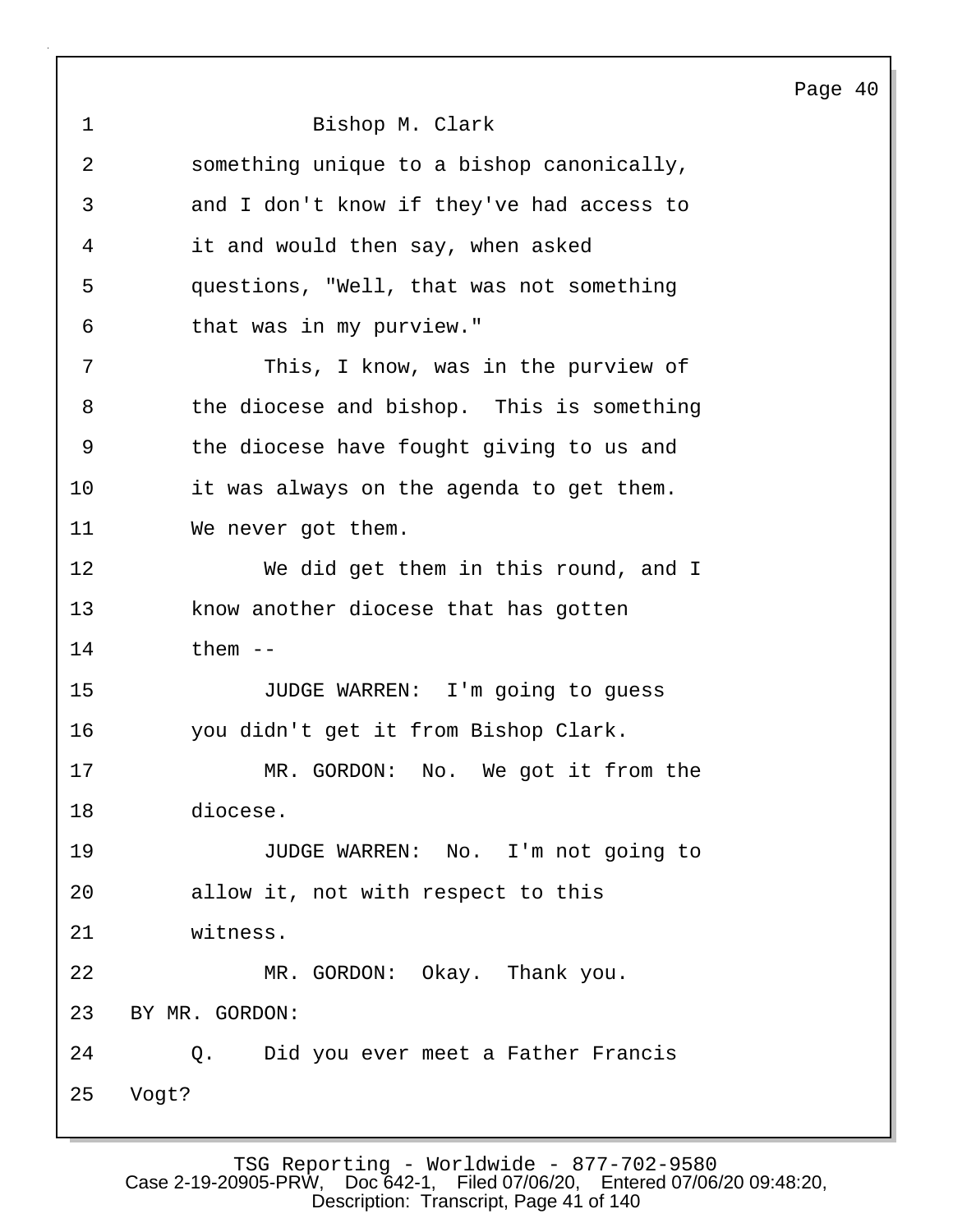1 Bishop M. Clark 2 A. Yes. 3 Q. Did you have many meetings with 4 Father Francis Vogt, Father Vogt, or only one? 5 A. No. I'm sorry? 6 Q. Did you have many meetings with 7 Father Vogt, or only one? 8 A. I don't remember ever meeting with 9 him. 10 Q. So you never met Father Vogt? 11 A. I met him. 12 Q. But you don't remember it? Is that 13 what you're saying? 14 A. Do I -- I don't ever remember 15 meeting with him. 16 Q. Okay. 17 A. I met him. 18 Q. So at general meetings of priests, 19 he would be present? Is that how you would 20 meet him? 21 A. Yes. We had -- yeah. 22 Q. Did it ever come to your attention 23 there were complaints by individuals who said 24 Father Vogt had inappropriate sexual relations 25 with them when they were minors?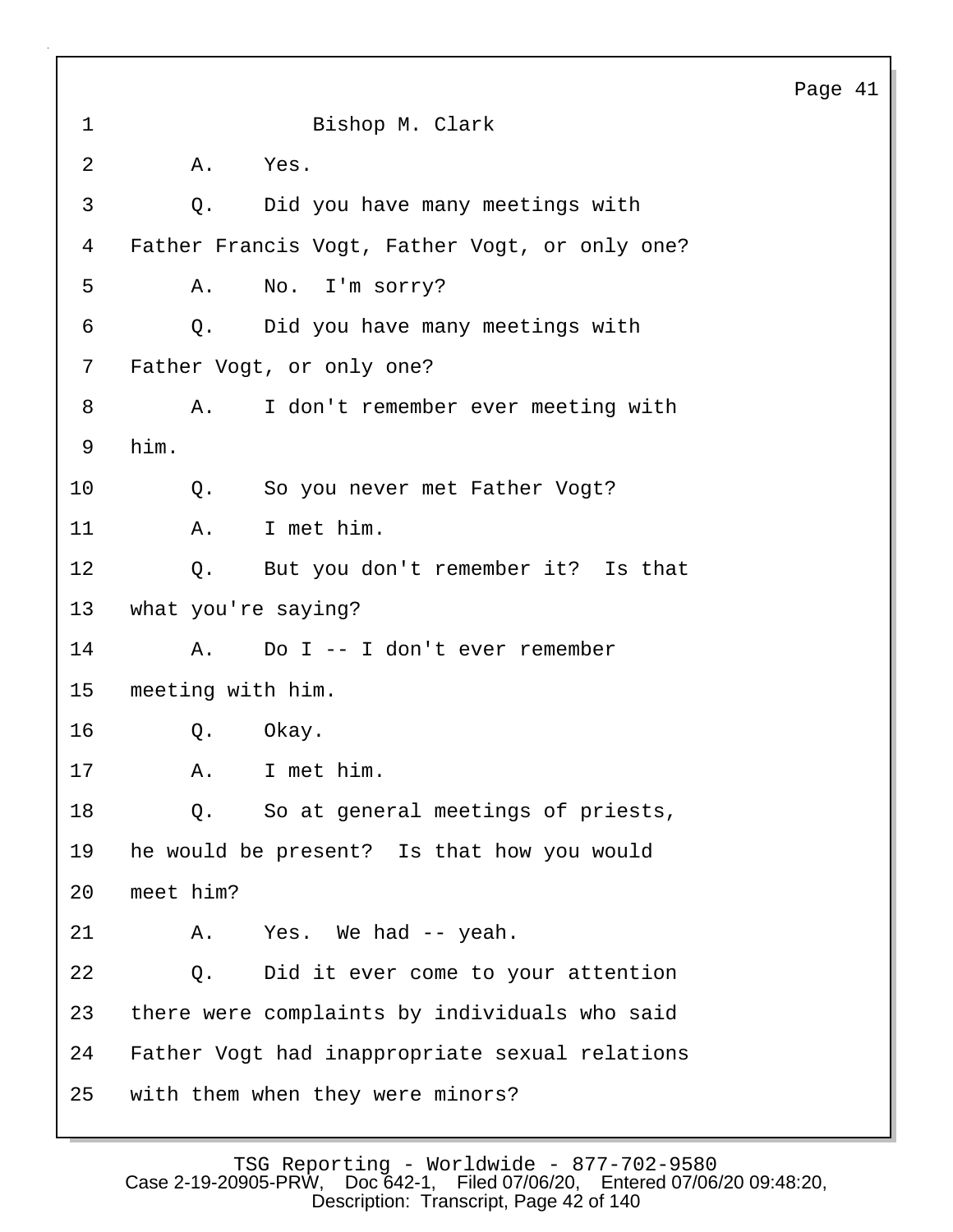|                |                                                | Page 42 |  |
|----------------|------------------------------------------------|---------|--|
| $\mathbf 1$    | Bishop M. Clark                                |         |  |
| $\overline{2}$ | I learned of that, I think, after<br>Α.        |         |  |
| $\mathsf{3}$   | his death.                                     |         |  |
| 4              | So this was -- okay. Did you ever<br>Q.        |         |  |
| 5              | hear about how many people were making those   |         |  |
| 6              | complaints about Father Vogt?                  |         |  |
| 7              | Α.<br>No.                                      |         |  |
| 8              | How about Father Robert O'Neill,<br>Q.         |         |  |
| 9              | were you aware of him?                         |         |  |
| 10             | Yes.<br>Α.                                     |         |  |
| 11             | Q. Did you ever hear of any complaints         |         |  |
| $12 \,$        | that he had had inappropriate sexual relations |         |  |
| 13             | with minors?                                   |         |  |
| 14             | Yes.<br>Α.                                     |         |  |
| 15             | And when did you become aware of<br>$Q$ .      |         |  |
| 16             | that?                                          |         |  |
| 17             | I can't say precisely.<br><b>A.</b>            |         |  |
| 18             | And did you take any action when you<br>Q.     |         |  |
| 19             | learned that Father O'Neill -- that there were |         |  |
| 20             | allegations that he had acted inappropriately  |         |  |
| 21             | with minors?                                   |         |  |
| 22             | Yes.<br>Α.                                     |         |  |
| 23             | And what actions did you take?<br>Q.           |         |  |
| 24             | MR. SULLIVAN: I'm going to object              |         |  |
| 25             | to form. The witness has testified he          |         |  |
|                |                                                |         |  |

TSG Reporting - Worldwide - 877-702-9580 Case 2-19-20905-PRW, Doc 642-1, Filed 07/06/20, Entered 07/06/20 09:48:20, Description: Transcript, Page 43 of 140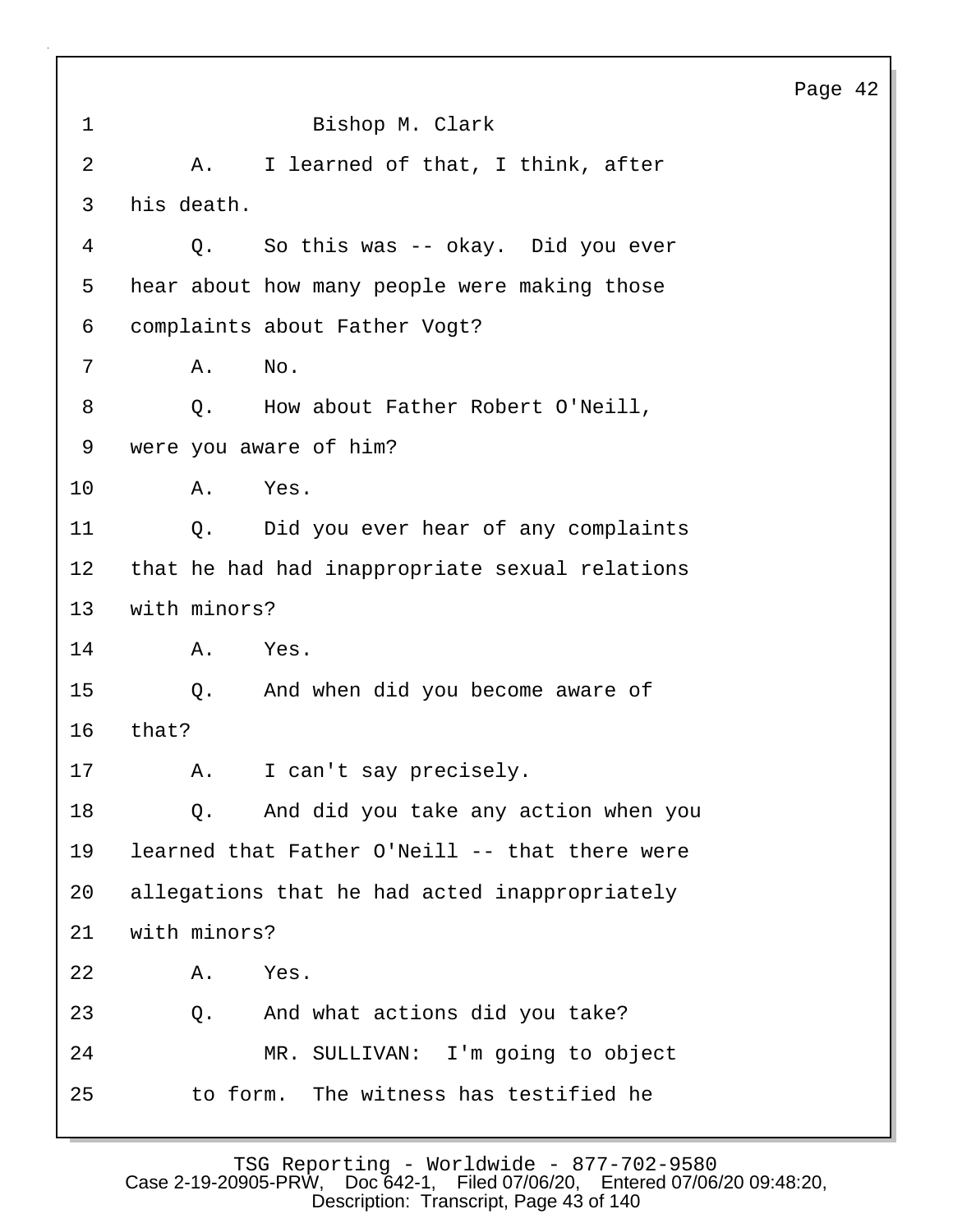|                |                                             | Page 43 |  |
|----------------|---------------------------------------------|---------|--|
| $\mathbf{1}$   | Bishop M. Clark                             |         |  |
| $\overline{2}$ | can't remember when he learned of it, so    |         |  |
| 3              | it's unclear to me what actions you're      |         |  |
| 4              | inquiring about in this context.            |         |  |
| 5              | MR. GORDON: I believe he                    |         |  |
| 6              | testified -- would you read it back?        |         |  |
| 7              | THE COURT REPORTER: (Reading back           |         |  |
| 8              | the record.)                                |         |  |
| 9              | Question: "Did you ever hear of             |         |  |
| 10             | any complaints that he had had              |         |  |
| 11             | inappropriate sexual relations with         |         |  |
| 12             | minors?"                                    |         |  |
| 13             | Answer: "Yes."                              |         |  |
| 14             | Question: "And when did you become          |         |  |
| 15             | aware of that?"                             |         |  |
| 16             | Answer: "I can't say precisely."            |         |  |
| 17             | BY MR. GORDON:                              |         |  |
| 18             | So what actions were taken after you<br>Q.  |         |  |
| 19             | learned about the allegations against       |         |  |
| 20             | Father O'Neill?                             |         |  |
| 21             | Well, I called him into my office<br>Α.     |         |  |
| 22             | and told him I had heard these allegations, |         |  |
| 23             | and what did he have to say about it?       |         |  |
| 24             | What did Father O'Neill tell you?<br>Q.     |         |  |
| 25             | "Yes."<br>Α.                                |         |  |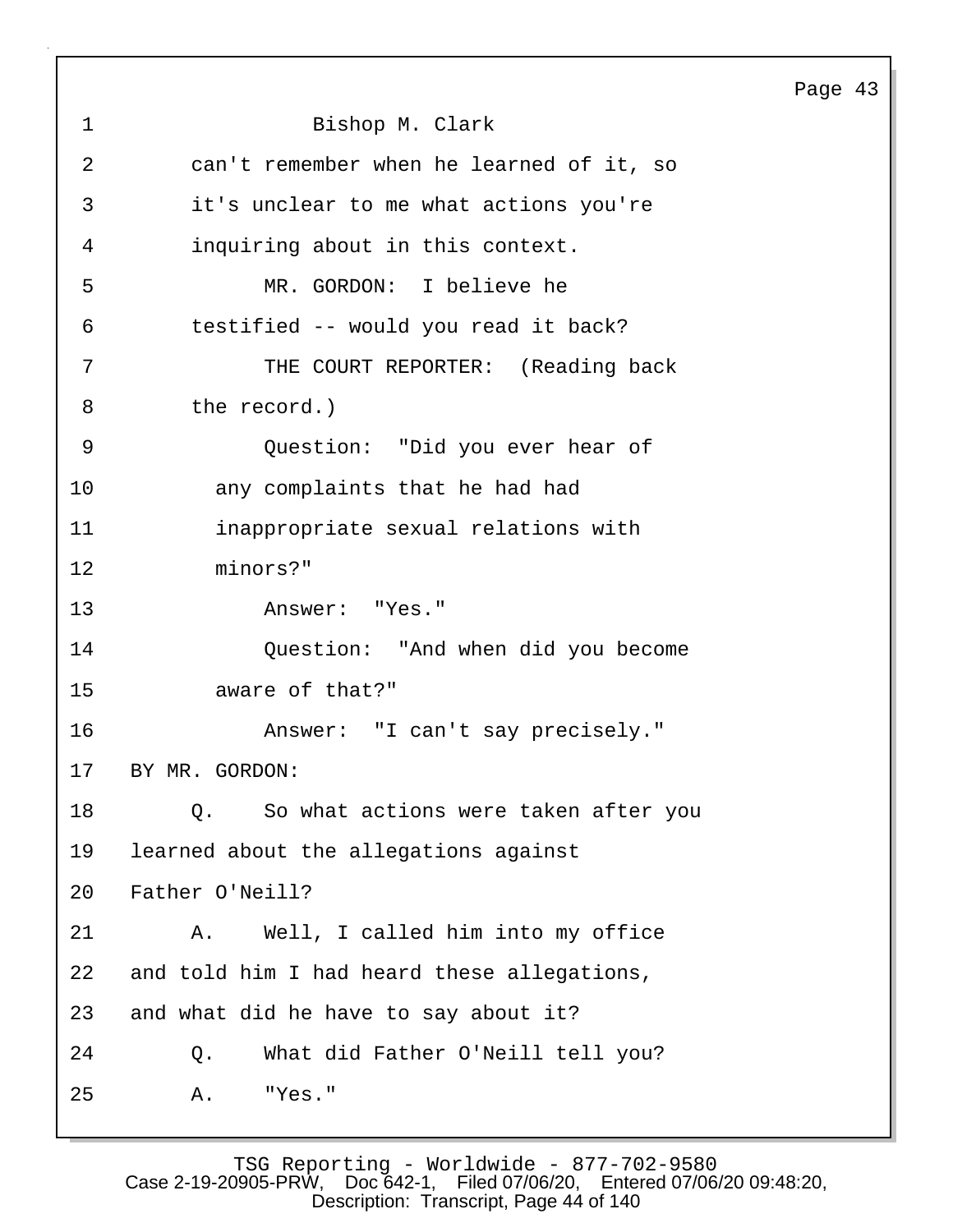| $\mathbf 1$ | Bishop M. Clark                                 |
|-------------|-------------------------------------------------|
| 2           | Was anyone else present at that<br>Q.           |
| 3           | meeting with Father O'Neill, or was it just you |
| 4           | and him?                                        |
| 5           | I recollect -- I always try to have<br>A.       |
| 6           | somebody with me as witness to the              |
| 7           | conversation, and I know I did in this          |
| 8           | instance. I don't recall who it was.            |
| 9           | Customarily it would have been -- well, I'm     |
| 10          | guessing here, so I just don't remember who it  |
| 11          | was.                                            |
| 12          | Q. At some of those meetings, was               |
| 13          | Bishop Hickey the one who was the second        |
| 14          | person?                                         |
| 15          | Α.<br>Yes.                                      |
| 16          | And Bishop Hickey has passed? He's<br>Q.        |
|             | 17 died?                                        |
| 18          | A. Yes, he has. Yeah.                           |
| 19          | Q. And after Father O'Neill admitted            |
| 20          | this to you, what did you do?                   |
| 21          | A. Well, I sent him to -- what's the            |
| 22          | word I'm looking for?                           |
| 23          | Q. Rehabilitation center?                       |
| 24          | A. Yeah. That's -- I'm not sure that            |
| 25          | was the exact title, but, yes.                  |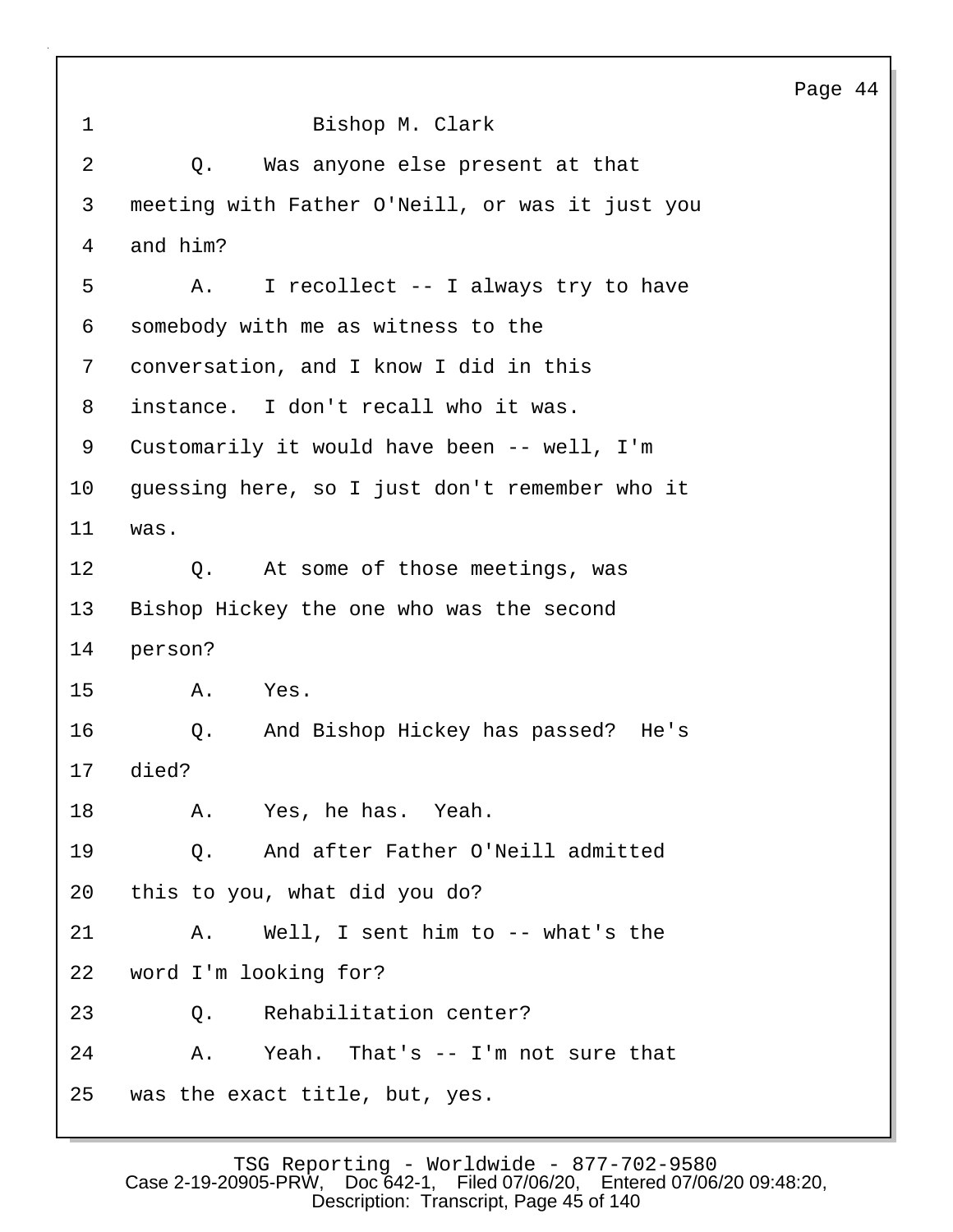| $\mathbf 1$    | Bishop M. Clark                             |
|----------------|---------------------------------------------|
| $\overline{2}$ | Was it the Institute for Living in<br>Q.    |
| 3              | Connecticut?                                |
| 4              | No. It was in St. Louis. Yeah.<br>Α.        |
| 5              | Q. Okay. I know there was one in            |
| 6              | St. Louis. I don't know if you remember the |
| 7              | name though.                                |
| 8              | No, I don't. I'm sorry.<br>Α.               |
| 9              | That's okay.<br>Q.                          |
| 10             | Do you know, was this in the 1990s          |
| 11             | or 2000s?                                   |
| 12             | I think this was the late '90s.<br>A.       |
| 13             | Was Father O'Neill allowed to return<br>Q.  |
| 14             | to ministry after that?                     |
| 15             | Α.<br>Yes.                                  |
| 16             | Q. So you allowed -- can you tell us        |
| 17             | why you allowed Father O'Neill to return to |
| 18             | ministry after he had admitted to having    |
| 19             | inappropriate sexual relations with minors? |
| 20             | MS. KORONA: Objection to the form           |
| 21             | of the question.                            |
| 22             | BY MR. GORDON:                              |
| 23             | Q.<br>You can answer.                       |
| 24             | I'm sorry. Would you repeat the<br>Α.       |
| 25             | question then?                              |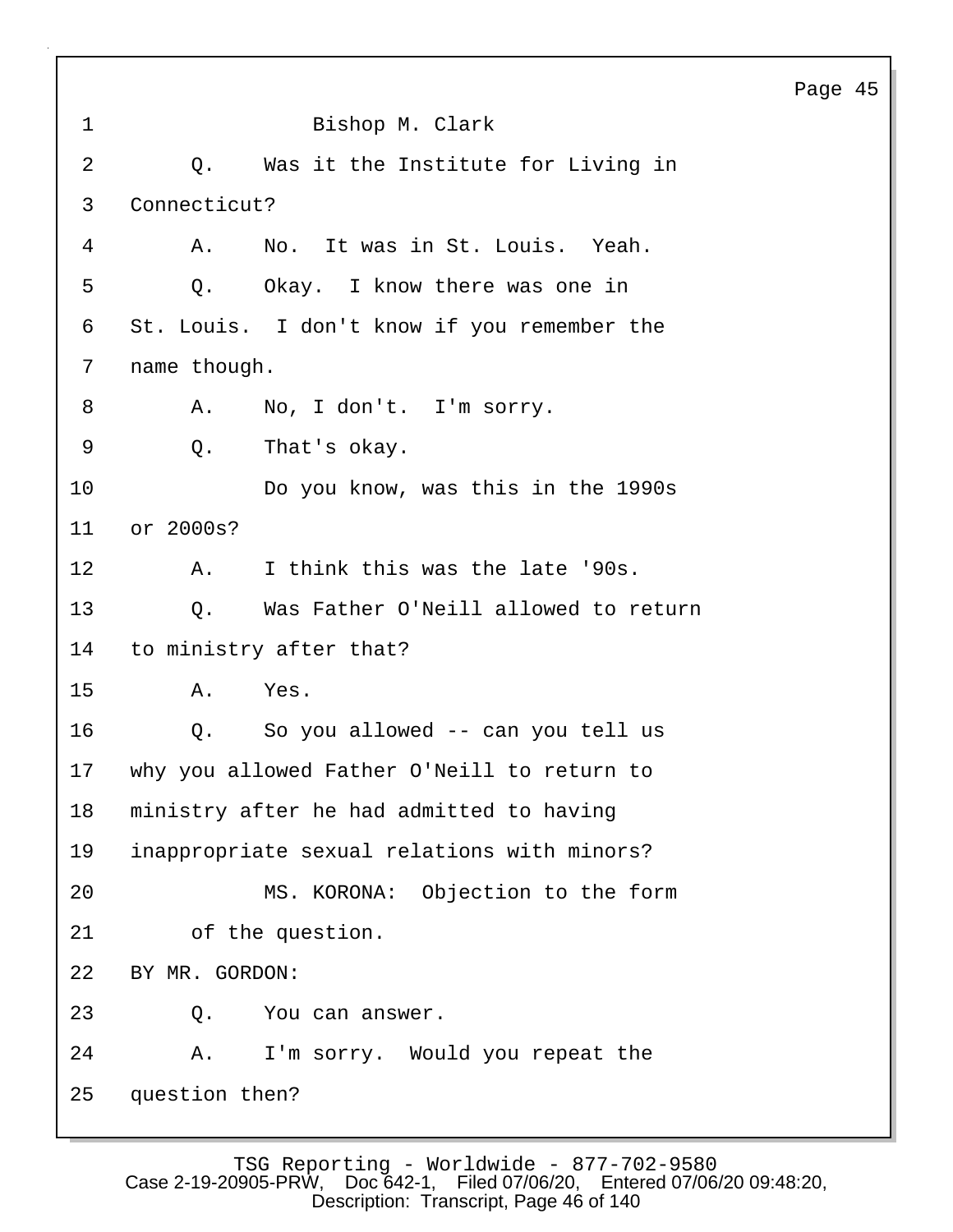|                |                                                 | Page 46 |  |
|----------------|-------------------------------------------------|---------|--|
| $\mathbf 1$    | Bishop M. Clark                                 |         |  |
| $\overline{2}$ | You said that after Father O'Neill<br>Q.        |         |  |
| 3              | went to St. Louis, you allowed him to return to |         |  |
| 4              | ministry; is that correct?                      |         |  |
| 5              | MS. KORONA: Objection. He did not               |         |  |
| 6              | testify to that.                                |         |  |
| 7              | He said he was allowed to return to             |         |  |
| 8              | ministry. He did not testify that he            |         |  |
| 9              | allowed him to return to ministry.              |         |  |
| 10             | BY MR. GORDON:                                  |         |  |
| 11             | Q. Okay. So after Father O'Neill went           |         |  |
| 12             | to St. Louis for treatment, he was allowed to   |         |  |
| 13             | return to ministry; is that correct?            |         |  |
| 14             | Yes.<br>Α.                                      |         |  |
| 15             | Q. Was that your decision, to allow him         |         |  |
| 16             | to return to ministry?                          |         |  |
| 17             | A. Ultimately, yes.                             |         |  |
| 18             | And why did you allow him to return<br>Q.       |         |  |
| 19             | to ministry?                                    |         |  |
| 20             | Because it was my understanding<br>Α.           |         |  |
| 21             | from those that -- it was my understanding      |         |  |
| 22             | that, from the people to whom I sent Bob for    |         |  |
| 23             | rehabilitation and, you know, to work on his    |         |  |
| 24             | issues, which are quite serious, and after a    |         |  |
| 25             | time -- after his stay there and the treatment  |         |  |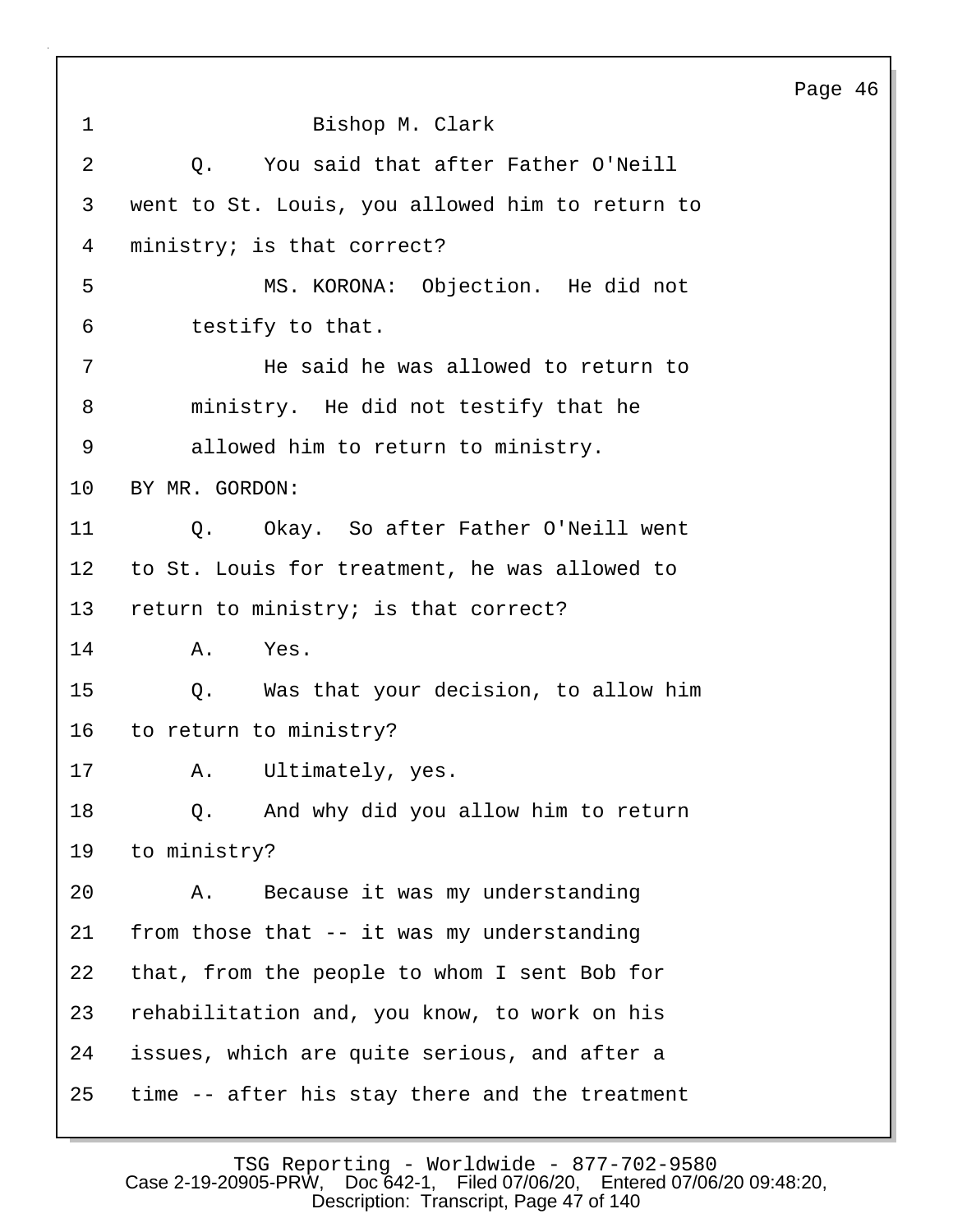| C<br>÷ |  |
|--------|--|
|--------|--|

| $\mathbf 1$ | Bishop M. Clark                               |
|-------------|-----------------------------------------------|
| 2           | he received, it was the opinion and           |
| 3           | recommendation of the authorities there that  |
| 4           | Bob was, in their opinion -- could be         |
| 5           | readmitted to ministry because they felt that |
| 6           | he had recognized his delinquency, which was  |
| 7           | quite serious.                                |
| 8           | And so after this lengthy stay that           |
| 9           | he had in this institution, that and the      |
| $10 \,$     | treatment that he received, it was my         |
| 11          | judgment, with further consultation with      |
| 12          | people at home who were qualified to assess   |
| 13          | the reports that were -- excuse me, reports   |
| 14          | that were made about Bob, and with our        |
| 15          | personnel board, I had Bob in again to and    |
| 16          | review all of this with me.                   |
| 17          | And, ahead of all that, it's                  |
| 18          | probably even more than I mentioned, but it   |
| 19          | was a lengthy process and -- both ends of     |
| 20          | this, what I'm telling you, that he would be  |
| 21          | given an opportunity for -- to return to      |
| 22          | ministry.                                     |
| 23          | But it was not to a parish, it was            |
| 24          | to a post in the chancery in the marriage     |
| 25          | tribunal. Now, he was not dealing with        |

TSG Reporting - Worldwide - 877-702-9580 Case 2-19-20905-PRW, Doc 642-1, Filed 07/06/20, Entered 07/06/20 09:48:20, Description: Transcript, Page 48 of 140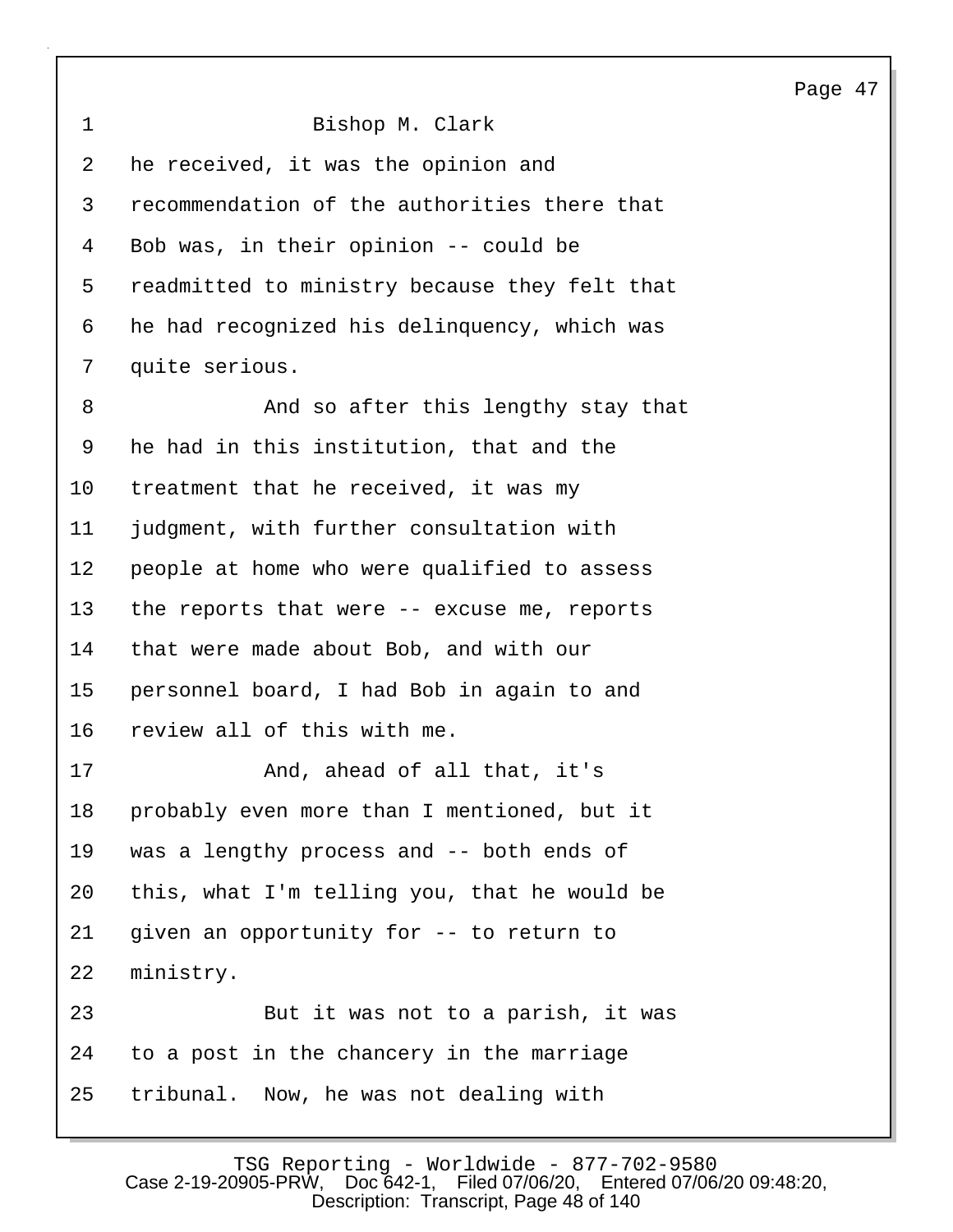1 Bishop M. Clark 2 couples, it was an administrative post. It 3 was in an administrative post in the chancery. 4 He was -- he was not -- he did not 5 have a degree in canon law, but he was trained 6 for tribunal work, so that's where we asked 7 him to exercise his ministry. 8 Q. Was he an advocate or a judge? 9 A. No. He was not a judge, nor was he 10 an advocate. He was an administrator. He 11 would review cases that came in, read them for 12 those who were the advocates and judge. So 13 that's the way it developed. 14 Q. Did you know Father Joseph Larrabee? 15 A. Yes. 16 Q. Did you ever become aware of any 17 complaints that he had had inappropriate sexual 18 relations with minors? 19 A. Yes. 20 Q. Was that soon after you arrived or 21 later on during your tenure in Rochester? 22 A. It was very soon after. 23 Q. Were any actions taken as a result 24 of learning this information about 25 Father Larrabee --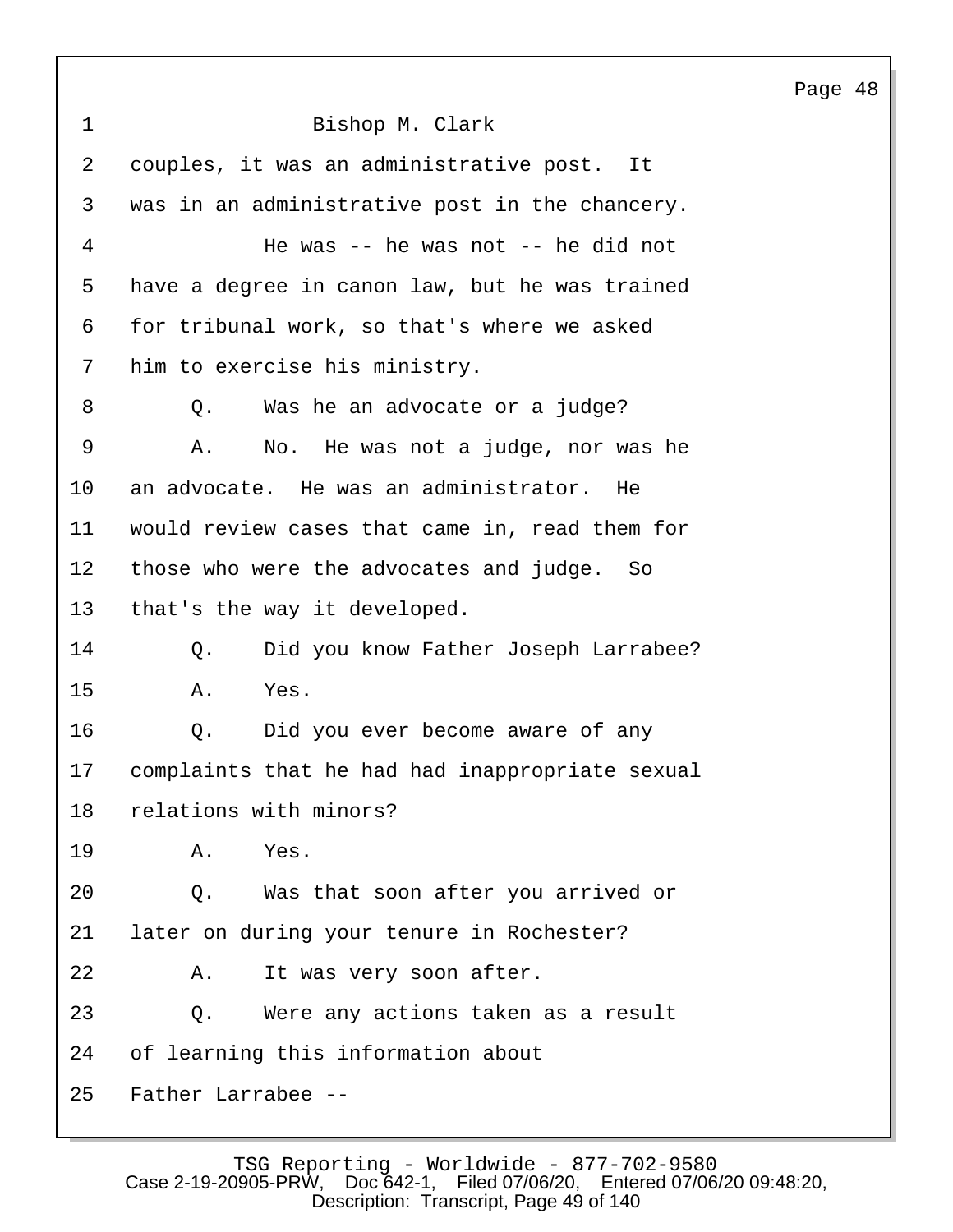|                |                                            | Page 49 |  |
|----------------|--------------------------------------------|---------|--|
| 1              | Bishop M. Clark                            |         |  |
| $\overline{2}$ | MR. SULLIVAN: Objection to form.           |         |  |
| 3              | BY MR. GORDON:                             |         |  |
| 4              | -- with regard to his assignment?<br>Q.    |         |  |
| 5              | MR. SULLIVAN: Are you talking about        |         |  |
| 6              | actions of the bishop?                     |         |  |
| 7              | MR. GORDON: The bishop or the              |         |  |
| 8              | diocese on his behalf, at his direction.   |         |  |
| $\overline{9}$ | MS. KORONA: Well, I'm going to             |         |  |
| 10             | object to the form of the question because |         |  |
| 11             | you will need to establish a basis of      |         |  |
| 12             | personal knowledge.                        |         |  |
| 13             | MR. GORDON: He said he learned             |         |  |
| 14             | about it after he arrived.                 |         |  |
| 15             | Can you read back his response when        |         |  |
| 16             | he learned about it?                       |         |  |
| 17             | THE COURT REPORTER: (Reading back          |         |  |
| 18             | the record.)                               |         |  |
| 19             | Question: "Did you ever become             |         |  |
| 20             | aware of any complaints that he had had    |         |  |
| 21             | inappropriate sexual relations with        |         |  |
| 22             | minors?"                                   |         |  |
| 23             | Answer: "Yes."                             |         |  |
| 24             | Question: "Was that soon after you         |         |  |
| 25             | arrived or later on during your tenure     |         |  |

Г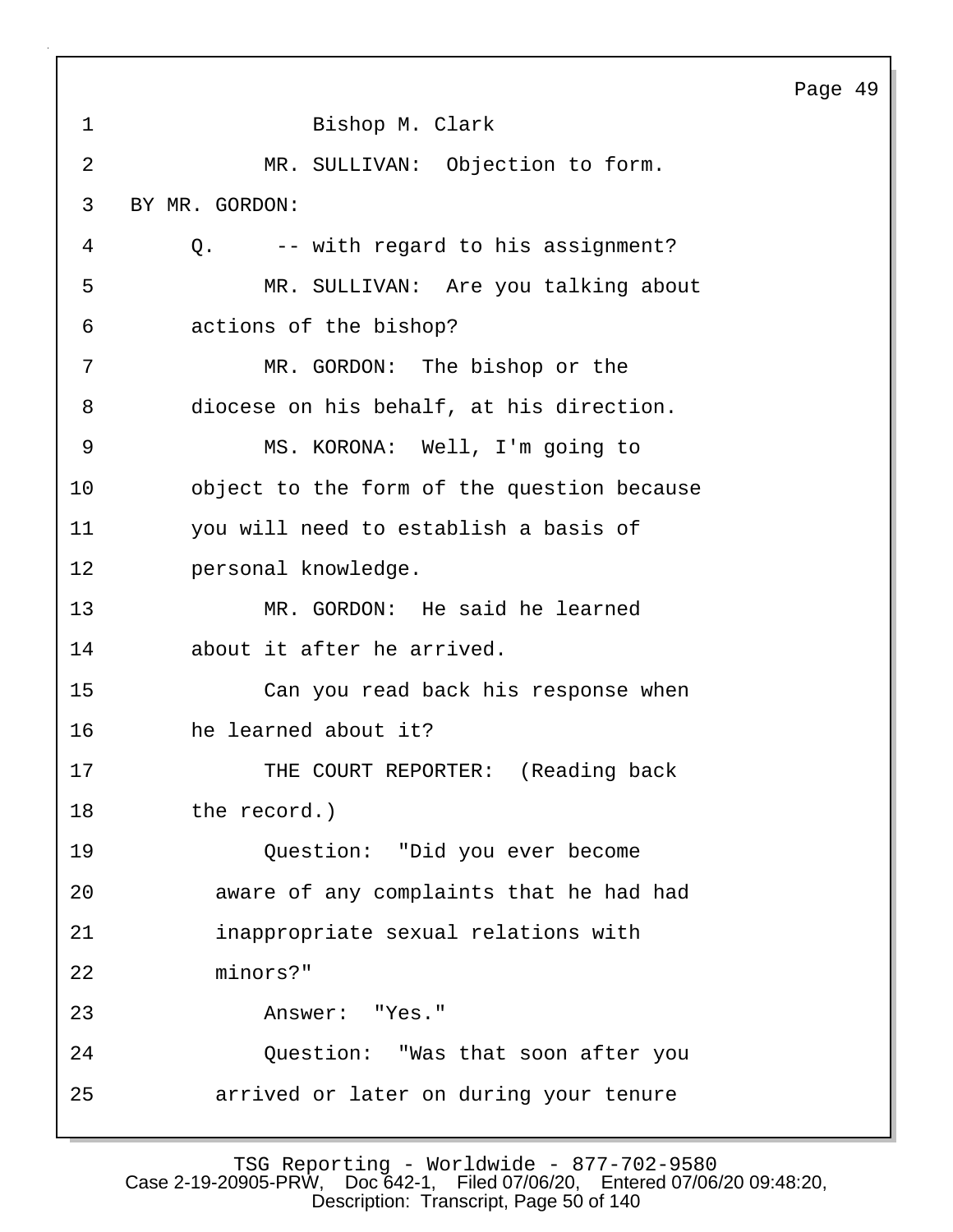Page 50 1 Bishop M. Clark 2 in Rochester?" 3 Answer: "It was very soon after." 4 MS. KORONA: I'm sorry. I thought 5 there was a question after that. 6 BY MR. GORDON: 7 Q. The question after that was: Did 8 you or the diocese at your direction take 9 action with regard to Father Larrabee's 10 assignments as a result of learning that 11 information? 12 A. I don't think he had any 13 assignments after that. He rather just 14 departed into the night, so to speak. 15 Q. Was he laicized? 16 A. Not to my knowledge. 17 Q. So he -- 18 A. Let me back up on that. Well, I 19 cannot say for certain he was. 20 Q. Was it your understanding that he -- 21 during the rest of your tenure at the 22 Diocese of Rochester after he disappeared for a 23 while, he was never assigned to a position as a 24 priest within the Diocese of Rochester? 25 A. That's correct.

TSG Reporting - Worldwide - 877-702-9580<br>Case 2-19-20905-PRW, Doc 642-1, Filed 07/06/20, Entered 07/06 Filed 07/06/20, Entered 07/06/20 09:48:20, Description: Transcript, Page 51 of 140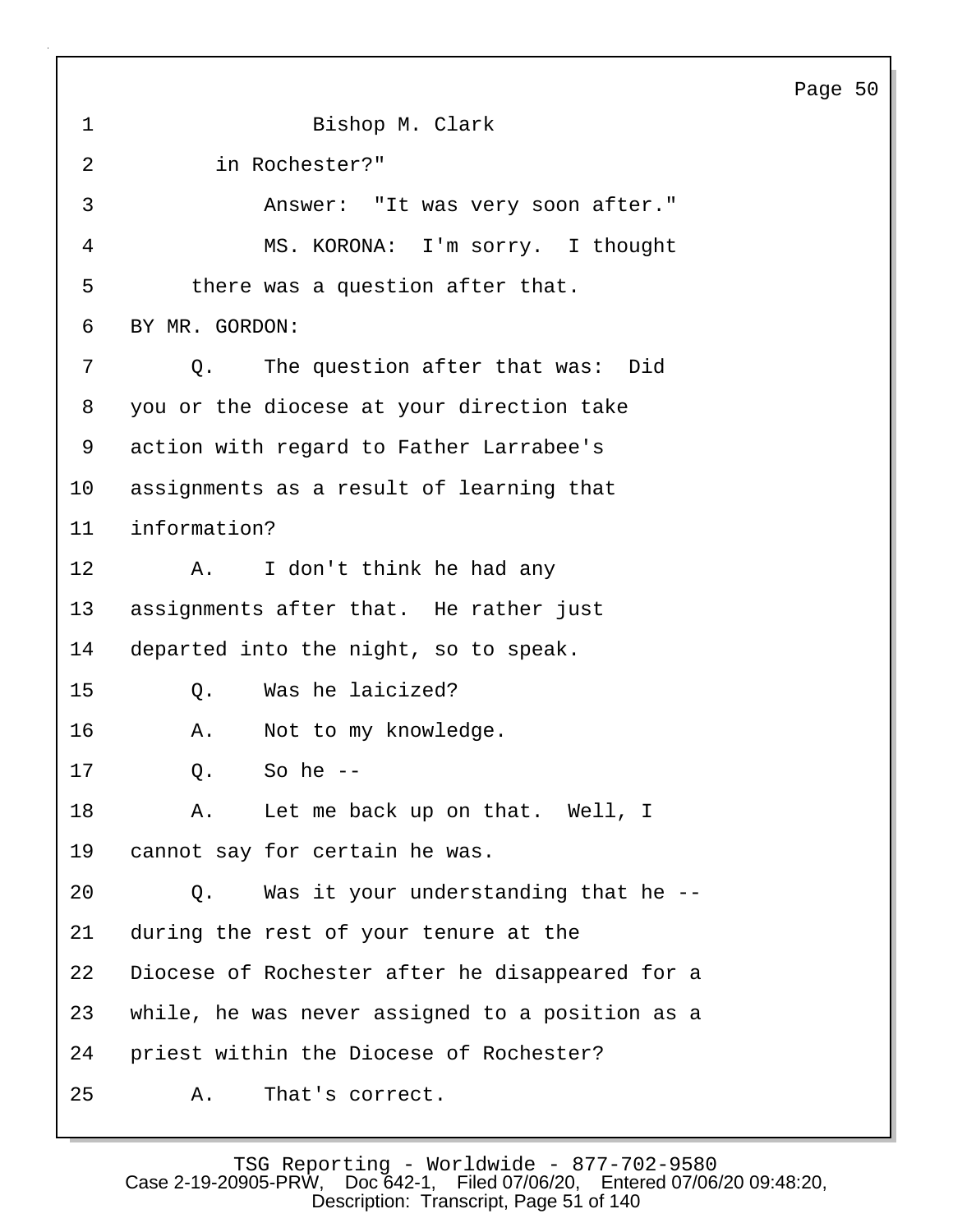|    |                                              | Pa |
|----|----------------------------------------------|----|
| 1  | Bishop M. Clark                              |    |
| 2  | Okay. Did you know a Father<br>Q.            |    |
| 3  | Paul Cloonan?                                |    |
| 4  | Α.<br>Yes.                                   |    |
| 5  | And had you ever learned about<br>Q.         |    |
| 6  | allegations that he had acted sexually       |    |
| 7  | inappropriately with minors?                 |    |
| 8  | I did not know that.<br>Α.                   |    |
| 9  | And is the first time you've heard<br>Q.     |    |
| 10 | about that today, or questions about that    |    |
| 11 | today?                                       |    |
| 12 | No. The first I learned of that is<br>Α.     |    |
| 13 | when he announced that he was departing from |    |
| 14 | our diocese.                                 |    |
| 15 | Was that while you were still<br>$Q$ .       |    |
| 16 | bishop?                                      |    |
| 17 | Yes.<br>Α.                                   |    |
| 18 | And when he -- when Father Cloonan<br>0.     |    |
| 19 | announced he was departing from the diocese, |    |
| 20 | did he also let you or others in the diocese |    |
| 21 | know that he had engaged in inappropriate    |    |
| 22 | sexual conduct with minors?                  |    |
| 23 | He didn't let me know personally.<br>Α.      |    |
| 24 | And I don't really know how he -- or to whom |    |
| 25 | he made that admission.                      |    |

**i**ge 51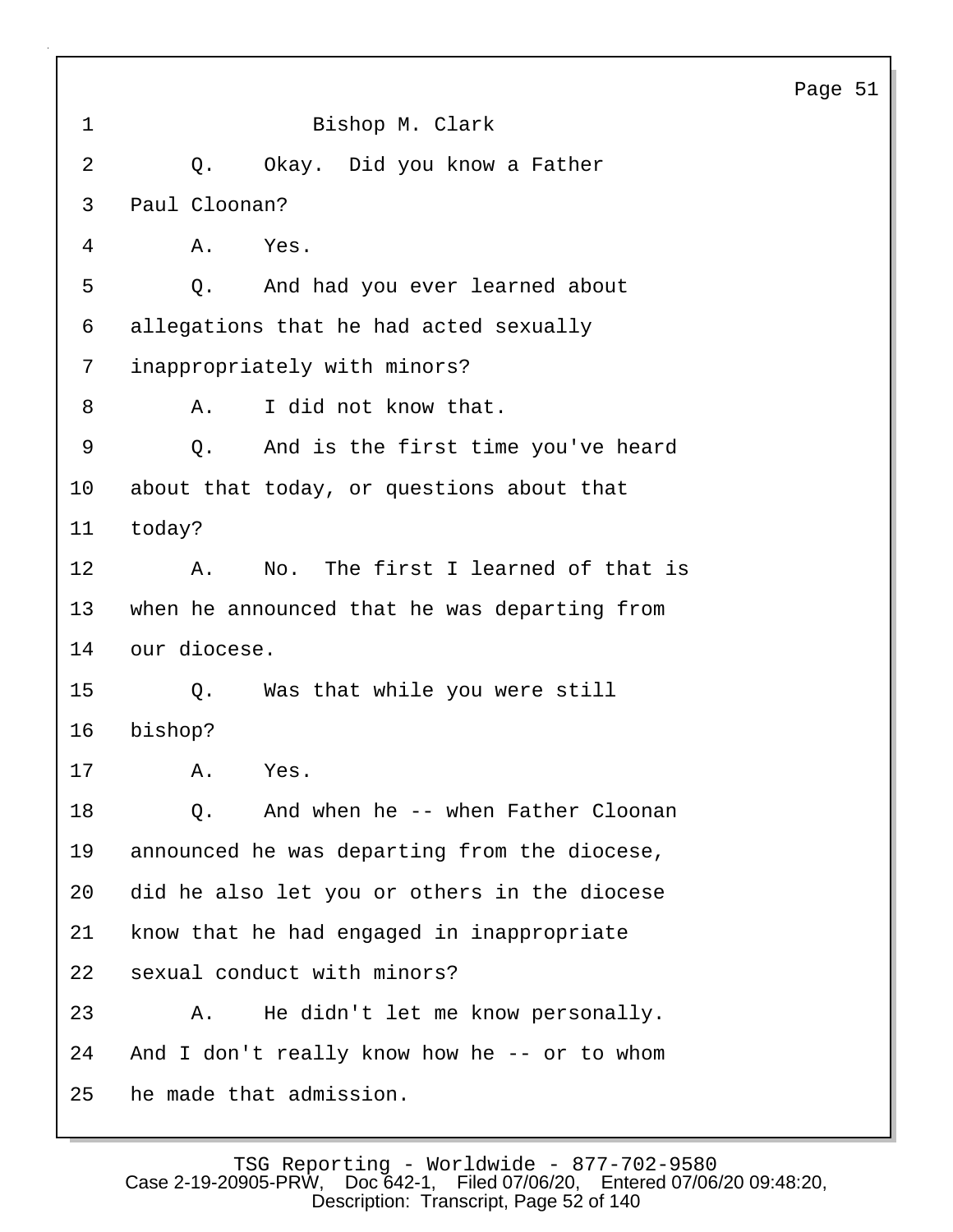Page 52 1 Bishop M. Clark 2 Q. So you learned it from somebody in 3 your diocese that Father Cloonan made this 4 admission. Would that be correct? 5 A. Yes. Yes. 6 Q. Okay. Did you know a Father 7 Eugene Emo? 8 A. Yes. 9 Q. And had you ever heard that there 10 had been allegations that he had acted sexually 11 inappropriately with minors? 12 A. Yes. 13 O. When did you learn about that? 14 A. Once again, the years elude me. 15 Q. Were you bishop at the time? 16 A. Yes, I was. 17 Q. And did you meet with Father Emo on 18 this or did he meet with somebody at your 19 direction? 20 A. I met with Gene, I would say, three 21 times. 22 Q. Did Father Emo ever admit to you 23 that he had acted inappropriately with minors? 24 A. Yes. 25 Q. Did you take any action or have

TSG Reporting - Worldwide - 877-702-9580 Case 2-19-20905-PRW, Doc 642-1, Filed 07/06/20, Entered 07/06/20 09:48:20, Description: Transcript, Page 53 of 140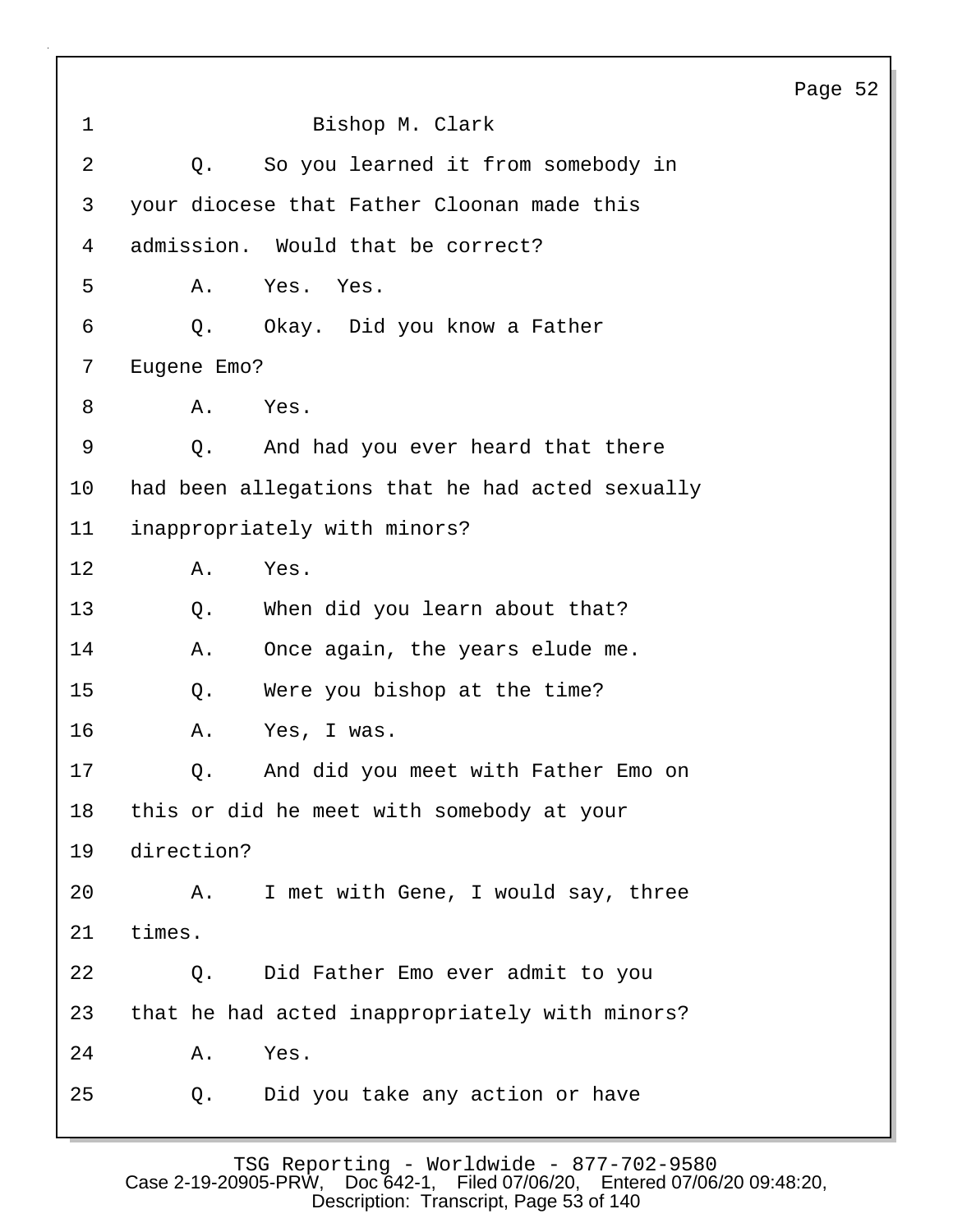|              |                                                 | Page 53 |  |
|--------------|-------------------------------------------------|---------|--|
| $\mathbf{1}$ | Bishop M. Clark                                 |         |  |
| 2            | someone at the diocese do something with his    |         |  |
| $\mathsf{3}$ | assignments after Father Emo made that          |         |  |
| 4            | admission?                                      |         |  |
| 5            | Α.<br>Yes. Once again, with Father Emo,         |         |  |
| 6            | we sent him away for some treatment.            |         |  |
| 7            | And do you remember to which<br>Q.              |         |  |
| 8            | facility he was sent?                           |         |  |
| 9            | No, I don't.<br>Α.                              |         |  |
| 10           | Okay. After Father Emo went for<br>Q.           |         |  |
| 11           | treatment, was he reassigned to a position with |         |  |
| 12           | the diocese?                                    |         |  |
| 13           | Α.<br>He was.                                   |         |  |
| 14           | And where was he reassigned to?<br>Q.           |         |  |
| 15           | I know it was in Livingston County.<br>Α.       |         |  |
| 16           | Was this a parish assignment?<br>Q.             |         |  |
| 17           | Yes<br>Α.                                       |         |  |
| 18           | So Father Emo had admitted to you,<br>Q.        |         |  |
| 19           | correct me if I'm wrong, that he had sexually   |         |  |
| 20           | abused a minor. Is that correct?                |         |  |
| 21           | Uh-huh.<br>Α.                                   |         |  |
| 22           | Q. You sent him away to treatment to            |         |  |
| 23           | some facility, correct?                         |         |  |
| 24           | Α.<br>Yes.                                      |         |  |
| 25           | And after he came back, you<br>Q.               |         |  |
|              |                                                 |         |  |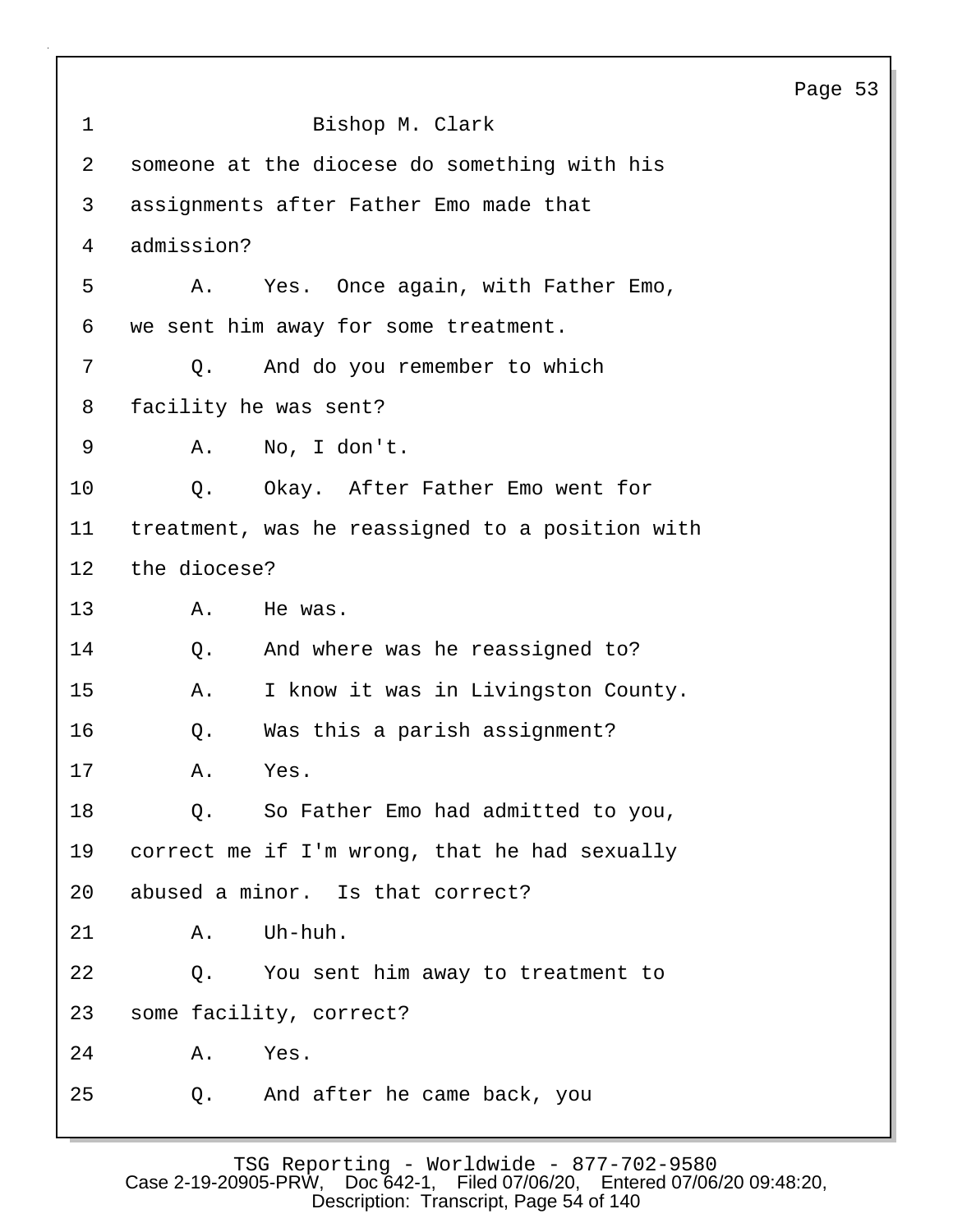| $\mathbf 1$     | Bishop M. Clark                                |
|-----------------|------------------------------------------------|
| $\overline{2}$  | reassigned him to a position at a parish?      |
| 3               | Yes.<br>Α.                                     |
| 4               | Was he assigned as a pastor or<br>Q.           |
| 5               | assistant pastor?                              |
| 6               | Assistant.<br>Α.                               |
| 7               | And was it your understanding that<br>Q.       |
| 8               | as an assistant pastor, Father Emo would have  |
| 9               | access to minors?                              |
| $10 \,$         | Α.<br>Yes.                                     |
| 11              | And it would be part of his work to<br>Q.      |
| 12              | work with the youth of that parish?            |
| 13              | MR. SULLIVAN: Again, you're asking             |
| 14              | about the witness' personal knowledge?         |
| 15 <sub>1</sub> | BY MR. GORDON:                                 |
| 16              | Yes. The way the diocese of<br>Q.              |
| 17              | Rochester and its parishes work, an assistant  |
| 18              | pastor, you would expect them to work with the |
| 19              | youth of that parish, correct?                 |
| 20              | Normally we would.<br>Α.                       |
| 21              | Did you put any restrictions on<br>Q.          |
| 22              | Father Emo's assignments at that parish in     |
| 23              | Livingston County?                             |
| 24              | When I assigned him, I assigned him<br>Α.      |
| 25              | fully -- you know, the pastor was aware of     |

TSG Reporting - Worldwide - 877-702-9580 Case 2-19-20905-PRW, Doc 642-1, Filed 07/06/20, Entered 07/06/20 09:48:20, Description: Transcript, Page 55 of 140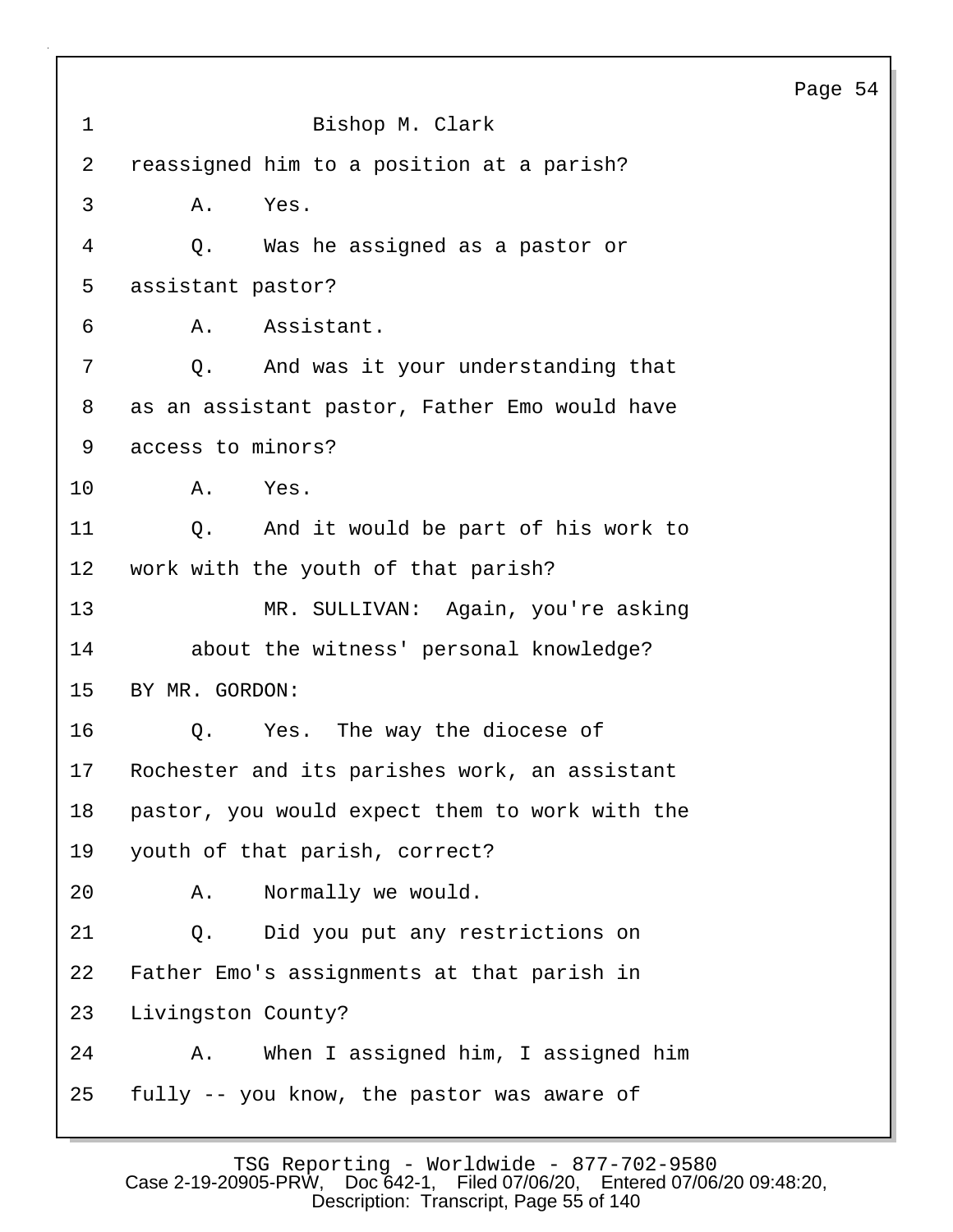1 Bishop M. Clark

2 Gene's experience.

3 And I won't repeat the narrative I 4 just offered in terms of Bob O'Neill, that it 5 was the treatment, the review when he came 6 home by a group of people who are -- I think 7 it was in this instance, the personnel board 8 who interviewed him and, once again, felt that 9 he would be -- they would have him assigned 10 again with the knowledge of the pastor and the 11 warning that he should not be assigned to, you 12 know, the youth club or anything like that, 13 that he should do, you know, other related 14 pastoral things, and should not be alone with 15 young people.

16 Q. You indicated earlier that -- you 17 pointed out that with Father O'Neill, when he 18 returned, he was given a tribunal position, 19 which would keep him from having, as a regular 20 course of his duties, contact with children. 21 Is there something different about

22 Father Emo's case from Father O'Neill's case 23 that said, okay, we could with certain 24 restrictions assign Father Emo to a parish 25 assignment?

TSG Reporting - Worldwide - 877-702-9580<br>Case 2-19-20905-PRW. Doc 642-1. Filed 07/06/20. Entered 07/06 Filed 07/06/20. Entered 07/06/20 09:48:20. Description: Transcript, Page 56 of 140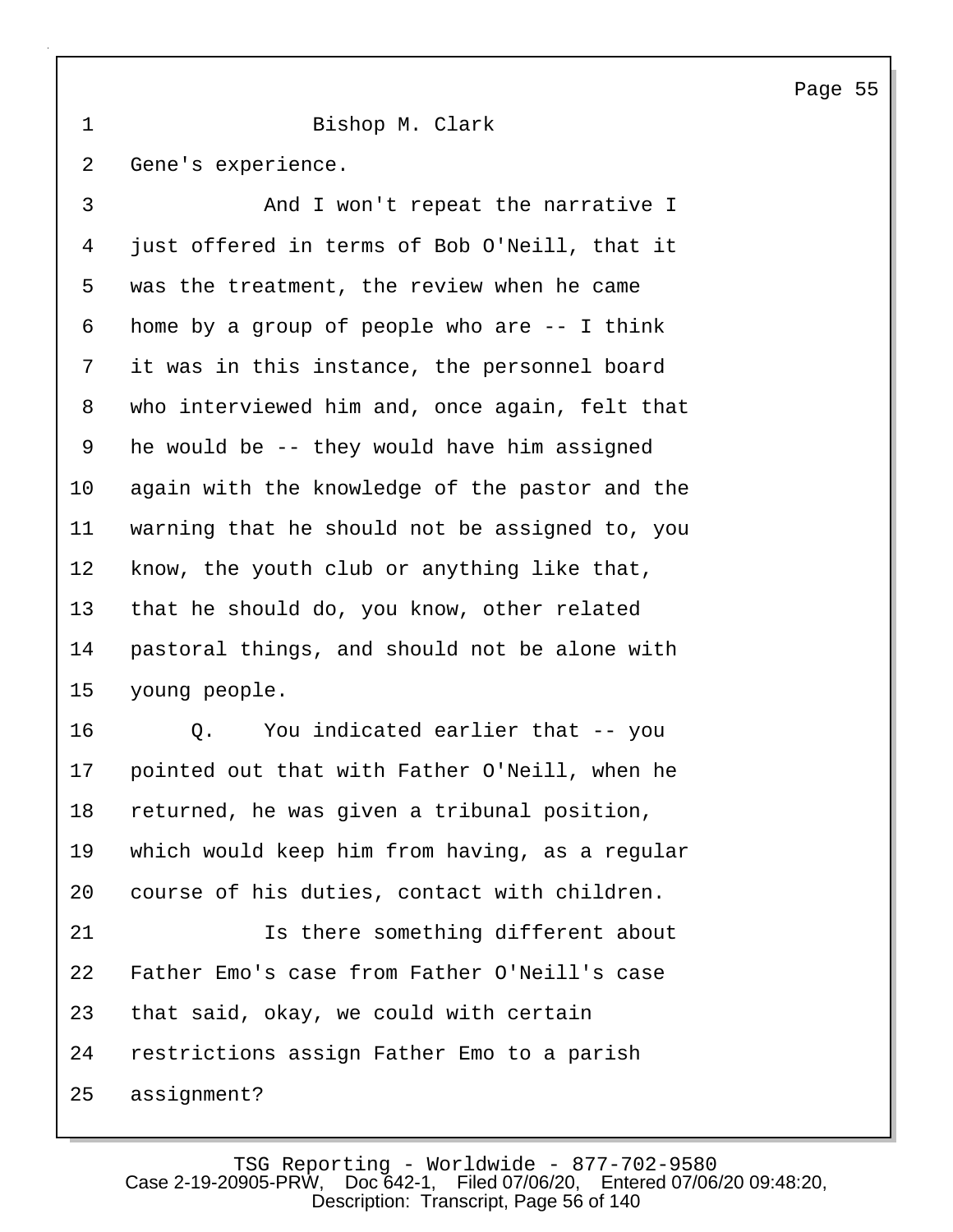| $\mathbf{1}$   | Bishop M. Clark                                 |
|----------------|-------------------------------------------------|
| $\overline{2}$ | Uh-huh.<br>Α.                                   |
| 3              | Was there something different about<br>Q.       |
| 4              | Father Emo's case than Father O'Neill's case?   |
| 5              | It's hard to compare them and --<br>Α.          |
| 6              | just very different people. It was not a        |
| 7              | cookie-cutter sort of thing.                    |
| 8              | We tried to consider the factors as             |
| 9              | best we could with the same format of review,   |
| 10             | after they had their rather intensive,          |
| 11             | months-long treatment with the -- these         |
| $12 \,$        | rehabilitation institutions.                    |
| 13             | And, once again, I won't repeat all             |
| 14             | the layers of bodies at home that reviewed the  |
| 15             | issue. And I, generally -- I talked to them     |
| 16             | myself, of course. And ultimately we assigned   |
| 17             | him to that parish in Livingston County.        |
| 18             | Did you come to an understanding<br>Q.          |
| 19             | after the reassignments with Father Emo and     |
| 20             | Father O'Neill that it was not wise to reassign |
| 21             | priests who admitted to sexually abusing        |
| 22             | minors?                                         |
| 23             | MS. KORONA: Object to the form of               |
| 24             | the question. Compound.                         |
| 25             |                                                 |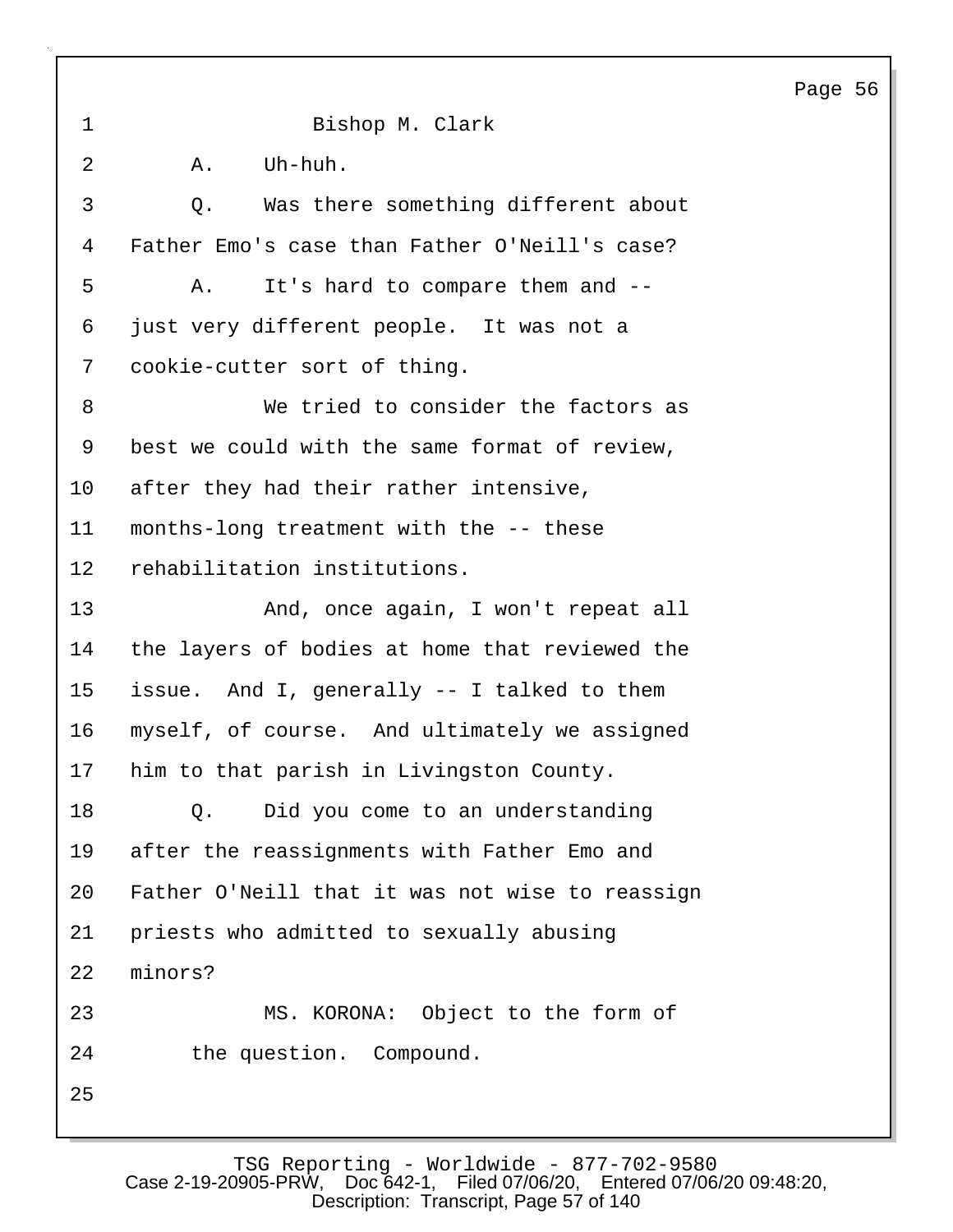1 Bishop M. Clark 2 BY MR. GORDON: 3 Q. Do you understand the question? 4 A. I'm going to ask you to repeat it, 5 please. 6 Q. Okay. After the reassignments of 7 Father Emo and Father O'Neill, did you come to 8 an understanding that it was not wise to 9 reassign priests who admitted to sexually 10 abusing minors? 11 A. Yes. 12 0. About when was that? 13 A. When was that? 14 Q. When did you come to the 15 understanding it was not wise to do that? 16 A. I would say 1985. 17 Q. And what was it in 1985 that told 18 you it would not be wise to reassign priests? 19 A. Well, my growing awareness of -- of 20 the severe gravity of the impact of the abuse 21 of young people. 22 I think, you know, when this 23 phenomenon, if I could use that word for want 24 of a better word -- when I personally grew in 25 my awareness, once again, of the utter

TSG Reporting - Worldwide - 877-702-9580<br>Case 2-19-20905-PRW, Doc 642-1, Filed 07/06/20, Entered 07/06 Filed 07/06/20, Entered 07/06/20 09:48:20, Description: Transcript, Page 58 of 140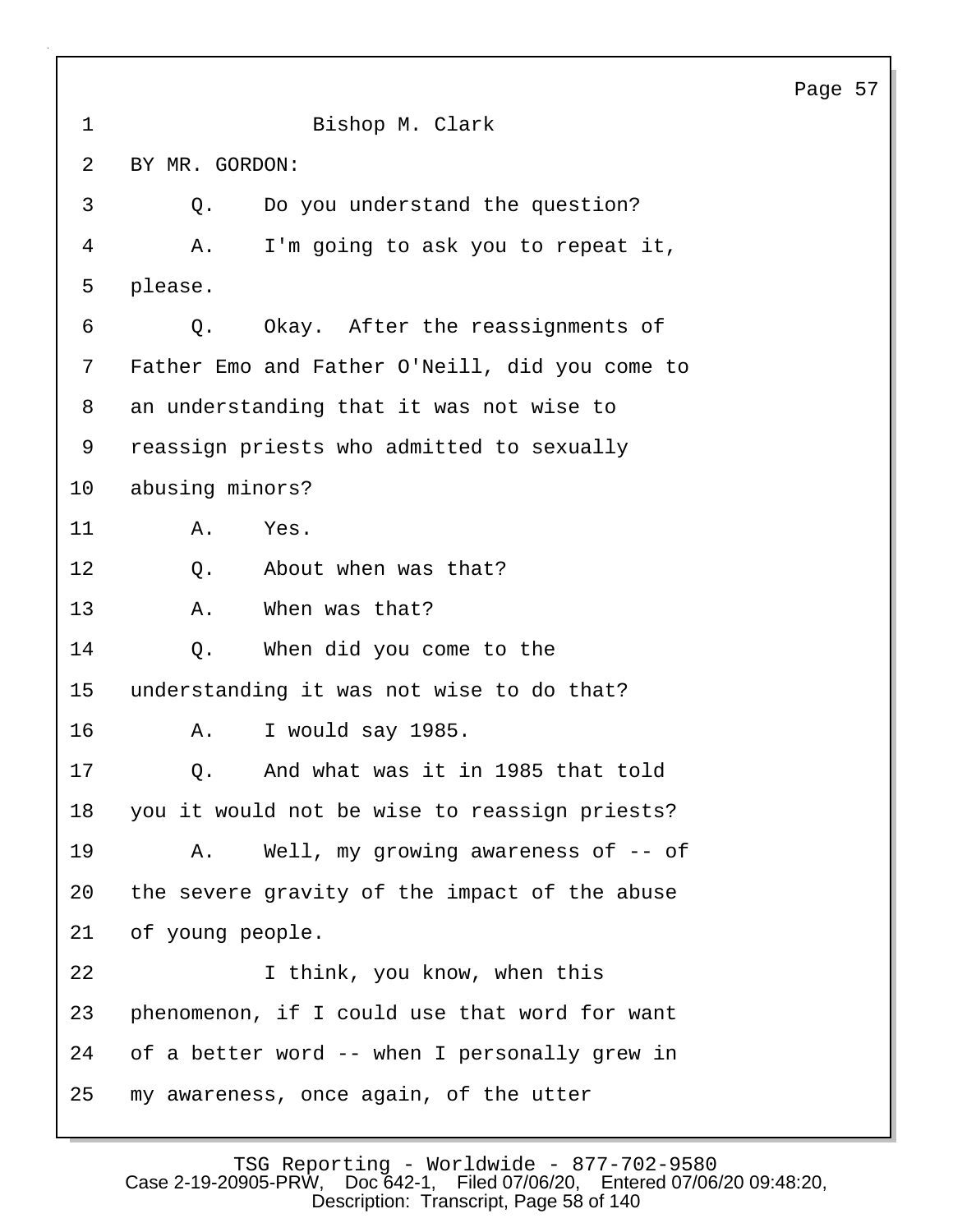|                |                                                | Page 58 |  |
|----------------|------------------------------------------------|---------|--|
| $\mathbf 1$    | Bishop M. Clark                                |         |  |
| 2              | severity of the abuse and the lasting effect   |         |  |
| 3              | it had on young people.                        |         |  |
| $\overline{4}$ | And, $secondary$ , the -- my -- through        |         |  |
| 5              | the experience that I just recounted to you,   |         |  |
| 6              | my more acute, more deeply held awareness and  |         |  |
| 7              | conviction of how deeply seated this tendency  |         |  |
| 8              | or reality was in the perpetrator. It was      |         |  |
| 9              | through a combination of those two things.     |         |  |
| 10             | I learned -- I was learning of that            |         |  |
| 11             | when -- it was around that time that that      |         |  |
| 12             | intense barrage of publicly -- publicity about |         |  |
| 13             | it just made our church, our society, much     |         |  |
| 14             | more aware of and willing to talk about that   |         |  |
| 15             | issue.                                         |         |  |
| 16             | You said 1985. That would be the<br>Q.         |         |  |
| 17             | Louisiana case. Was it the Louisiana case?     |         |  |
| 18             | Was it cases in the '90s?                      |         |  |
| 19             | Was it really 1985? I just --                  |         |  |
| 20             | MS. KORONA: Object to the form of              |         |  |
| 21             | the question. Compound and vague.              |         |  |
| 22             | MR. SULLIVAN: And I'll add that the            |         |  |
| 23             | witness, I think, has testified he could       |         |  |
| 24             | remember specific dates and has actually       |         |  |
| 25             | testified to several inconsistent dates on     |         |  |

 $\mathbf{I}$ 

TSG Reporting - Worldwide - 877-702-9580 Case 2-19-20905-PRW, Doc 642-1, Filed 07/06/20, Entered 07/06/20 09:48:20, Description: Transcript, Page 59 of 140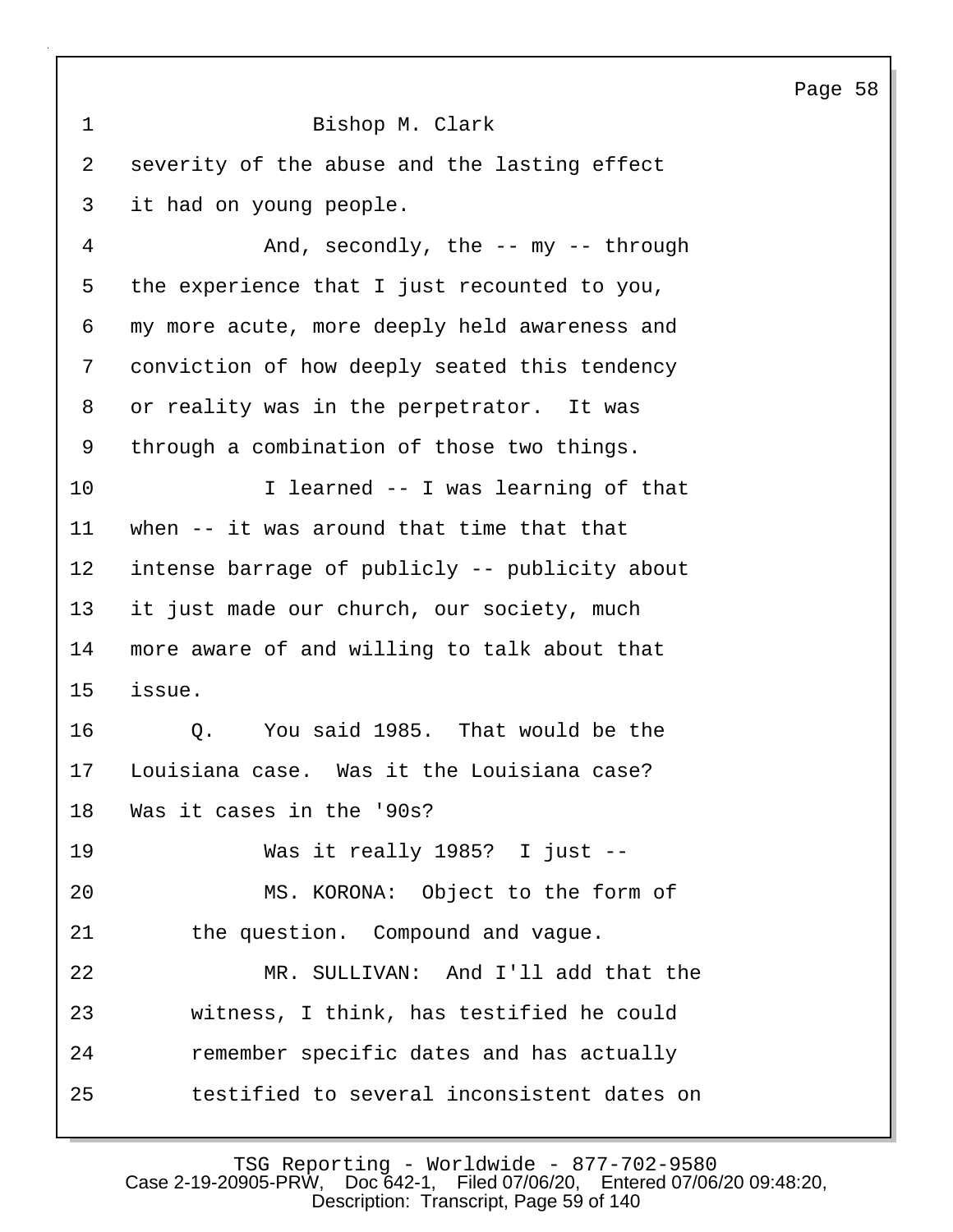1 Bishop M. Clark 2 this record, which call into question all 3 of the dates in his testimony. 4 MR. GORDON: I'm just dealing with 5 this particular answer and question. He 6 was asked: 7 (Question) "When did you come to 8 the understanding it was not wise to do 9 that?" 10 And that was preceded by: 11 (Question) "Okay. After the 12 reassignments of Father Emo and 13 Father O'Neill, did you come to an 14 understanding that it was not wise to 15 reassign priests who admitted to 16 sexually abusing minors? 17 (Answer) "Yes." 18 (Question) "About when was that?" 19 (Answer) "When was that?" 20 (Question) "When did you come to 21 the understanding it was not wise to do 22 that?" 23 (Answer) "I would say 1985." 24 I'm just trying to help him, the 25 best that I can, to answer this question.

Page 59

TSG Reporting - Worldwide - 877-702-9580<br>Case 2-19-20905-PRW, Doc 642-1, Filed 07/06/20, Entered 07/06 Filed 07/06/20, Entered 07/06/20 09:48:20, Description: Transcript, Page 60 of 140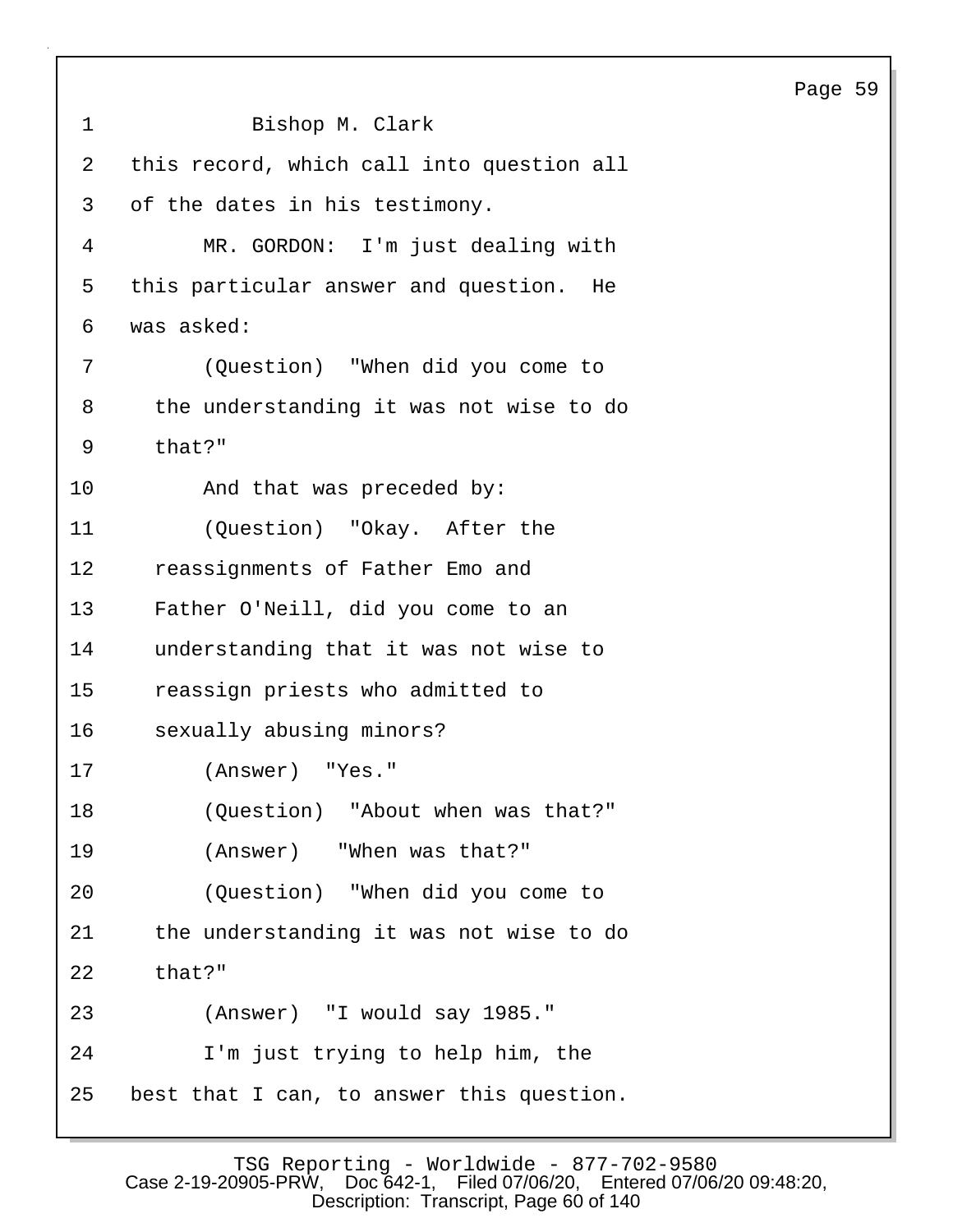Page 60 1 Bishop M. Clark 2 BY MR. GORDON: 3 Q. Was it 1985, during the Louisiana 4 case, or in the 1990s that you came to this 5 understanding? Or was it after the Boston 6 abuse scandal? 7 MS. KORONA: Objection to the form 8 of the question. Lack of foundation. 9 MR. GORDON: I understand. 10 BY MR. GORDON: 11 Q. You can answer if you understand it. 12 MS. KORONA: I'm objecting to the 13 form of the question. It's vague and lack 14 of foundation. 15 You have an opportunity to correct 16 it if you would like. 17 BY MR. GORDON: 18 Q. Okay. Do you still think it was 19 1985 when you came to this realization you just 20 explained? 21 A. When I spoke of 1985, I was 22 thinking that was my best recollection of when 23 I personally began to absorb those two 24 elements that I -- my personal understanding, 25 if I may put it that way, just increased.

TSG Reporting - Worldwide - 877-702-9580 Case 2-19-20905-PRW, Doc 642-1, Filed 07/06/20, Entered 07/06/20 09:48:20, Description: Transcript, Page 61 of 140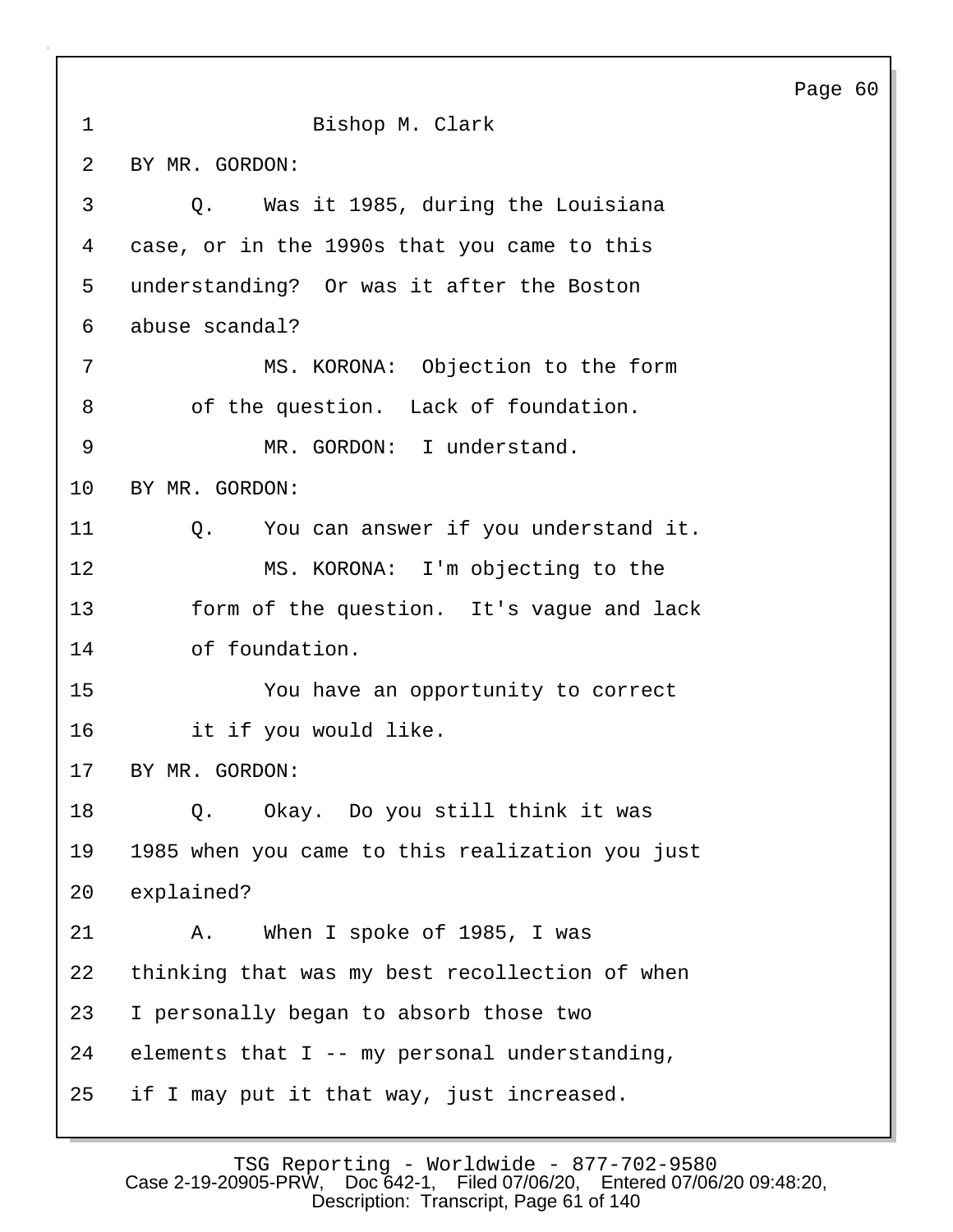1 Bishop M. Clark 2 (Discussion held off the record.) 3 MS. KORONA: The bishop's physician 4 has suggested that we take a break. 5 MR. GORDON: Okay. About 10 6 minutes? 7 DR. MORALDO: That's fine. 8 MS. KORONA: Can you tell us how 9 long we've been on the record? 10 MR. GORDON: Yes, please. 11 THE COURT REPORTER: One hour and 20 12 minutes. 13 JUDGE WARREN: That's exactly what I 14 have. 15 (Recess taken from 12:30 p.m. to 16 1:11 p.m.) 17 MS. KORONA: Before we ask a 18 question, now that we're on the record, I 19 would like the bishop's physician, 20 Dr. Moraldo, to just make an observation 21 about the first session we've had today. 22 So I'm going to ask the physician to 23 go on the record and state the observation 24 he has made and any possible consequences. 25 DR. MORALDO: I had just represented Page 61

TSG Reporting - Worldwide - 877-702-9580<br>Case 2-19-20905-PRW, Doc 642-1, Filed 07/06/20, Entered 07/06 Filed 07/06/20, Entered 07/06/20 09:48:20, Description: Transcript, Page 62 of 140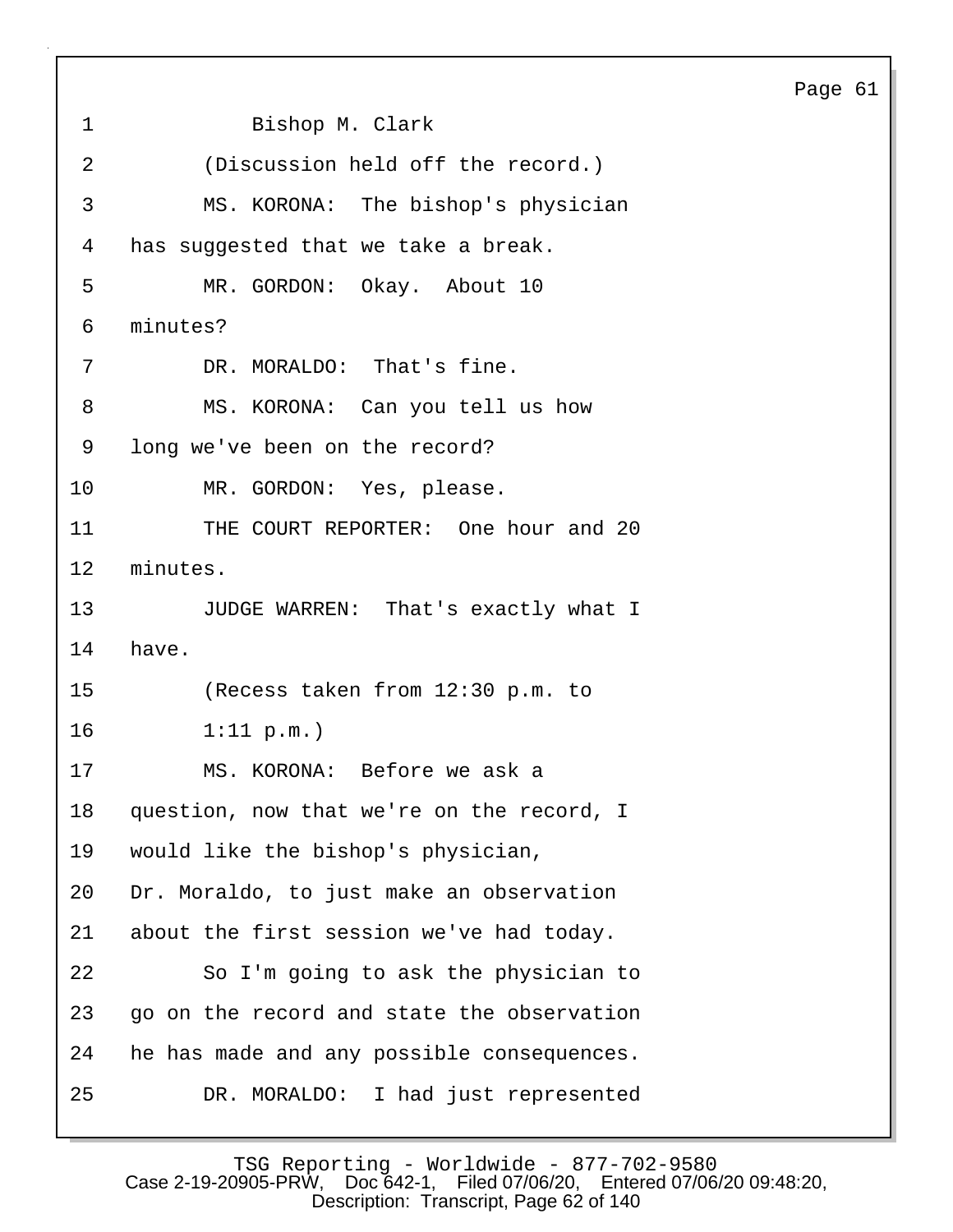Page 62 1 Bishop M. Clark 2 that we take a break because I noted that 3 Bishop Clark's responses were becoming 4 longer and slower, and I took that as a 5 sign that he was starting to fatigue. 6 And with everybody's interest and 7 the time, trying to get through a full 8 three-hour deposition rather than ending 9 earlier, I thought it was best to just 10 take a break and allow him to just have 11 some lunch. 12 He's indicated that he feels 13 recovered and rejuvenated, so I think we 14 can continue. 15 MR. GORDON: Thank you. That's very 16 helpful. 17 THE WITNESS: Thanks, Doctor. 18 BY MR. GORDON: 19 Q. Bishop Clark, did you ever know a 20 Brother John Walsh? 21 A. Yes. 22 Q. Do you know what religious order he 23 was in? 24 A. Brothers of the Irish Christian -- 25 Christian Brothers.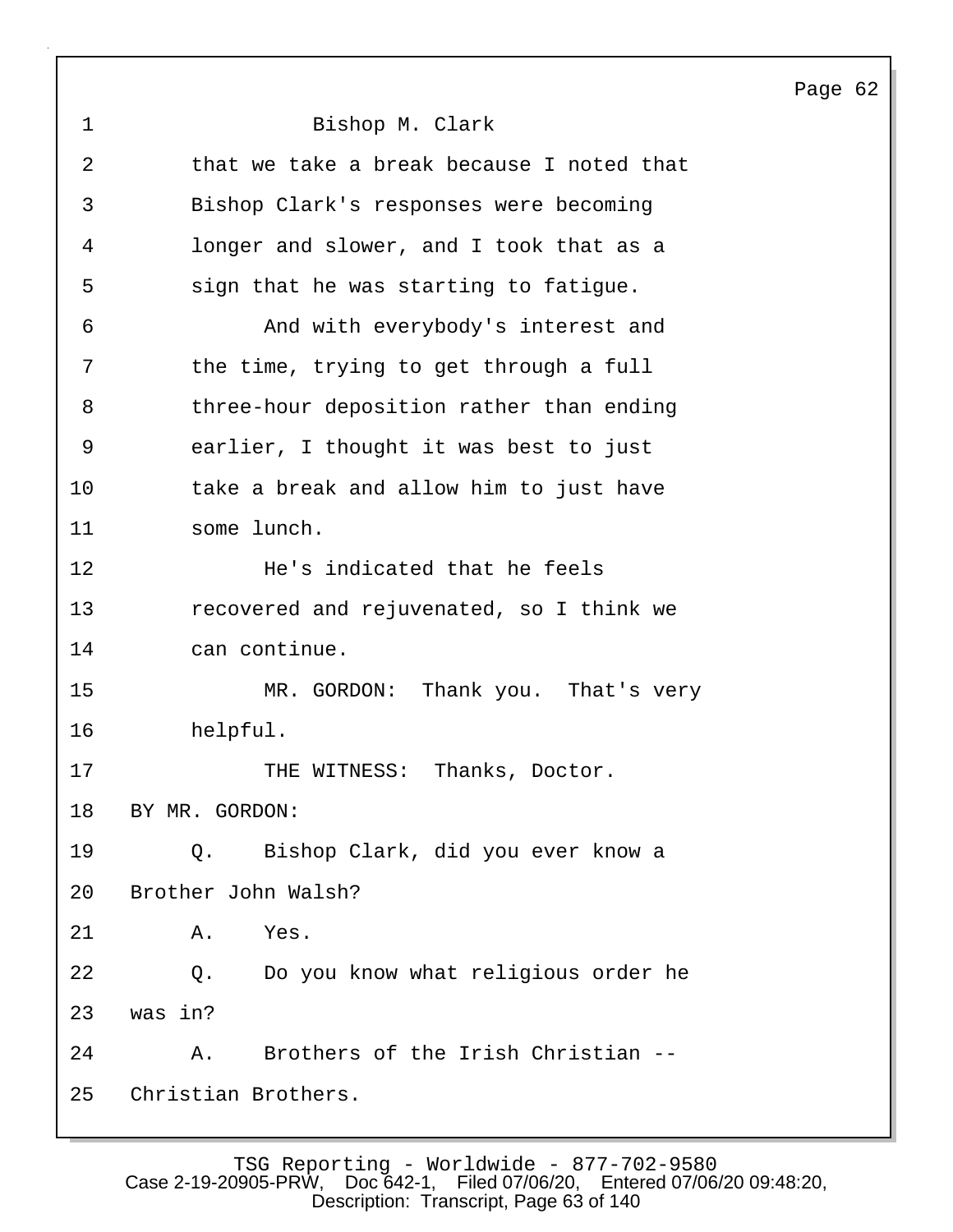1 Bishop M. Clark 2 Q. Okay. 3 And did you ever learn that there 4 had been allegations that Brother John Walsh 5 had had sexually inappropriate contact with 6 minors? 7 A. No. 8 Q. How did you come to know 9 Brother Walsh? 10 A. I got to know Brother Walsh through 11 diocesan activities. He was principal of a 12 large high school, and I met him many times at 13 his events. He would go to basketball games 14 sometimes. 15 Brother Walsh came to my ordination 16 in Rome, actually, representing the religious 17 counsel. But I met him on many occasions over 18 the years. 19 Q. So you were unaware that there had 20 been such allegations? 21 A. Never. 22 Q. Did you know a Father Albert Caston? 23 A. Yes. 24 Q. And did you ever learn there had 25 been allegations that he had acted sexually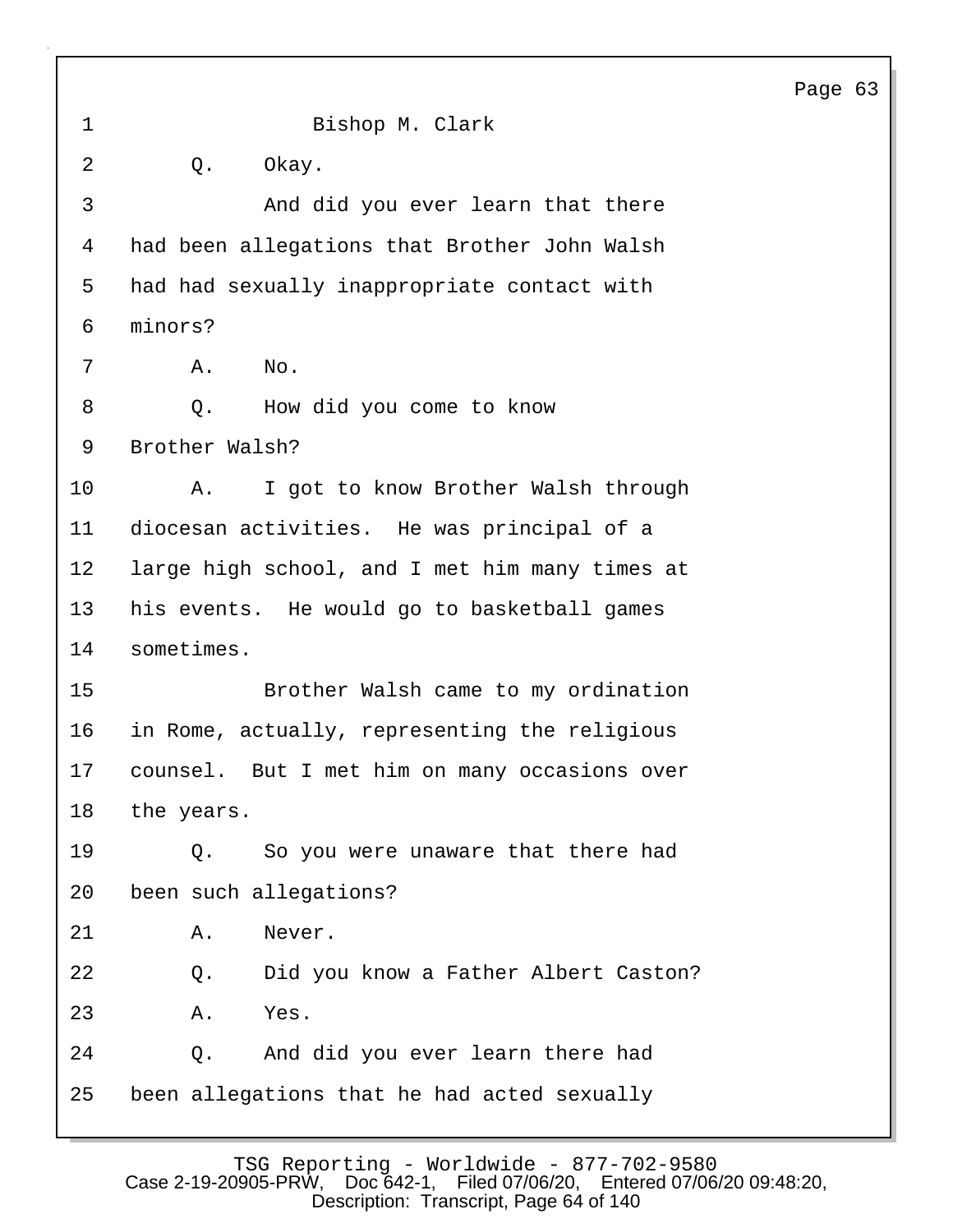| $\mathbf 1$ | Bishop M. Clark                            |  |  |
|-------------|--------------------------------------------|--|--|
| 2           | inappropriately with children?             |  |  |
| 3           | Yes.<br>Α.                                 |  |  |
| 4           | Q.<br>And about when did you learn about   |  |  |
| 5           | that?                                      |  |  |
| 6           | A.<br>Pretty early on.                     |  |  |
| 7           | Did you have any meetings with<br>Q.       |  |  |
| 8           | Father Caston about that, about those      |  |  |
| 9           | allegations?                               |  |  |
| 10          | Yes, I did.<br>Α.                          |  |  |
| 11          | And what did Father Caston say to<br>$Q$ . |  |  |
| 12          | you about those allegations?               |  |  |
| 13          | He admitted them.<br>Α.                    |  |  |
| 14          | Was Father Caston sent to therapy?<br>Q.   |  |  |
| 15          | Yes, he was.<br>Α.                         |  |  |
| 16          | Q.<br>Do you remember where he was sent?   |  |  |
| 17          | Α.<br>No, I don't.                         |  |  |
| 18          | Q. After Father Caston went to therapy,    |  |  |
| 19          | was he reassigned?                         |  |  |
| 20          | I think -- no. He left the diocese<br>Α.   |  |  |
| 21          | shortly thereafter.                        |  |  |
| 22          | Did he leave the priesthood also or<br>Q.  |  |  |
| 23          | just the diocese?                          |  |  |
| 24          | He didn't leave the priesthood.<br>Α.      |  |  |
| 25          | Do you know where he went after<br>Q.      |  |  |
|             |                                            |  |  |

TSG Reporting - Worldwide - 877-702-9580 Case 2-19-20905-PRW, Doc 642-1, Filed 07/06/20, Entered 07/06/20 09:48:20, Description: Transcript, Page 65 of 140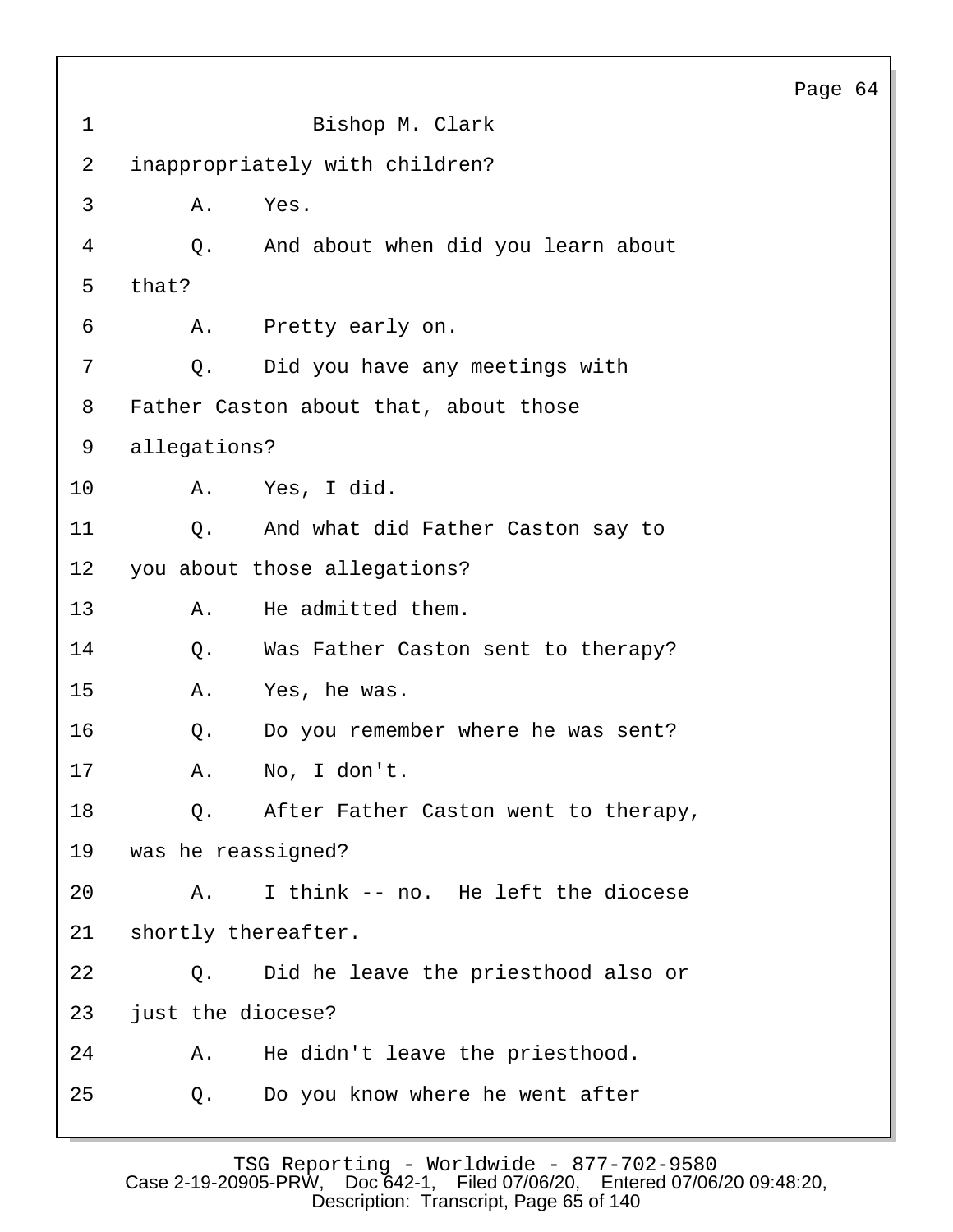1 Bishop M. Clark 4 Q. Did you know a Father 7 Q. And did you ever learn that

Page 65

8 Father Frederick had -- that there had been 9 allegations that Father Frederick had acted 10 sexually inappropriately with minors? 11 A. Uh-huh. 12 Q. And was this early in your time as 13 bishop or later on? 14 A. Very early. 15 Q. And did you meet with 16 Father Frederick about those allegations? 17 A. Yes. I met with him a couple of 18 times. 19 Q. What was Father Frederick's response 20 to the allegations that he had acted sexually 21 inappropriately with minors? 22 A. He owned up to them. 23 Q. Was Father Frederick sent to 24 therapy? 25 A. No. Not that I recall, anyway.

2 that?

3 A. No, I don't.

5 Ronald Frederick?

6 A. Yes.

TSG Reporting - Worldwide - 877-702-9580 Case 2-19-20905-PRW, Doc 642-1, Filed 07/06/20, Entered 07/06/20 09:48:20, Description: Transcript, Page 66 of 140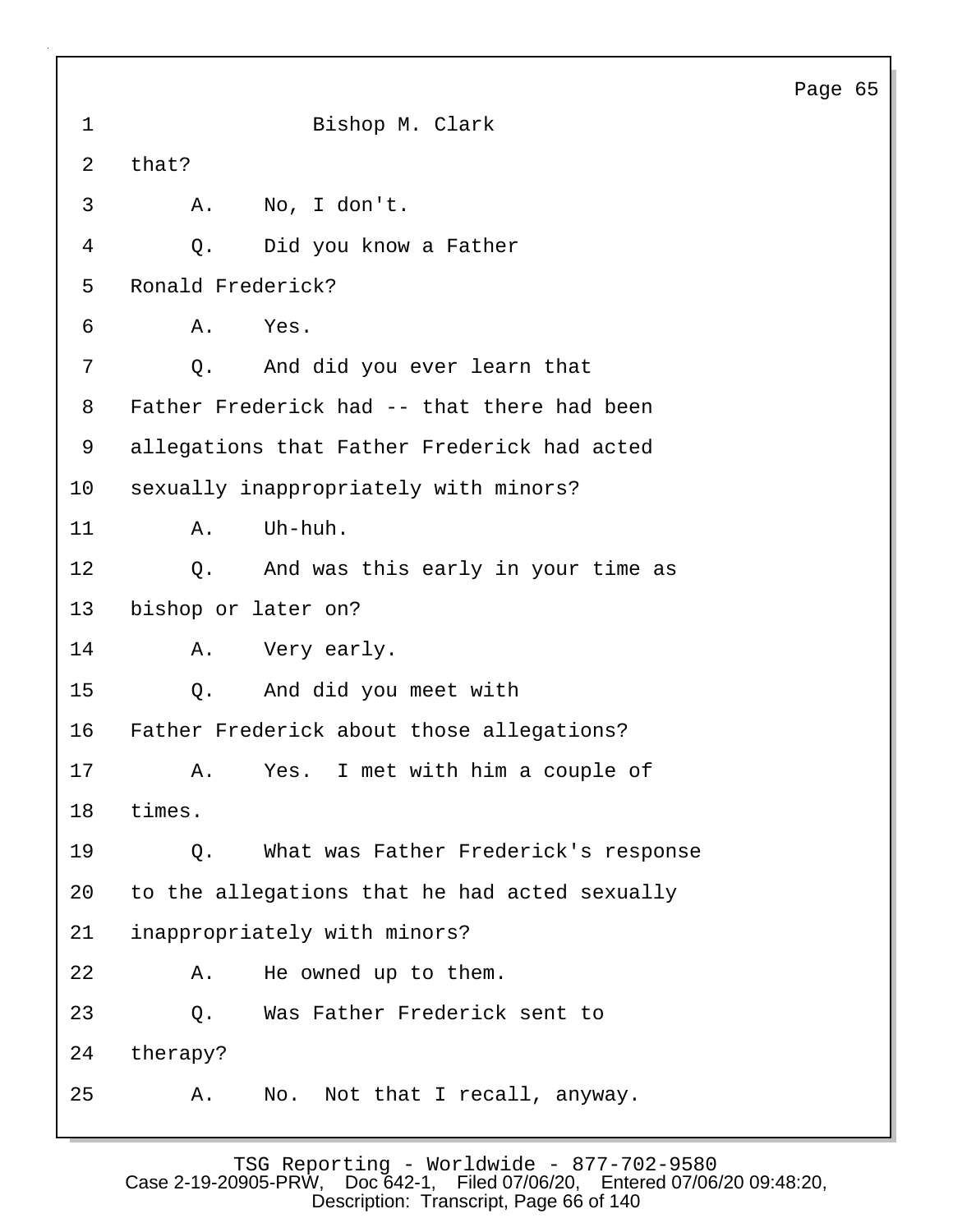|              |                                                 | Page 66 |  |
|--------------|-------------------------------------------------|---------|--|
| $\mathbf{1}$ | Bishop M. Clark                                 |         |  |
| 2            | Was he allowed to still work at<br>Q.           |         |  |
| 3            | parish assignments?                             |         |  |
| 4            | Yes.<br>Α.                                      |         |  |
| 5            | So why at that time, when you had<br>Q.         |         |  |
| 6            | somebody who admitted to having inappropriate   |         |  |
| 7            | sexual relations with minors, was               |         |  |
| 8            | Father Frederick reassigned?                    |         |  |
| 9            | I'm sorry, when $--$<br>Α.                      |         |  |
| 10           | After Father Frederick had admitted<br>Q.       |         |  |
| 11           | to having inappropriate sexual relations with   |         |  |
| 12           | children, without therapy, why was he resigned? |         |  |
| 13           | Because I was advised by those<br>Α.            |         |  |
| 14           | who $--$                                        |         |  |
| 15           | MR. SULLIVAN: I'm going to -- to                |         |  |
| 16           | the extent that the privilege of the            |         |  |
| 17           | Diocese of Rochester is implicated here,        |         |  |
| 18           | I'm going to object and direct the witness      |         |  |
| 19           | not to answer.                                  |         |  |
| 20           | If you're going to be -- if the                 |         |  |
| 21           | witness is going to be testifying about         |         |  |
| 22           | communications with counsel of the              |         |  |
| 23           | diocese -- and I don't know if you are,         |         |  |
| 24           | but I wanted to interpose my objection          |         |  |
| 25           | before you did.                                 |         |  |

 $\sqrt{ }$ 

TSG Reporting - Worldwide - 877-702-9580 Case 2-19-20905-PRW, Doc 642-1, Filed 07/06/20, Entered 07/06/20 09:48:20, Description: Transcript, Page 67 of 140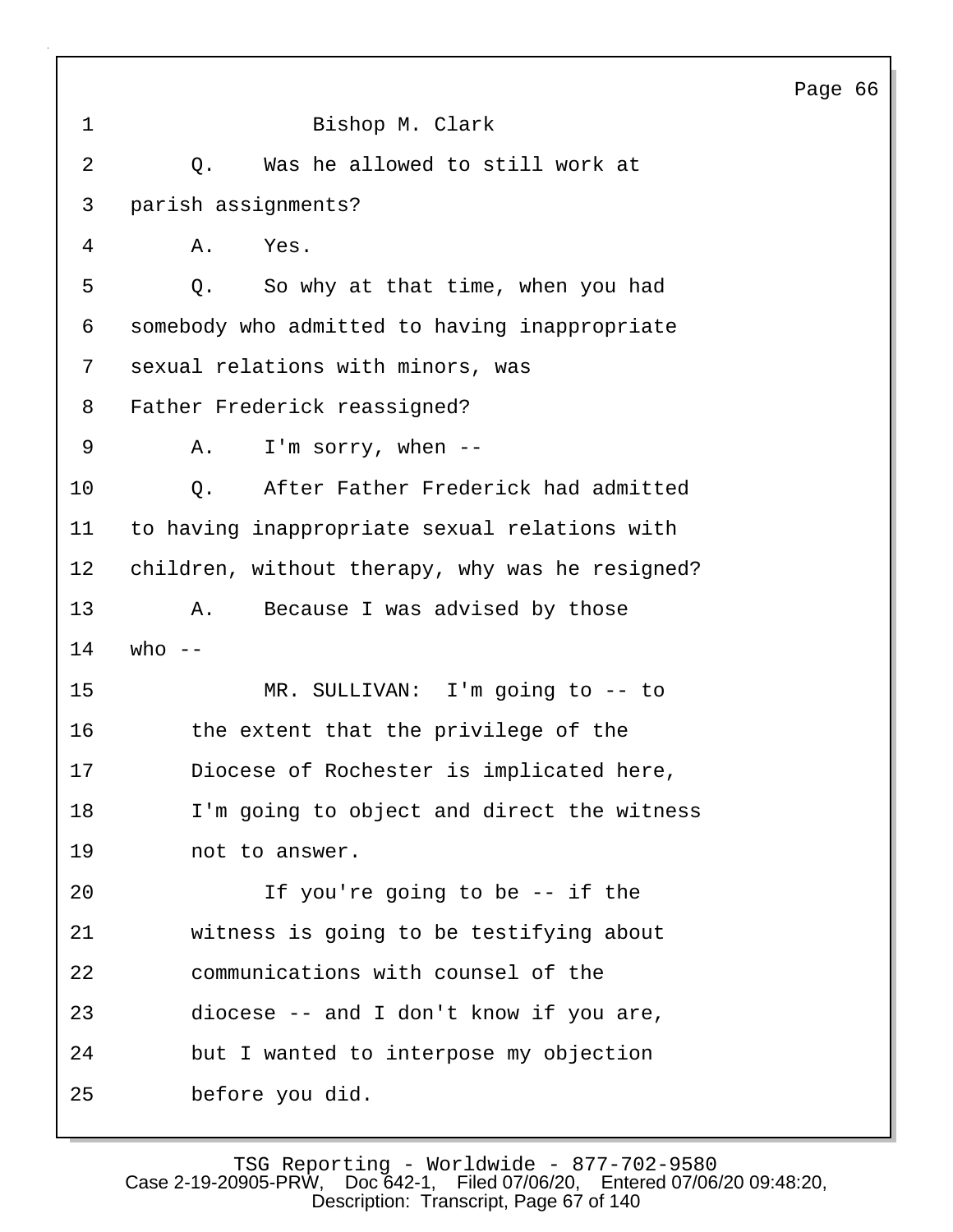| $\mathbf 1$ | Bishop M. Clark                               |
|-------------|-----------------------------------------------|
| 2           | MS. KORONA: So you used the word              |
| 3           | "advise." And the objection that's been       |
| 4           | raised is because the question may call       |
| 5           | for an answer that implicates a               |
| 6           | communication you had with a counsel,         |
| 7           | legal counsel.                                |
| 8           | THE WITNESS: Well, I did, yeah.               |
| $\mathsf 9$ | MS. KORONA: Okay. You're directed             |
| 10          | not to answer my questions that call for      |
| 11          | an answer that would be an answer that was    |
| 12          | based on the advice of legal counsel.         |
| 13          | BY MR. GORDON:                                |
| 14          | Q. Outside of your attorney, outside of       |
| 15          | the diocesan attorneys, did anyone advise you |
| 16          | that it would be okay to reassign             |
| 17          | Father Frederick?                             |
| 18          | I'm not asking you about what                 |
| 19          | lawyers told you. But did anyone else at the  |
| 20          | diocese or anyone that you relied on, other   |
| 21          | than lawyers, advise you to reassign          |
| 22          | Father Frederick?                             |
| 23          | Yes. They -- through the same<br>Α.           |
| 24          | process I mentioned several times today.      |
| 25          | But with Father Emo and<br>Q.                 |

TSG Reporting - Worldwide - 877-702-9580 Case 2-19-20905-PRW, Doc 642-1, Filed 07/06/20, Entered 07/06/20 09:48:20, Description: Transcript, Page 68 of 140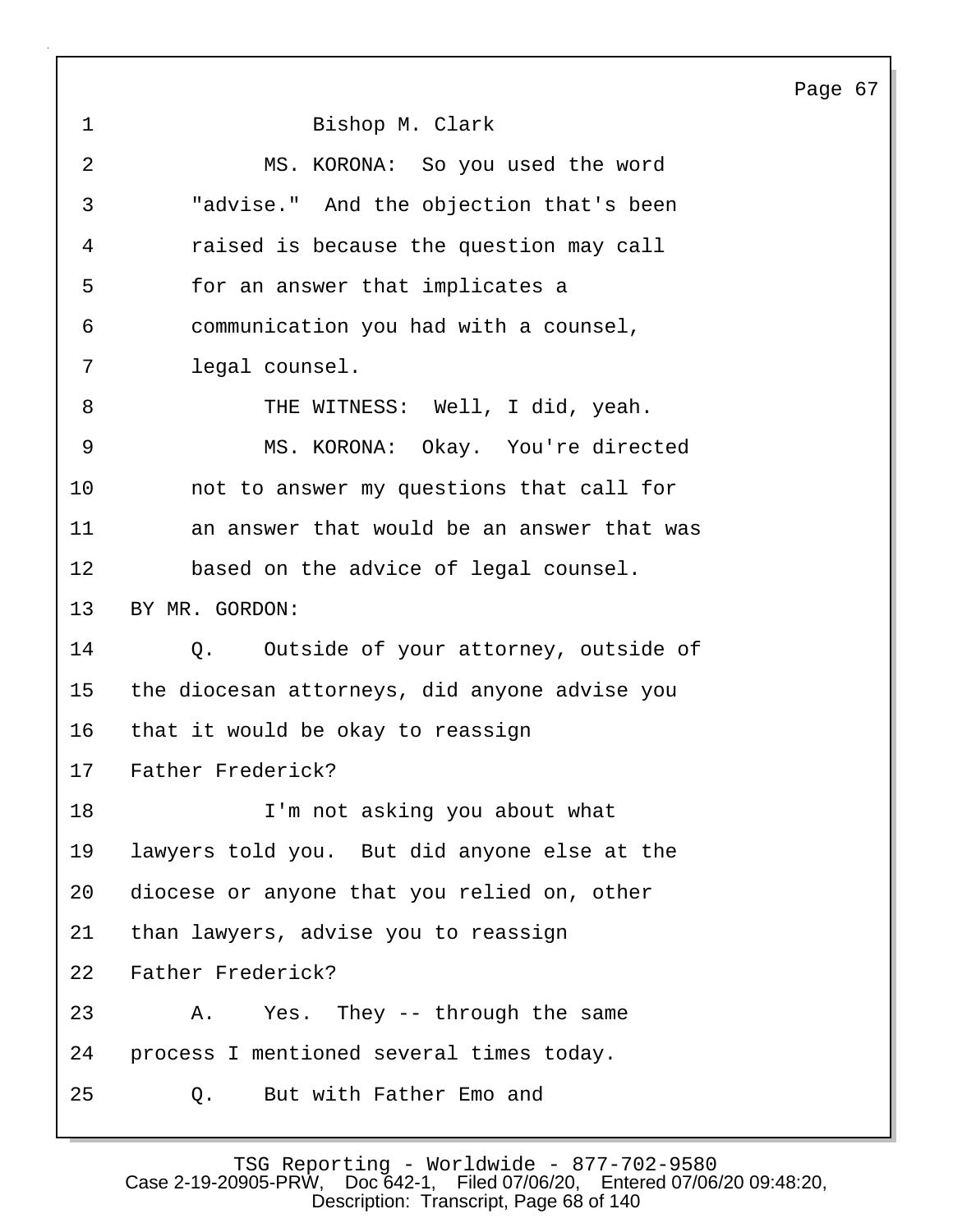Page 68 1 Bishop M. Clark 2 Father O'Neill, they had gone to therapy and 3 there was a center that had evaluated them. 4 Was there some sort of evaluation 5 of Father Frederick without him going to a 6 center? 7 A. He didn't go to a center, that I 8 recall. 9 Q. Was he evaluated by somebody in 10 Rochester? 11 A. Yeah. 12 Q. Was it by a psychiatrist, as far as 13 you knew? 14 A. It was by a psychologist from 15 Syracuse. 16 Q. Do you know who that psychologist 17 was? 18 A. No, I don't remember his name. 19 Q. And it's your memory that this 20 psychologist said it would be safe to reassign 21 Father Frederick? 22 A. Yes. He felt he was -- yes. He 23 did recommend to me that he would be suitable 24 or able to handle that. 25 Q. Did you ever learn after

TSG Reporting - Worldwide - 877-702-9580 Case 2-19-20905-PRW, Doc 642-1, Filed 07/06/20, Entered 07/06/20 09:48:20, Description: Transcript, Page 69 of 140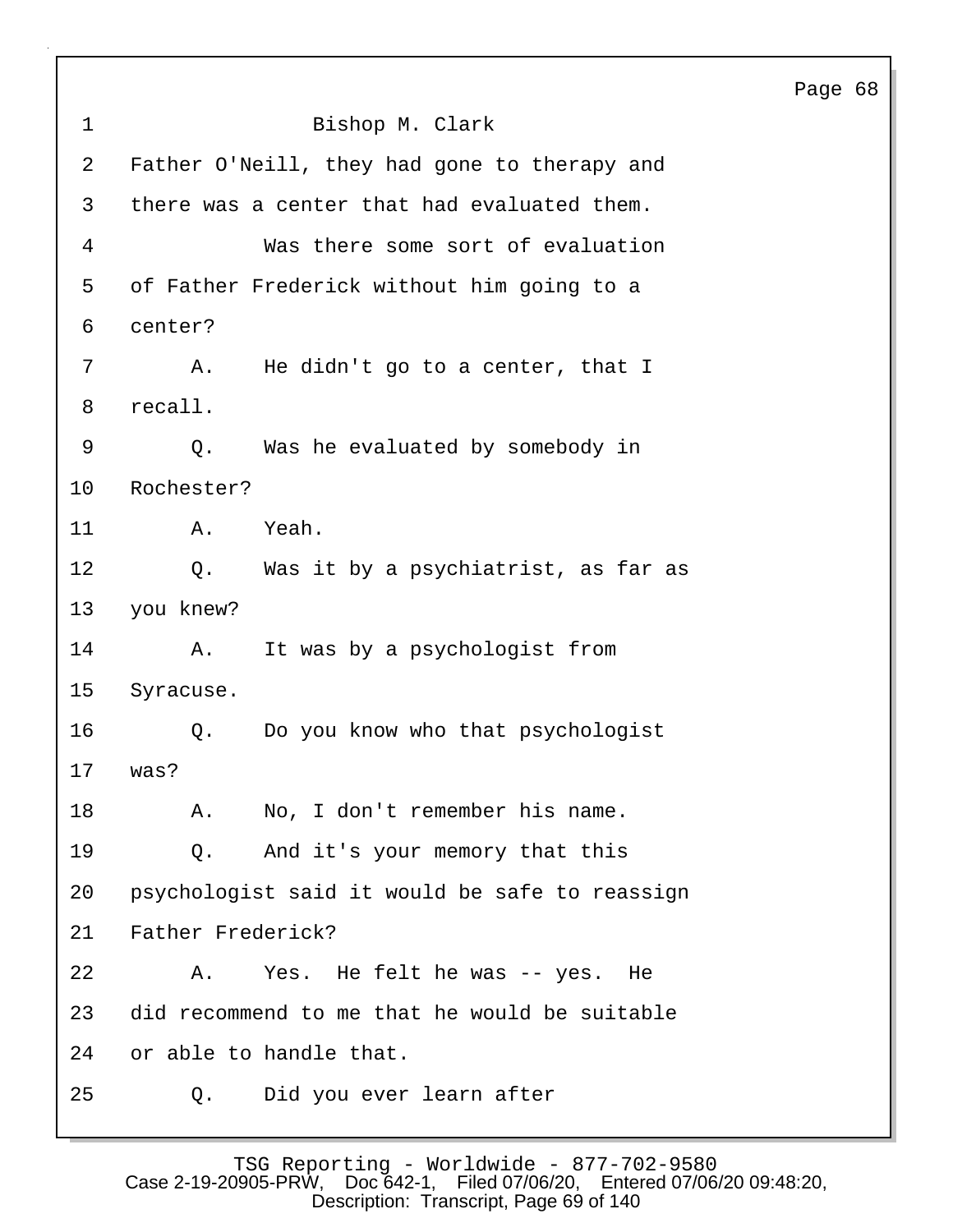|             |                                                 | Page 69 |
|-------------|-------------------------------------------------|---------|
| $\mathbf 1$ | Bishop M. Clark                                 |         |
| 2           | Father Frederick was reassigned of any other    |         |
| 3           | complaints that he acted inappropriately with   |         |
| 4           | minors?                                         |         |
| 5           | No.<br>Α.                                       |         |
| 6           | Did you ever learn after Father Emo<br>Q.       |         |
| 7           | was reassigned that there were other            |         |
| 8           | allegations that he had abused minors?          |         |
| 9           | Yes.<br>Α.                                      |         |
| 10          | When you got those other<br>Q.                  |         |
| 11          | allegations, did you meet with Father Emo about |         |
| 12          | those?                                          |         |
| 13          | Yes.<br>Α.                                      |         |
| 14          | And what did Father Emo say about<br>Q.         |         |
| 15          | those?                                          |         |
| 16          | Father Emo always strongly denied<br>Α.         |         |
| 17          | them                                            |         |
| 18          | After that meeting, what happened<br>Q.         |         |
| 19          | with regard to Father Emo's assignments?        |         |
| 20          | We took him out of his assignment.<br>Α.        |         |
| 21          | Was he ordered to prayer and<br>Q.              |         |
| 22          | penance?                                        |         |
| 23          | No, not formally.<br>Α.                         |         |
| 24          | He just had no assignment at all at<br>Q.       |         |
| 25          | that point?                                     |         |

 $\mathbf{I}$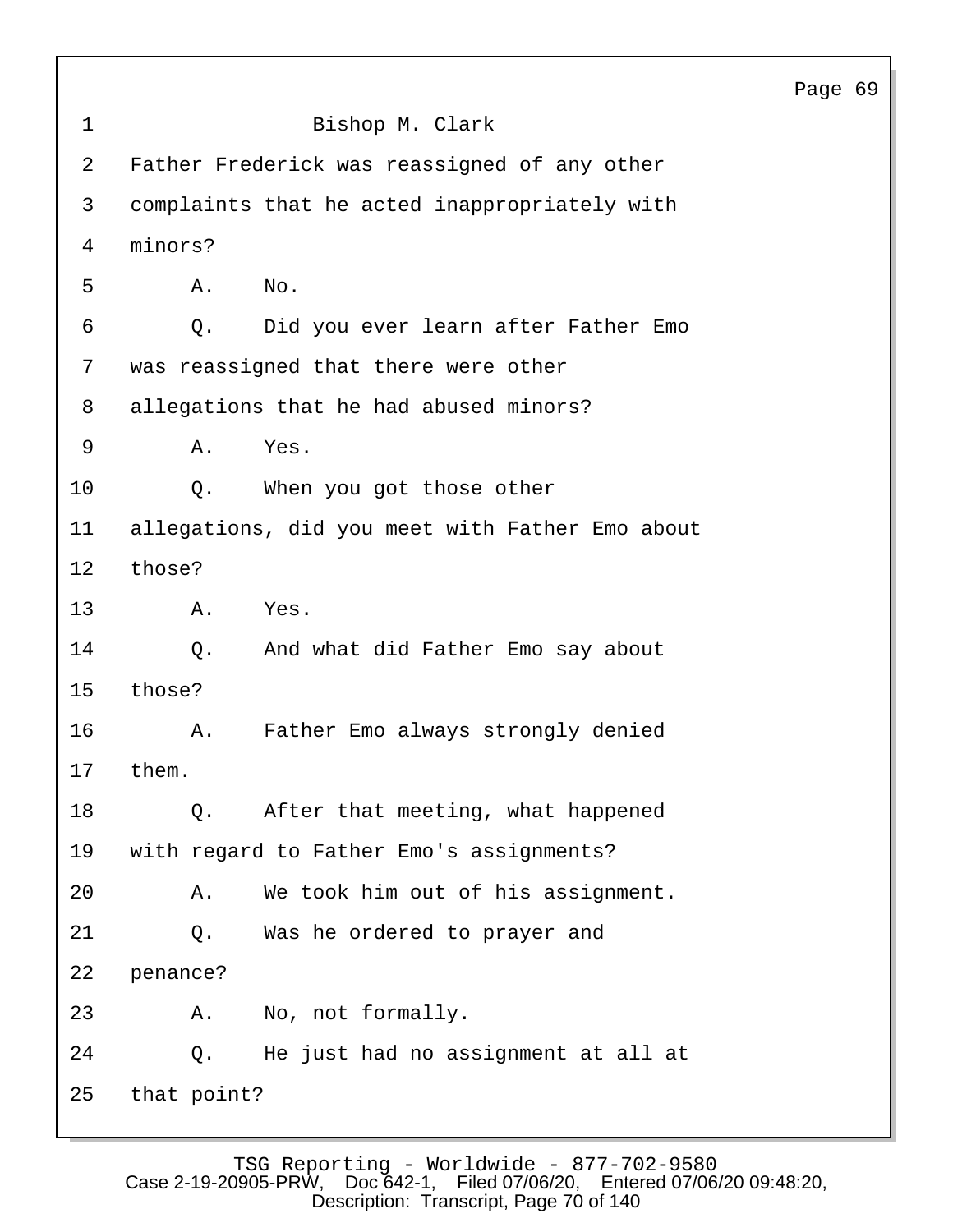1 Bishop M. Clark 2 A. That's right. 3 Q. Was any action taken to laicize 4 Father Emo? 5 A. That was done some years later when 6 Bishop Matano went through all the records of 7 all the priests who had been charged with such 8 offenses. 9 MS. KORONA: I'm just going to 10 remind the witness that we're here to talk 11 about your personal knowledge. 12 BY MR. GORDON: 13 Q. So he wasn't laicized while you were 14 bishop, correct? Let me phrase it that way. 15 A. I was not the bishop of the 16 diocese. 17 Q. Okay. 18 A. I was around. 19 Q. All right. 20 A. And I learned of these things, I 21 guess, in the -- just in general. People knew 22 that Bishop Matano had done this. So I 23 learned it like everybody else did. 24 Q. Let me ask you, did you ever go 25 through -- did you ever go through the files on

TSG Reporting - Worldwide - 877-702-9580<br>Case 2-19-20905-PRW, Doc 642-1, Filed 07/06/20, Entered 07/06 Filed 07/06/20, Entered 07/06/20 09:48:20, Description: Transcript, Page 71 of 140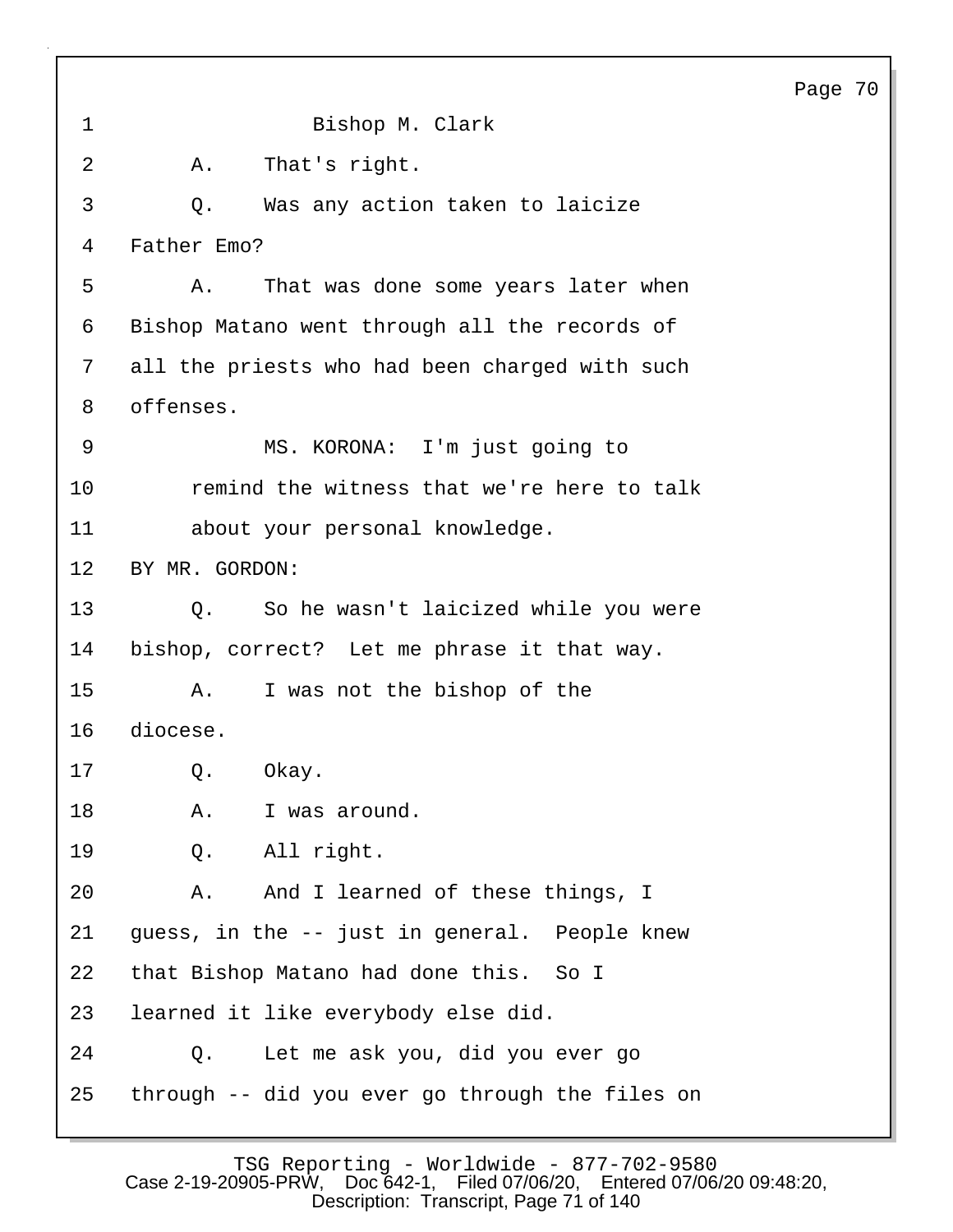|             |                                                 | Page |
|-------------|-------------------------------------------------|------|
| $\mathbf 1$ | Bishop M. Clark                                 |      |
| 2           | priests against whom there had been allegations |      |
| 3           | that they had abused minors when you were       |      |
| 4           | bishop?                                         |      |
| 5           | No. I had never made a thorough<br>Α.           |      |
| 6           | examination of -- that indicated persons who    |      |
| 7           | related to me with recommendations and          |      |
| 8           | comments about such matters.                    |      |
| 9           | So you did it by delegating to them?<br>Q.      |      |
| 10          | Yeah.<br>Α.                                     |      |
| 11          | Q.<br>Okay.                                     |      |
| 12          | I mean, they reported to me<br>Α.               |      |
| 13          | ultimately, and through the process.            |      |
| 14          | After you reassigned Father O'Neill<br>$Q$ .    |      |
| 15          | to tribunal work, did you ever get additional   |      |
| 16          | reports that he had acted inappropriate         |      |
| 17          | sexually with minors?                           |      |
| 18          | No, I did not.<br>Α.                            |      |
| 19          | Did you know of Father<br>Q.                    |      |
| 20          | Vincent Panepinto?                              |      |
| 21          | Yes.<br>Α.                                      |      |
| 22          | And did you ever, with regard to<br>Q.          |      |
| 23          | Father Panepinto, get any reports that he       |      |
| 24          | had -- that he allegedly had acted sexually     |      |
| 25          | inappropriately with minors?                    |      |

71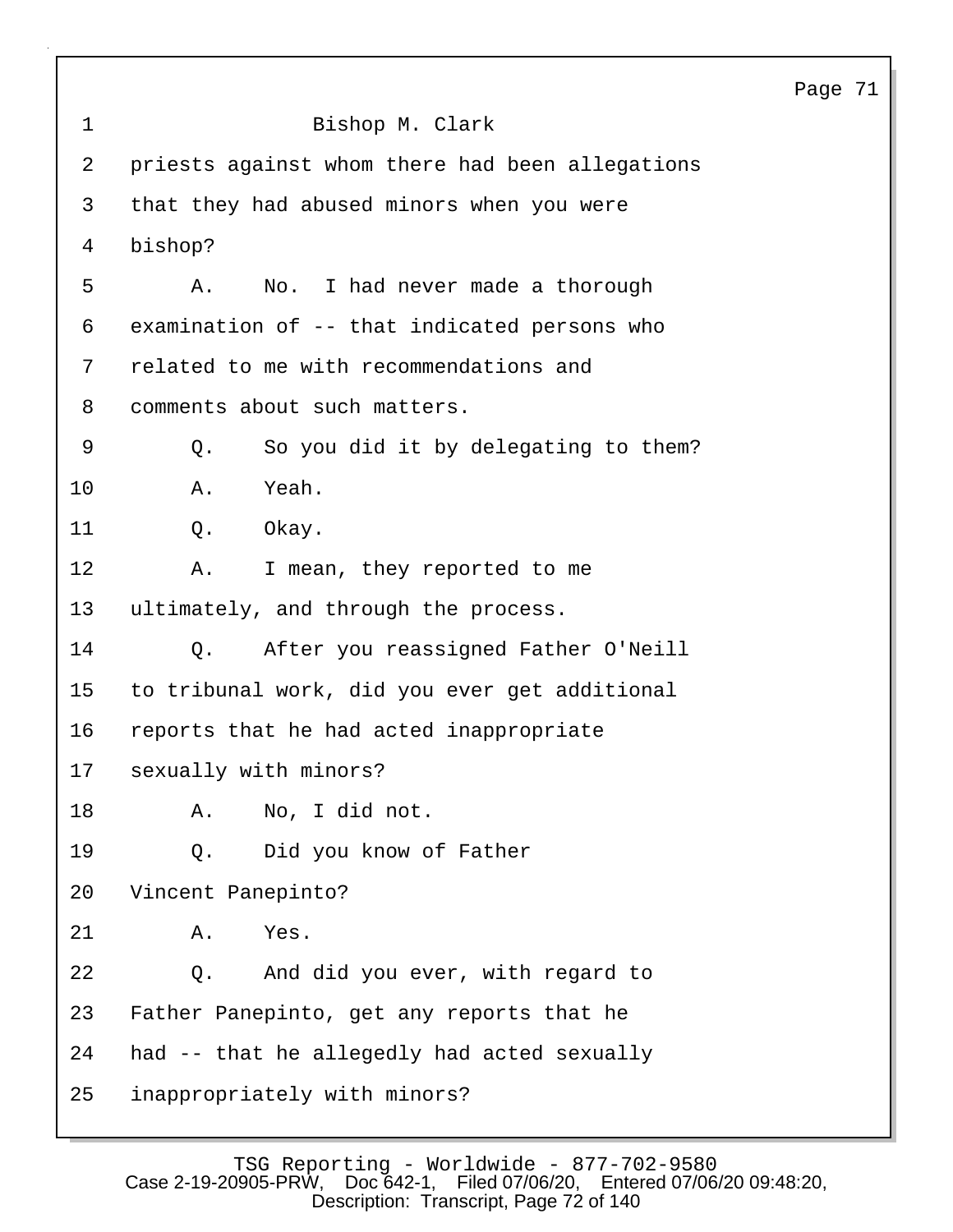1 Bishop M. Clark 2 A. Did I have reports of that? Yes. 3 Q. Yes. And did you meet with 4 Father Panepinto? 5 A. Yes. 6 Q. And how did he respond to those 7 reports? 8 A. Well, I asked him to step aside 9 from the ministry. And he was -- he agreed to 10 do that. 11 Q. Did he deny the allegations? 12 A. No. 13 Q. Did he admit that those things had 14 happened? 15 A. Yes. 16 Q. And did Father Panepinto get any 17 assignment within the diocese or was he just 18 unassigned? 19 A. He was unassigned. 20 Q. Did you start laicization procedures 21 with respect to Father Panepinto? 22 A. No. 23 Q. About when in your tenure as bishop 24 of the Diocese of Rochester did you receive 25 complaints about Father Panepinto?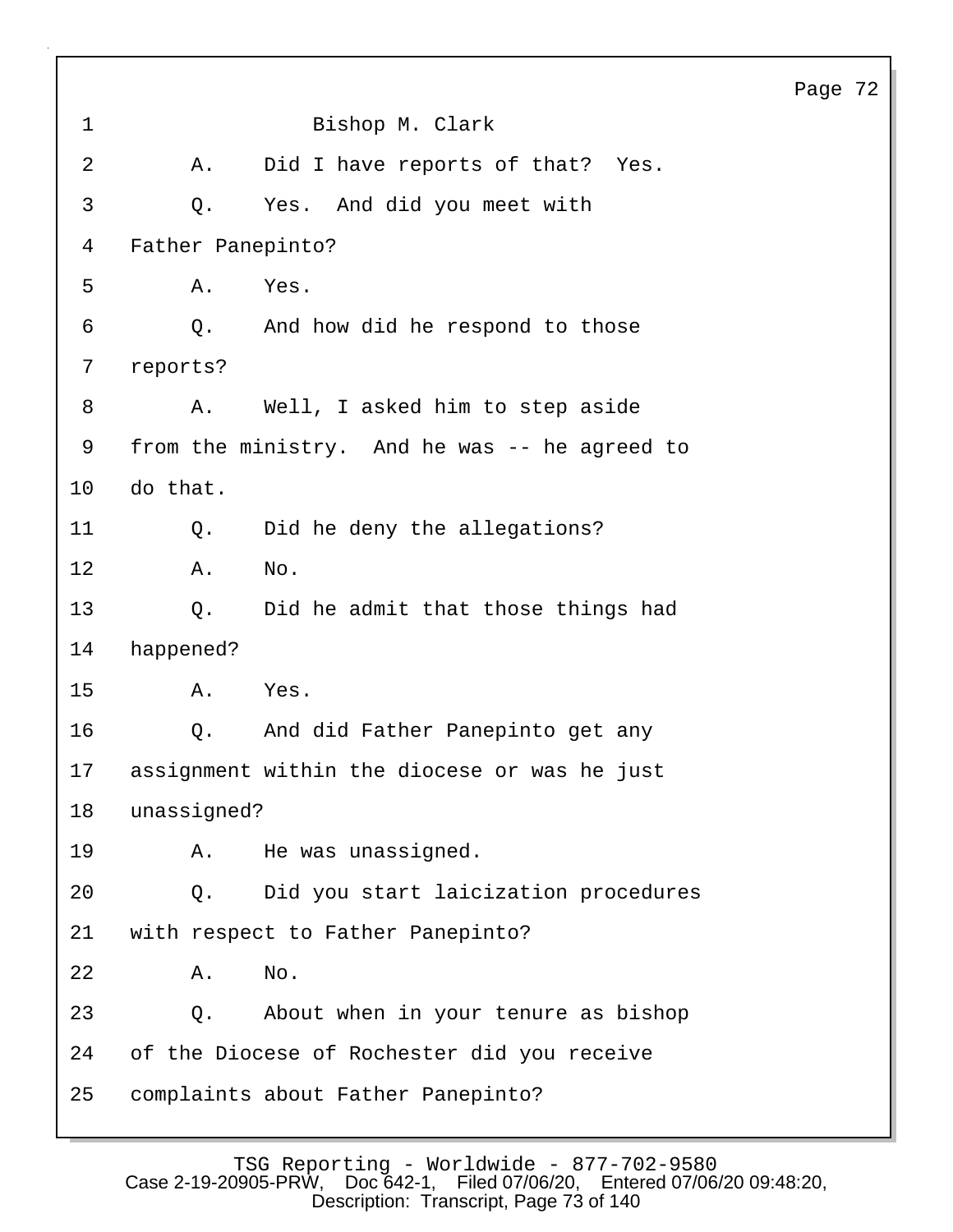1 Bishop M. Clark 2 A. I don't remember that. 3 Q. Did you know a Father John Gormley? 4 A. No. Only by -- no. Personally, 5 no. 6 Q. Was he a priest while you were a 7 bishop? 8 A. He was, but he was not active. 9 Q. Did you ever -- I'm sorry. 10 A. He was inactive before I arrived. 11 0. Was that because he was in 12 retirement age? 13 MS. KORONA: Object to the form of 14 the question, lack of personal knowledge 15 and lack of foundation. 16 BY MR. GORDON: 17 6. With regard to Father Gormley, was 18 he -- you understand when you arrived as 19 bishop, he was a retired priest? 20 A. I'm not sure when he retired. 21 Q. Were you ever aware that there had 22 been allegations that Father Gormley had acted 23 sexually inappropriately with minors? 24 A. Not personally. 25 Q. Did anyone ever report to you that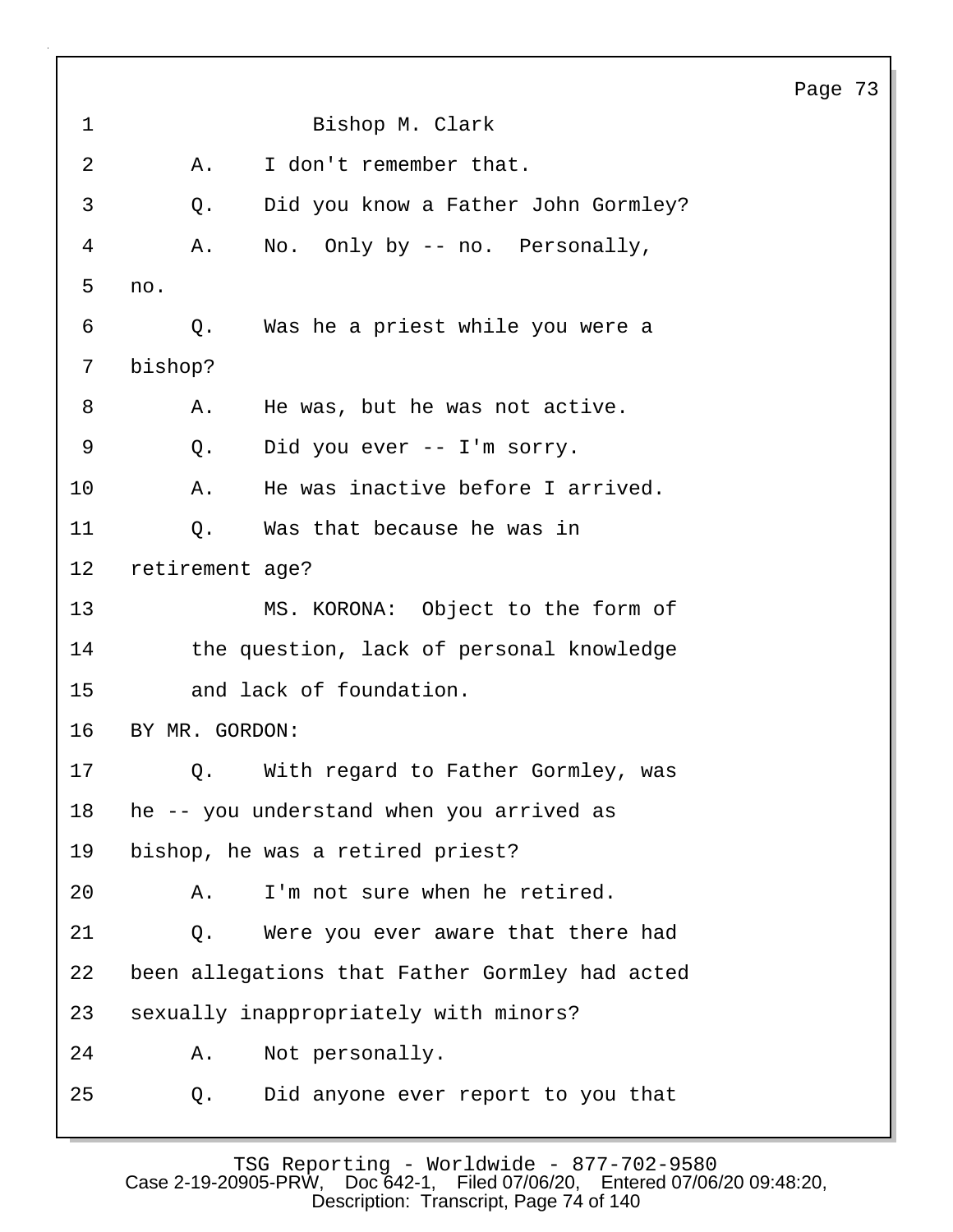|                   |                                                | Page 74 |  |
|-------------------|------------------------------------------------|---------|--|
| $\mathbf{1}$      | Bishop M. Clark                                |         |  |
| $\overline{a}$    | there had been such allegations with regard to |         |  |
| 3                 | Father Gormley?                                |         |  |
| 4                 | Yes, I knew of it. This is after I<br>Α.       |         |  |
| 5                 | arrived, I learned of it.                      |         |  |
| 6                 | Is he one of the ones that<br>Q.               |         |  |
| 7                 | Bishop Hickey talked to you about?             |         |  |
| 8                 | I don't remember that he did.<br>Α.            |         |  |
| $\mathsf 9$       | Okay. So the allegations with<br>Q.            |         |  |
| 10                | regard to the conduct of Father Gormley were   |         |  |
| 11                | prior to your assignment as bishop of the      |         |  |
| $12 \overline{ }$ | diocese?                                       |         |  |
| 13                | Α.<br>Yes.                                     |         |  |
| 14                | Did anyone tell you that<br>$Q_{\star}$        |         |  |
| 15                | Father Gormley was not assigned because of the |         |  |
| 16                | reports that had been received about his       |         |  |
| 17                | inappropriate contact with minors?             |         |  |
| 18                | I learned of it -- I think<br>Α.               |         |  |
| 19                | Bishop Hickey briefed me on what had happened  |         |  |
| 20                | with John and how it was -- how it was         |         |  |
| 21                | resolved, but I had no personal involvement    |         |  |
| 22                | with John ever.                                |         |  |
| 23                | Q.<br>Okay.                                    |         |  |
| 24                | And did Bishop Hickey tell you what            |         |  |
| 25                | the resolution was with regard to              |         |  |
|                   |                                                |         |  |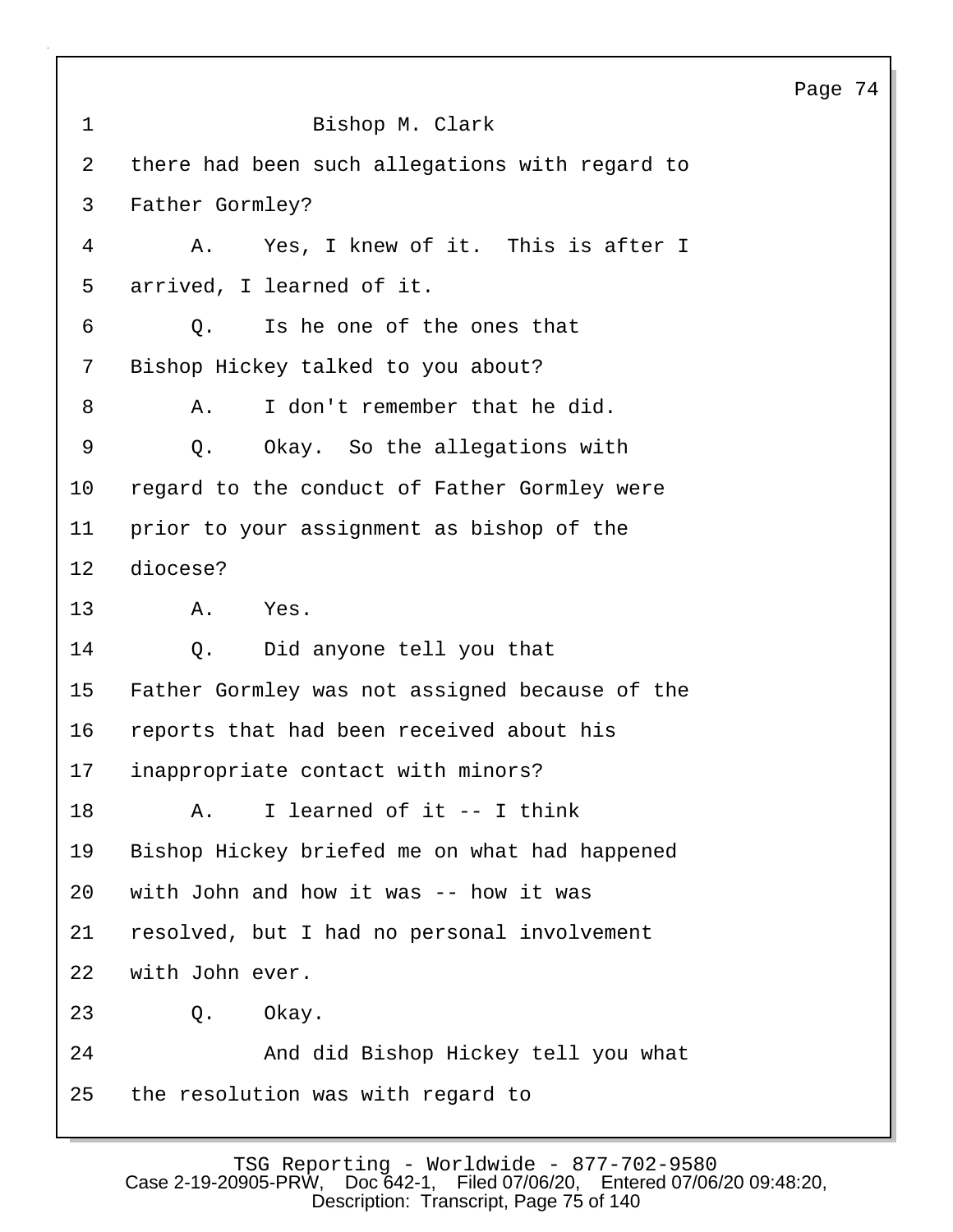| C<br>. |  |
|--------|--|
|--------|--|

| 1  | Bishop M. Clark                                 |
|----|-------------------------------------------------|
| 2  | Father Gormley?                                 |
| 3  | He didn't go into any particular<br>Α.          |
| 4  | details with me.                                |
| 5  | Did he say that he's just going to<br>$Q$ .     |
| 6  | be considered an unassigned priest of the       |
| 7  | diocese?                                        |
| 8  | MS. KORONA: Objection, asked and                |
| 9  | answered.                                       |
| 10 | BY MR. GORDON:                                  |
| 11 | Q.<br>You can answer.                           |
| 12 | Α.<br>Would you repeat the question?            |
| 13 | Q.<br>Sure.                                     |
| 14 | Did Bishop Hickey tell you that                 |
| 15 | Father Gormley was going to be treated as an    |
| 16 | unassigned priest of the diocese?               |
| 17 | He told me that he had been placed<br>Α.        |
| 18 | in that position.                               |
| 19 | Q. And did you respond to Bishop Hickey         |
| 20 | you wanted to change that, or you just accepted |
| 21 | that and left that status as it was for         |
| 22 | Father Gormley?                                 |
| 23 | Well, he was no longer in the<br>Α.             |
| 24 | service of the diocese at that time.            |
| 25 | Do you know if he was assigned --<br>Q.         |

TSG Reporting - Worldwide - 877-702-9580 Case 2-19-20905-PRW, Doc 642-1, Filed 07/06/20, Entered 07/06/20 09:48:20, Description: Transcript, Page 76 of 140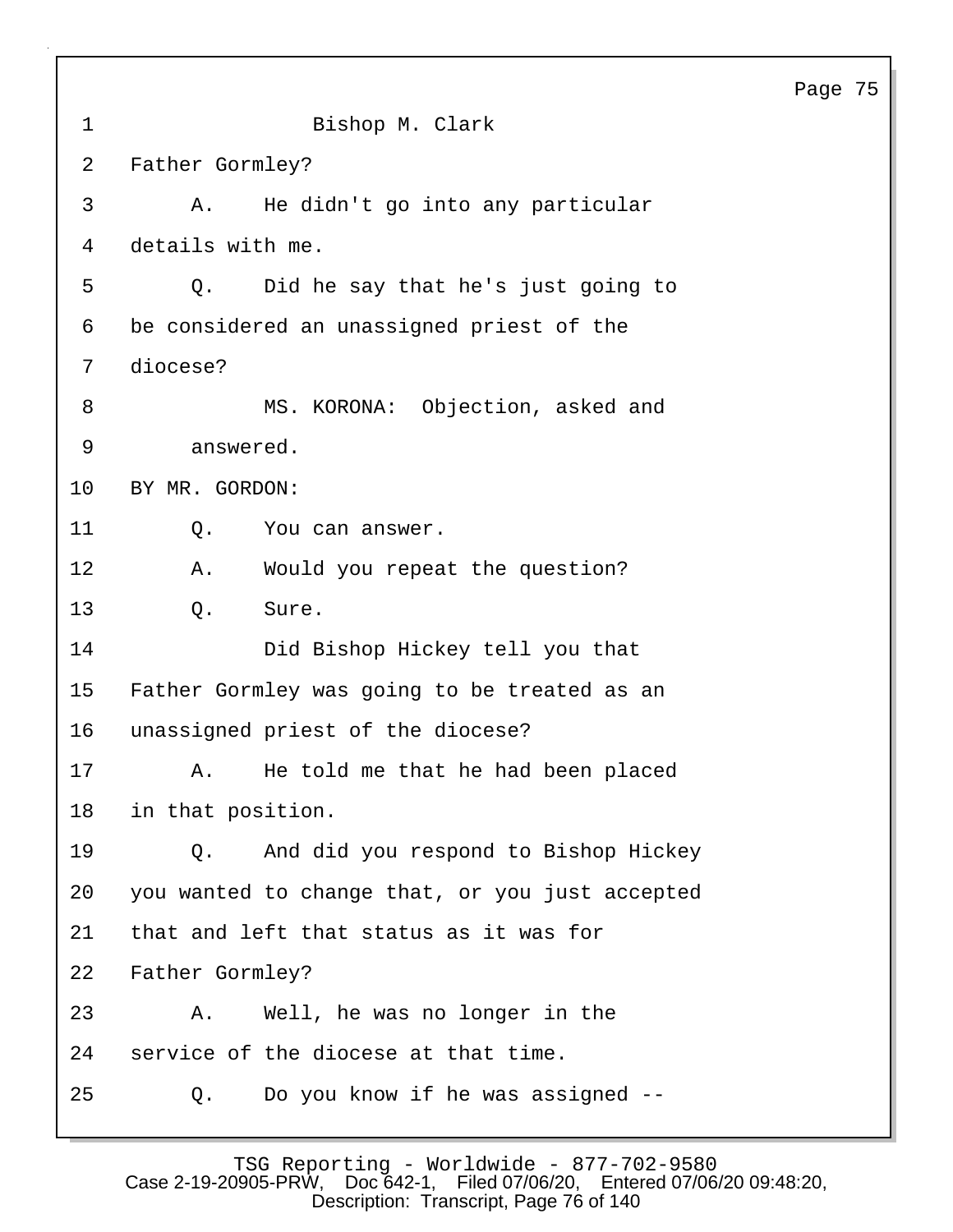|                |                                                 | Page 76 |  |
|----------------|-------------------------------------------------|---------|--|
| $\mathbf{1}$   | Bishop M. Clark                                 |         |  |
| $\overline{2}$ | went to work for another diocese?               |         |  |
| 3              | I do not know.<br>Α.                            |         |  |
| 4              | Did you know a Father<br>Q.                     |         |  |
| 5              | Richard Orlando?                                |         |  |
| 6              | Yes.<br>Α.                                      |         |  |
| 7              | And did you ever receive any reports<br>Q.      |         |  |
| 8              | that Father Orlando had been accused of acting  |         |  |
| 9              | sexually inappropriately with minors?           |         |  |
| 10             | No. I never heard that.<br>Α.                   |         |  |
| 11             | Did you know a Father Dennis Sewar?<br>Q.       |         |  |
| 12             | Yes.<br>Α.                                      |         |  |
| 13             | Did you ever hear about any<br>Q.               |         |  |
| 14             | allegations that he had acted sexually          |         |  |
| 15             | inappropriately with minors?                    |         |  |
| 16             | Yes.<br>Α.                                      |         |  |
| 17             | Q. And was this early in your tenure at         |         |  |
| 18             | the diocese or later?                           |         |  |
| 19             | It was on the early side.<br>Α.                 |         |  |
| 20             | And did you meet with Father Sewar<br>Q.        |         |  |
| 21             | about that?                                     |         |  |
| 22             | Yes.<br>Α.                                      |         |  |
| 23             | And did you talk to him about -- did<br>Q.      |         |  |
| 24             | you talk to Father Sewar about the allegations? |         |  |
| 25             | Yes, I did.<br>Α.                               |         |  |

TSG Reporting - Worldwide - 877-702-9580 Case 2-19-20905-PRW, Doc 642-1, Filed 07/06/20, Entered 07/06/20 09:48:20, Description: Transcript, Page 77 of 140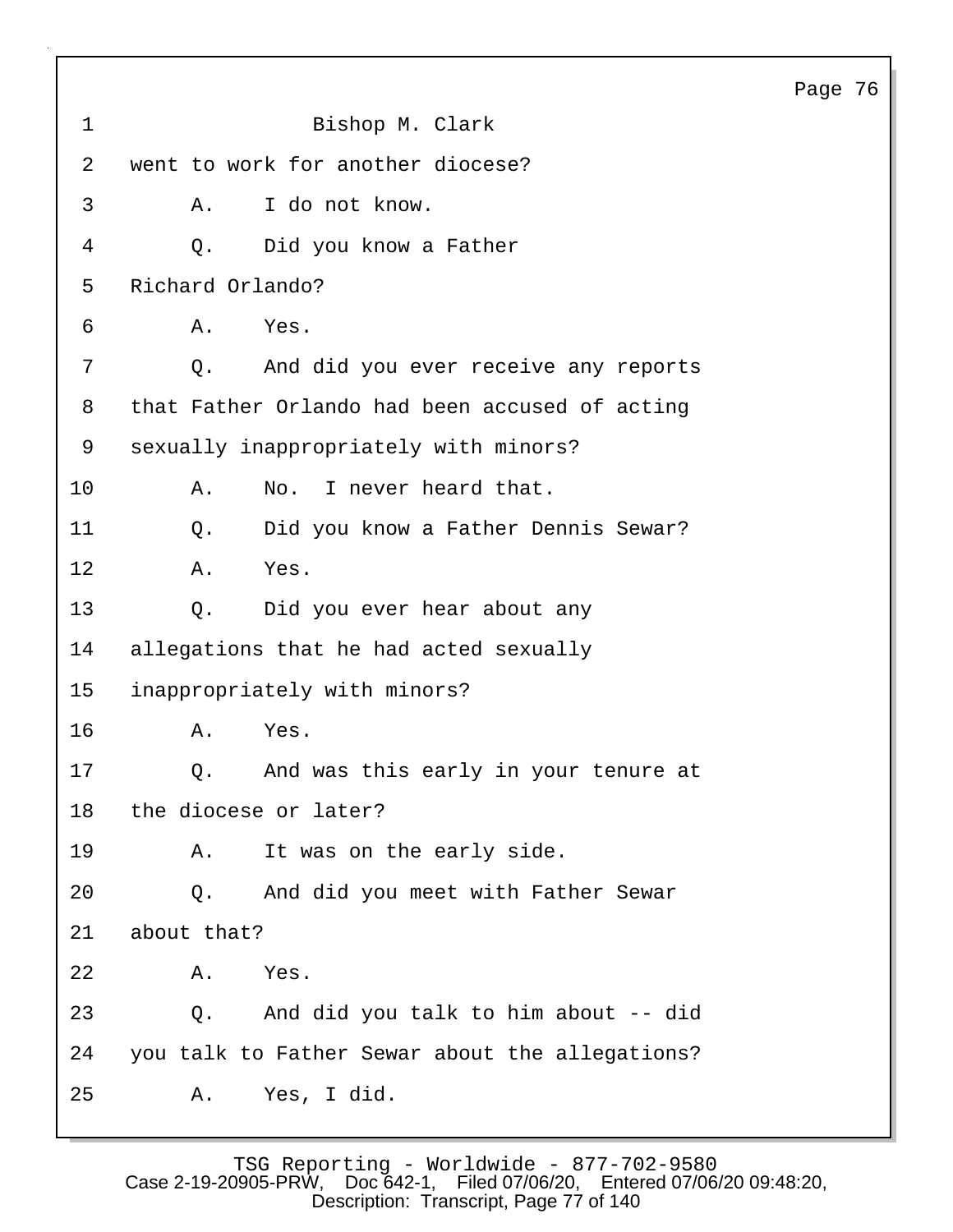|    | Bishop M. Clark                              |
|----|----------------------------------------------|
| Q. | And what did Father Sewar say?               |
| Α. | Denied them.                                 |
| Q. | And what action did you take after           |
|    | your meeting with Father Sewar?              |
| Α. | I don't know precisely, but I know           |
|    | I took him out of his parish. He was not a   |
|    | pastor, but I said to him, "Dennis, you      |
|    | can't -- you can't remain in this parish."   |
|    | Was he reassigned to another parish?<br>Q.   |
| Α. | No. He sort of left the -- sort              |
|    | of. He left the territory. He ultimately     |
|    | went to an Asian country.                    |
| Q. | Do you know what country?                    |
|    | No, I don't.<br>Α.                           |
|    | Did he go there to serve as a<br>Q.          |
|    | Catholic priest?                             |
| Α. | No.                                          |
|    | MS. KORONA: Object to the form of            |
|    | the question. Lack of foundation.<br>Lack    |
|    | of establishment of personal knowledge.      |
|    | BY MR. GORDON:                               |
|    | Did you ever meet or know a Brother<br>$Q$ . |
|    | John Walderman?                              |
| Α. | No. John Walderman?                          |
|    |                                              |

 $\mathbf{I}$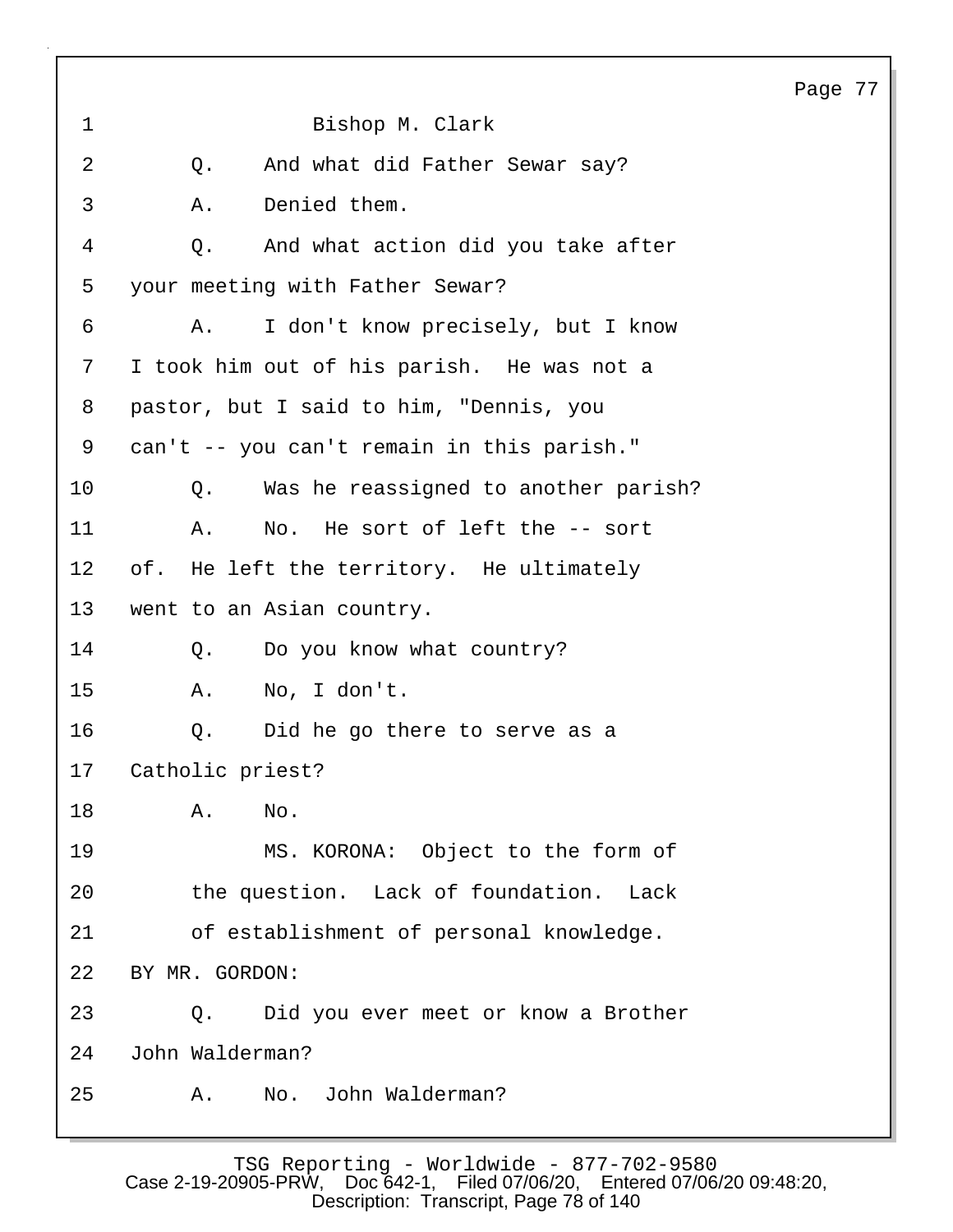| 1              |                    | Bishop M. Clark                                 |
|----------------|--------------------|-------------------------------------------------|
| $\overline{2}$ | Q.                 | Yes.                                            |
| 3              | Α.                 | No.                                             |
| 4              | Q.                 | How about Father Joseph Beatini?                |
| 5              | Α.                 | Yes, I knew Joseph.                             |
| 6              | Q.                 | Did you ever learn that there had               |
| 7              |                    | been allegations that Father Beatini had acted  |
| 8              |                    | sexually inappropriately with minors?           |
| 9              | Α.                 | I did not.                                      |
| 10             | Q.                 | Did you know a Father James Burke?              |
| 11             | Α.                 | No.                                             |
| 12             | Q.                 | Did you know a Father Thomas Burr,              |
| 13             | $B-u-r-r$ ?        |                                                 |
| 14             | Α.                 | Yes.                                            |
| 15             | $Q$ .              | Did you ever learn there were                   |
| 16             |                    | allegations that Father Burr had acted sexually |
| 17             |                    | inappropriately with minors?                    |
| 18             | A. Yes.            |                                                 |
| 19             |                    | Q. And was this early or late in your           |
| 20             |                    | career as bishop of the diocese?                |
| 21             | Α.                 | That would be on the early side.                |
| 22             |                    | That's the best I could do on that.             |
| 23             | О.                 | Did you meet with Father Burr about             |
| 24             | these allegations? |                                                 |
| 25             | Α.                 | Yes.                                            |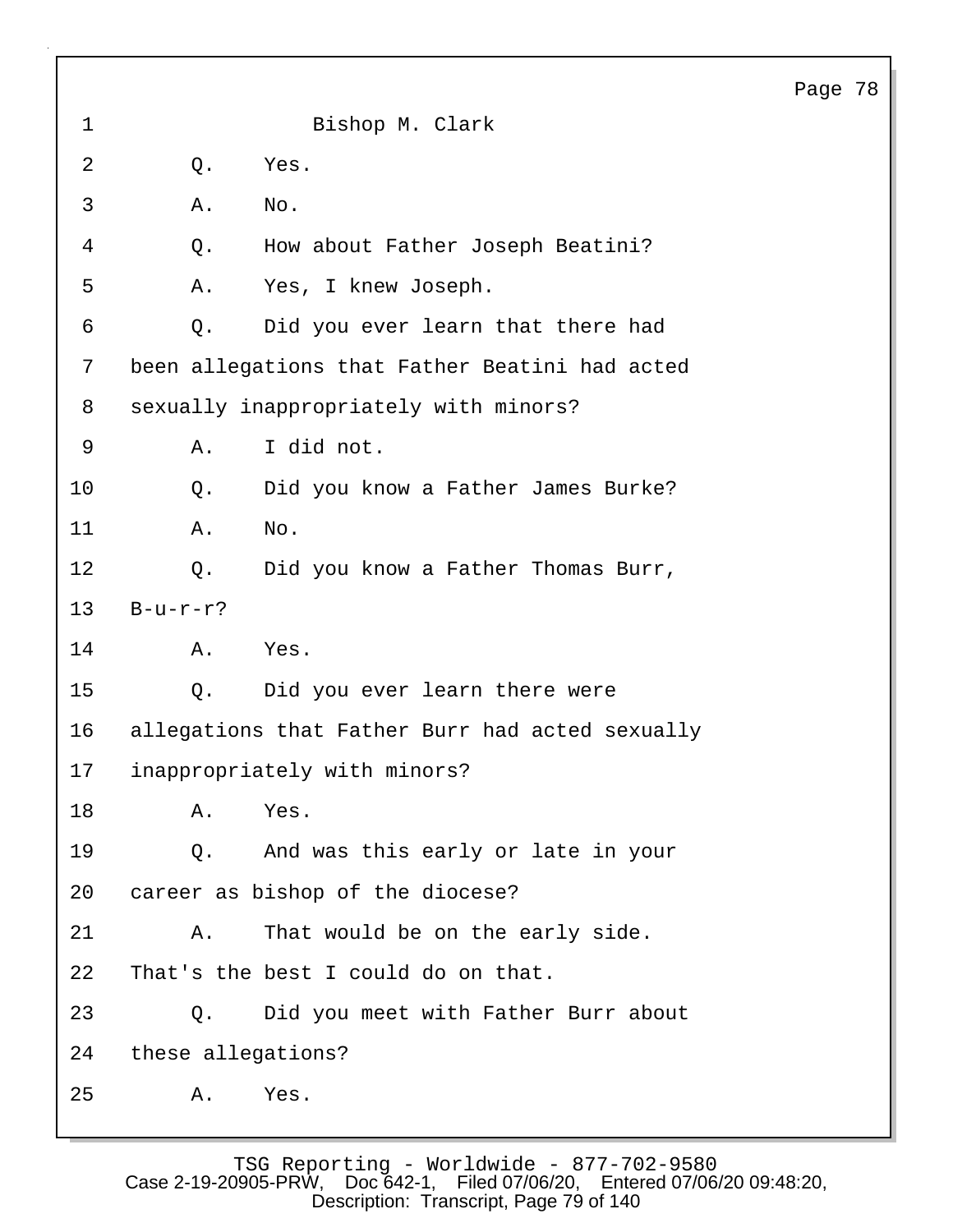|                 |                                                | Page 79 |  |
|-----------------|------------------------------------------------|---------|--|
| $\mathbf 1$     | Bishop M. Clark                                |         |  |
| 2               | And what did Father Burr say about<br>Q.       |         |  |
| 3               | those allegations?                             |         |  |
| 4               | He admitted to them. Now, he<br>Α.             |         |  |
| 5               | admitted these to -- he admitted to            |         |  |
| 6               | Bishop Hickey.                                 |         |  |
| 7               | So did you have the meeting with<br>$Q$ .      |         |  |
| 8               | Father Burr or did Bishop Hickey?              |         |  |
| 9               | Bishop Hickey.<br>Α.                           |         |  |
| 10              | I should make the point that                   |         |  |
| 11              | Bishop Hickey, as vicar general, who would act |         |  |
| $12 \,$         | in my name literally, he's -- the vicar        |         |  |
| 13              | general has that -- he has that                |         |  |
| 14              | responsibility, that privilege. I'm sure that  |         |  |
| 15 <sub>1</sub> | it was he who worked on that with Tom Burr.    |         |  |
| 16              | Q.<br>Do you know if Father Burr was sent      |         |  |
| 17              | to therapy after he made those admissions?     |         |  |
| 18              | I'm not certain that he did.<br>Α.             |         |  |
| 19              | Was he sent to be evaluated by a<br>Q.         |         |  |
| 20              | psychologist or psychiatrist?                  |         |  |
| 21              | I'm not certain about that.<br>Α.              |         |  |
| 22              | Was Father Burr reassigned after he<br>Q.      |         |  |
| 23              | made the admission?                            |         |  |
| 24              | Yes, he was.<br>Α.                             |         |  |
| 25              | Was it to another parish?<br>Q.                |         |  |
|                 |                                                |         |  |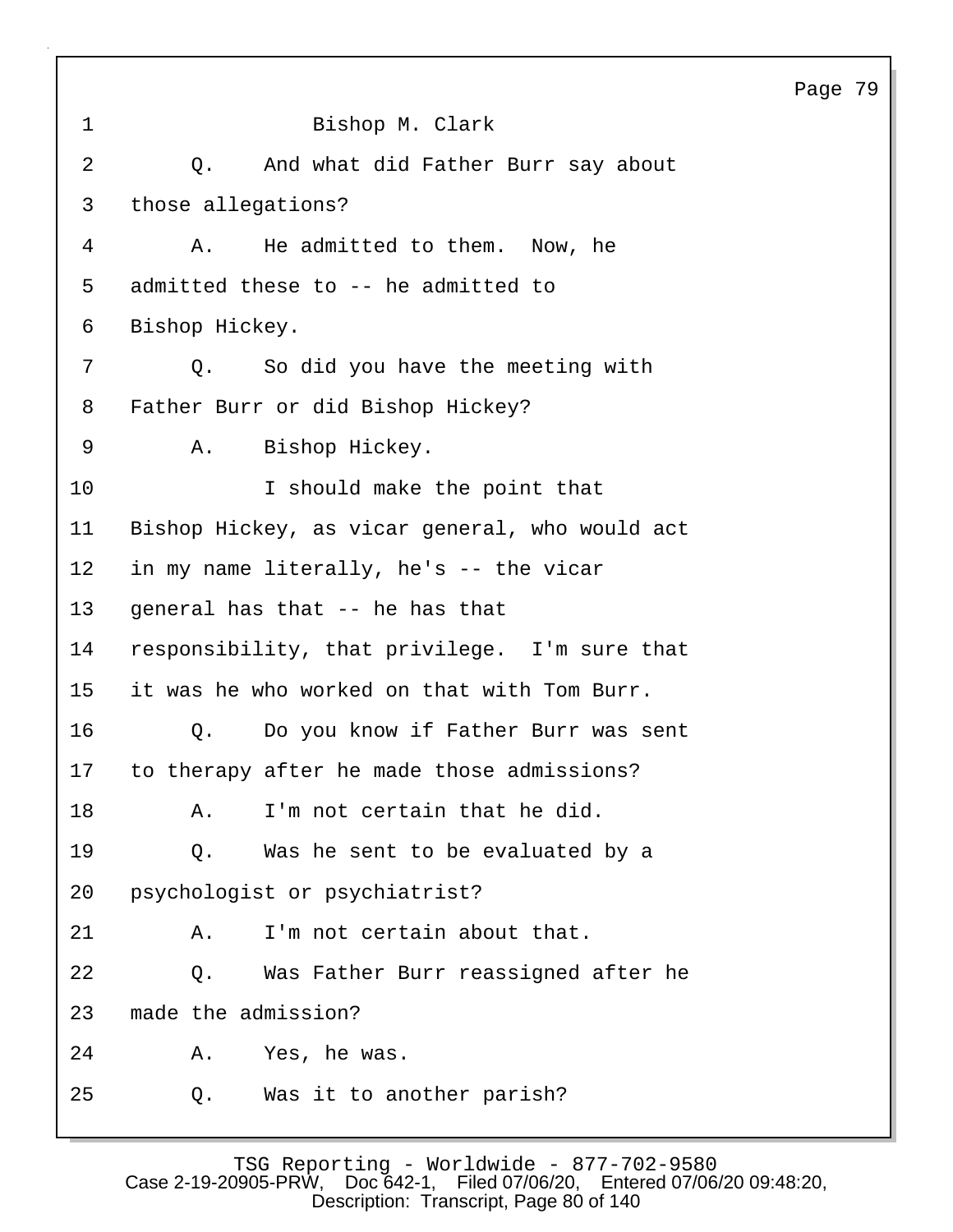1 Bishop M. Clark 2 A. Yes, it was. 3 Q. You've indicated with regard to 4 Father Emo, Father O'Neill, and some of the 5 other priests we've talked about so far, you 6 personally met with them? 7 A. Yes. 8 Q. Did you take notes when you met with 9 them? 10 A. No, I generally didn't take notes. 11 I always -- as I mentioned to you, I think, 12 whenever I met with a priest who was -- whom I 13 invited to my office for conversation, I 14 always invited another person to be present 15 for the -- for the interview. 16 Q. Do you remember if all those times 17 that other person took contemporaneous notes 18 during the meeting? 19 A. Yes. Sometimes they did at my 20 request. Other times they didn't because I 21 didn't -- I just didn't request that they do 22 that in these particular cases. 23 Q. Where such notes were created, would 24 those have wound up being filed in the secret 25 archives?

Page 80

TSG Reporting - Worldwide - 877-702-9580<br>Case 2-19-20905-PRW. Doc 642-1. Filed 07/06/20. Entered 07/06 Filed 07/06/20, Entered 07/06/20 09:48:20, Description: Transcript, Page 81 of 140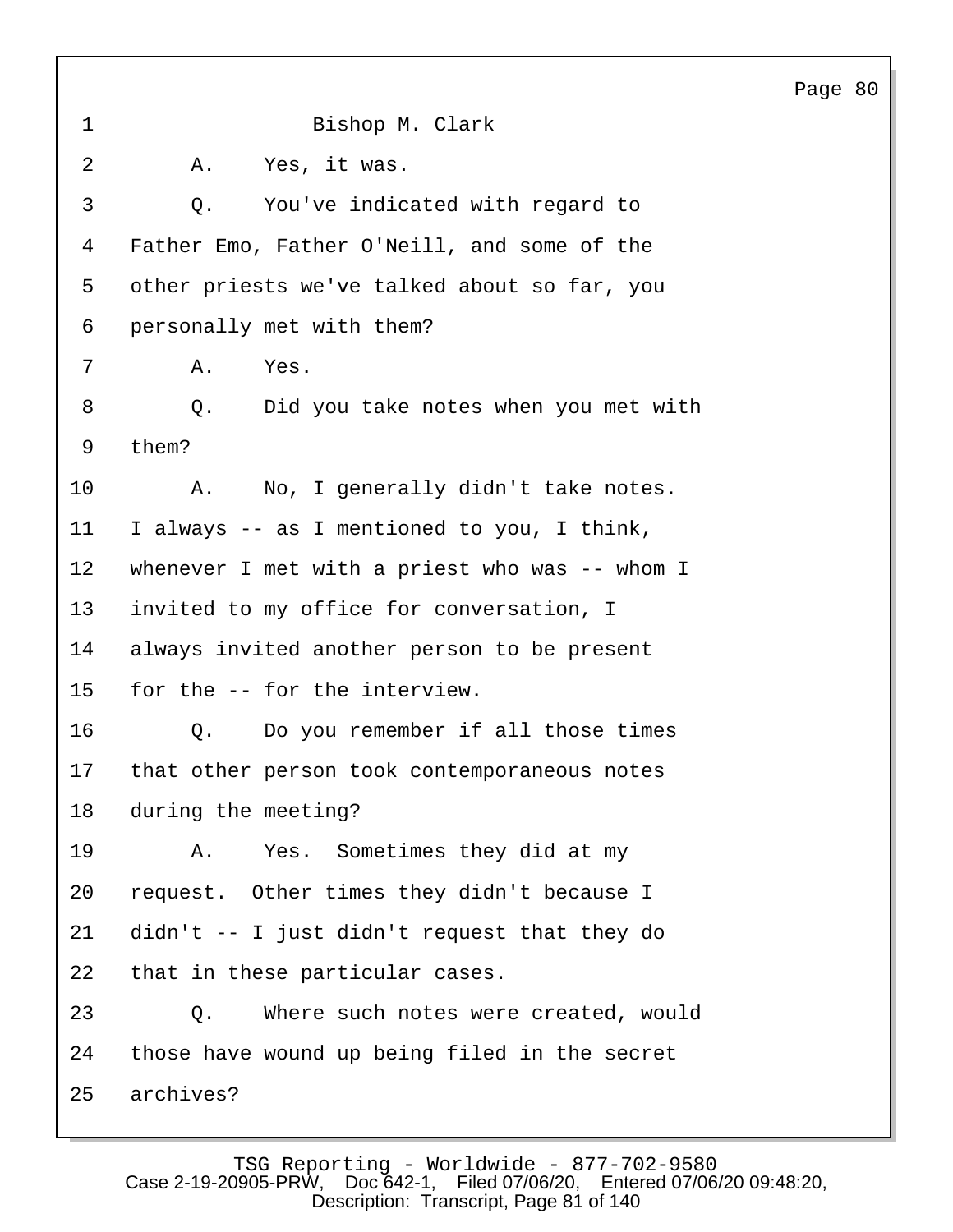1 Bishop M. Clark 2 A. I don't think so. 3 Q. Where would they have been filed? 4 A. I think -- I shouldn't say I think. 5 I don't know where they were filed. 6 Q. Would it usually be a vicar general 7 or a chancellor that would meet with you, or 8 the chairman of the priest personnel board and 9 the person, one of those three? 10 A. To -- 11 Q. When you met with like Father Emo 12 and Father O'Neill and some of these other 13 priests -- 14 A. Yeah. 15 Q. -- was it a chancellor or a vicar 16 general or the chairman of the personnel board 17 who would be present with you when you met with 18 them? 19 A. Yes. 20 Q. And did you know a Father 21 Robert Guadio, G-u-a-d-i-o? 22 A. Yes, Robert Guadio. 23 Q. Okay. I didn't know the 24 pronunciation. 25 And did you ever learn that with

Page 81

TSG Reporting - Worldwide - 877-702-9580 Case 2-19-20905-PRW, Doc 642-1, Filed 07/06/20, Entered 07/06/20 09:48:20, Description: Transcript, Page 82 of 140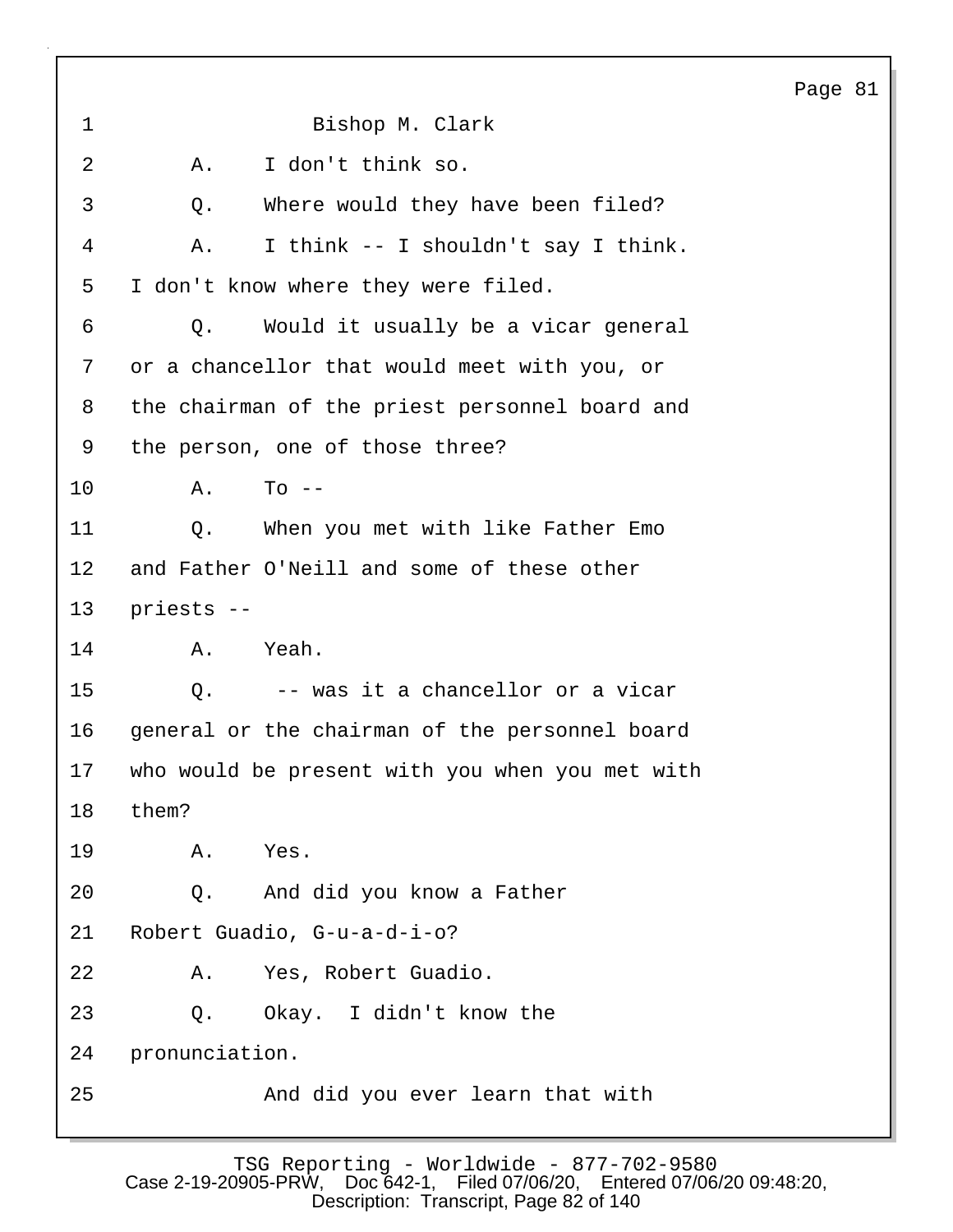| $\mathbf 1$    | Bishop M. Clark                                |
|----------------|------------------------------------------------|
| $\overline{a}$ | regard to Father Guadio there had been         |
| 3              | allegations that he had acted sexually         |
| 4              | inappropriately with regard to minors?         |
| 5              | Yes.<br>Α.                                     |
| 6              | And did you meet with Father Guadio<br>Q.      |
| 7              | about that?                                    |
| 8              | Yes.<br>Α.                                     |
| 9              | Did he admit those allegations or<br>Q.        |
| 10             | deny them?                                     |
| 11             | Oh, denied them, vehemently.<br>Α.             |
| 12             | Was this early in your tenure with<br>Q.       |
| 13             | the diocese or later?                          |
| 14             | No, this was quite late in my<br>Α.            |
| 15             | tenure.                                        |
| 16             | What action did you take after your<br>Q.      |
| 17             | meeting with Father Guadio?                    |
| 18             | A. Well, Father Guadio was, as I say,          |
| 19             | later in my tenure, which was after the Dallas |
| 20             | charter. You're familiar with that?            |
| 21             | Yes.<br>Q.                                     |
| 22             | Yeah.<br>Α.                                    |
| 23             | That was adopted in 2002?<br>Q.                |
| 24             | Yes. Correct. And Father Robert<br>Α.          |
| 25             | offended during that time.                     |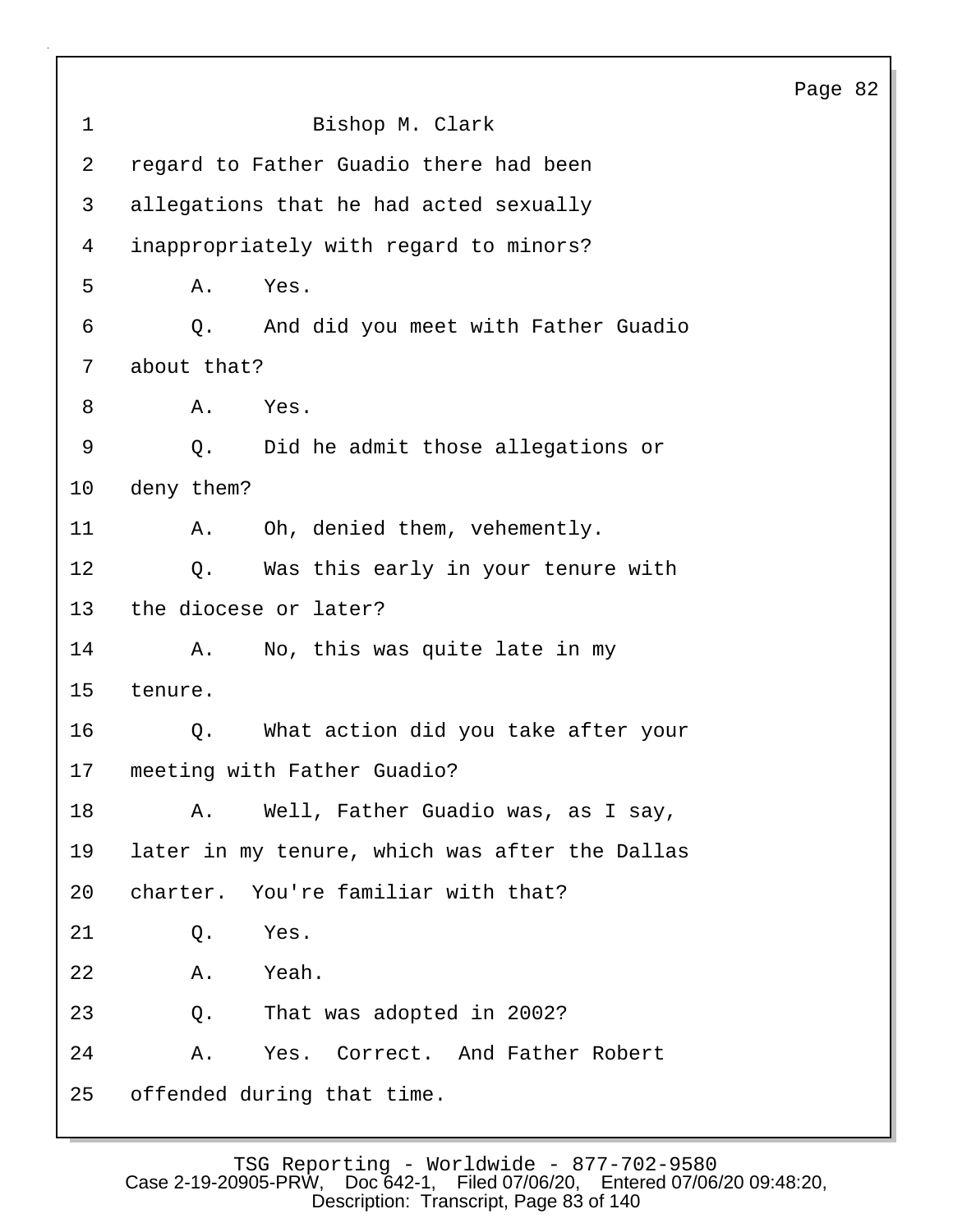| 1  | Bishop M. Clark                               |
|----|-----------------------------------------------|
| 2  | So was he removed from ministry?<br>Q.        |
| 3  | No, he was not -- yes, he was. He<br>Α.       |
| 4  | was.                                          |
| 5  | By definition, if you offended in             |
| 6  | those prior -- or post the passage of that    |
| 7  | charter, you got -- it was a                  |
| 8  | one-strike-and-you're-out sort of protocol.   |
| 9  | How about Father G. Stuart Hogan?<br>Q.       |
| 10 | Did you know him?                             |
| 11 | I did not. He was -- no. I had<br>Α.          |
| 12 | met him. I visited his house with his nephew. |
| 13 | That's how I met him. That's the only time I  |
| 14 | ever met him. His nephew is a priest, by the  |
| 15 | way, and a good friend of mine.               |
| 16 | Did you ever learn of any<br>Q.               |
| 17 | allegations that Father Hogan had acted       |
| 18 | sexually inappropriately with minors?         |
| 19 | Α.<br>No.                                     |
| 20 | How about Father Thomas Kent?<br>Q.<br>Do     |
| 21 | you know Father Kent?                         |
| 22 | No, I don't.<br>Α.                            |
| 23 | And have you ever heard about<br>Q.           |
| 24 | Father Kent?                                  |
| 25 | No.<br>Α.                                     |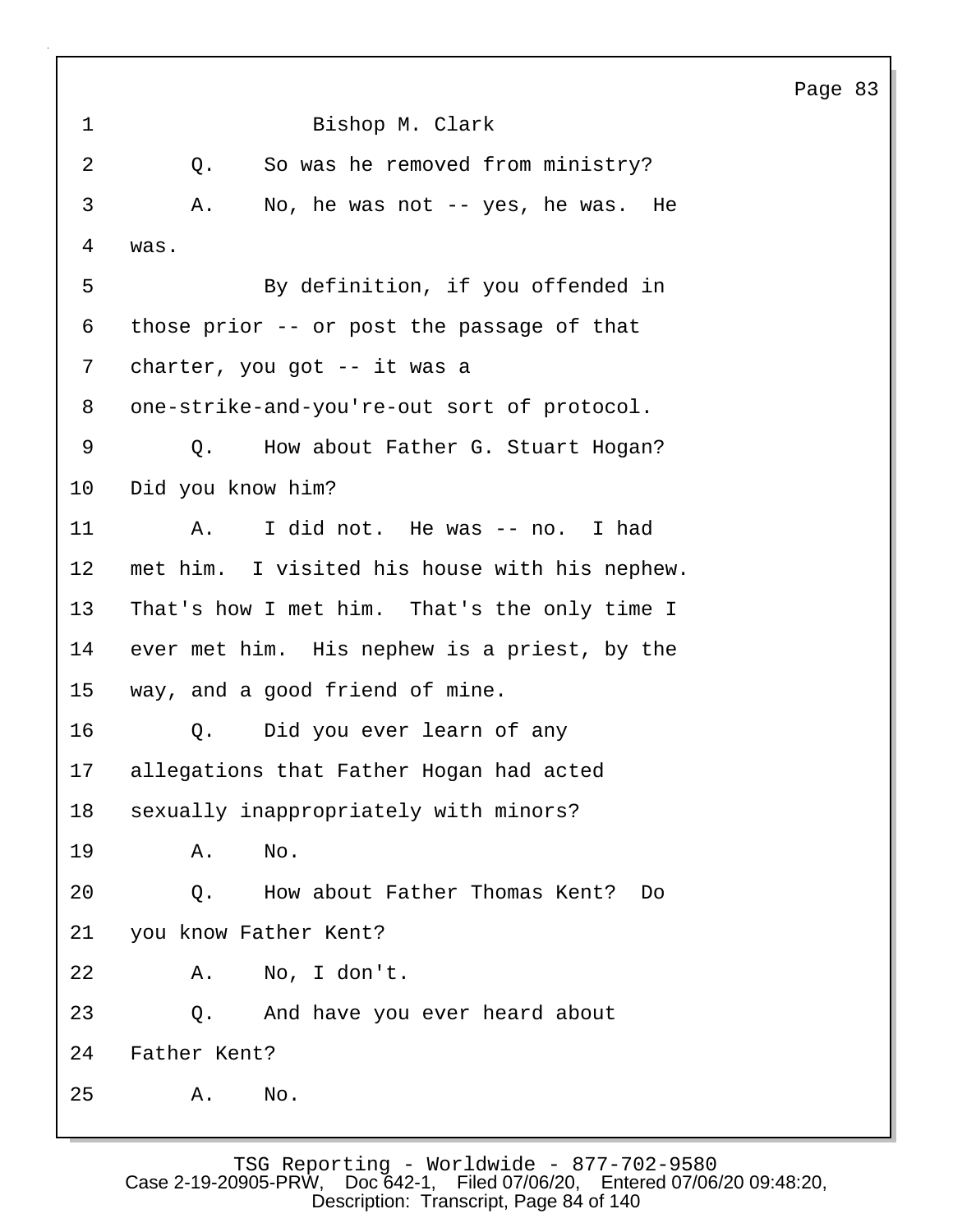|                |                   |                                           | Page |
|----------------|-------------------|-------------------------------------------|------|
| $\mathbf 1$    |                   | Bishop M. Clark                           |      |
| $\overline{2}$ | Q.                | How about Father Robert Meng,             |      |
| 3              | $M-e-n-g?$        |                                           |      |
| 4              | Α.                | Yes, I knew Father Bob Meng.              |      |
| 5              | Q.                | How is his last name pronounced?          |      |
| 6              | Α.                | Meng.                                     |      |
| 7              | Q.                | And did you ever learn an allegation      |      |
| 8              |                   | that Father Meng had acted sexually       |      |
| 9              |                   | inappropriately with minors?              |      |
| 10             | Α.                | No.                                       |      |
| 11             | $Q$ .             | And did you know Father                   |      |
| 12             | William O'Malley? |                                           |      |
| 13             | Α.                | Yes.                                      |      |
| 14             | Q.                | Did you ever learn any allegations        |      |
| 15             |                   | that Father O'Malley had acted sexually   |      |
| 16             |                   | inappropriately with minors?              |      |
| 17             |                   | A. I did not.                             |      |
| 18             | Q.                | How about a teacher named                 |      |
| 19             |                   | Francis Pilecki? Did you ever know him -- |      |
| 20             | Α.                | No.                                       |      |
| 21             | $Q$ .             | -- at St. Thomas Aquinas?                 |      |
| 22             | Α.                | The high school? No. I don't know         |      |
| 23             | that name.        |                                           |      |
| 24             | Q.                | How about Father Foster Rogers?           |      |
| 25             | Α.                | Yes.                                      |      |

84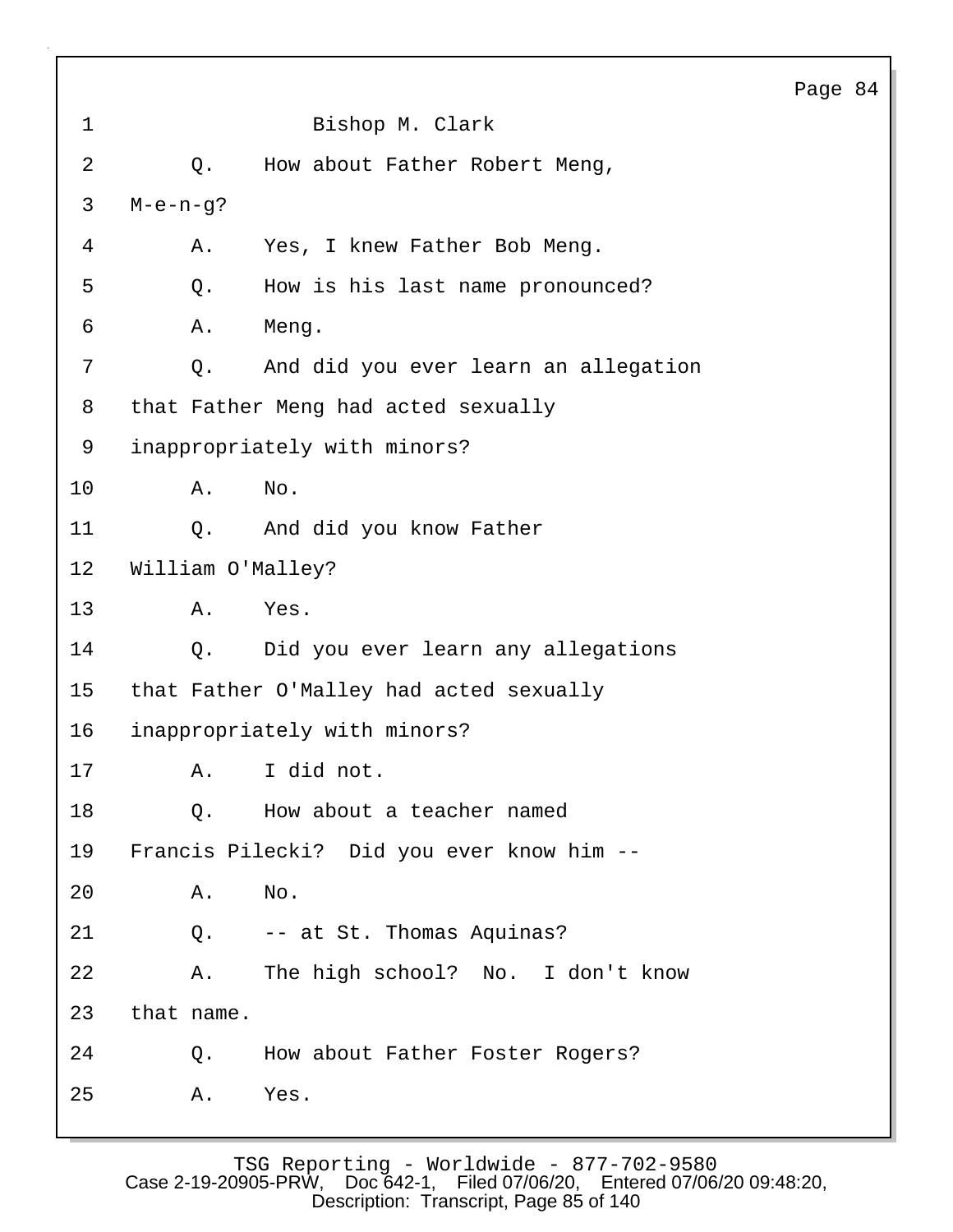Page 85 1 Bishop M. Clark 2 Q. Were you ever aware of any 3 allegations that Father Foster Rogers had acted 4 sexually inappropriately with minors? 5 A. Yes, I did. 6 Q. And did you learn about that early 7 in your tenure as bishop of the diocese or 8 later in your tenure? 9 A. Later. 10 0. Did you meet with Father Rogers 11 about those allegations? 12 A. Yes. 13 Q. And how did Father Rogers respond to 14 those allegations? 15 A. He admitted to them immediately. 16 Q. What actions did you take as a 17 result of those admissions with regard to 18 Father Rogers? 19 A. Just a second. I'm a little 20 confused on this one. 21 Q. Okay. 22 A. It was some time -- I think he 23 offended before I came along, and I didn't 24 learn about it for -- once again, I'm terrible 25 with dates.

TSG Reporting - Worldwide - 877-702-9580<br>Case 2-19-20905-PRW, Doc 642-1, Filed 07/06/20, Entered 07/06 Filed 07/06/20, Entered 07/06/20 09:48:20, Description: Transcript, Page 86 of 140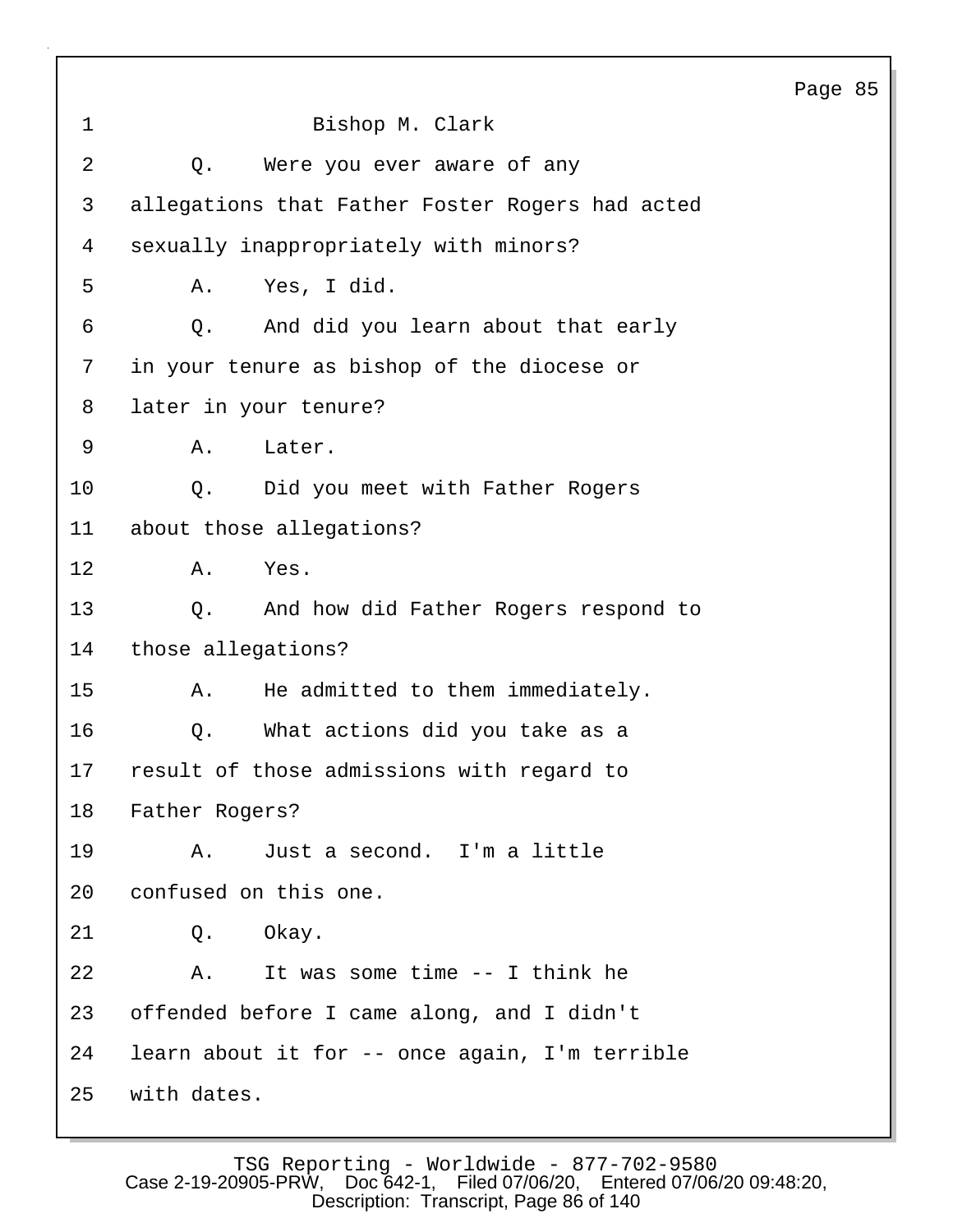| $\mathbf 1$    | Bishop M. Clark                            |
|----------------|--------------------------------------------|
| $\overline{2}$ | MS. KORONA: If you don't know the          |
| 3              | date, don't guess.                         |
| 4              | THE WITNESS: I don't know that.            |
| 5              | BY MR. GORDON:                             |
| 6              | Okay.<br>Q.                                |
| 7              | So this was an allegation that was         |
| 8              | decades ago when you learned about it?     |
| 9              | Yeah.<br>Α.                                |
| 10             | And was Father Rogers removed as a<br>Q.   |
| 11             | result of those reports and his admission? |
| $12 \,$        | Α.<br>No, he was not.                      |
| 13             | Did his parish assignment change?<br>Q.    |
| 14             | He was removed from ministry after<br>Α.   |
| 15             | $2002$ with $-$                            |
| 16             | The charter?<br>Q.                         |
| 17             | The charter, yeah.<br>Thank you.<br>Α.     |
| 18             | All right.<br>$Q$ .                        |
| 19             | And you met with him before -- did         |
| 20             | you meet with him before the charter?      |
| 21             | I met with him after.<br>Α.                |
| 22             | Okay.<br>Q.                                |
| 23             | And did you know a Father                  |
| 24             | John J. Seger, S-e-g-e-r?                  |
| 25             | John Steger?<br>Α.                         |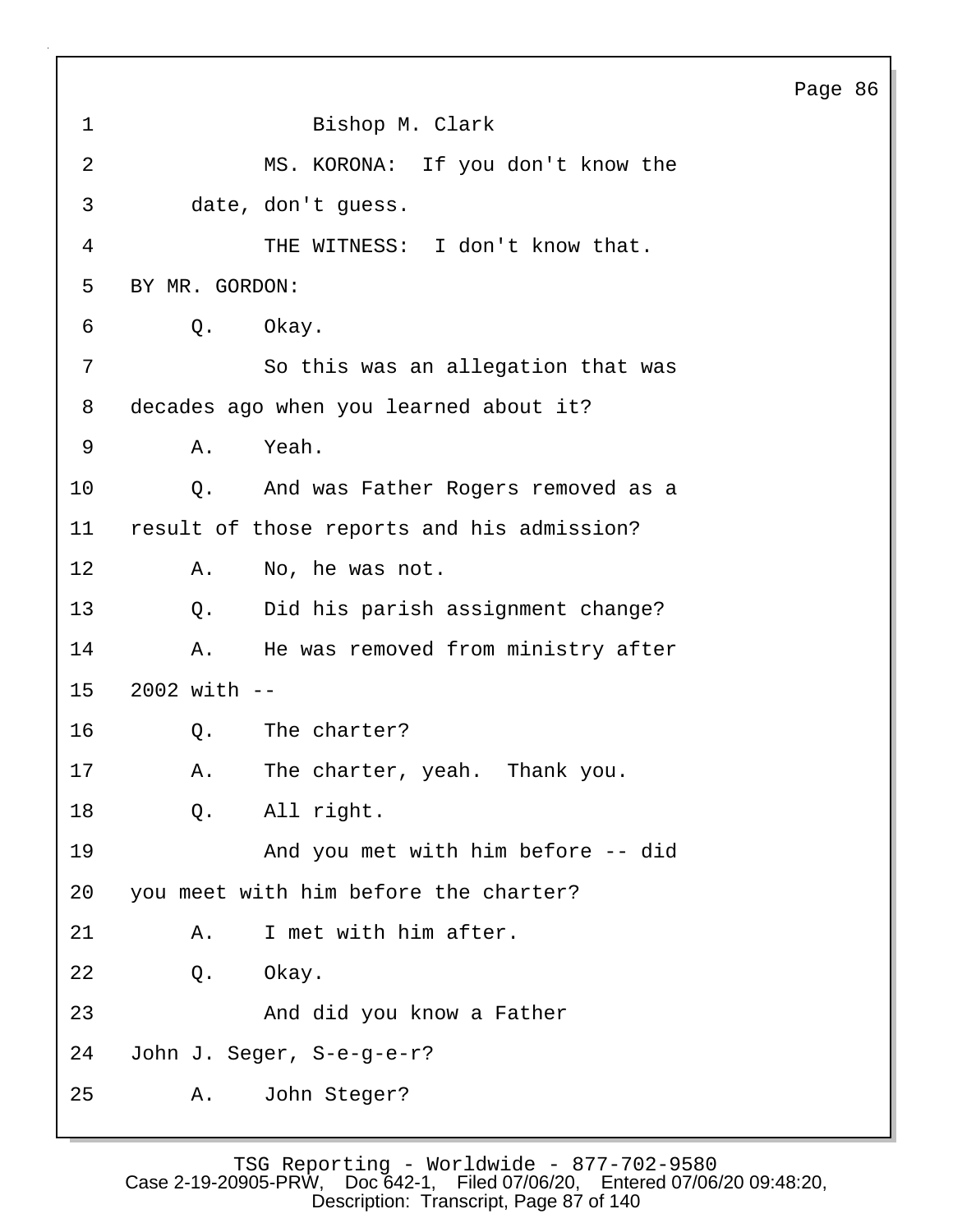1 Bishop M. Clark 2 Q. Seger. 3 A. No, I don't know him. 4 Q. It could be a typo. Was there a 5 Father John Steger? 6 A. Yes, there was a Steger, 7 S-t-e-g-e-r. 8 Q. And Father Steger, did you ever 9 learn there were allegations of sexual abuse of 10 minors by him? 11 A. Yes. 12 Q. Did you ever meet with Father Steger 13 about that? 14 A. Yes. 15 Q. And what was Father Steger's 16 response? 17 A. He denied it. 18 Q. Was this early in your tenure as 19 bishop or later in your tenure? 20 A. It was on the later side. 21 Q. What actions were taken after you 22 met with Father Steger? 23 A. He remained at his post, but he 24 never offended again. 25 Q. As far as the information you have,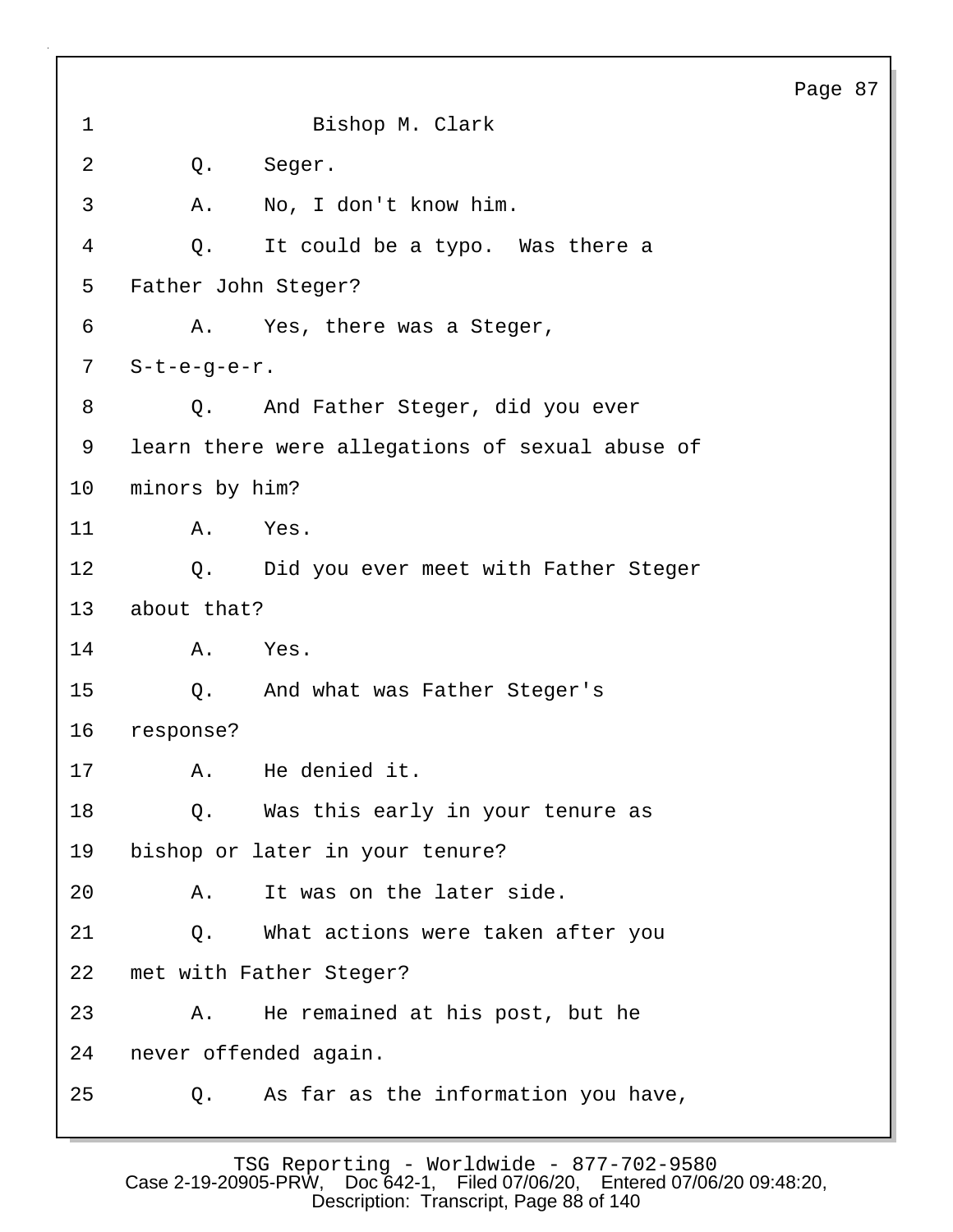| $\mathbf 1$    | Bishop M. Clark                               |
|----------------|-----------------------------------------------|
| $\overline{a}$ | correct?                                      |
| 3              | Α.<br>Yes.                                    |
| 4              | Did you know a Father David Simon?<br>Q.      |
| 5              | Yes.<br>Α.                                    |
| 6              | Did you ever learn that -- if there<br>Q.     |
| 7              | were allegations that Father Simon had acted  |
| 8              | sexually inappropriately with minors?         |
| 9              | Α.<br>Yes.                                    |
| 10             | Did you meet with Father Simon?<br>Q.         |
| 11             | Yes.<br>Α.                                    |
| 12             | How did Father Simon respond to the<br>Q.     |
| 13             | allegations?                                  |
| 14             | He admitted them.<br>Α.                       |
| 15             | Was this early in your tenure as<br>Q.        |
| 16             | bishop, or later in your service?             |
| 17             | This is $-$ once again, this is $-$ I<br>Α.   |
| 18             | don't remember precisely when he -- I don't   |
| 19             | remember that.                                |
| 20             | Was Father Simon removed from<br>Q.           |
| 21             | ministry after he admitted to acting sexually |
| 22             | inappropriately with minors?                  |
| 23             | He was removed after the charter.<br>Α.       |
| 24             | Do you know if Father Simon was ever<br>Q.    |
| 25             | sent for therapy?                             |

TSG Reporting - Worldwide - 877-702-9580 Case 2-19-20905-PRW, Doc 642-1, Filed 07/06/20, Entered 07/06/20 09:48:20, Description: Transcript, Page 89 of 140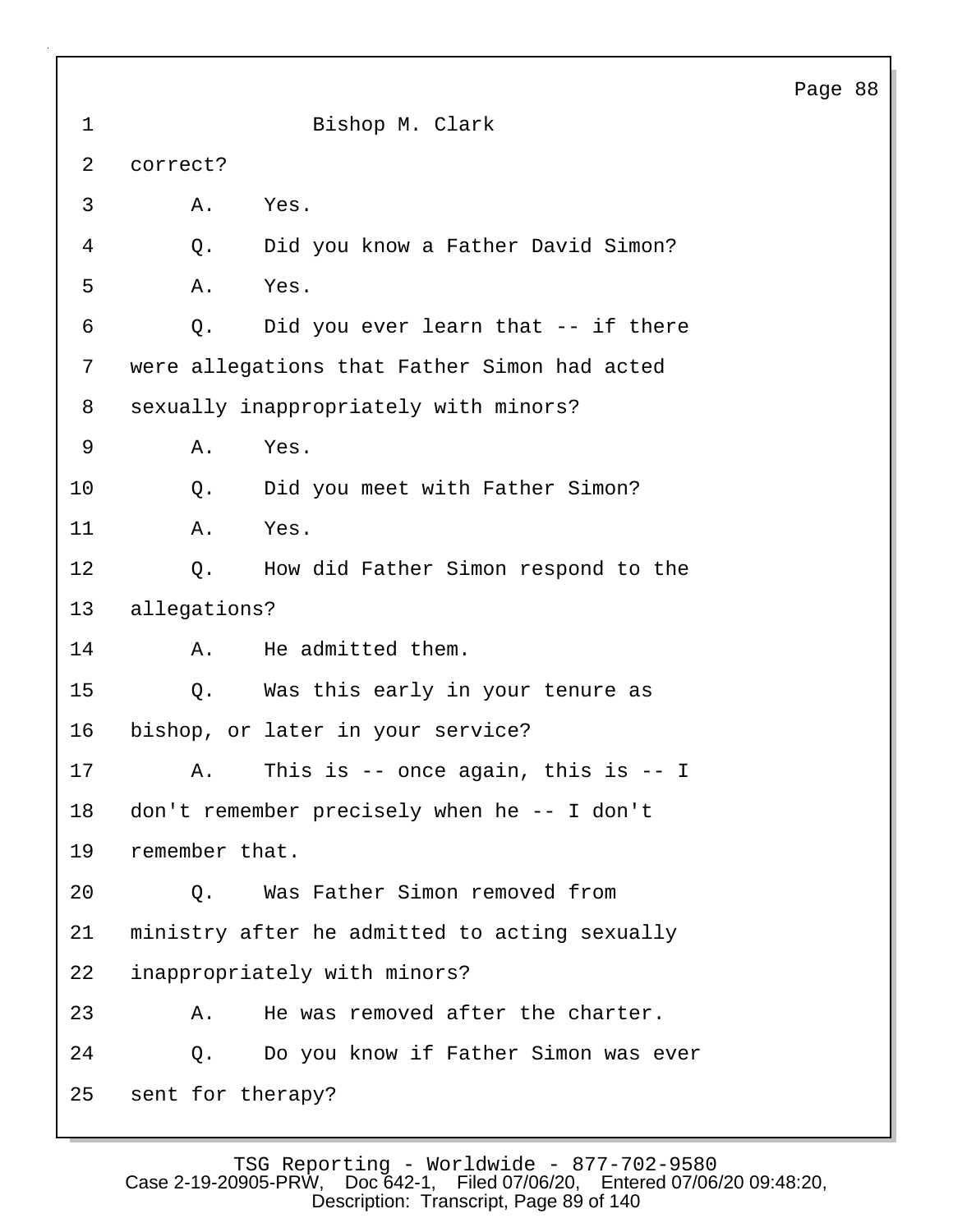Page 89 1 Bishop M. Clark 2 A. I don't know that. If he was -- 3 well, I don't know if he was. 4 Q. Do you recall if he was ever sent 5 for an evaluation by a psychologist or a 6 psychiatrist? 7 A. I don't know that either. 8 Q. Did you know a Father 9 Anscar Sullivan, Capuchin priest? 10 A. No. 11 Q. Did you know Monsignor Joseph Vogt? 12 A. No. 13 Q. Did you ever know about Monsignor 14 Joseph Vogt? 15 A. I knew of him. 16 Q. Did you know if he was the brother 17 of Father Francis Vogt? 18 A. I don't know the relationship. 19 Q. Did you understand there was one 20 between Father Francis and Monsignor 21 Joseph Vogt? 22 A. Did I know of -- 23 Q. That they had some sort of 24 relationship? 25 A. I think they were the same family.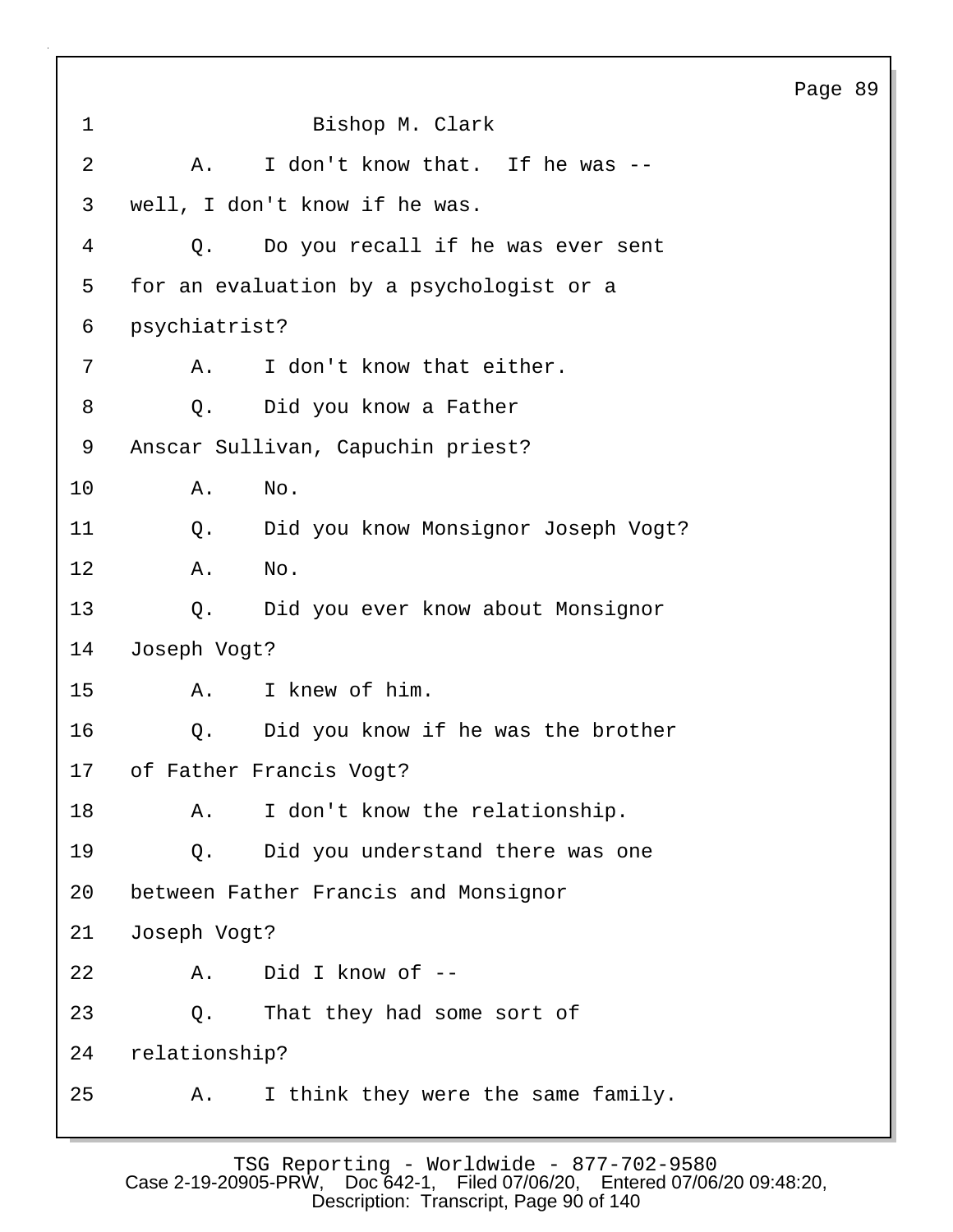1 Bishop M. Clark 2 Q. Did you ever hear of allegations 3 that Monsignor Joseph Vogt had acted 4 inappropriately with minors? 5 A. Joseph? I did not know. 6 Q. Did you know a Father Otto Vogt? 7 A. Yes. 8 Q. Did you ever hear that there had 9 been allegations that Father Otto Vogt had 10 acted sexually inappropriately with minors? 11 A. I did not. 12 Q. Did you ever know a teacher or staff 13 member by the name of Steve Ward? 14 A. Steve Ward? I don't know that 15 name. 16 Q. And what about Father Paul Schnacky? 17 A. Yes. 18 Q. Did you ever hear that Father 19 Paul Schnacky had been accused of acting 20 sexually inappropriately with minors? 21 A. Yes. 22 Q. When you learned this, was this 23 early in your tenure as bishop of the diocese 24 or later? 25 A. I learned of it fairly well on in

Page 90

TSG Reporting - Worldwide - 877-702-9580<br>Case 2-19-20905-PRW, Doc 642-1, Filed 07/06/20, Entered 07/06 Filed 07/06/20, Entered 07/06/20 09:48:20, Description: Transcript, Page 91 of 140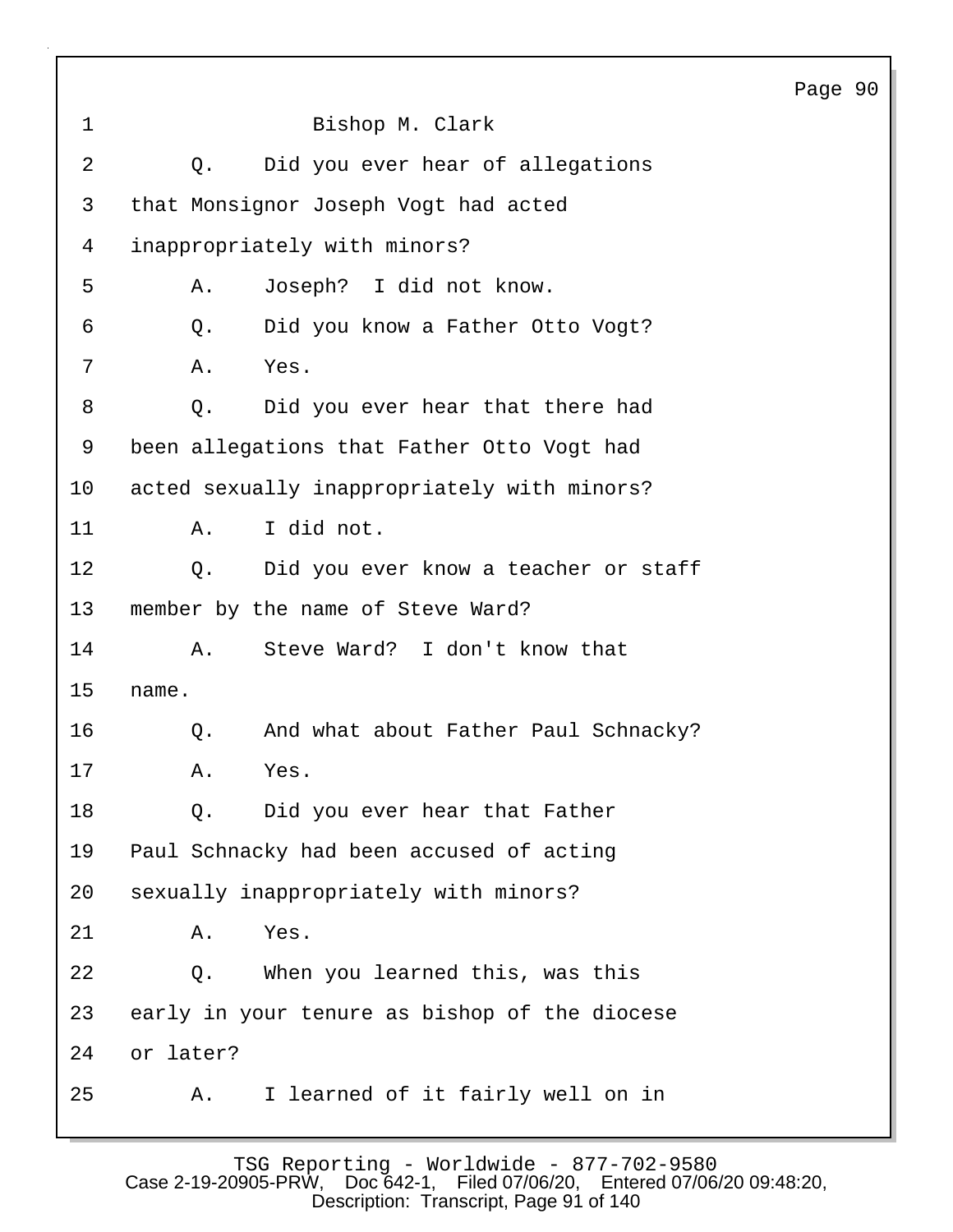|                 |                                     |                                           | Page 91 |  |
|-----------------|-------------------------------------|-------------------------------------------|---------|--|
| $\mathbf 1$     |                                     | Bishop M. Clark                           |         |  |
| 2               | my tenure.                          |                                           |         |  |
| 3               | Q.                                  | Did you meet with Father Schnacky?        |         |  |
| 4               | Α.                                  | Yes.                                      |         |  |
| 5               | Q.                                  | And how did Father Schnacky respond       |         |  |
| 6               | to the allegations?                 |                                           |         |  |
| 7               | Α.                                  | With regret.                              |         |  |
| 8               | Q.                                  | So did he admit that those                |         |  |
| 9               | allegations were true?              |                                           |         |  |
| 10              | Α.                                  | Yes.                                      |         |  |
| 11              | Q.                                  | And was Father Schnacky sent for          |         |  |
| 12              | therapy?                            |                                           |         |  |
| 13              | Α.                                  | Let me back up.                           |         |  |
| 14              | Q.                                  | Okay.                                     |         |  |
| 15              | Α.                                  | I think I'm in error when I -- I          |         |  |
| 16              | made a mistake. We're talking about |                                           |         |  |
| 17 <sub>2</sub> | Al Schnacky?                        |                                           |         |  |
| 18              | Q.                                  | We're talking about Father                |         |  |
| 19              | Paul Schnacky.                      |                                           |         |  |
| 20              | Α.                                  | I know he offended, and I know he         |         |  |
| 21              |                                     | eventually returned to ministry.          |         |  |
| 22              | Q.                                  | And you don't recall --                   |         |  |
| 23              |                                     | MR. SULLIVAN: Objection to form.          |         |  |
| 24              |                                     | I'm not sure if the record is clear which |         |  |
| 25              | priest --                           |                                           |         |  |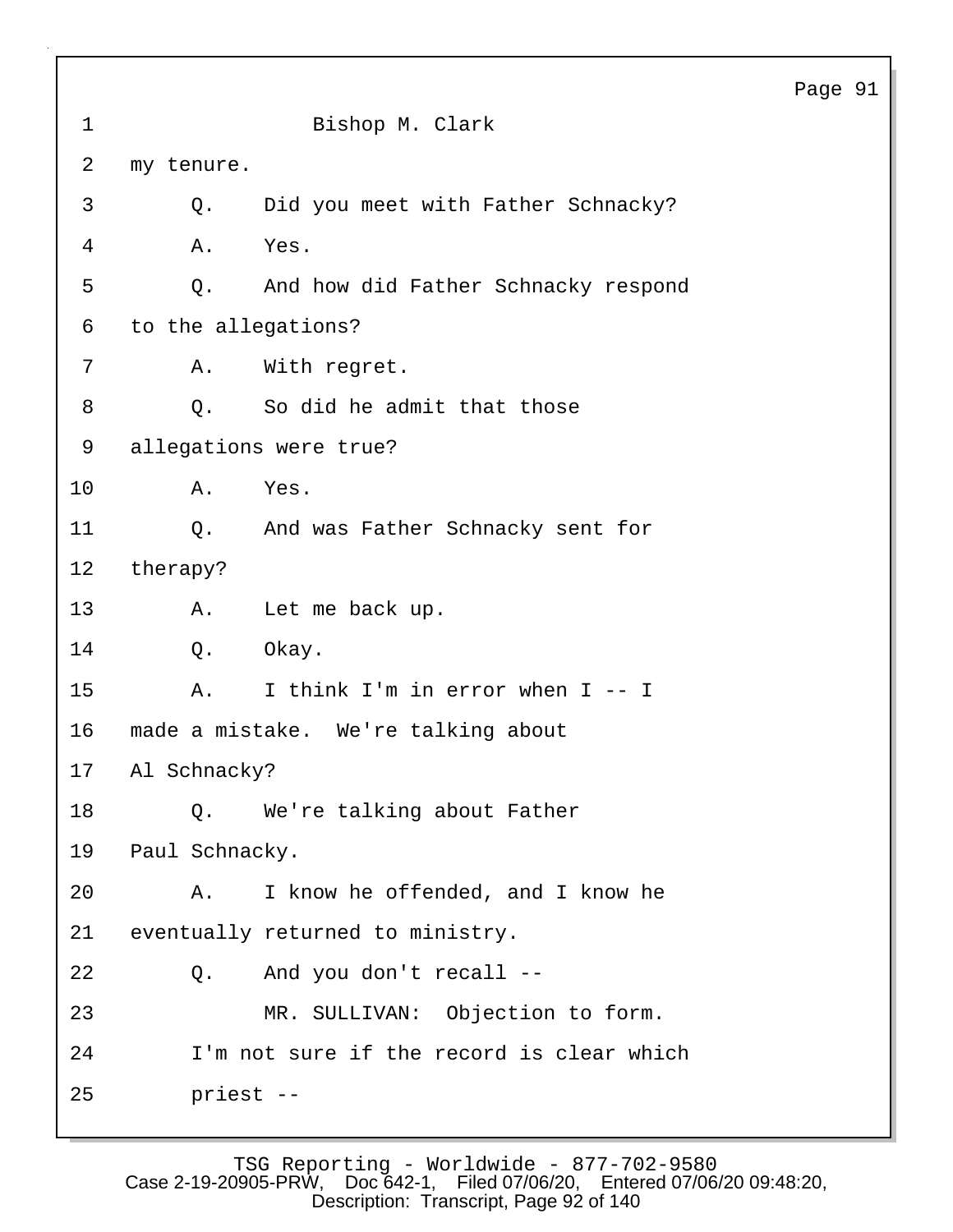| $\mathbf 1$ | Bishop M. Clark                                |
|-------------|------------------------------------------------|
| 2           | BY MR. GORDON:                                 |
| 3           | Q. You're referring to Father                  |
| 4           | Paul Schnacky, right?                          |
| 5           | A. Yeah, but I tend to get the                 |
| 6           | Schnackys mixed up, and I'm mixed up on this   |
| 7           | one, I'm afraid.                               |
| 8           | Q. What you do know is Father Schnacky         |
| 9           | admitted to the allegations?                   |
| 10          | MS. KORONA: Objection to the form              |
| 11          | of the question. I don't think that's          |
| 12          | been testified to.                             |
| 13          | MR. GORDON: Okay. Let me be                    |
| 14          | careful. That's fair.                          |
| 15          | BY MR. GORDON:                                 |
| 16          | Q. When you confronted Father                  |
| 17          | Paul Schnacky about the allegations that he    |
| 18          | acted sexually inappropriately with minors, he |
| 19          | expressed regret to you; is that correct?      |
| 20          | What I want to correct on that is I<br>Α.      |
| 21          | did not -- I was not the one who, you know,    |
| 22          | interviewed Paul --                            |
| 23          | Okay.<br>Q.                                    |
| 24          | -- when that was.<br>Α.                        |
| 25          | So it was $--$<br>Q.                           |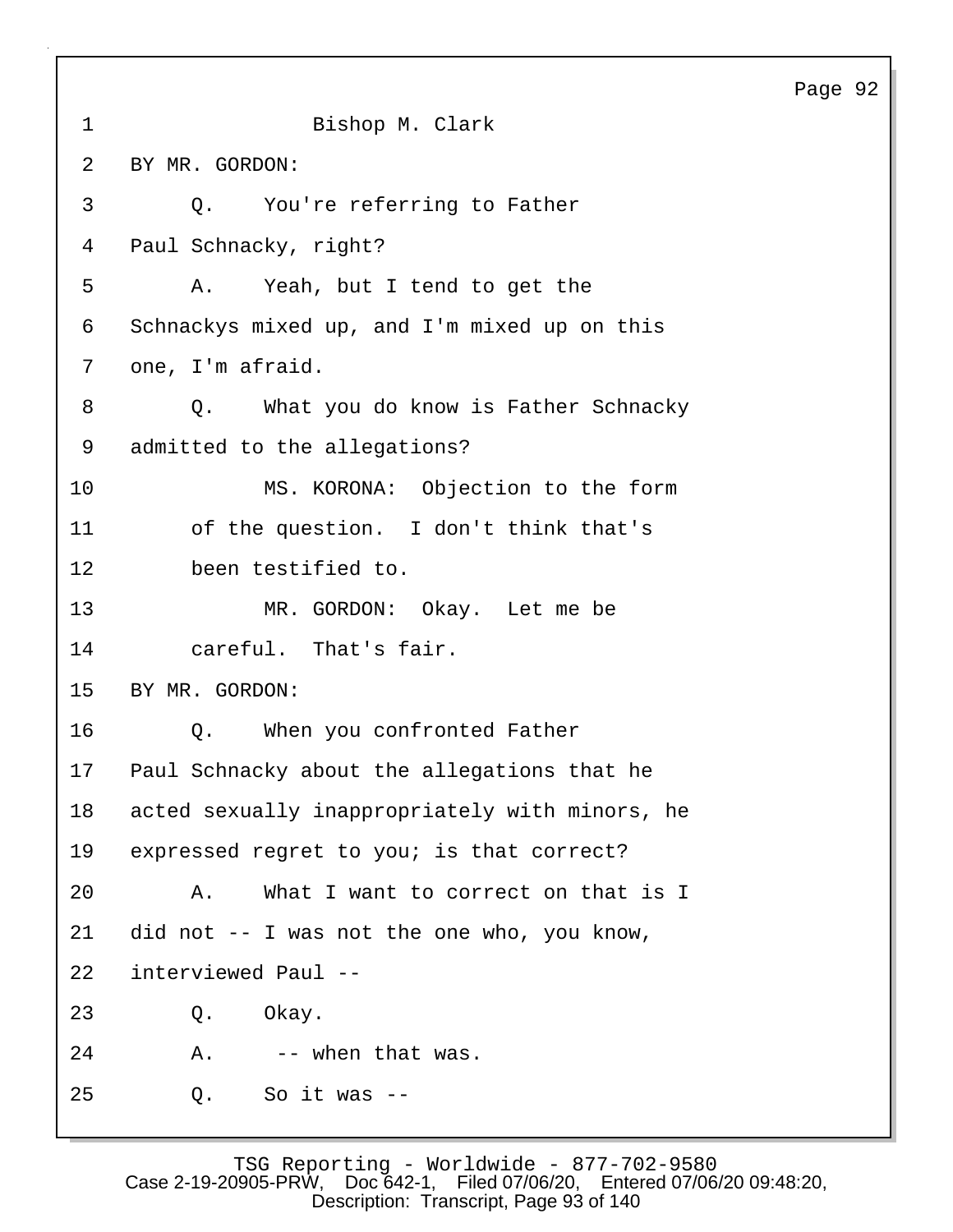| $\mathbf 1$ | Bishop M. Clark                                 |
|-------------|-------------------------------------------------|
| 2           | I'm not going to guess who it was,<br>A.        |
| 3           | but I'm sure it was not me.                     |
| 4           | Was it your understanding that<br>Q.            |
| 5           | Father Paul Schnacky admitted to the            |
| 6           | allegations that he acted sexually              |
| 7           | inappropriately with minors?                    |
| 8           | MR. SULLIVAN: Objection to the form             |
| $\mathsf 9$ | of the question.                                |
| 10          | MS. KORONA: Object to the form of               |
| 11          | the question. That's not his testimony.         |
| 12          | BY MR. GORDON:                                  |
| 13          | I'm asking another question.<br>Q.              |
| 14          | Please repeat it, would you?<br>Α.              |
| 15          | Was it your understanding that<br>Q.            |
| 16          | Paul Schnacky admitted to somebody at the       |
| 17          | diocese, somebody working with you, that Father |
| 18          | Paul Schnacky admitted to allegations that he   |
| 19          | had acted sexually inappropriately with minors? |
| 20          | MS. KORONA: Objection to the form               |
| 21          | of the question.                                |
| 22          | MR. SULLIVAN: Note my objection as              |
| 23          | well.                                           |
| 24          | THE WITNESS: I'm getting confused.              |
| 25          | You asked me did anyone in the diocese          |
|             |                                                 |

TSG Reporting - Worldwide - 877-702-9580 Case 2-19-20905-PRW, Doc 642-1, Filed 07/06/20, Entered 07/06/20 09:48:20, Description: Transcript, Page 94 of 140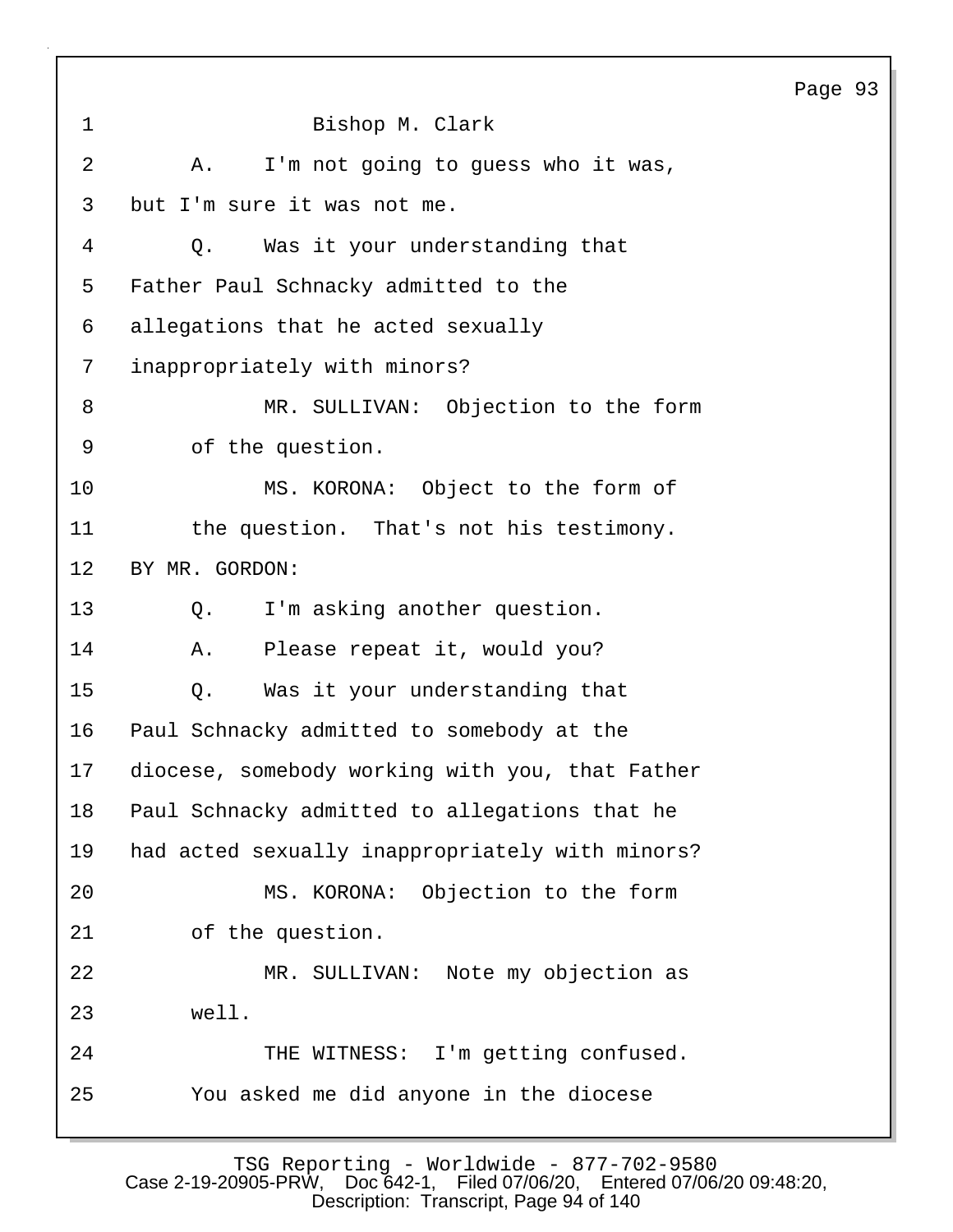| $\mathbf{1}$ | Bishop M. Clark                               |
|--------------|-----------------------------------------------|
| 2            | speak to me about --                          |
| 3            | BY MR. GORDON:                                |
| 4            | Q. Father Schnacky.                           |
| 5            | MS. KORONA: Object to the form of             |
| 6            | the question.                                 |
| 7            | THE WITNESS: I don't --                       |
| 8            | BY MR. GORDON:                                |
| 9            | That's an objection you can answer.<br>Q.     |
| 10           | I can answer?<br>Α.                           |
| 11           | Yes.<br>Q.                                    |
| 12           | Yes. I knew that it happened.<br>Α.           |
| 13           | Okay.<br>Q.                                   |
| 14           | That's a fact.<br>Α.                          |
| 15           | And when you're saying you knew that<br>Q.    |
| 16           | it happened, you knew there was a meeting, or |
| 17           | you knew that Father Schnacky admitted to     |
| 18           | acting sexually inappropriately with minors?  |
| 19           | I was not at a meeting at which<br>Α.         |
| 20           | that was discussed. I knew of it from those   |
| 21           | who were there and reported it to me.         |
| 22           | Now, you mentioned there was a<br>Q.          |
| 23           | Father Al Schnacky. Were there any reports    |
| 24           | about Father Al Schnacky?                     |
| 25           | Not to my knowledge, no.<br>Α.                |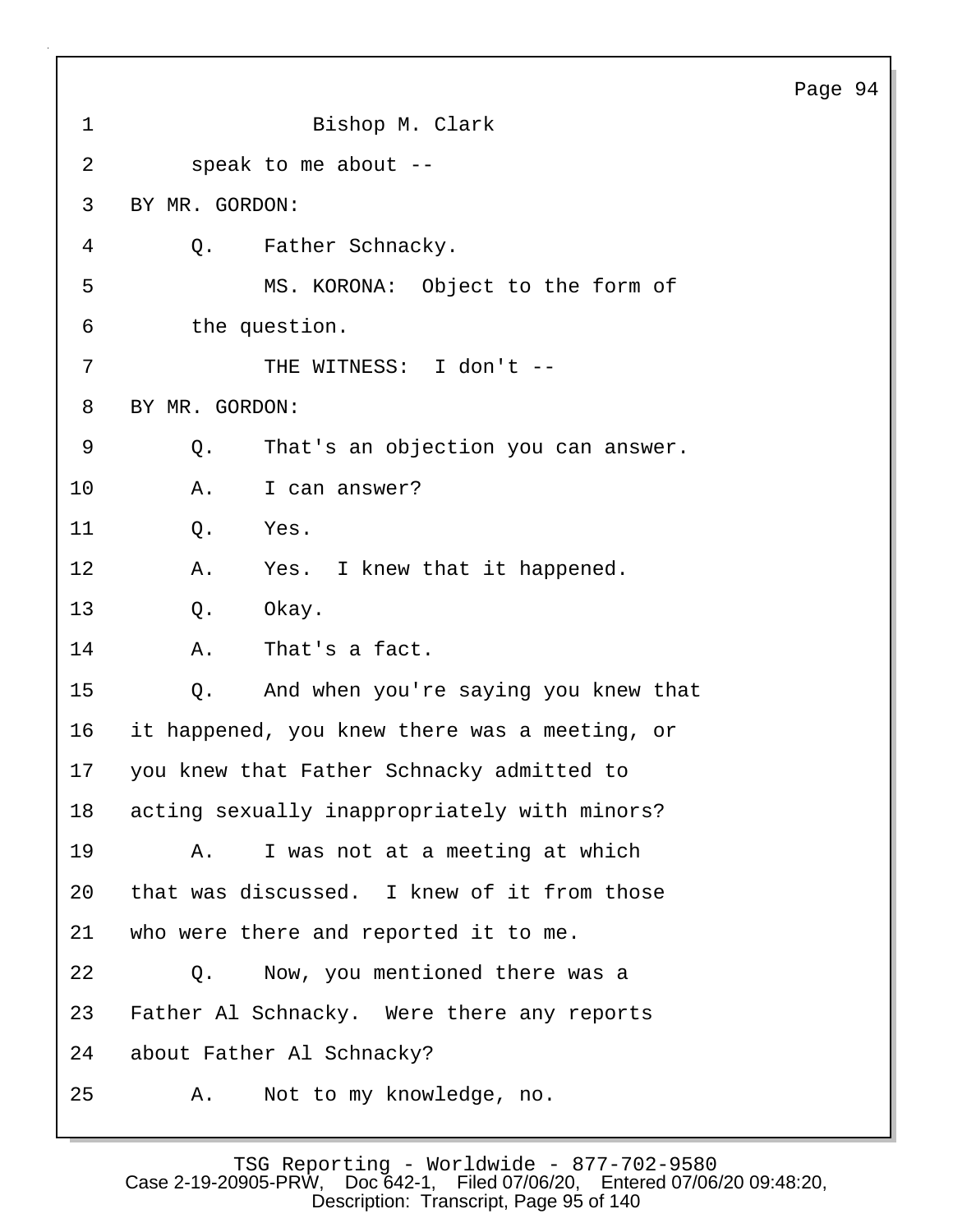| $\mathbf{1}$   | Bishop M. Clark                                 |
|----------------|-------------------------------------------------|
| $\overline{2}$ | I would say no. I don't want to                 |
| 3              | sound doubtful about that.                      |
| 4              | Did you know a Father David Bonin?<br>Q.        |
| 5              | Yes.<br>Α.                                      |
| 6              | Did you ever learn of any<br>Q.                 |
| 7              | allegations that he had acted sexually          |
| 8              | inappropriately with minors?                    |
| 9              | Yes.<br>Α.                                      |
| 10             | Did you ever meet -- well, let me<br>Q.         |
| 11             | ask, when you learned of this, was this early   |
| 12             | in your tenure as bishop of the diocese or late |
| 13             | in your tenure?                                 |
| 14             | It was -- I don't know precisely,<br>Α.         |
| 15             | but David was a religious order priest, and     |
| 16             | upon public -- when that became public, his     |
| 17             | order took him back to his home, provincial     |
| 18             | where his superiors lived. And it was they      |
| 19             | who had jurisdiction and dealt with             |
| 20             | David Bonin.                                    |
| 21             | Father Bonin was the priest that<br>$Q$ .       |
| 22             | Mr. Anderson asked you questions about eight    |
| 23             | years ago at your deposition, isn't he?         |
| 24             | Uh-huh.<br>Α.                                   |
| 25             | Is that a yes?<br>Q.                            |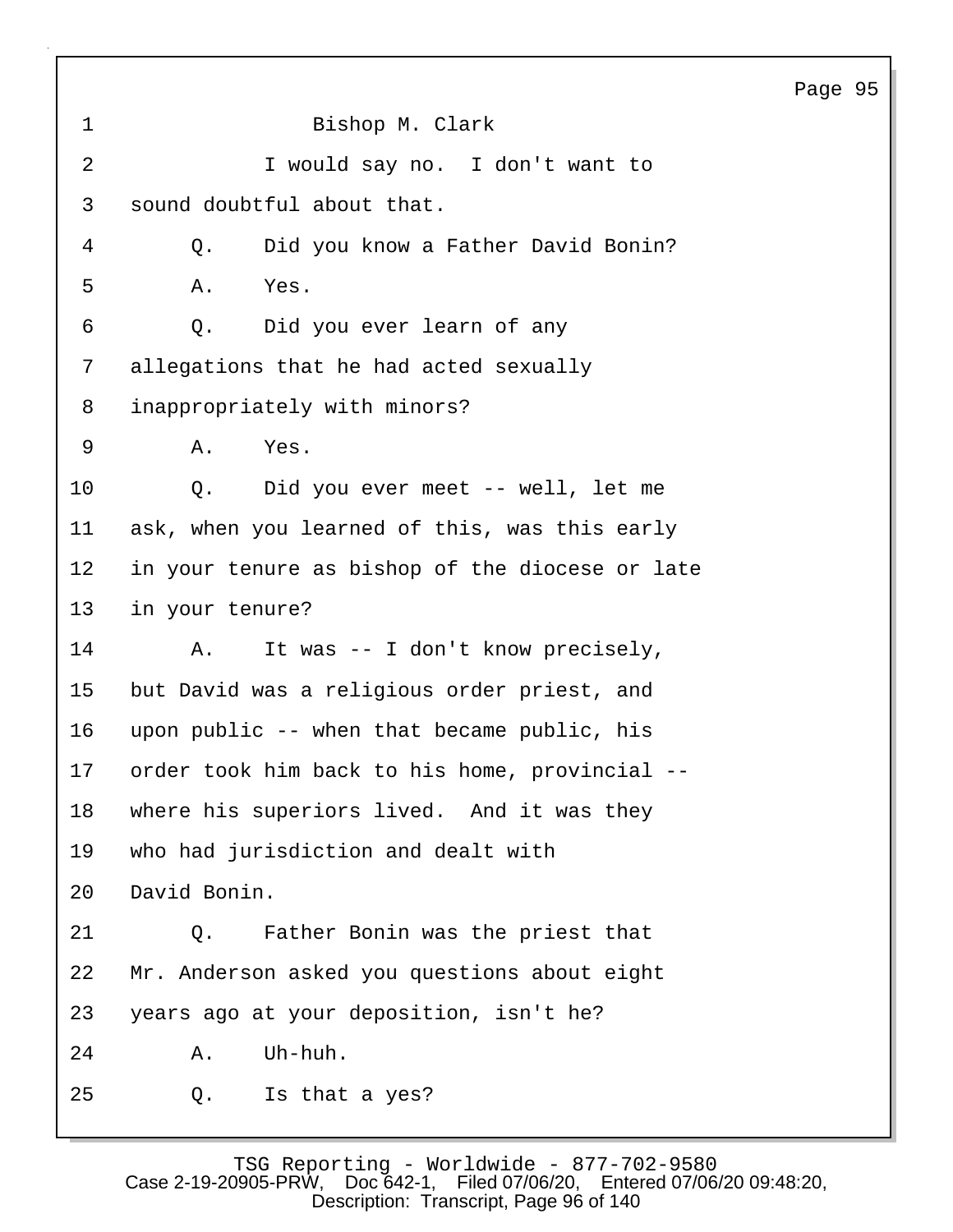1 Bishop M. Clark 2 A. Yes. 3 Q. I'm sorry. For the stenographer -- 4 I should have told you this at the beginning. 5 It's not your fault. Stenographers cannot 6 record gestures. 7 A. I know that. I'm sorry. 8 Q. When you're in conversations, 9 gestures are a part of it and it's part of the 10 conversation, so this is a bit of a different 11 kind of conversation. She can only record what 12 we verbally say. 13 So when I ask, "Is that a yes?" 14 it's just a reminder that we need a verbal 15 response. 16 A. Understood. 17 Q. You testified at that deposition you 18 did not believe that there were -- there was 19 anything in the secret archives on 20 Father Bonin. 21 MS. KORONA: I'm going to object to 22 any questions about testimony from 2012. 23 MR. GORDON: Well, I'm just -- I'm 24 trying to get at something else. 25 I can --

TSG Reporting - Worldwide - 877-702-9580<br>Case 2-19-20905-PRW, Doc 642-1, Filed 07/06/20, Entered 07/06 Filed 07/06/20, Entered 07/06/20 09:48:20, Description: Transcript, Page 97 of 140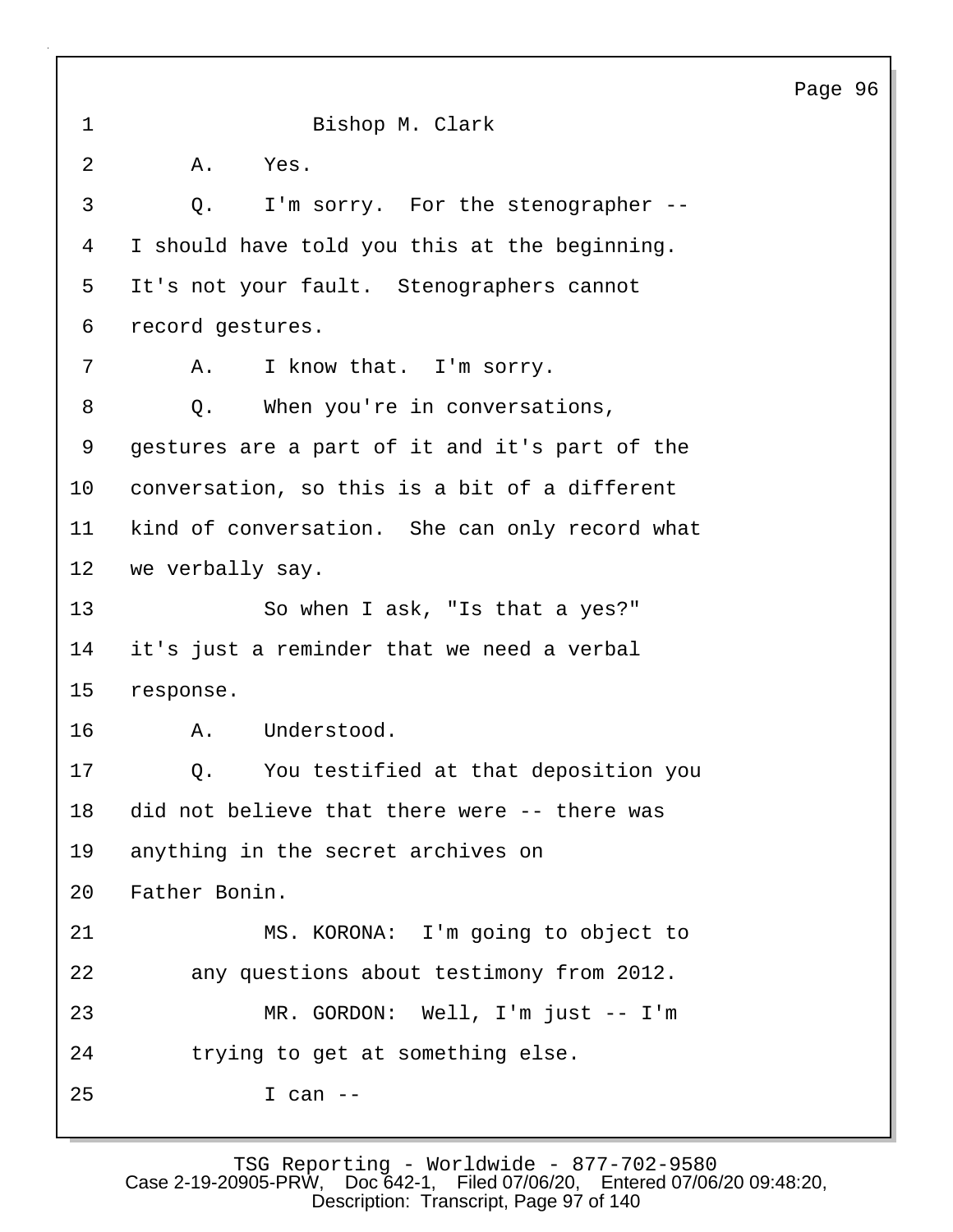1 Bishop M. Clark 2 MS. KORONA: I understand, 3 Mr. Gordon, but you're trying to frame a 4 question based on testimony that was given 5 under oath in 2012, and we're not going to 6 be going over testimony that was given in 7 2012. 8 MR. GORDON: No. But I'm trying 9 to -- there were questions that weren't 10 explored. It was a different case. 11 MS. KORONA: That's too bad. That's 12 not within the purview of this 13 examination. 14 MR. GORDON: No, I think it is. I 15 think it's his unique knowledge about how 16 he operated and that no one else is going 17 to know. And so I need to ask him those 18 questions. 19 So it raises questions when I look 20 at that transcript through the prism of 21 this particular case. 22 MS. KORONA: That is too late, 23 Mr. Gordon, and it's too bad that 24 deposition was conducted the way it is. 25 We are not here to reexamine this witness

Page 97

TSG Reporting - Worldwide - 877-702-9580<br>0905-PRW, Doc642-1, Filed07/06/20, Entered07/06/2009:48:20, Case 2-19-20905-PRW, Doc 642-1, Description: Transcript, Page 98 of 140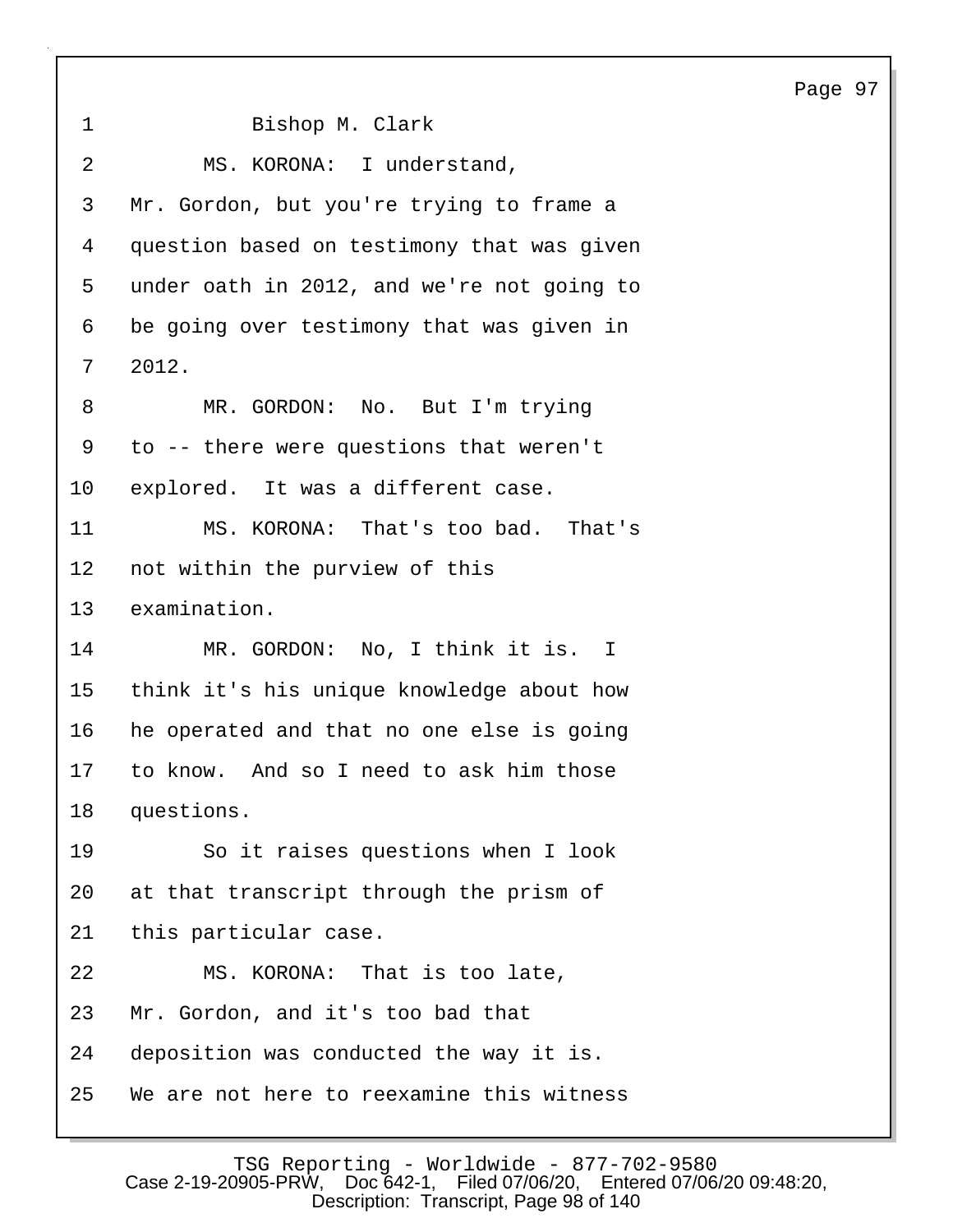1 Bishop M. Clark 2 with respect to that case. 3 MR. GORDON: I'm not doing that 4 deposition again. All I'm saying is his 5 recorded testimony raises some questions 6 pertinent to this litigation. 7 MS. KORONA: I'm sorry, Mr. Gordon, 8 we are not going to sit here and permit 9 questions framed on the basis of 2012 10 testimony. 11 If you have a specific question that 12 you can ask that lays a proper foundation, 13 personal knowledge on a particular issue, 14 that, I believe, is permissible. 15 But framing questions on the basis 16 of testimony provided under oath in 2012 17 is not permitted within the purview of 18 this examination. 19 JUDGE WARREN: Let me hear the 20 question. 21 MR. GORDON: Essentially what I want 22 to do is -- with regard to Father Bonin, 23 there was testimony that he believed there 24 was nothing in the secret archives. 25 So what I want to find is -- in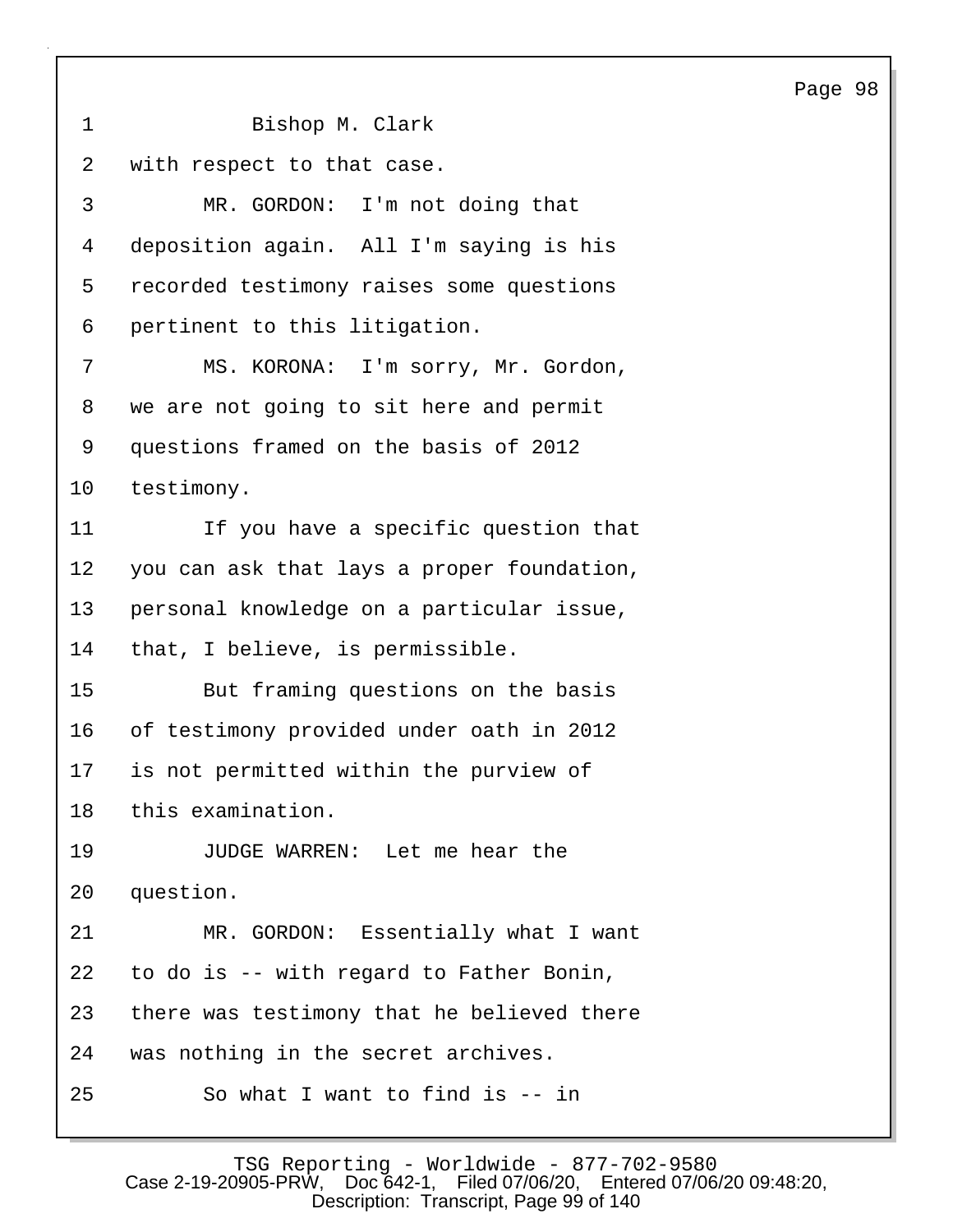```
1 Bishop M. Clark
2 every other diocese, that's where it goes.
3 So is it going somewhere else?
4 So I need to ask a line of questions
5 to get there to find out what he knows
6 about how the record-keeping was done when
7 it diverges from what is laid out in canon
8 law.
9 Every other diocese I've dealt with
10 does it this way, they put it in that
11 file.
12 JUDGE WARREN: Can you ask him those
13 questions without having him -- what I
14 don't want is to have him rehash his
15 testimony.
16 MR. GORDON: Yeah. I don't want to
17 do it, but that's where it comes from.
18 And I was only doing it to sort of set a
19 framework so he would have some reference.
20 And I wasn't doing it to try to trap him
21 in it.
22 MS. KORONA: No, I understand.
23 The issue here is --
24 MR. GORDON: Let me ask these
25 questions directly --
```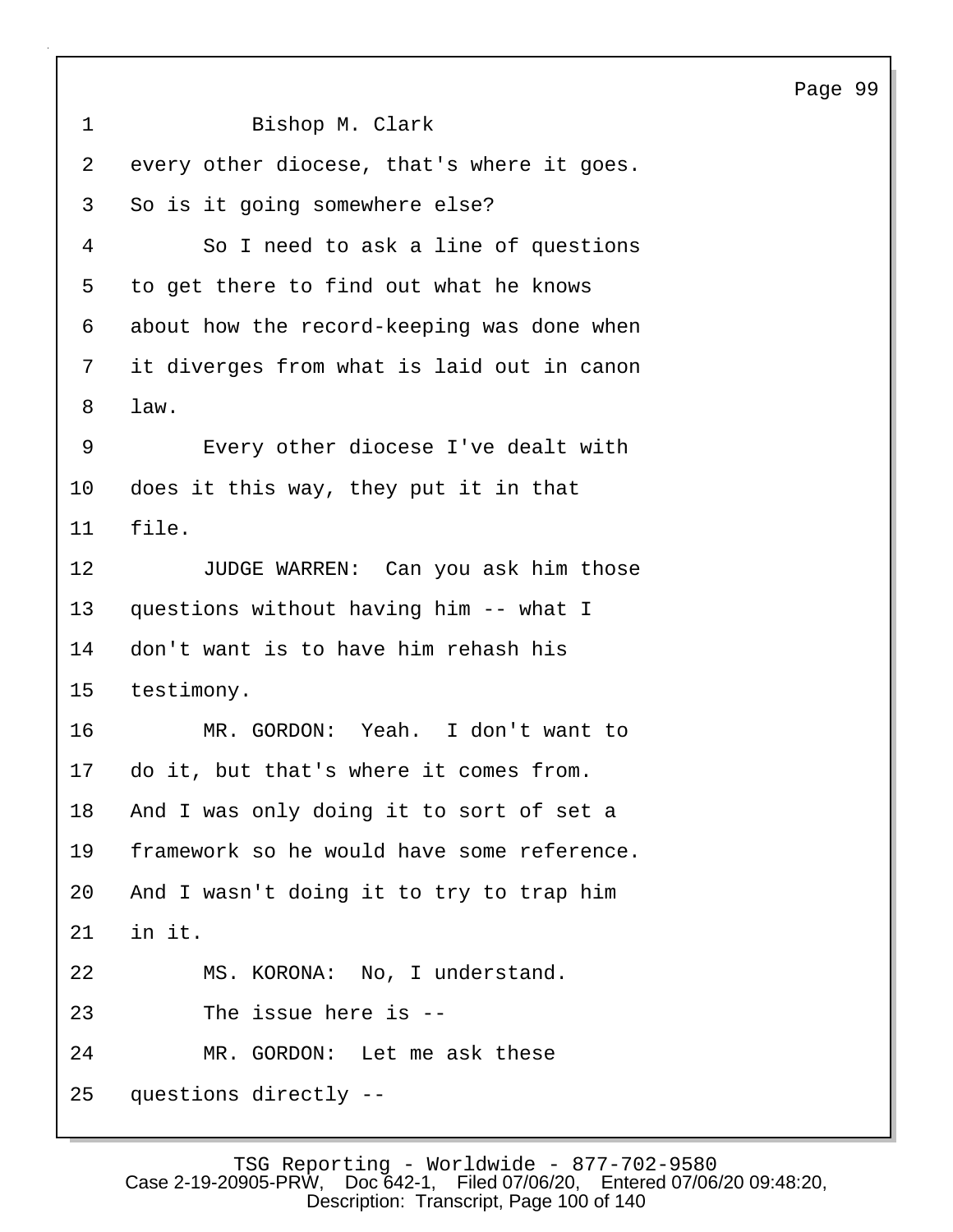1 Bishop M. Clark 2 MR. SULLIVAN: And I'm also going to 3 make a statement on the record that the 4 witness' recollection now about how 5 records were maintained at that time, and 6 how they are produced now in response to 7 demands, that's entirely different. 8 MR. GORDON: That's a different 9 issue. 10 MS. KORONA: So as long as the 11 questions are framed in terms of what his 12 personal, unique knowledge is, that is 13 permissible within the confines of this 14 examination. 15 MR. GORDON: So let me -- let me ask 16 him -- 17 MS. KORONA: Please let me finish my 18 objection so I -- 19 MR. GORDON: The rules are -- look, 20 Rule 30 -- 21 JUDGE WARREN: Let her finish. 22 MS. KORONA: I simply want to make 23 clear that the questions have to be proper 24 in the sense that they establish a proper 25 foundation of his personal, unique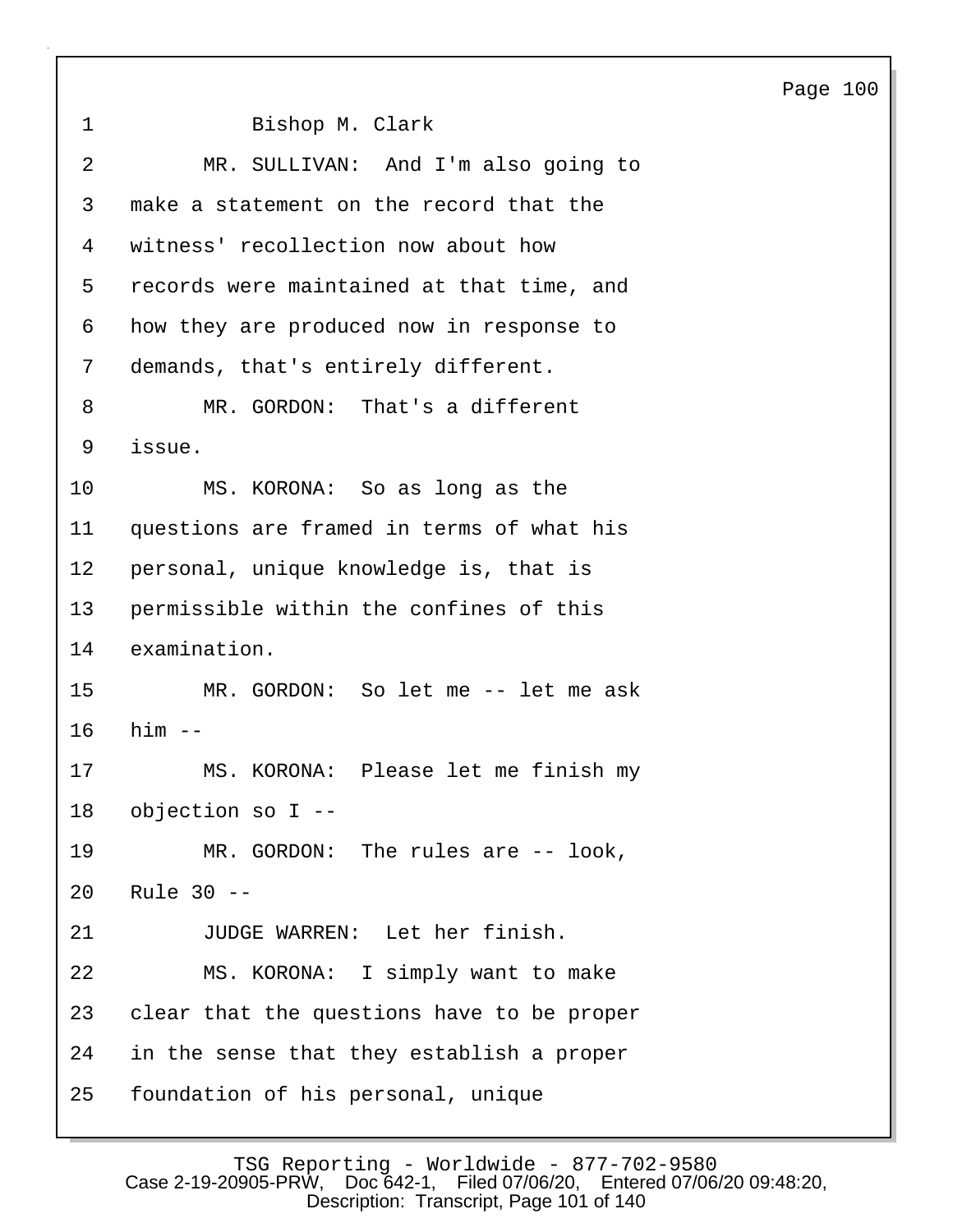1 Bishop M. Clark 2 knowledge. 3 MR. GORDON: And I'm trying to do 4 that. I'm trying to do that. 5 My only point is I don't want us to  $6$  get into the arguments that Rule  $30(c)$ 7 discourages. That's my only issue. 8 And I understand your point and it's 9 a valid point. 10 MS. KORONA: Thank you, Mr. Gordon. 11 BY MR. GORDON: 12 Q. With regard to Father Bonin, do you 13 recall meeting with some parents of a victim of 14 Father Bonin? 15 A. I do. 16 Q. And you didn't create a record of 17 that meeting, correct, you made no notes of 18 that meeting? 19 A. Excuse me. No, I didn't. 20 Q. And there was no other person of the 21 diocese present at that meeting other than you 22 from the diocese; is that correct? 23 A. That's correct. 24 Q. So there was no record ever placed 25 in the secret archives because you didn't take

TSG Reporting - Worldwide - 877-702-9580 Case 2-19-20905-PRW, Doc 642-1, Filed 07/06/20, Entered 07/06/20 09:48:20, Description: Transcript, Page 102 of 140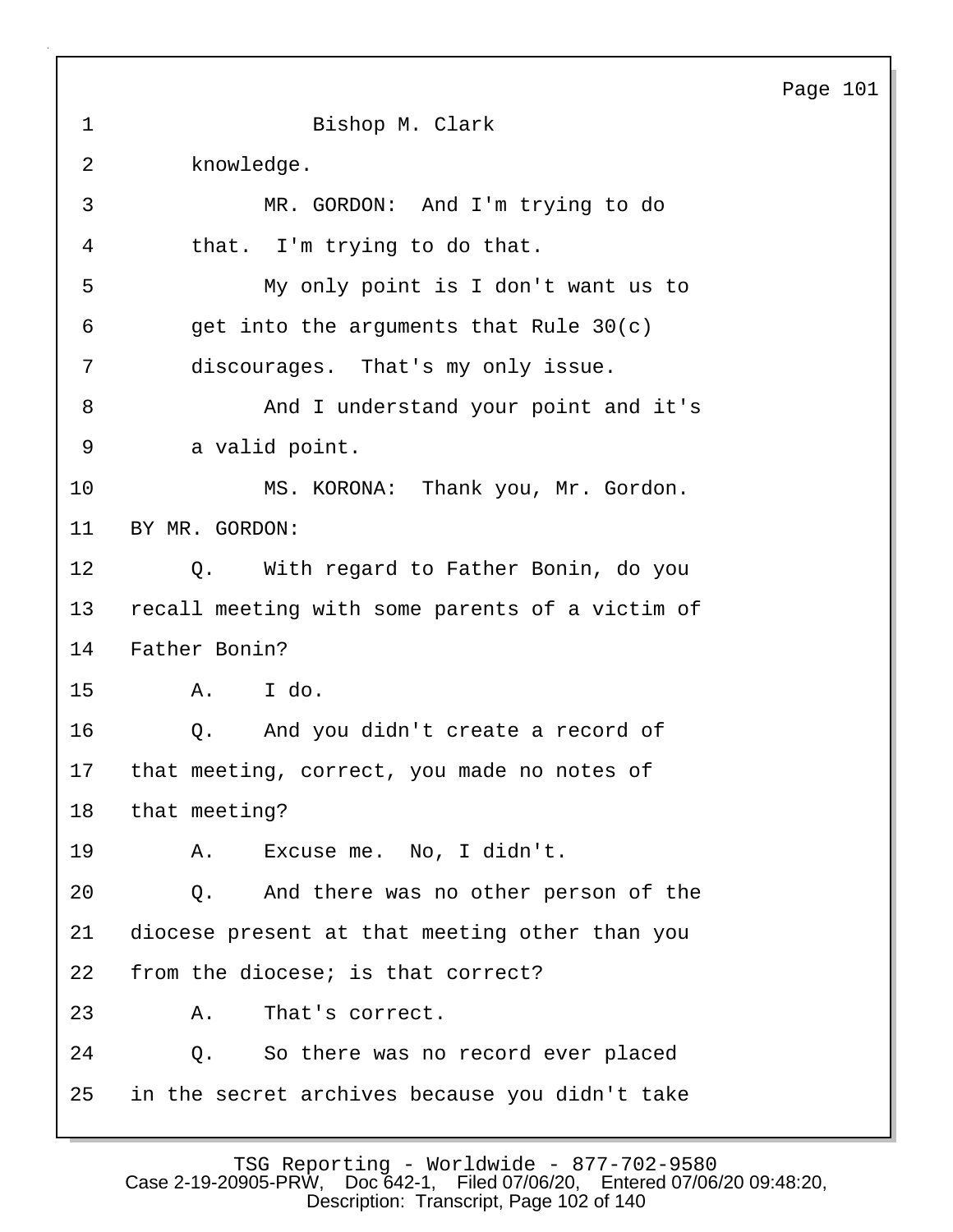| $\mathbf{1}$   | Bishop M. Clark                                |  |  |
|----------------|------------------------------------------------|--|--|
| $\overline{a}$ | any notes in the meeting, correct?             |  |  |
| 3              | I did not.<br>Α.                               |  |  |
| 4              | And is it your understanding that<br>Q.        |  |  |
| 5              | there was not a file in the secret archives    |  |  |
| 6              | pertaining to Father Bonin?                    |  |  |
| 7              | Let me make a comment, if I may.<br>Α.         |  |  |
| 8              | That meeting that you're referring to was made |  |  |
| 9              | at the request of a couple -- excuse me --     |  |  |
| 10             | that I had come to know quite well in the      |  |  |
| 11             | course of my ministry.                         |  |  |
| 12             | They did not come to me except                 |  |  |
| 13             | to -- because I knew them, they were coming to |  |  |
| 14             | me as a pastor. They weren't making any        |  |  |
| 15             | allegations about David Bonin. We talked       |  |  |
| 16             | about David, and that's about it.              |  |  |
| 17             | And they came to you after there had<br>Q.     |  |  |
| 18             | been some public statements about              |  |  |
| 19             | Father Bonin's past record with regard to      |  |  |
| 20             | children?                                      |  |  |
| 21             | MS. KORONA: That's a question?                 |  |  |
| 22             | MR. GORDON: Yes. That's a                      |  |  |
| 23             | question.                                      |  |  |
| 24             | BY MR. GORDON:                                 |  |  |
| 25             | Did they come to you after there had<br>Q.     |  |  |

TSG Reporting - Worldwide - 877-702-9580 Case 2-19-20905-PRW, Doc 642-1, Filed 07/06/20, Entered 07/06/20 09:48:20, Description: Transcript, Page 103 of 140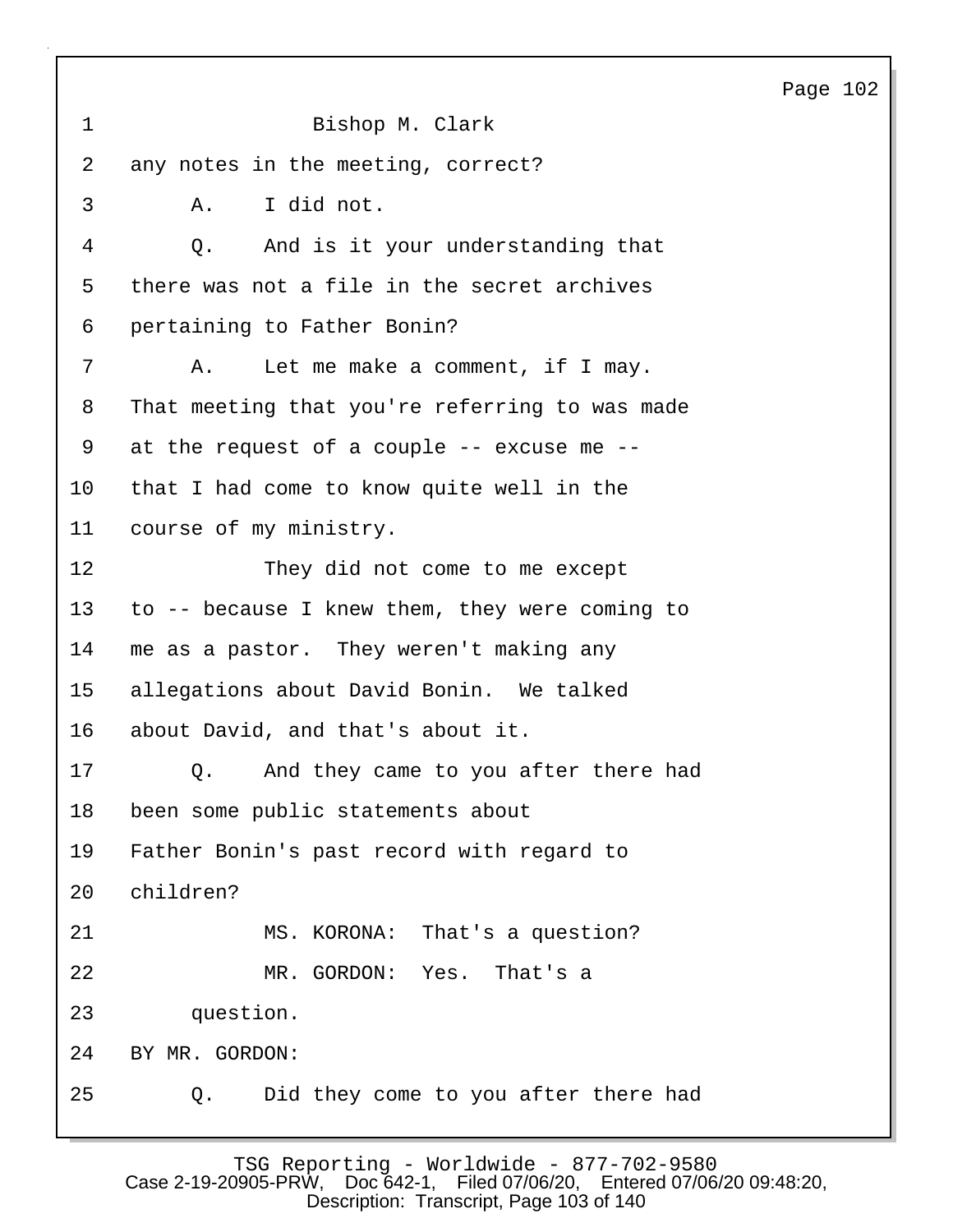| $\mathbf 1$ | Bishop M. Clark                           |
|-------------|-------------------------------------------|
| 2           | been some publicity by the diocese about  |
| 3           | Father Bonin's history?                   |
| 4           | No.<br>Α.                                 |
| 5           | Why did they come to you at that<br>Q.    |
| 6           | time?                                     |
| 7           | MS. KORONA: Asked and answered.           |
| 8           | THE WITNESS: They wanted to talk to       |
| 9           | me about Father Bonin's pastorate.        |
| 10          | But there was -- they were not            |
| 11          | complaining about him, they were just     |
| 12          | sharing with me their concerns about him. |
| 13          | They did not make any accusations or, you |
| 14          | know.                                     |
| 15          | BY MR. GORDON:                            |
| 16          | And you were aware at some point<br>Q.    |
| 17          | there were other allegations against      |
| 18          | Father Bonin, correct?                    |
| 19          | No, I really was not.<br>Α.               |
| 20          | Q. Did you -- well, you indicated, I      |
| 21          | think, that he went back to his religious |
| 22          | order?                                    |
| 23          | Α.<br>Yes.                                |
| 24          | MS. KORONA: Objection.                    |
| 25          |                                           |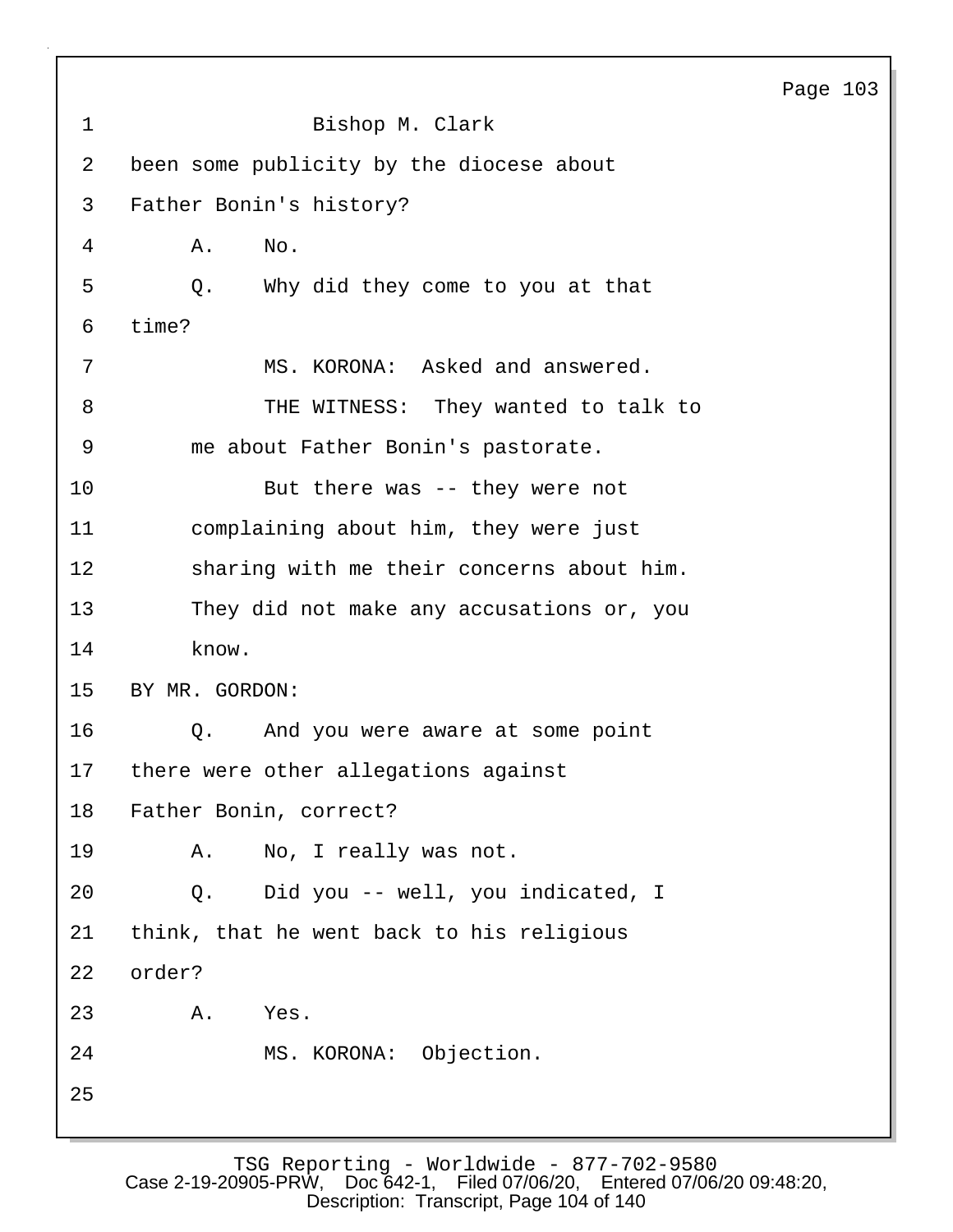| 1  | Bishop M. Clark                                 |
|----|-------------------------------------------------|
| 2  | BY MR. GORDON:                                  |
| 3  | And why did he go back to his<br>Q.             |
| 4  | religious order?                                |
| 5  | I really don't know.<br>Α.                      |
| 6  | Before Father Bonin went back to his<br>Q.      |
| 7  | religious order, were you aware that there had  |
| 8  | been allegations, other than these parents,     |
| 9  | that Father Bonin had acted sexually            |
| 10 | inappropriately with minors?                    |
| 11 | Was I aware of --<br>Α.                         |
| 12 | Other allegations that Father Bonin<br>Q.       |
| 13 | had acted sexually inappropriately with minors. |
| 14 | No.<br>Α.                                       |
| 15 | Did you know a Father William Lum?<br>Q.        |
| 16 | Yes.<br>Α.                                      |
| 17 | And did you ever become aware that<br>Q.        |
| 18 | there were allegations that Father Lum had      |
| 19 | acted sexually inappropriately with children?   |
| 20 | Yes.<br>Α.                                      |
| 21 | Did you ever meet with Father Lum<br>Q.         |
| 22 | about those allegations?                        |
| 23 | Yes.<br>Α.                                      |
| 24 | And how did Father Lum respond to<br>Q.         |
| 25 | those allegations?                              |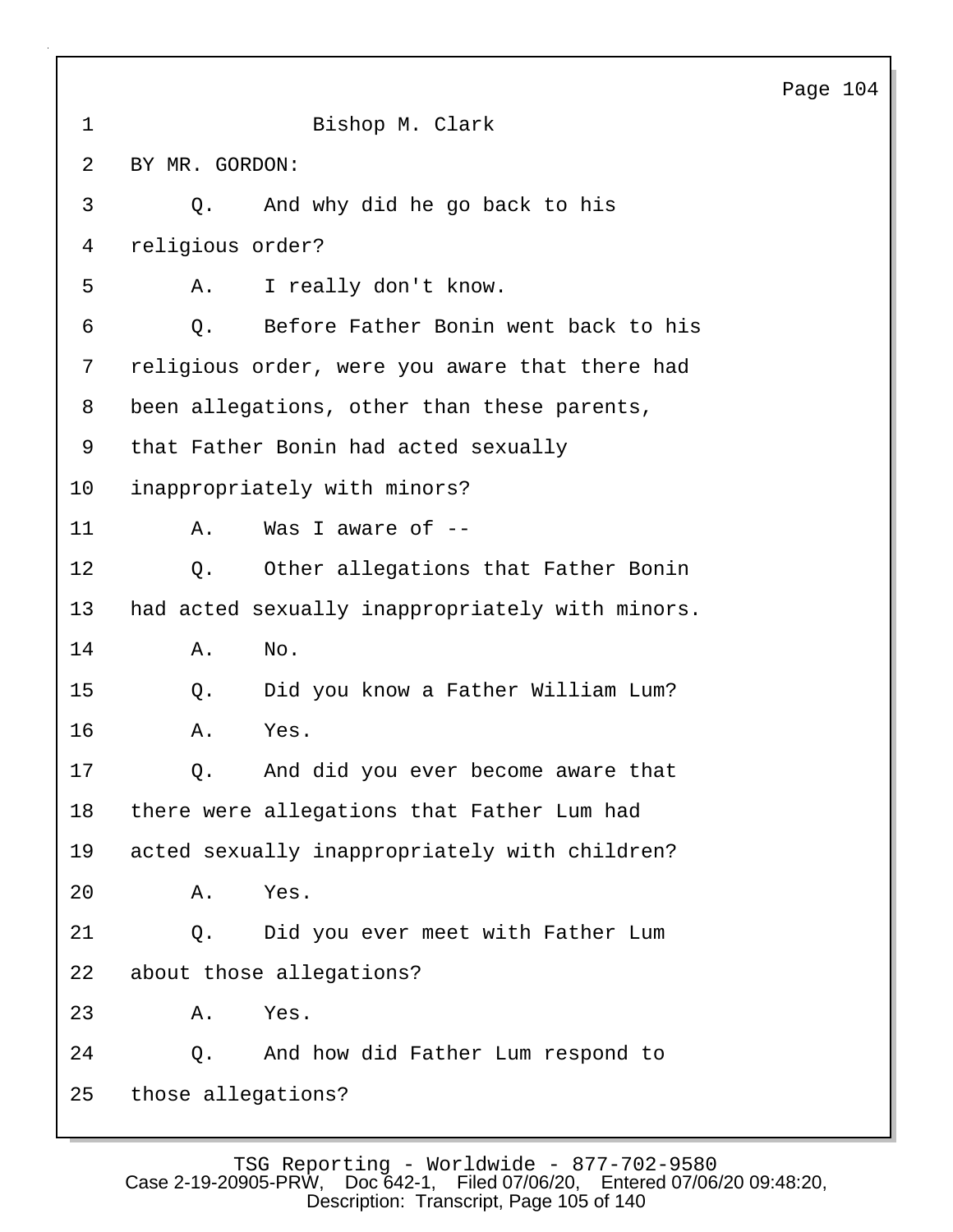|             |                                            |  | Page 105 |  |  |
|-------------|--------------------------------------------|--|----------|--|--|
| $\mathbf 1$ | Bishop M. Clark                            |  |          |  |  |
| 2           | He immediately admitted to it. And<br>Α.   |  |          |  |  |
| 3           | it was -- well, that's it. He immediately  |  |          |  |  |
| 4           | admitted to it.                            |  |          |  |  |
| 5           | Did you ever become aware that<br>Q.       |  |          |  |  |
| 6           | criminal charges had been brought against  |  |          |  |  |
| 7           | Father Lum?                                |  |          |  |  |
| 8           | No. I don't recall that.<br>Α.             |  |          |  |  |
| $\mathsf 9$ | And you're unaware that he admitted<br>Q.  |  |          |  |  |
| 10          | to sexual misconduct and pled quilty?      |  |          |  |  |
| 11          | No. I was not aware of that.<br>Α.         |  |          |  |  |
| 12          | And at some point was Father Lum<br>Q.     |  |          |  |  |
| 13          | assigned to work at the tribunal?          |  |          |  |  |
| 14          | Uh-huh.<br>Α.                              |  |          |  |  |
| 15          | Was he ever transferred to a diocese<br>Q. |  |          |  |  |
| 16          | in Canada?                                 |  |          |  |  |
| 17          | No.<br>Α.                                  |  |          |  |  |
| 18          | Did he ever do tribunal work in<br>Q.      |  |          |  |  |
| 19          | Canada?                                    |  |          |  |  |
| 20          | I don't know that.<br>Α.                   |  |          |  |  |
| 21          | Do you know where Father Lum is now?<br>Q. |  |          |  |  |
| 22          | I do.<br>Α.                                |  |          |  |  |
| 23          | Where is he?<br>Q.                         |  |          |  |  |
| 24          | He lives in an apartment.<br>Α.            |  |          |  |  |
| 25          | In Rochester?<br>Q.                        |  |          |  |  |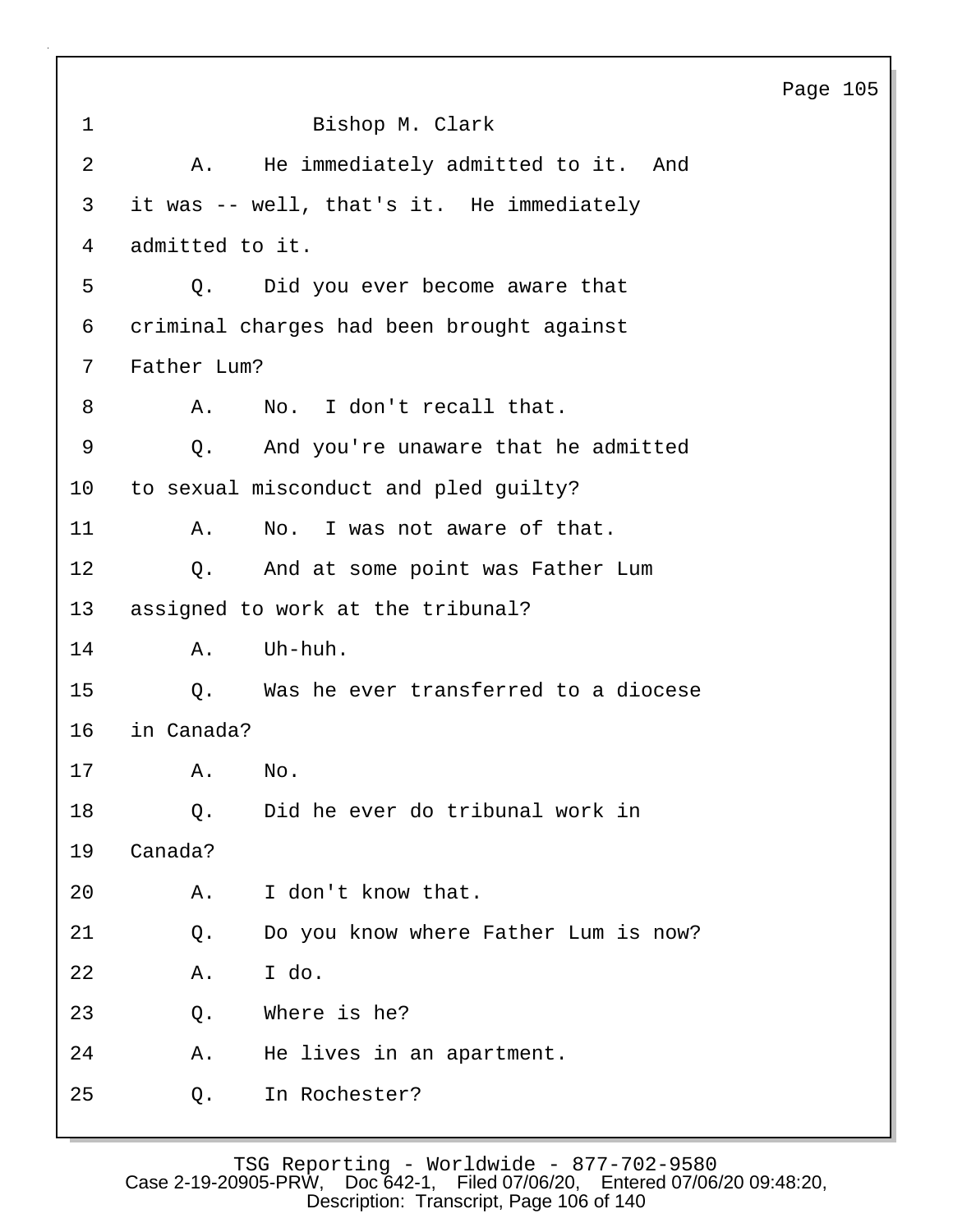| 1  |         | Bishop M. Clark                        |
|----|---------|----------------------------------------|
| 2  | Α.      | Uh-huh.                                |
| 3  | Q.      | Is he still a priest?                  |
| 4  | Α.      | No.                                    |
| 5  | Q.      | Was he laicized?                       |
| 6  | Α.      | I believe he was.                      |
| 7  | Q.      | Do you know if that was due to         |
| 8  |         | allegations that he had acted sexually |
| 9  |         | inappropriately with minors?           |
| 10 | Α.      | Yes, it was. Yes.                      |
| 11 | Q.      | Did you ever know a Brother John       |
| 12 | Chaney? |                                        |
| 13 | Α.      | No.                                    |
| 14 | Q.      | Did you ever know a Brother John       |
| 15 |         | Farrand, $F-a-r-r-a-n-d?$              |
| 16 | Α.      | No.                                    |
| 17 | Q.      | Did you know a Deacon George Finch?    |
| 18 | Α.      | No.                                    |
| 19 | Q.      | How about Gerard Guli, G-u-l-i?        |
| 20 | Α.      | Yes.                                   |
| 21 | Q.      | Did you ever learn of allegations      |
| 22 |         | that Father Guli had acted sexually    |
| 23 |         | inappropriately with minors?           |
| 24 | Α.      | Yes.                                   |
| 25 | Q.      | Was that early or late in your         |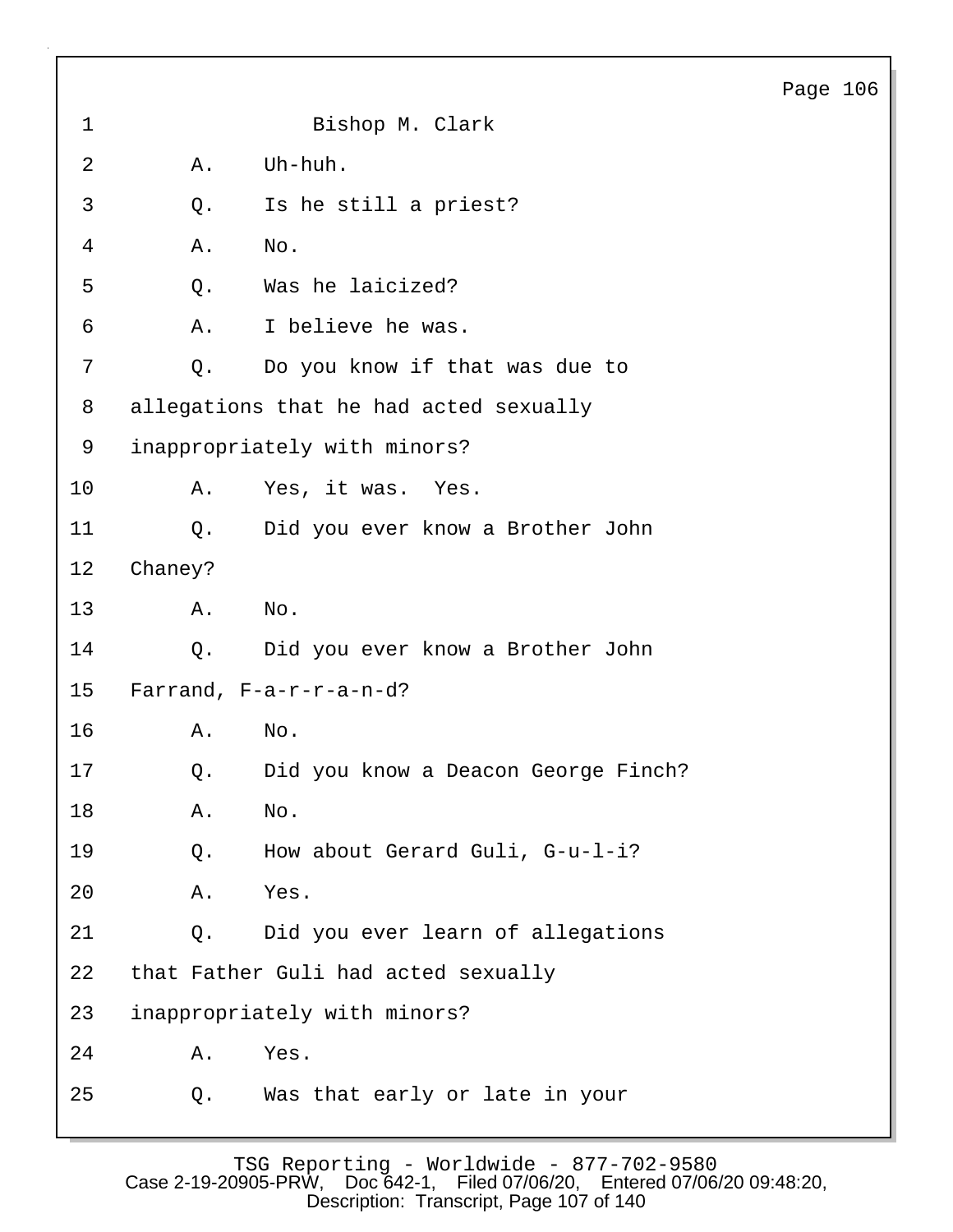| 1  | Bishop M. Clark                               |
|----|-----------------------------------------------|
| 2  | tenure as bishop?                             |
| 3  | It was early.<br>A.                           |
| 4  | Did you meet with Father Guli about<br>Q.     |
| 5  | those allegations?                            |
| 6  | Yes.<br>Α.                                    |
| 7  | Did Father Guli admit to those<br>$Q$ .       |
| 8  | allegations?                                  |
| 9  | He was -- I talked with him about<br>Α.       |
| 10 | more than allegations. I talked to him about  |
| 11 | the fact that he was -- he was already out of |
| 12 | ministry, inactive, and he came to see me one |
| 13 | day, not to ask for anything, simply to       |
| 14 | express to me personally his regrets of his   |
| 15 | offenses. And that was about it.              |
| 16 | Q. So did he admit that the allegations       |
| 17 | were true?                                    |
| 18 | A. Oh, yes. Yeah, he did.                     |
| 19 | And was he taken out of ministry<br>Q.        |
| 20 | before you arrived at the diocese?            |
| 21 | Oh, yeah, long before.<br>Α.                  |
| 22 | How about Father Robert Hammond?<br>Q.        |
| 23 | Did you know him?                             |
| 24 | Yes.<br>Α.                                    |
| 25 | Did you ever learn of allegations<br>Q.       |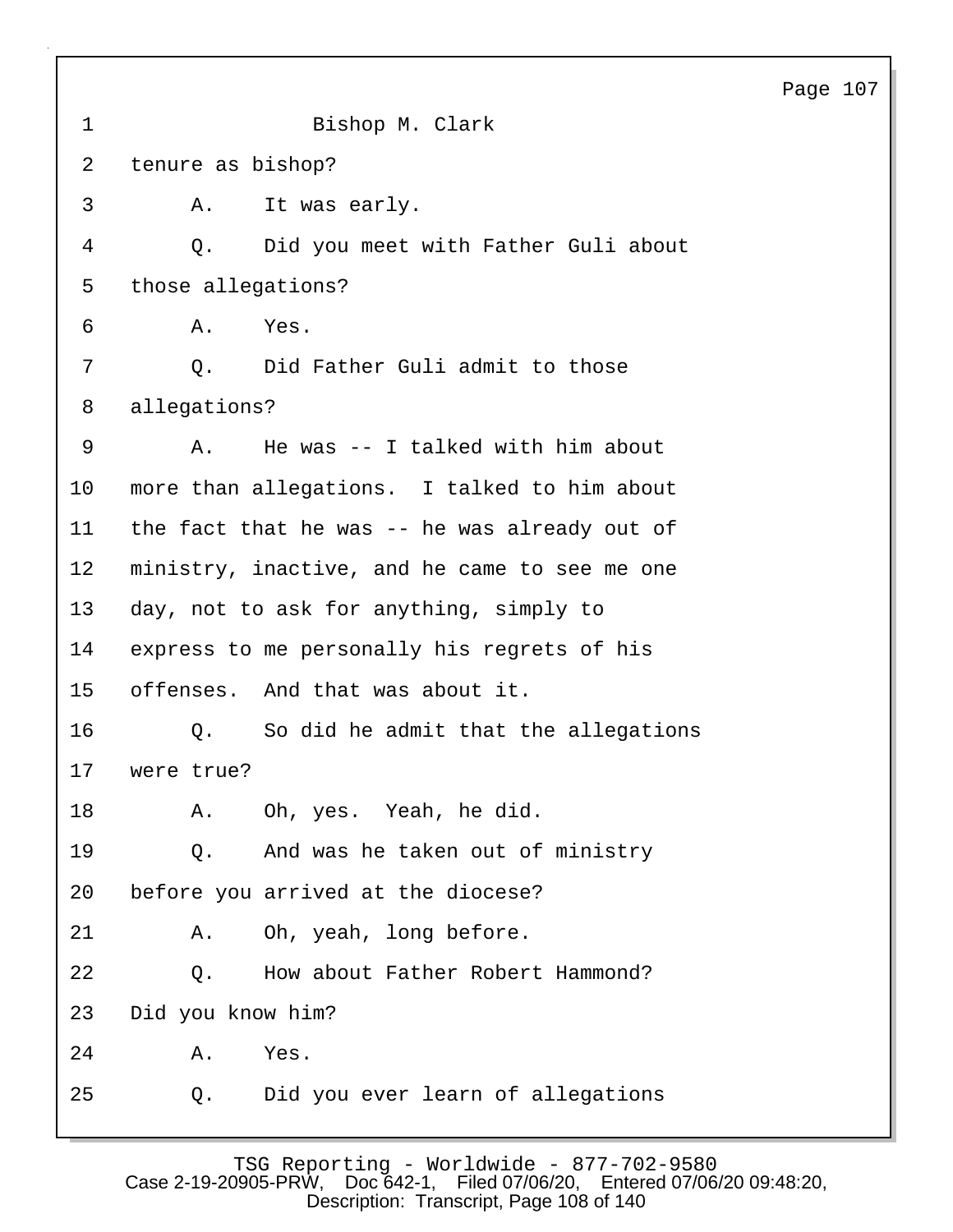| $\mathbf 1$     | Bishop M. Clark                              |
|-----------------|----------------------------------------------|
| 2               | that Father Hammond had acted sexually       |
| 3               | inappropriately with minors?                 |
| 4               | Yes.<br>Α.                                   |
| 5               | And was this early or late in your<br>Q.     |
| 6               | tenure as bishop of the diocese?             |
| 7               | That would be -- it wasn't early.<br>Α.      |
| 8               | I would only guess at the date. I really     |
| 9               | don't remember.                              |
| 10 <sub>o</sub> | But it wasn't when you first<br>$Q$ .        |
| 11              | arrived?                                     |
| 12 <sub>1</sub> | A. No, no.                                   |
| 13              | Did you meet with Father Hammond?<br>Q.      |
| 14              | Α.<br>Yes.                                   |
| 15              | Did he deny or admit the<br>Q.               |
| 16              | allegations?                                 |
| 17              | He denied first, but then he<br>Α.           |
| 18              | admitted to it.                              |
| 19              | Q. Was any action taken as a result of       |
| 20              | that admission?                              |
| 21              | Yes, he was removed from his<br>Α.           |
| 22              | parish. And upon removal, he removed himself |
| 23              | from -- voluntarily from active ministry in  |
| 24              | our diocese.                                 |
| 25              | Did he ever resign from the<br>Q.            |

TSG Reporting - Worldwide - 877-702-9580 Case 2-19-20905-PRW, Doc 642-1, Filed 07/06/20, Entered 07/06/20 09:48:20, Description: Transcript, Page 109 of 140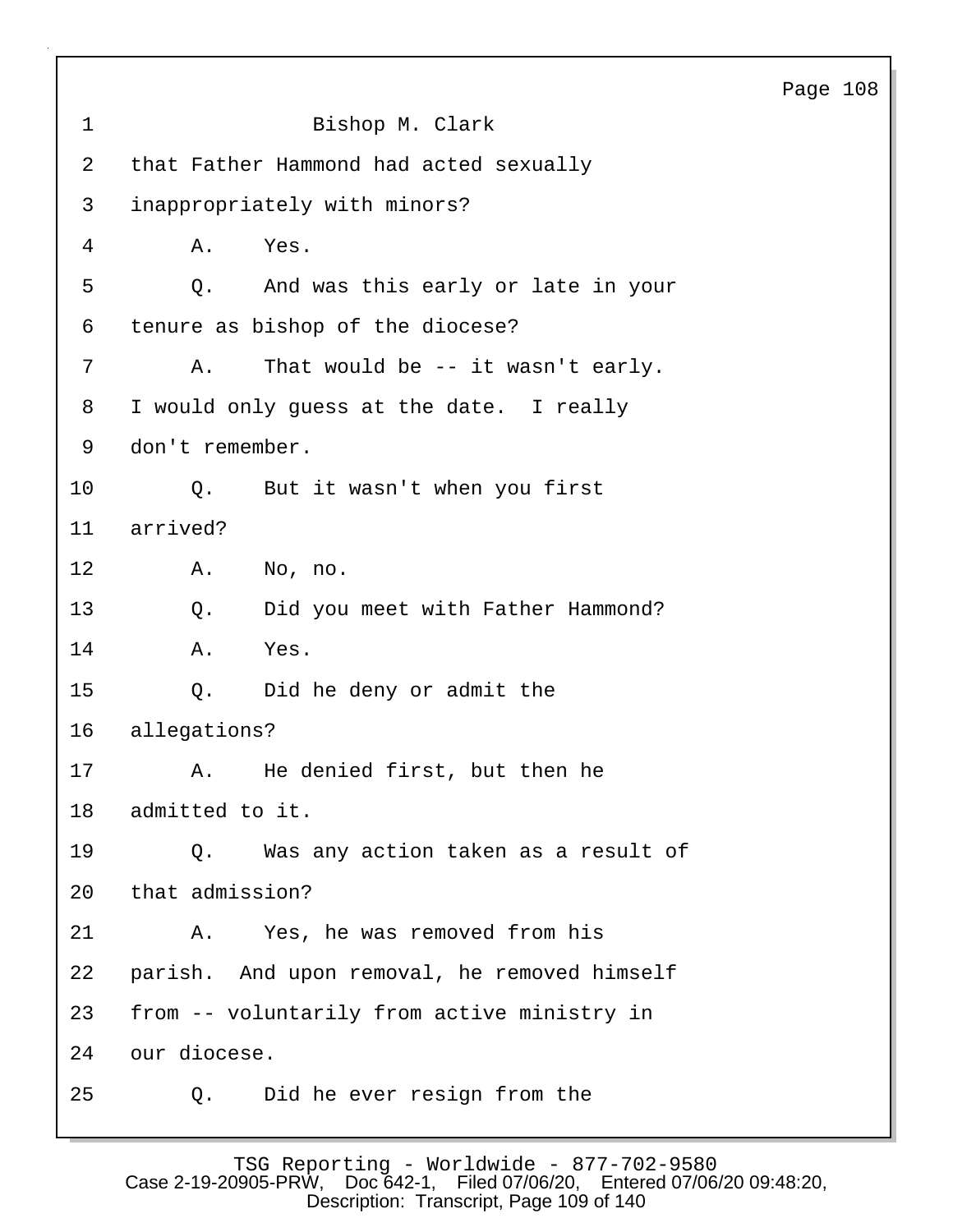1 Bishop M. Clark 2 priesthood? 3 A. I don't know that. 4 MS. KORONA: Mr. Gordon, I think 5 we've been going an hour. Is that what 6 your record would show? 7 MR. GORDON: I don't -- 8 THE COURT REPORTER: Yes. 9 MR. GORDON: An hour, okay. 10 Would you like to take a break? 11 MS. KORONA: I'm asking the witness. 12 Would you like a ten-minute break? 13 THE WITNESS: I'm okay. 14 MR. GORDON: If at any time you feel 15 you need a break, just let your attorney 16 know. 17 THE WITNESS: I'm okay. 18 JUDGE WARREN: You've got 40 more 19 minutes, Bishop, and then we're done. 20 THE WITNESS: 40? 21 JUDGE WARREN: 40. 22 BY MR. GORDON: 23 Q. Did you know a Father Robert Klem, 24 CSB? 25 A. Yes. I knew of him. I did not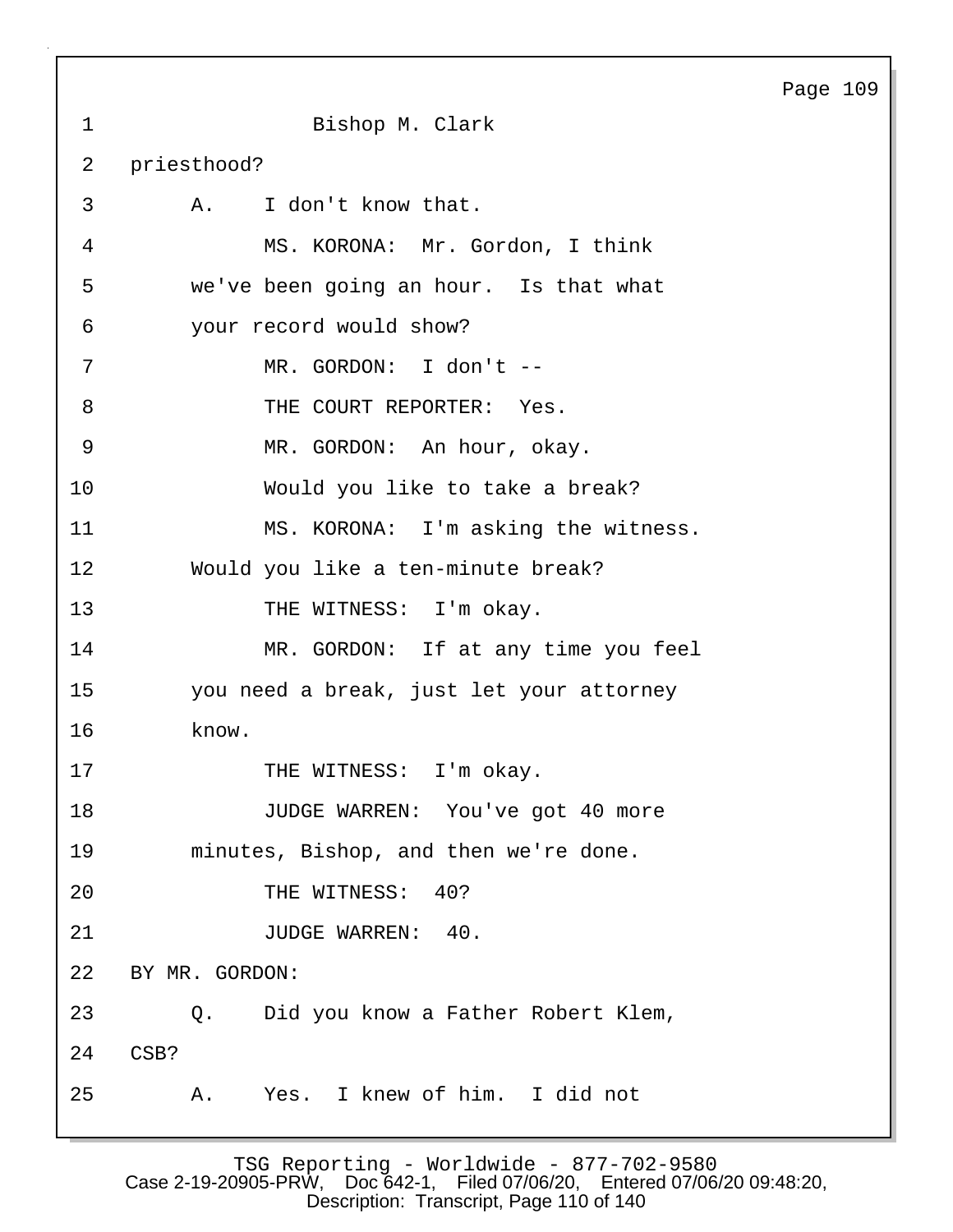| $\mathbf 1$     | Bishop M. Clark                            |
|-----------------|--------------------------------------------|
| 2               | know him personally.                       |
| 3               | Did you ever learn of allegations<br>О.    |
| 4               | that Father Klem had been acting sexually  |
| 5               | inappropriately with minors?               |
| 6               | No.<br>Α.                                  |
| 7               | Q. And did you know a Father               |
| 8               | Bernard Kuchman?                           |
| 9               | Α.<br>Yes, I knew Bernard.                 |
| 10              | Did you ever learn of any<br>$\circ$ .     |
| 11              | allegations that Father Kuchman had acted  |
| 12 <sup>°</sup> | sexually inappropriately with minors?      |
| 13              | Α.<br>No.                                  |
| 14              | Did you ever know of a Father<br>Q.        |
| 15              | Gereon Lindsay?                            |
| 16              | Could you spell that last --<br>Α.         |
| 17              | I'm unsure of the first, I think<br>Q.     |
| 18              | it's G-e-r-e-o-n Lindsay.                  |
| 19              | Α.<br>No.                                  |
| 20              | Did you know a Father Joseph Lynch?<br>Q.  |
| 21              | No, I didn't know him.<br>Α.               |
| 22              | Q.<br>How about Father Charles McCarthy?   |
| 23              | I didn't know him either.<br>Α.            |
| 24              | How about Father Neil Miller, did<br>$Q$ . |
| 25              | you know him.                              |

TSG Reporting - Worldwide - 877-702-9580 Case 2-19-20905-PRW, Doc 642-1, Filed 07/06/20, Entered 07/06/20 09:48:20, Description: Transcript, Page 111 of 140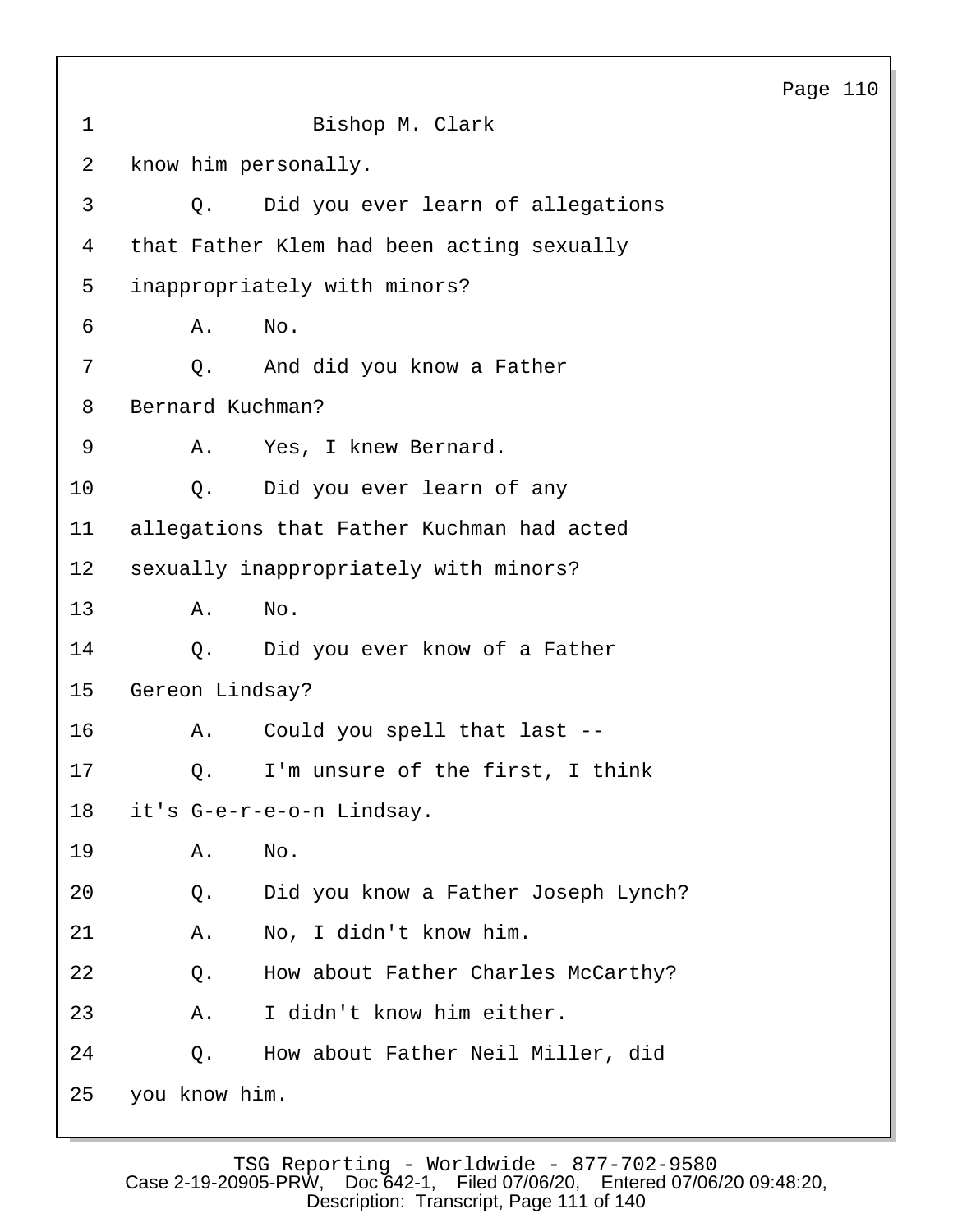1 Bishop M. Clark 2 A. Yes, I knew Neil. 3 Q. Did you ever learn of any 4 allegations that Father Miller had acted 5 sexually inappropriately with minors? 6 A. I did not. 7 Q. Did you know a Father 8 Bernard Newcomb? 9 A. Yes. 10 Q. And had you ever heard that there 11 were allegations that Father Newcomb had acted 12 sexually inappropriately with minors? 13 A. No. 14 Q. Did you ever know of a priest 15 visiting from India by the name of Father 16 Lawrence Pais? 17 A. No. 18 Q. Did you know a Jesuit lay teacher 19 with the name of Leonard Riforgiato, 20 R-i-f-o-r-g-i-a-t-o? 21 A. No. Jesuit Father? 22 Q. Jesuit Father. 23 A. No. 24 Q. Did you know a Brother Dennis Sewar? 25 A. No.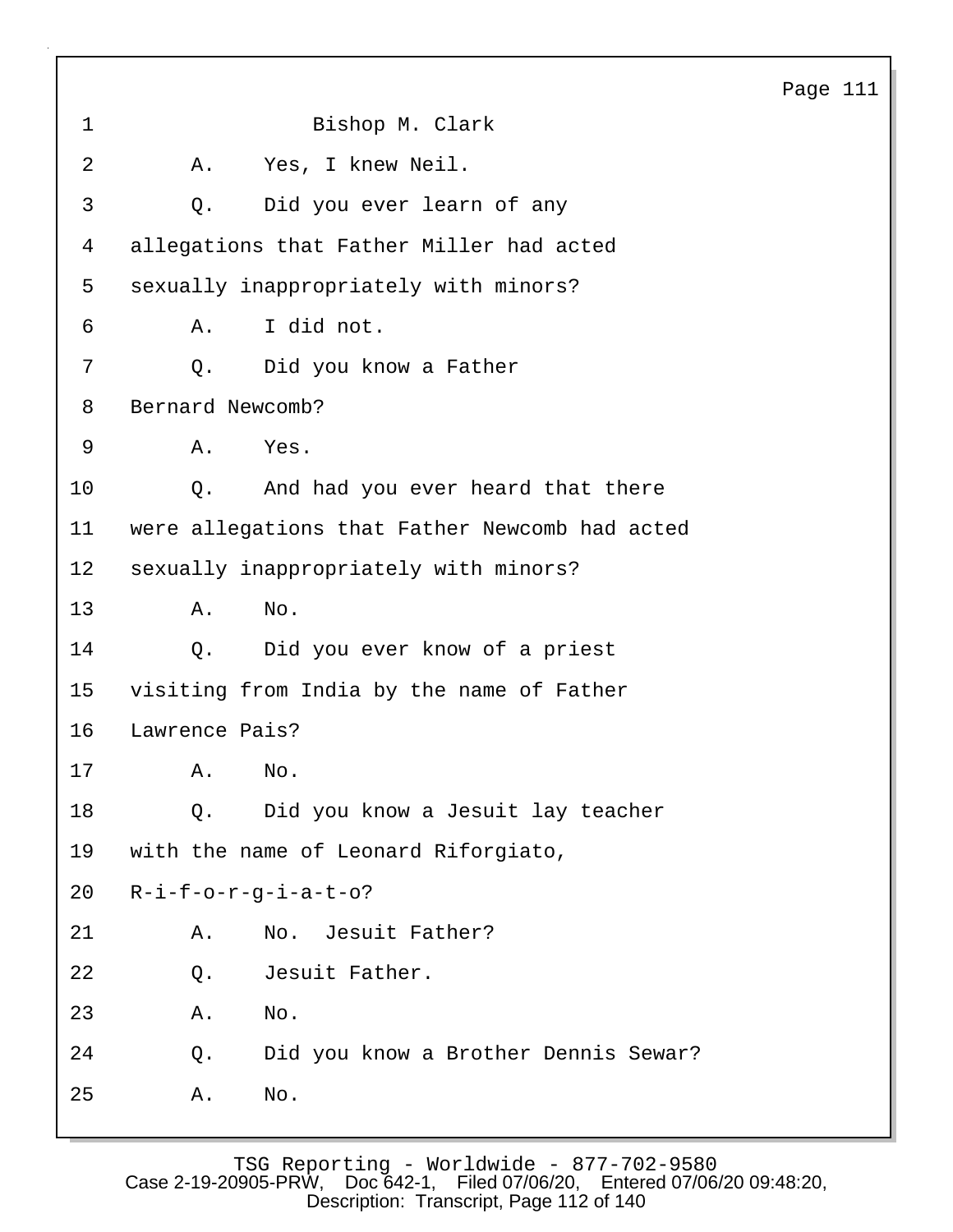|             |              |                                              | Pag |
|-------------|--------------|----------------------------------------------|-----|
| $\mathbf 1$ |              | Bishop M. Clark                              |     |
| 2           | $Q$ .        | Did you ever know a Father                   |     |
| 3           | Dennis Shaw? |                                              |     |
| 4           | Α.           | Yes.                                         |     |
| 5           | Q.           | Did you --                                   |     |
| 6           | Α.           | I beg your pardon, not as a priest.          |     |
| 7           |              | He had left the priesthood before I arrived. |     |
| 8           | Q.           | Did you ever hear that Father Shaw           |     |
| 9           |              | had been accused of acting sexually          |     |
| 10          |              | inappropriately with minors?                 |     |
| 11          | Α.           | I did not.                                   |     |
| 12          | $Q$ .        | Did you know a Father Gary Shaw,             |     |
| 13          | $S-h-a-w?$   |                                              |     |
| 14          | Α.           | Gary Shaw?                                   |     |
| 15          | Q.           | Gary Shaw.                                   |     |
| 16          | Α.           | That would be -- well, let me                |     |
| 17          |              | think. There's two Shaws.                    |     |
| 18          | Q.           | There's a Dennis and a Gary.                 |     |
| 19          | Α.           | Yes. You're talking about Dennis             |     |
| 20          | now?         |                                              |     |
| 21          | $Q_{\star}$  | I think you said that Dennis Shaw            |     |
| 22          |              | had left the ministry before you came.       |     |
| 23          | Α.           | Gary had left before I came.                 |     |
| 24          |              | Q. Gary had left, okay. What about           |     |
| 25          | Dennis Shaw? |                                              |     |

ge 112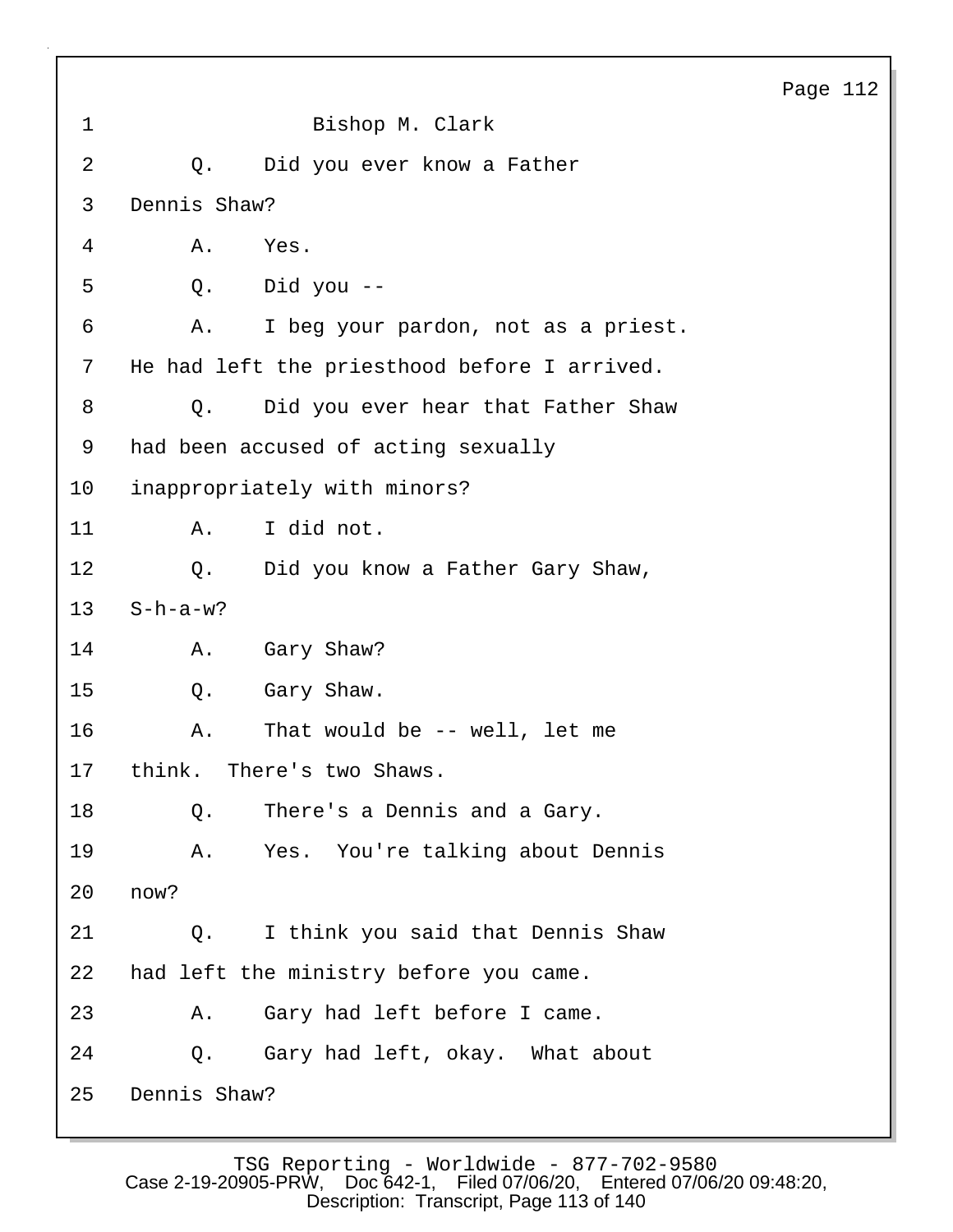1 Bishop M. Clark 2 A. Dennis, what about him? 3 Q. Did you ever learn any allegations 4 that he had acted sexually inappropriately with 5 minors? 6 A. No. 7 Q. And Gary Shaw had left the ministry 8 by the time you arrived at the diocese? 9 A. Correct. 10 Q. Had you ever heard any allegation 11 that he had acted sexually inappropriately with 12 minors? 13 A. I have no knowledge of that. 14 O. How about Father Conrad Sundholm? 15 Do you know him, Father Sundholm? 16 A. Oh, yes. 17 Q. Did you ever hear any allegations 18 that Father Sundholm had acted sexually 19 inappropriately with minors? 20 A. No, not that I recall. 21 Q. How about Father Francis Taylor? 22 Did you ever know a Father Taylor? 23 A. I didn't know Father Taylor. He 24 was gone -- I mean, deceased. Pardon me. I 25 didn't meet him.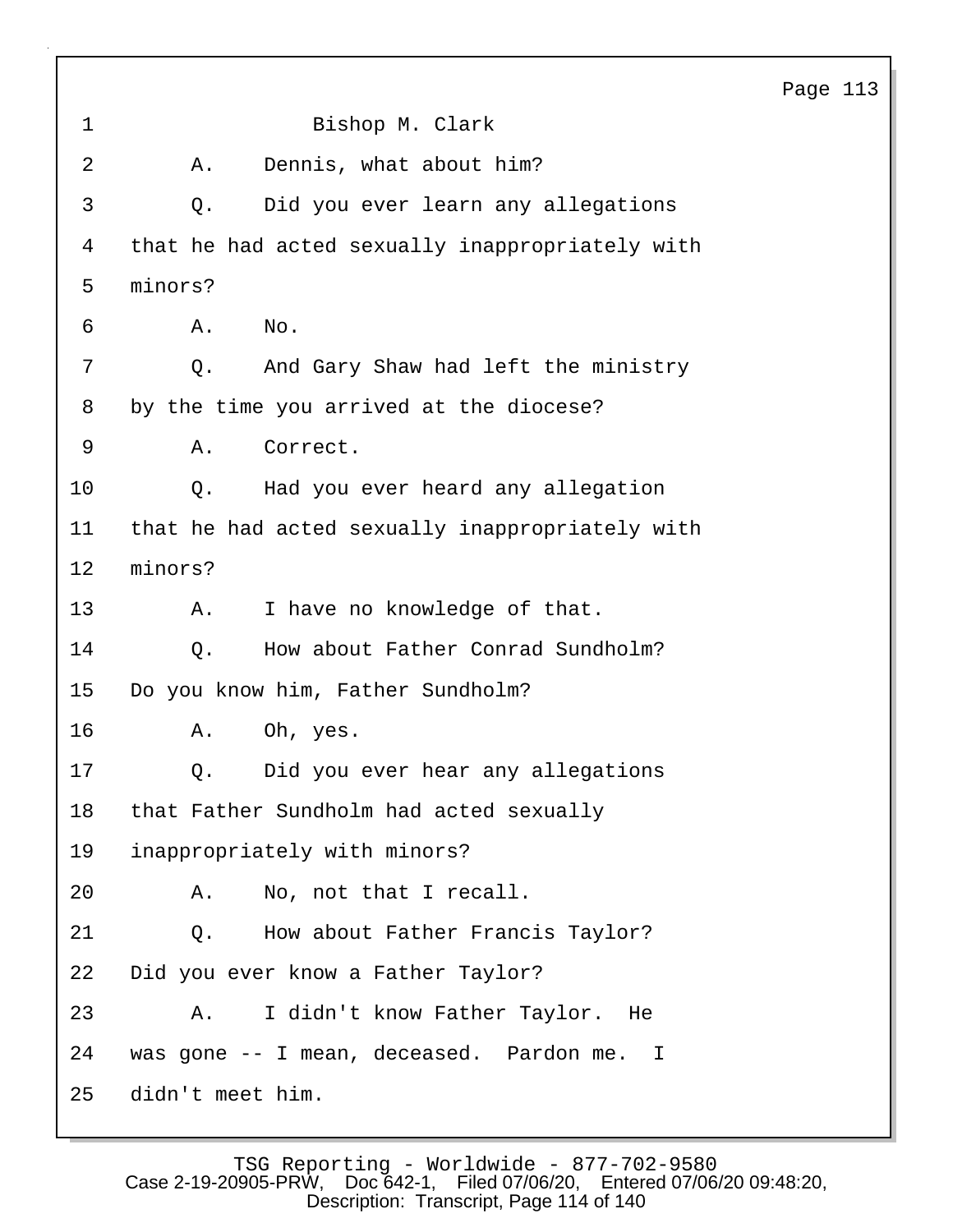1 Bishop M. Clark 2 Q. Did you ever know a Father 3 Robert Voelkle, V-o-e-l-k-l-e, Jesuit priest? 4 A. No. 5 0. How about Father Zenkel? 6 A. Yes, I knew him. 7 Q. Did you ever hear any allegations 8 that Father Zenkel had acted sexually 9 inappropriately with children? 10 A. No. 11 (12/17 Transcript, "Sex Abuse," 166 12 lines, marked as Deposition 13 Exhibit 2.) 14 BY MR. GORDON: 15 Q. Bishop, you've been given a document 16 that was produced to us by your attorney. It's 17 marked as Exhibit 2. 18 A. Uh-huh. 19 Q. And it has on the heading on the 20 first page in bold, two words at the top, 21 line 1, "Sex Abuse." 22 A. Yes. 23 Q. And there's a handwritten date on 24 the upper right-hand corner of 12/17. 25 A. Uh-huh.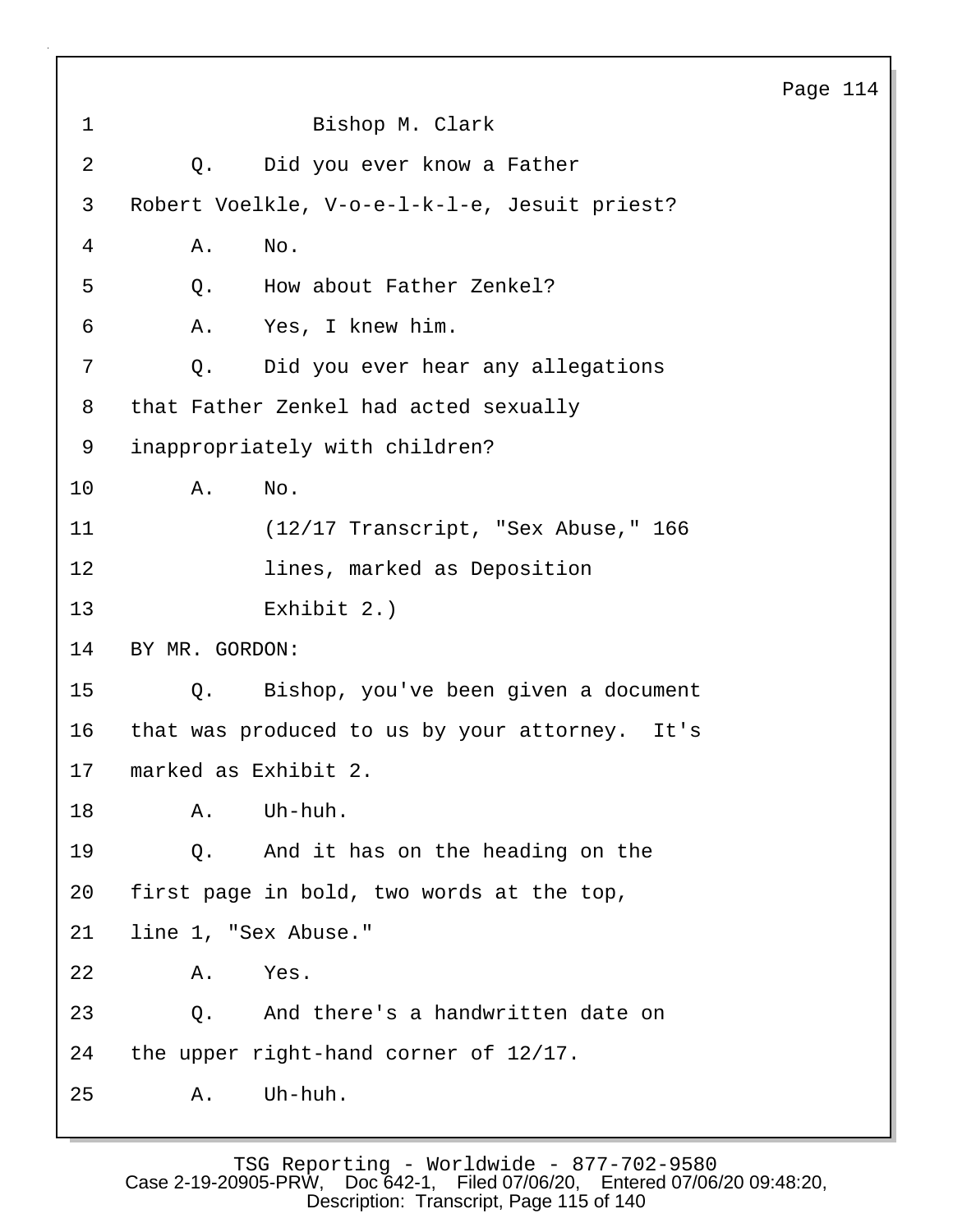# Page 115 1 Bishop M. Clark 2 Q. Do you know what this document is, 3 Exhibit 2? 4 A. Do I know what it is? Yes, I do. 5 0. What is Exhibit 2? 6 A. It's a draft of a book I was 7 working on at the time and I have yet to 8 complete it. Maybe I never will. Yeah. This 9 was one chapter I was working on, yes. 10 Q. I notice that there are line numbers 11 on the left side. Have you already committed 12 an earlier version of this to the publisher? 13 A. No. 14 Q. It just -- 15 A. No, I have not. 16 Q. Why are there numbers on the left 17 side? Do you see right next to "Sex Abuse," 18 there's a little 1 and on the next line, a 2? 19 A. Just for reference. 20 Q. That's something you set up or your 21 assistant? 22 A. Well, yeah. Sister St. Joseph very 23 kindly typed this, most of these chapters. 24 And at my request, I think she numbered the 25 lines just for quicker reference to -- you

TSG Reporting - Worldwide - 877-702-9580<br>0905-PRW, Doc642-1, Filed07/06/20, Entered07/06/2009:48:20, Case 2-19-20905-PRW, Doc 642-1, Description: Transcript, Page 116 of 140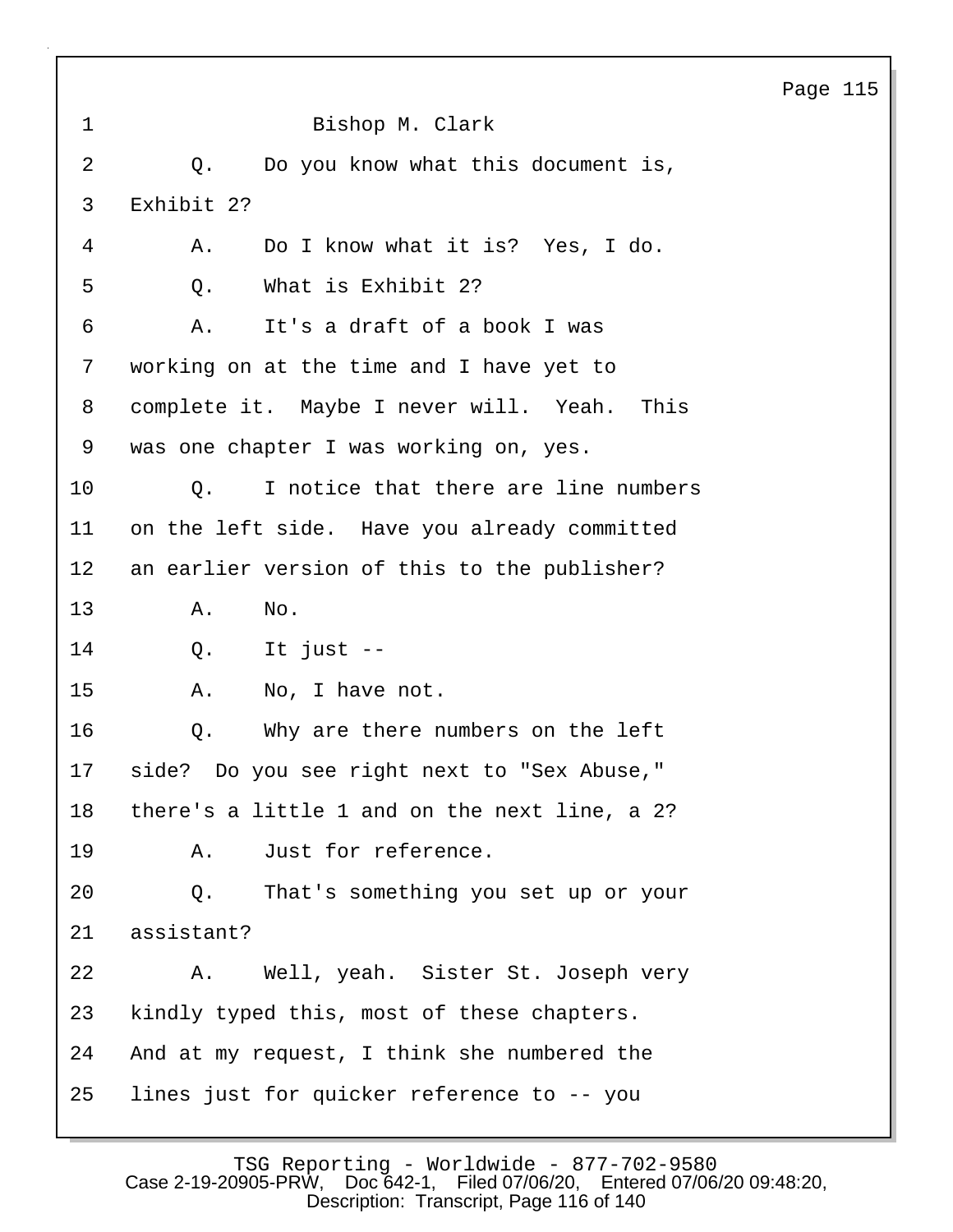| $\mathbf 1$ | Bishop M. Clark                                |
|-------------|------------------------------------------------|
| 2           | know, for finding them.                        |
| 3           | So what's here are your words, in<br>$Q$ .     |
| 4           | Exhibit 2, correct?                            |
| 5           | That's correct.<br>Α.                          |
| 6           | Q. And on the first page, the last             |
| 7           | sentence, tell me if I read this correctly:    |
| 8           | "It is the abiding pain in these               |
| 9           | young people and their loved ones who          |
| 10          | have suffered sexual abuse at the hands        |
| 11          | of priests in whom the young -- by             |
| 12          | instinct and training -- so readily            |
| 13          | place deep trust."                             |
| 14          | Did I read that correctly?                     |
| 15          | Α.<br>Yes.                                     |
| 16          | Q. And is it your understanding that           |
| 17          | the young people, the children, within the     |
| 18          | various parishes and diocese in Rochester,     |
| 19          | would be expected to place deep trust in their |
| 20          | priests?                                       |
| 21          | Α.<br>Yes.                                     |
| 22          | Then on page 2, beginning on<br>Q.             |
| 23          | hopefully numbered line 26, there's a sentence |
| 24          | that reads -- tell me if I read it correctly:  |
| 25          | "It makes it incumbent on us to                |

TSG Reporting - Worldwide - 877-702-9580 Case 2-19-20905-PRW, Doc 642-1, Filed 07/06/20, Entered 07/06/20 09:48:20, Description: Transcript, Page 117 of 140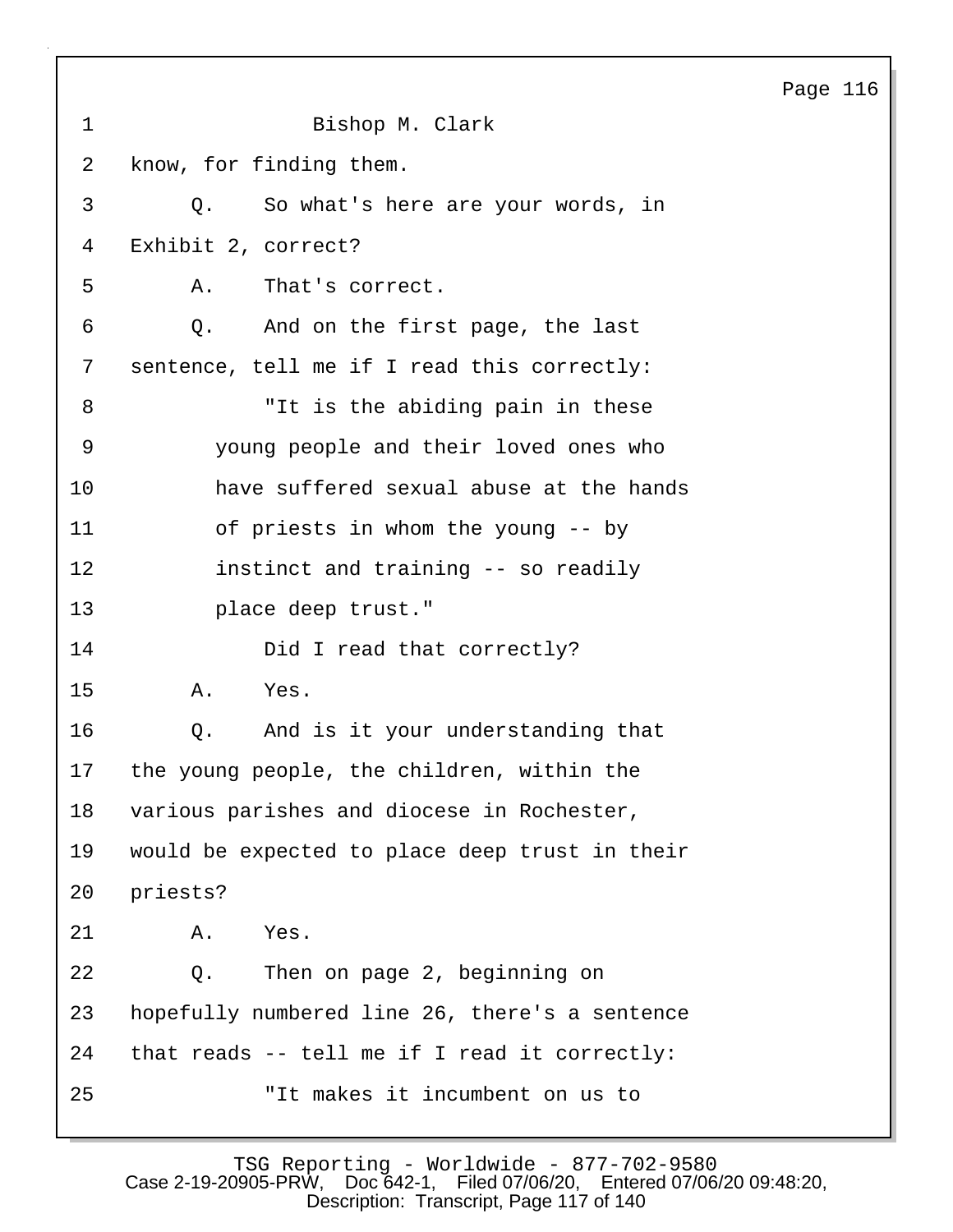|             |                                             | Page 117 |  |
|-------------|---------------------------------------------|----------|--|
| $\mathbf 1$ | Bishop M. Clark                             |          |  |
| 2           | learn what systemic deficiencies, what      |          |  |
| 3           | actions or omissions helped to create       |          |  |
| 4           | an environment in which such horror         |          |  |
| 5           | could even be possible."                    |          |  |
| 6           | Do you have some understanding as           |          |  |
| 7           | to what the systemic deficiencies were that |          |  |
| 8           | allowed children to be abused by priests in |          |  |
| 9           | the Diocese of Rochester?                   |          |  |
| 10          | MS. KORONA: Well, I'll object to            |          |  |
| 11          | the form of the question because the        |          |  |
| 12          | sentence actually reads "it makes it        |          |  |
| 13          | incumbent on us to learn what               |          |  |
| 14          | deficiencies -- systemic deficiencies,      |          |  |
| 15          | what actions or omissions helped to         |          |  |
| 16          | create."                                    |          |  |
| 17          | GORDON: I'm not disagreeing<br>MR .         |          |  |
| 18          | with that.                                  |          |  |
| 19          | My question is does he have some            |          |  |
| 20          | understanding as to what those              |          |  |
| 21          | deficiencies were that allowed children to  |          |  |
| 22          | be abused by priests in the                 |          |  |
| 23          | Diocese of Rochester.                       |          |  |
| 24          | MS. KORONA: So I'll just object to          |          |  |
| 25          | lack of proper foundation.                  |          |  |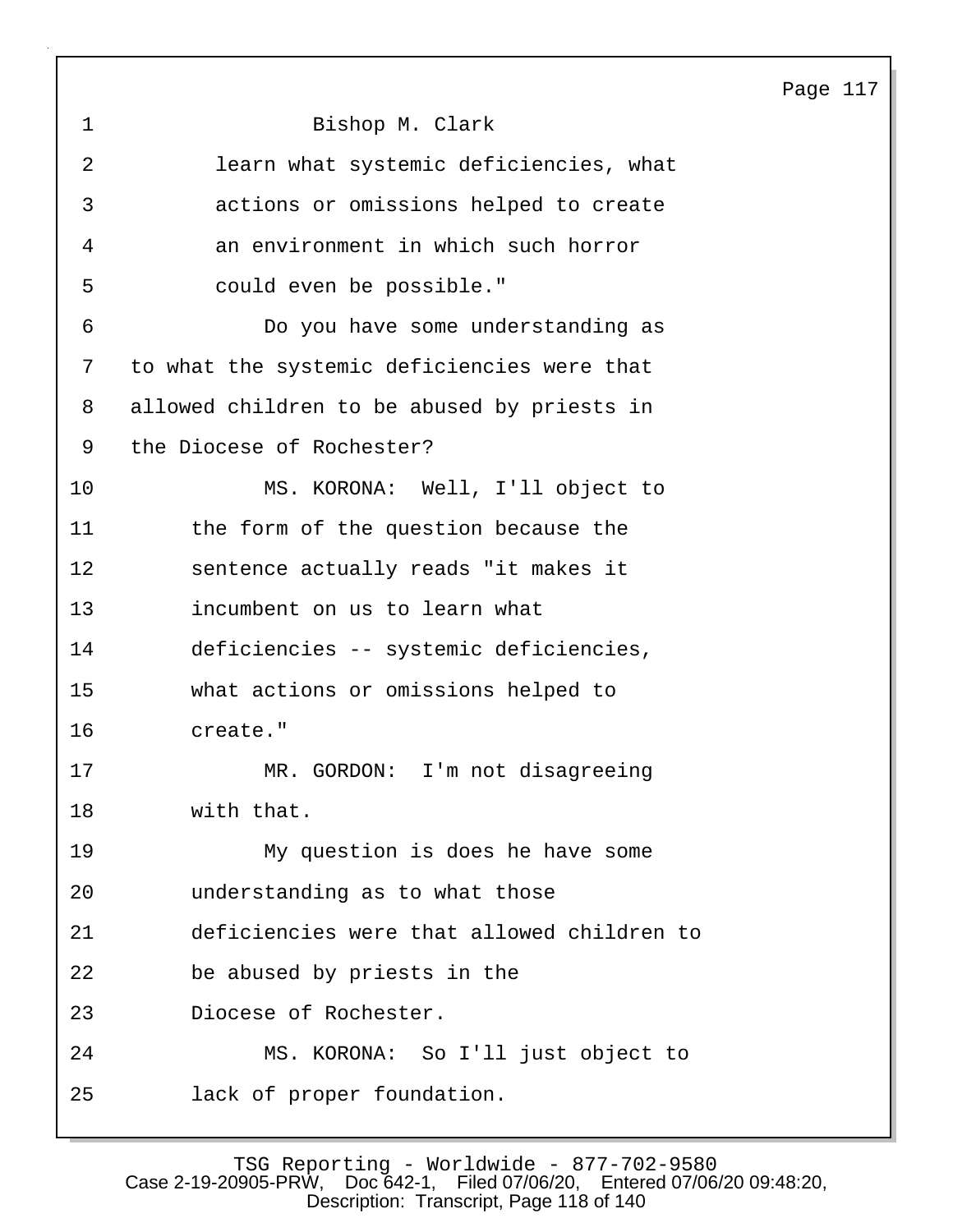1 Bishop M. Clark 2 BY MR. GORDON: 3 Q. You can answer. 4 A. Yeah. Let me just think a minute. 5 I think I was referring to the work of -- 6 of -- you named it for me a while ago, the 7 charter. 8 I think my reference was to refer 9 to the charter, with a view toward reviewing 10 what we had done in our diocese, in our 11 structures, or our attempts to live off the 12 charter. In other words, to recognize that, 13 as the charter did, that we did not really 14 have -- there was not a clear path to handle 15 these issues. 16 Earlier, as I was growing up as a 17 priest, it was not the awareness or acceptance 18 in some of our systems, going even to the -- 19 to presenting our cases, our problems, as we 20 must, in some cases, before we can move 21 forward to the Holy See. And sometimes that 22 can take much longer than anyone would like. 23 It's still part of the process. It still 24 exists. 25 But the point I was trying to make

TSG Reporting - Worldwide - 877-702-9580 Case 2-19-20905-PRW, Doc 642-1, Filed 07/06/20, Entered 07/06/20 09:48:20, Description: Transcript, Page 119 of 140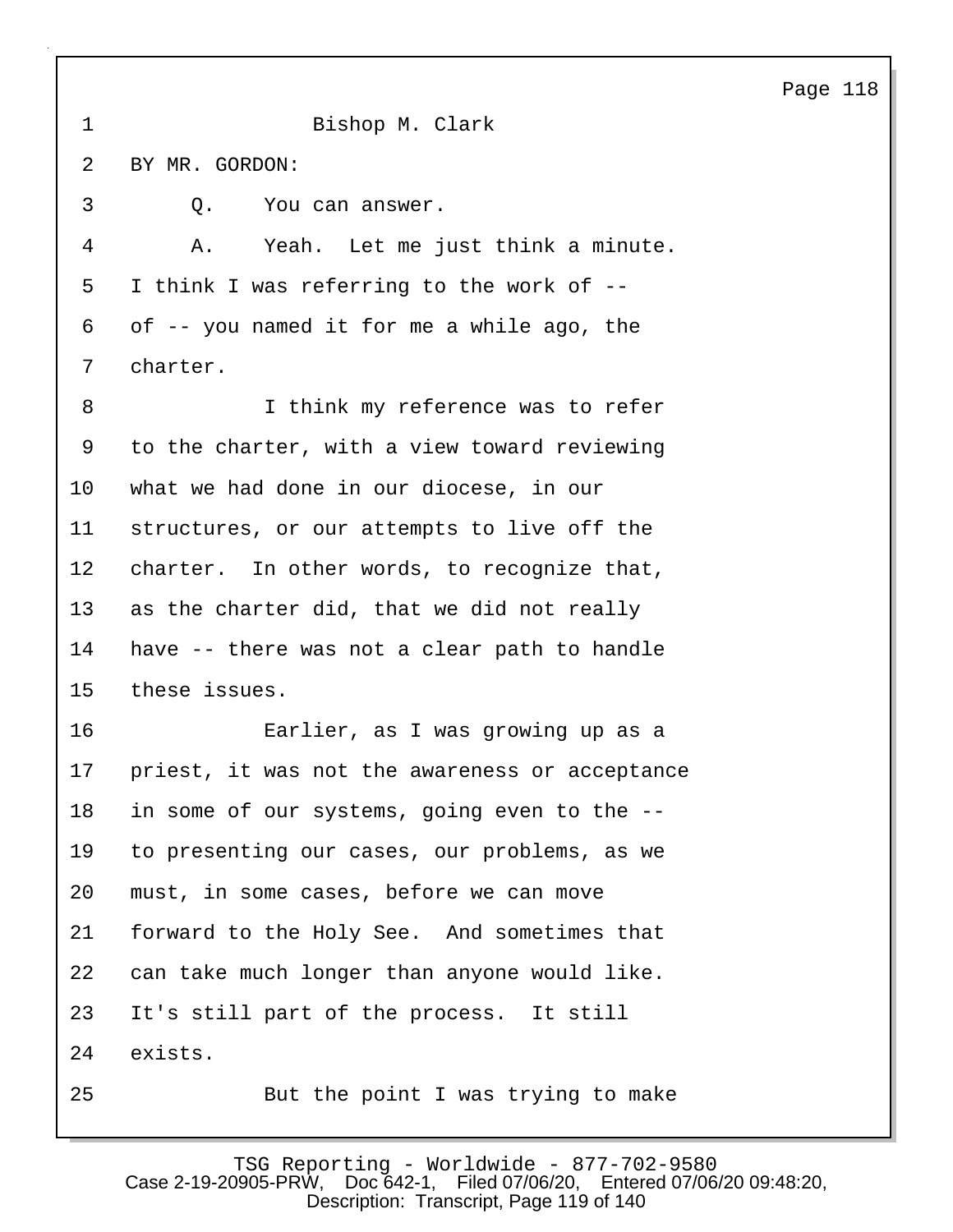|                |                                                | Page 119 |  |
|----------------|------------------------------------------------|----------|--|
| $\mathbf{1}$   | Bishop M. Clark                                |          |  |
| $\overline{2}$ | is we need -- the Judge, His Honor, could      |          |  |
| 3              | comment -- justice delayed is justice denied.  |          |  |
| 4              | And in those old forums that we had, it was    |          |  |
| 5              | justice delayed. That's, I think, what my      |          |  |
| 6              | thought was with that as an example, at least. |          |  |
| 7              | Yeah.                                          |          |  |
| 8              | So until the charter -- let me back<br>Q.      |          |  |
| 9              | up.                                            |          |  |
| 10             | The book that I showed you earlier,            |          |  |
| 11             | the canon law --                               |          |  |
| 12             | Yeah.<br>A.                                    |          |  |
| 13             | MR. GORDON: And we can mark this as            |          |  |
| 14             | an exhibit for reference, so if there's        |          |  |
| 15             | ever a question -- why don't we mark that      |          |  |
| 16             | as Exhibit 3 just for reference.               |          |  |
| 17             | MS. KORONA: You're marking the                 |          |  |
| 18             | entire book?                                   |          |  |
| 19             | MR. GORDON: Yeah. I've done it 12              |          |  |
| 20             | times. That's what all those tabs are.         |          |  |
| 21             | MS. KORONA: And you're marking it              |          |  |
| 22             | as an exhibit with all of those tabs?          |          |  |
| 23             | MR. GORDON: Yes.                               |          |  |
| 24             | MS. KORONA: Okay. It's your                    |          |  |
| 25             | deposition.                                    |          |  |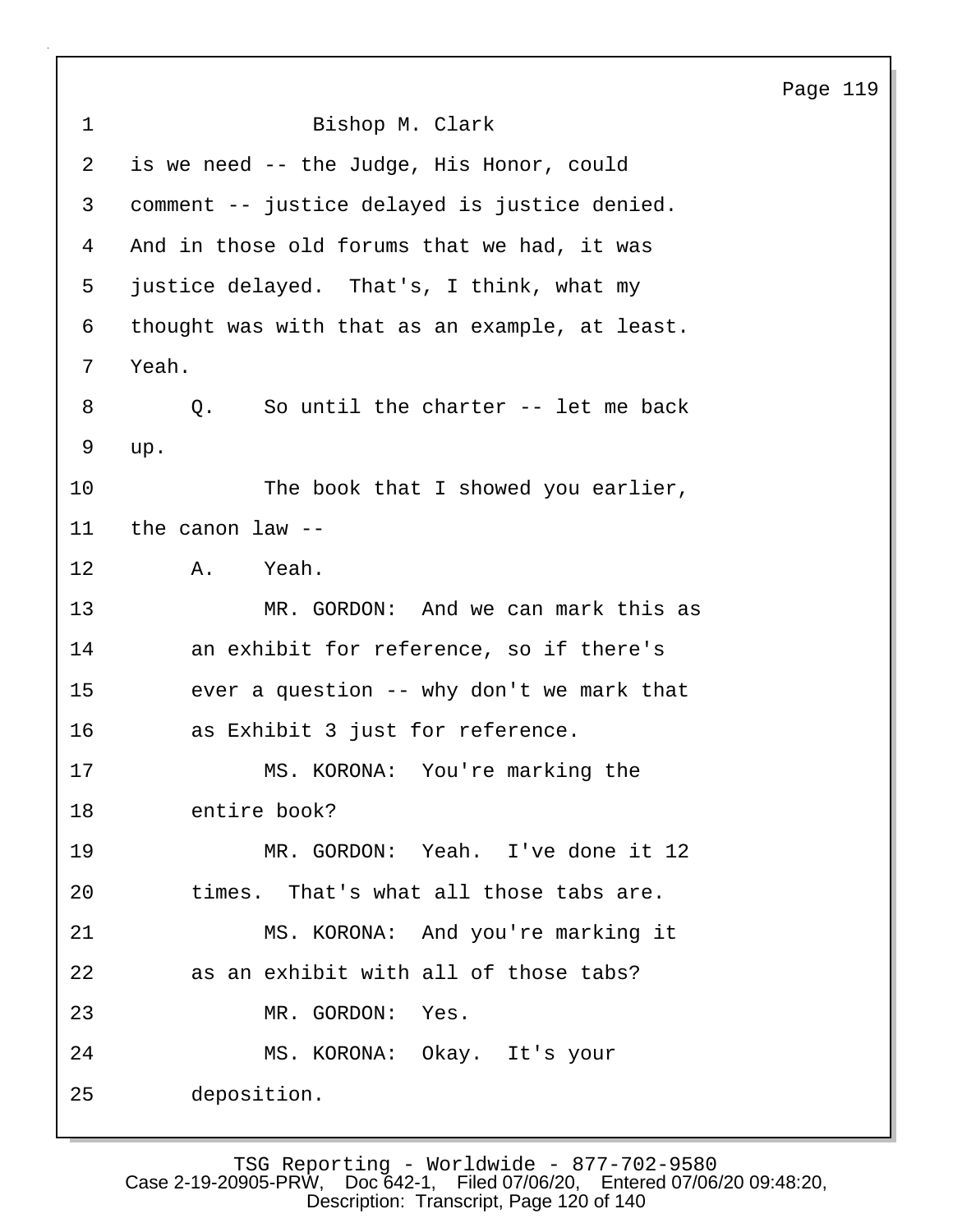# 1 Bishop M. Clark 2 MR. GORDON: I've been doing it for 3 18 years, 20 years. 4 (Excerpts from the book "The Code of 5 Canon Law," marked as Deposition 6 Exhibit 3.) 7 BY MR. GORDON: 8 Q. You were guided as a bishop by the 9 rules which came from Rome, which are in the 10 canon law, correct? 11 A. Yeah. 12 MR. SULLIVAN: And I'm going to 13 object to form. 14 **Are we talking about the rules in** 15 that book? And I don't know what 16 iteration or publication date. 17 MR. GORDON: We're talking about the 18 current canon law. 19 MR. SULLIVAN: 1983? 20 MR. GORDON: '83. This is the 1983 21 version of the canon law. I've got a copy 22 of the Pio-Benedictine, but we don't need 23 that. 24 BY MR. GORDON: 25 Q. This is what guided you, that would

Page 120

TSG Reporting - Worldwide - 877-702-9580 Case 2-19-20905-PRW, Doc 642-1, Filed 07/06/20, Entered 07/06/20 09:48:20, Description: Transcript, Page 121 of 140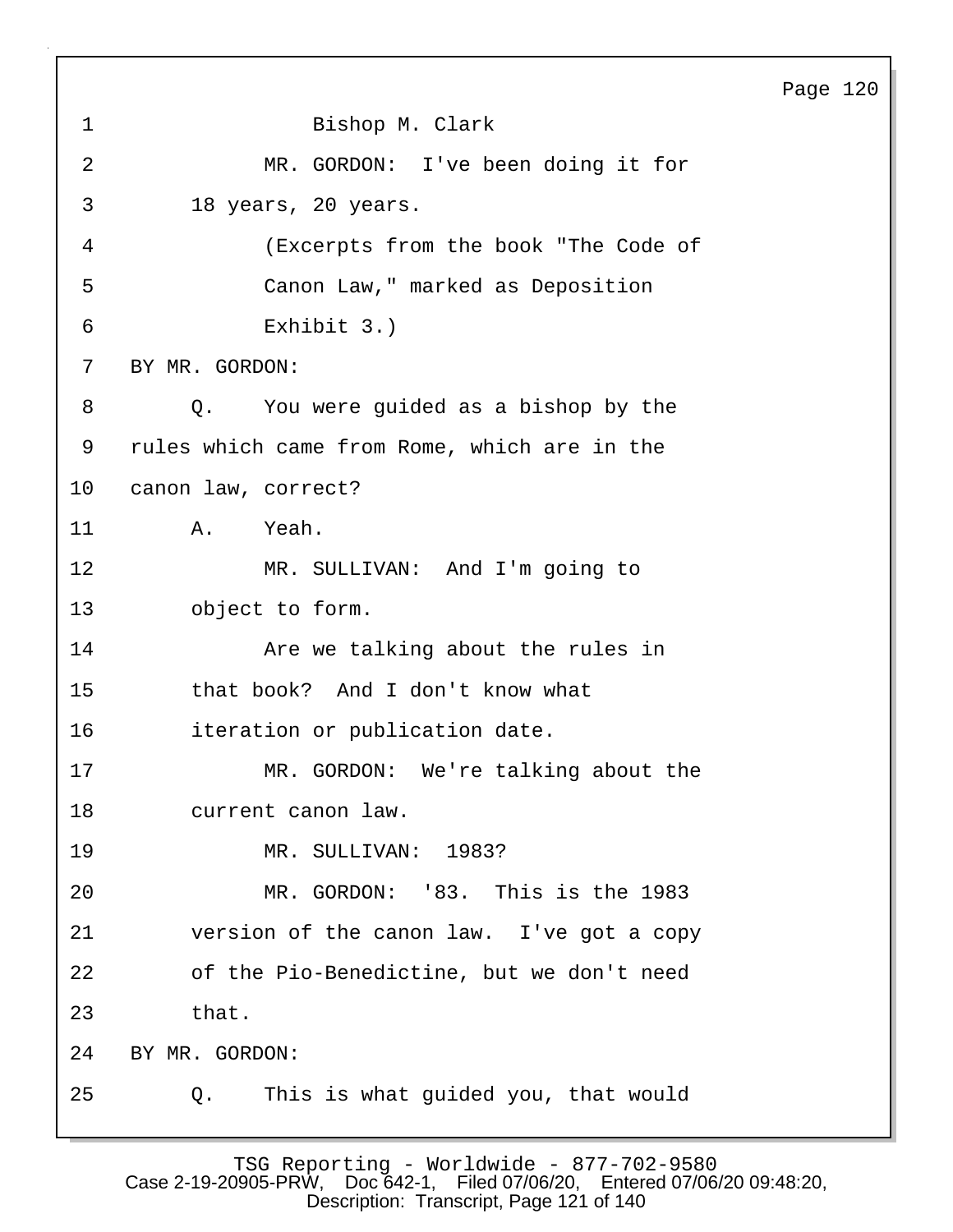|             |                                                    | Page 121 |
|-------------|----------------------------------------------------|----------|
| $\mathbf 1$ | Bishop M. Clark                                    |          |
| 2           | be correct? As a bishop, you would look to         |          |
| 3           | this for some guidance?                            |          |
| 4           | MR. SULLIVAN: Again, objection to                  |          |
| 5           | form.                                              |          |
| 6           | On certain matters, I'm sure. But                  |          |
| 7           | I'm sure that there were -- well, my               |          |
| 8           | objection is to form because I'm not sure          |          |
| 9           | what the question is regarding guidance            |          |
| 10          | from canon law for matters that are                |          |
| 11          | governed by civil law, for example.                |          |
| 12          | MR. GORDON: I'm just talking canon                 |          |
| 13          | law.                                               |          |
| 14          | BY MR. GORDON:                                     |          |
| 15          | Q. As a bishop, you would look to this             |          |
| 16          | for guidance?                                      |          |
| 17          | That would not be the only thing.<br>$A_{\bullet}$ |          |
| 18          | It would be the first thing, because I look at     |          |
| 19          | more -- I tend to look more at commentaries        |          |
| 20          | and all other sources that drill down on           |          |
| 21          | particular issues that touch canon law than I      |          |
| 22          | would go to the text. I would go to the text       |          |
| 23          | occasionally just to be sure I was on the          |          |
| 24          | right track.                                       |          |
| 25          | But until the Dallas 2002 charter,<br>Q.           |          |

TSG Reporting - Worldwide - 877-702-9580 Case 2-19-20905-PRW, Doc 642-1, Filed 07/06/20, Entered 07/06/20 09:48:20, Description: Transcript, Page 122 of 140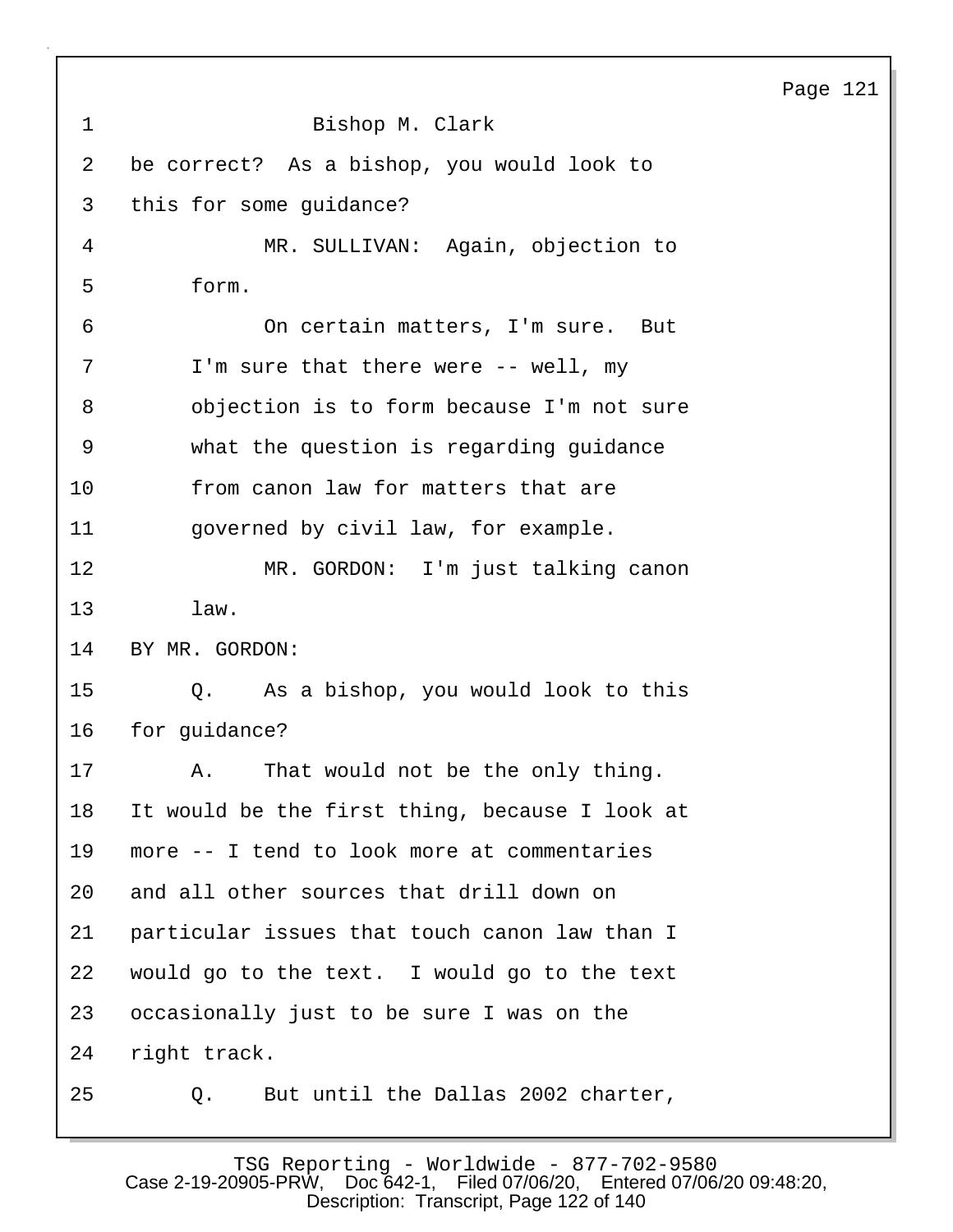|             |                                                 | Page 122 |  |
|-------------|-------------------------------------------------|----------|--|
| $\mathbf 1$ | Bishop M. Clark                                 |          |  |
| 2           | you weren't getting something clear as to how   |          |  |
| 3           | to handle sex abuse cases in the diocese.       |          |  |
| 4           | Would that be correct?                          |          |  |
| 5           | MS. KORONA: Object to the form of               |          |  |
| 6           | the question.                                   |          |  |
| 7           | THE WITNESS: Would you say it                   |          |  |
| 8           | again?                                          |          |  |
| 9           | BY MR. GORDON:                                  |          |  |
| 10          | Okay. Until the Dallas 2002<br>Q.               |          |  |
| 11          | charter, you weren't getting something clear as |          |  |
| 12          | to how to handle allegations that priests had   |          |  |
| 13          | sexually abused minors in the diocese.          |          |  |
| 14          | MS. KORONA: Is that a question?                 |          |  |
| 15          | MR. GORDON:<br>Yes.                             |          |  |
| 16          | THE WITNESS: I just can't answer                |          |  |
| 17          | that -- I'll try to be very brief.              |          |  |
| 18          | BY MR. GORDON:                                  |          |  |
| 19          | Okay.<br>Q.                                     |          |  |
| 20          | But just to give you a sense of<br>Α.           |          |  |
| 21          | what that charter did for me and, I think, for  |          |  |
| 22          | our conference, it gave us all a common         |          |  |
| 23          | language. It gave us all a clear path to        |          |  |
| 24          | resolving some of these knotting issues.        |          |  |
| 25          | It gave us all some clarity on --               |          |  |

TSG Reporting - Worldwide - 877-702-9580 Case 2-19-20905-PRW, Doc 642-1, Filed 07/06/20, Entered 07/06/20 09:48:20, Description: Transcript, Page 123 of 140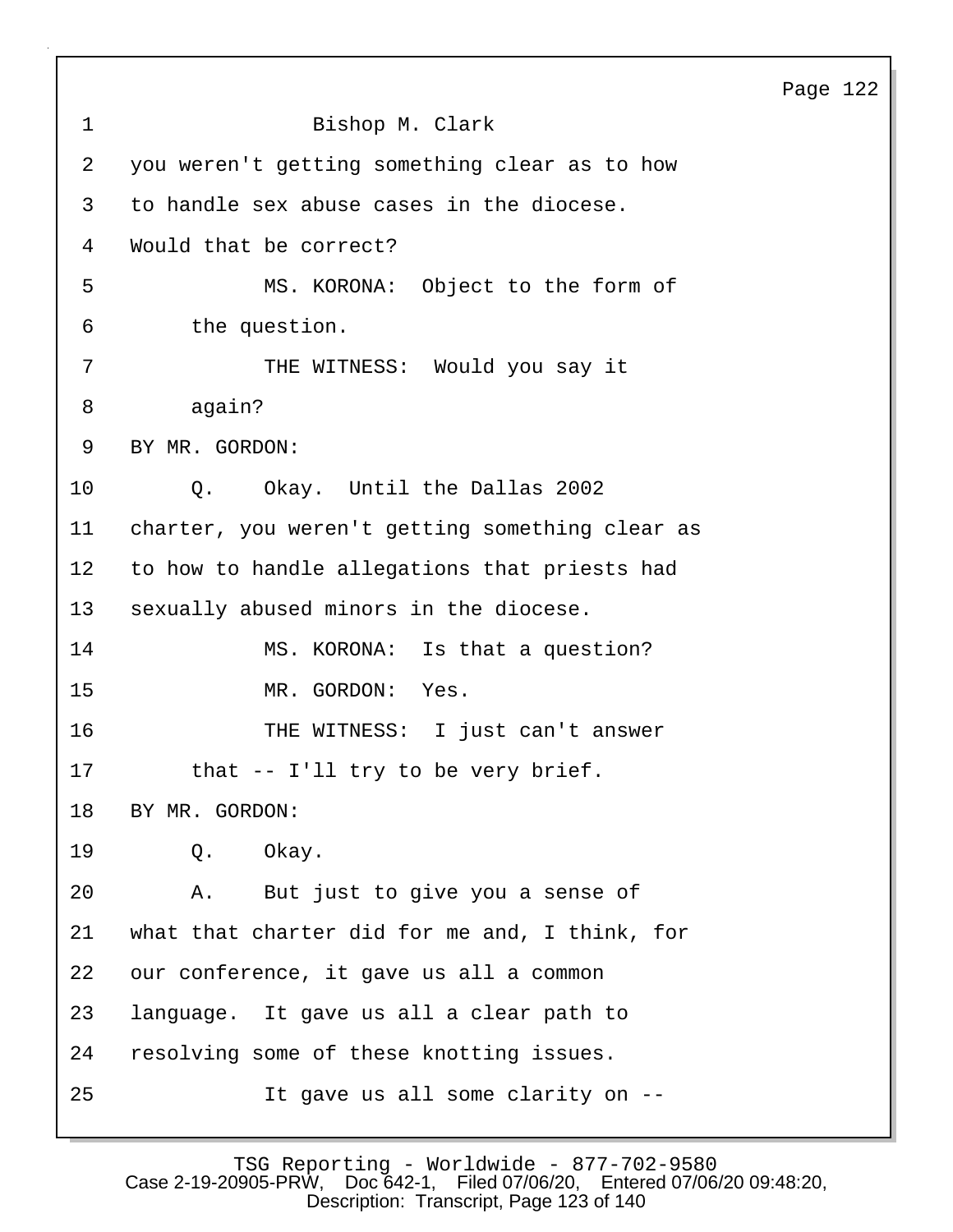Page 123 1 Bishop M. Clark 2 I'm losing that last -- well, it helped us and 3 insisted that we have a format, that's the 4 word I was looking for -- a format that we all 5 understood and to which we could find 6 guidance, that we would all be on the same 7 page with the same kind of understanding of 8 our resources, our responsibilities. 9 There were several sections on, you 10 know, the priestly life and how that has 11 delinquencies of that serious nature, how we 12 would treat them, to use an expression I used 13 earlier, find ways to carry out our 14 responsibilities vis-a-vis delinquency in an 15 expeditious way, and do what we could to 16 expedite those processes. 17 Some of those we could not do on 18 our own, and for those we couldn't do on our 19 own, we would have to appeal to Rome. It was 20 in that context that I tried to say justice 21 delayed is justice denied. 22 And you would have gentlemen, 23 fellas, that were looking for -- or bishops, 24 who were looking for ways to handle these more 25 expeditiously than we were able to do earlier.

TSG Reporting - Worldwide - 877-702-9580<br>Case 2-19-20905-PRW, Doc 642-1, Filed 07/06/20, Entered 07/06 Filed 07/06/20, Entered 07/06/20 09:48:20, Description: Transcript, Page 124 of 140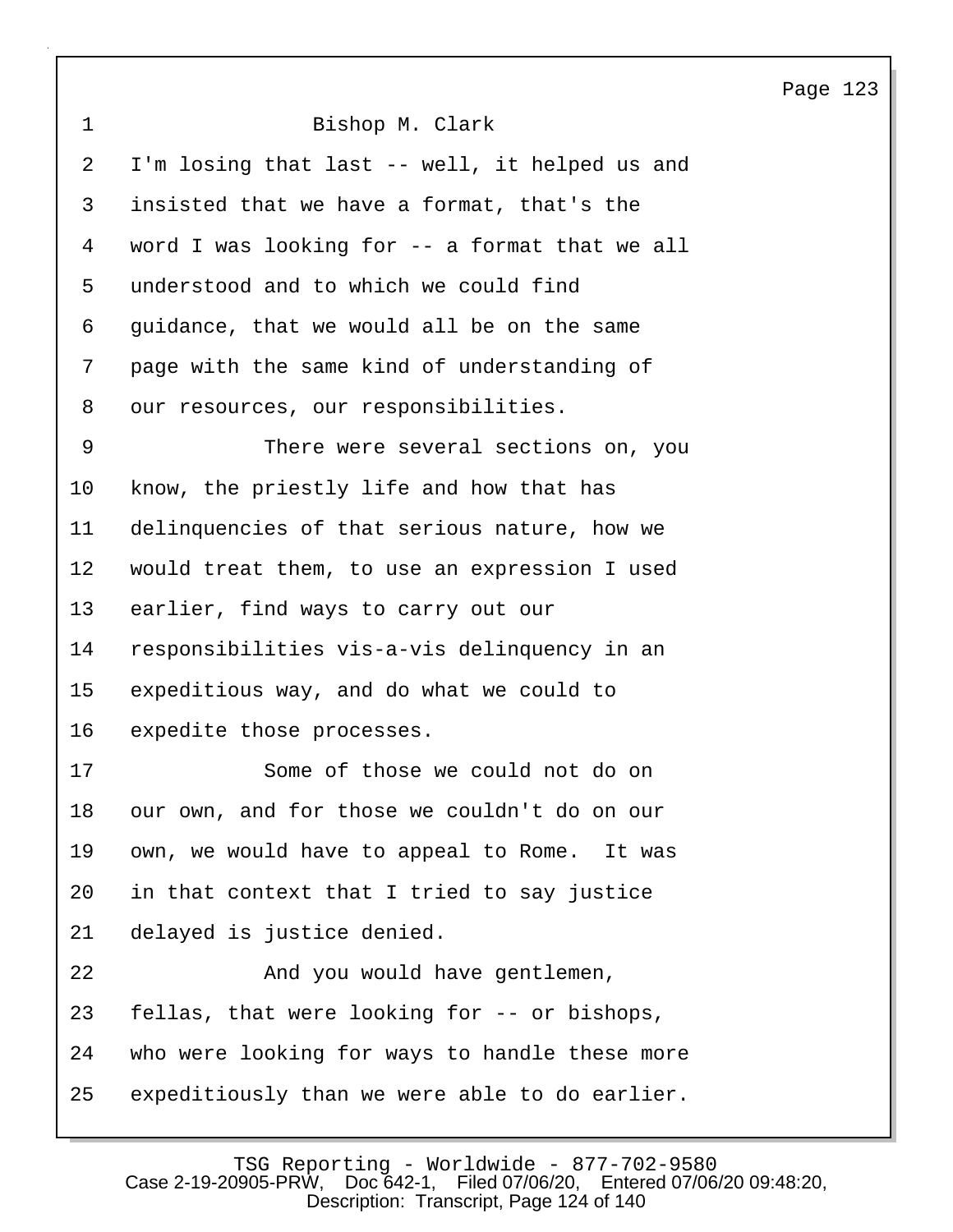1 Bishop M. Clark 2 I don't know if that's clear or 3 not. That's what I would say about that. 4 MR. GORDON: Mark this as Exhibit 4. 5 (Copy of envelope and letter from 6 , March 29, 2019, 7 marked as Deposition Exhibit 4.) 8 MS. KORONA: This is Exhibit 4? 9 MR. GORDON: Yes. 10 MS. KORONA: So Exhibit 3 would be 11 the book, and you're appending that to the 12 transcript? 13 MR. GORDON: Yeah. Well, I'm going 14 to hold onto the book, but you've been 15 given copies of the excerpts that I read 16 from, and it's available if we need. 17 You can't hold onto the whole book, 18 but I will hold it in my office. 19 MS. KORONA: But you marked the 20 entire book. 21 MR. GORDON: Yes. But we only read 22 particular sections. 23 MS. KORONA: We could have marked 24 those sections, but you marked the entire 25 book, so it really should stay with the

Page 124

TSG Reporting - Worldwide - 877-702-9580 Case 2-19-20905-PRW, Doc 642-1, Filed 07/06/20, Entered 07/06/20 09:48:20, Description: Transcript, Page 125 of 140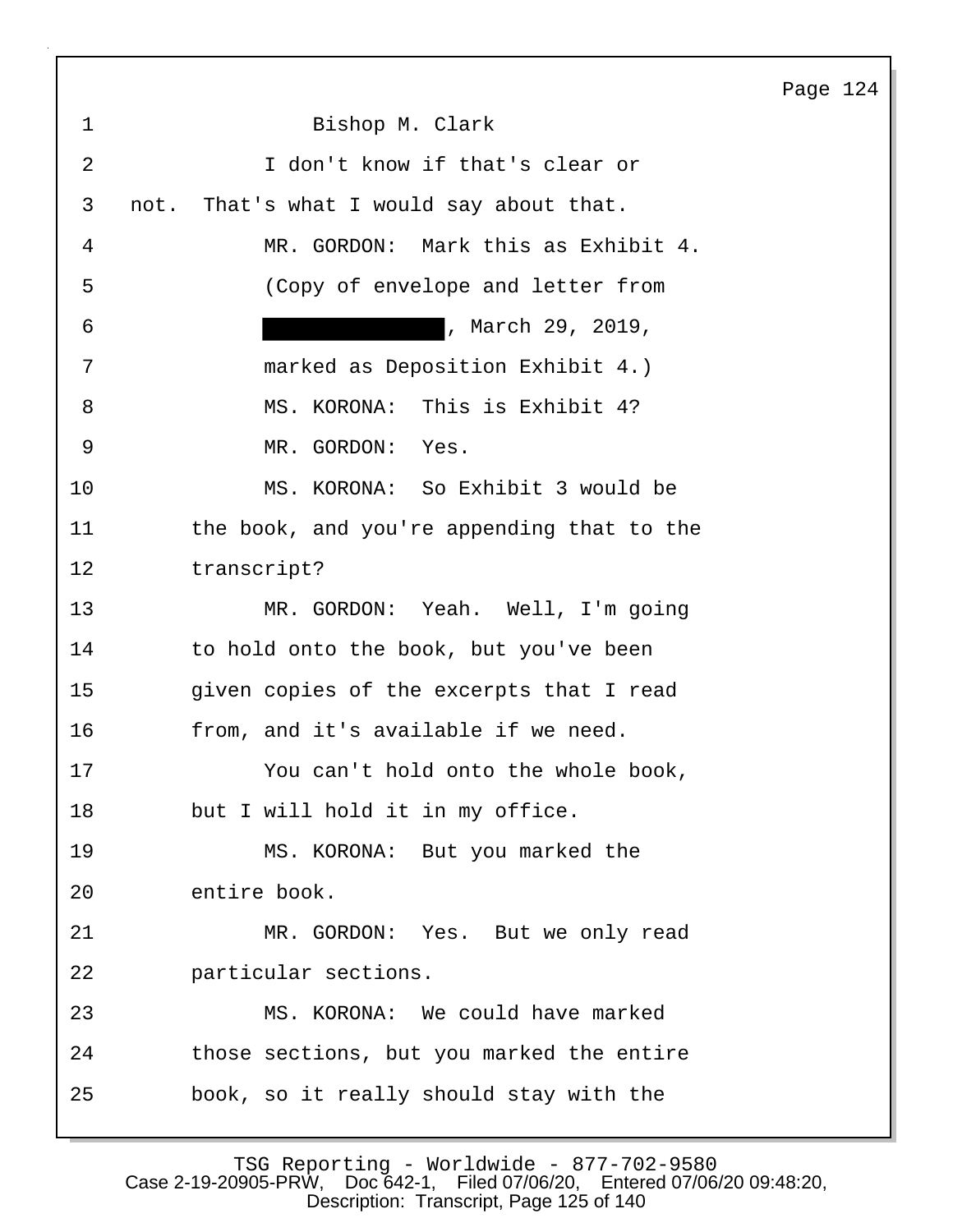| $\mathbf 1$ | Bishop M. Clark                       |
|-------------|---------------------------------------|
| 2           | court reporter.                       |
| 3           | MR. GORDON: We hold onto that one.    |
| 4           | MS. KORONA: I'm not agreeing to       |
| 5           | that, Mr. Gordon.                     |
| 6           | MR. GORDON: That's fine.              |
| 7           | BY MR. GORDON:                        |
| 8           | Q. You've got Exhibit 4 in front of   |
| 9           | you?                                  |
| 10          | A. Yes, I do.                         |
| 11          | Okay. And this is apparently a<br>Q.  |
| 12          | communication you received from       |
| 13          | $\cdot$                               |
| 14          | Α.<br>Yes.                            |
| 15          | $\mathbf{S}$<br>Who is<br>Q.          |
| 16          | Pardon me. I don't mean to be<br>Α.   |
| 17          | flip. I'll try to make this brief.    |
| 18          | wrote to me -- well, maybe            |
| 19          | it's indicated on here.               |
| 20          | She wrote to me, yes, the 29th of     |
| 21          | March, 2019. She had written to me -- |
| 22          | The question is who is<br>Q.          |
| 23          | ?                                     |
| 24          | Well, I don't know who she is.<br>Α.  |
| 25          | Oh, okay.<br>Q.                       |

 $\mathbf{I}$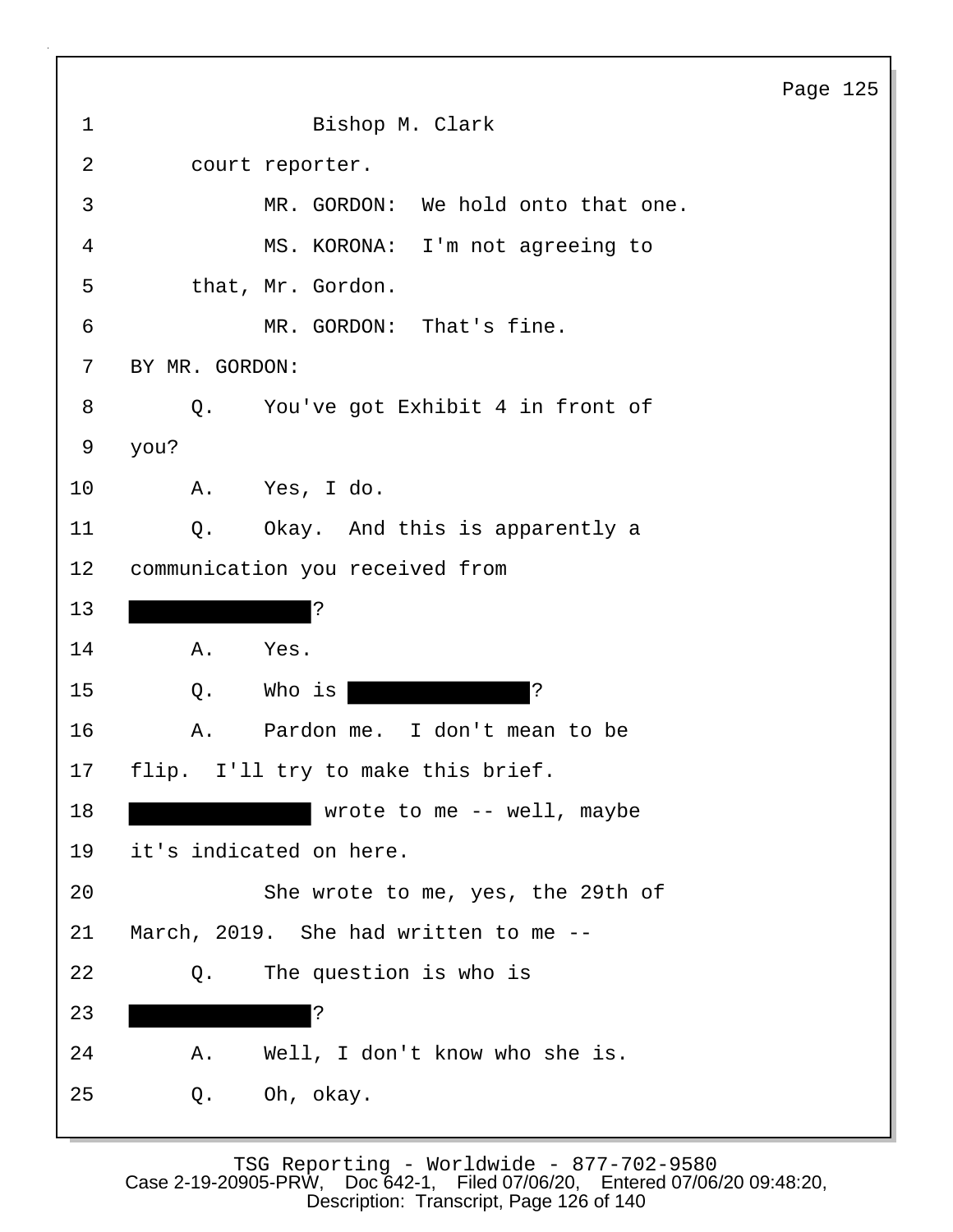| $\mathbf 1$     | Bishop M. Clark                                |
|-----------------|------------------------------------------------|
| $\overline{2}$  | She came to visit me and obviously<br>Α.       |
| 3               | she wrote to me.                               |
| 4               | Q. Oh, okay.                                   |
| 5               | But in all charity, I would have to<br>Α.      |
| 6               | say I would not place much credence in her     |
| 7               | thoughts or -- she was very confused.          |
| 8               | I mean, I tried to be patient and              |
| 9               | kind and -- as I always try to be with people. |
| 10              | But my reaction to reading -- hearing her --   |
| 11              | hearing her intentions, what she was trying to |
| 12              | do, in the end, I didn't know what she was     |
| 13              | trying to do.                                  |
| 14              | I don't mean to be, you know, mean             |
| 15 <sub>2</sub> | to her, but I was glad I never heard from her  |
| 16              | again because what she offered -- she never    |
| 17              | finishes a piece of work, at least that I know |
| 18              | of.                                            |
| 19              | Q. Did you understand she was a victim         |
| 20              | of child sex abuse?                            |
| 21              | No. I don't recall that. She may<br>Α.         |
| 22              | have said it. I honestly got lost in her --    |
| 23              | Q. She says in the first line in the           |
| 24              | second page under the date:                    |
| 25              | "Sincere thanks for your                       |
|                 |                                                |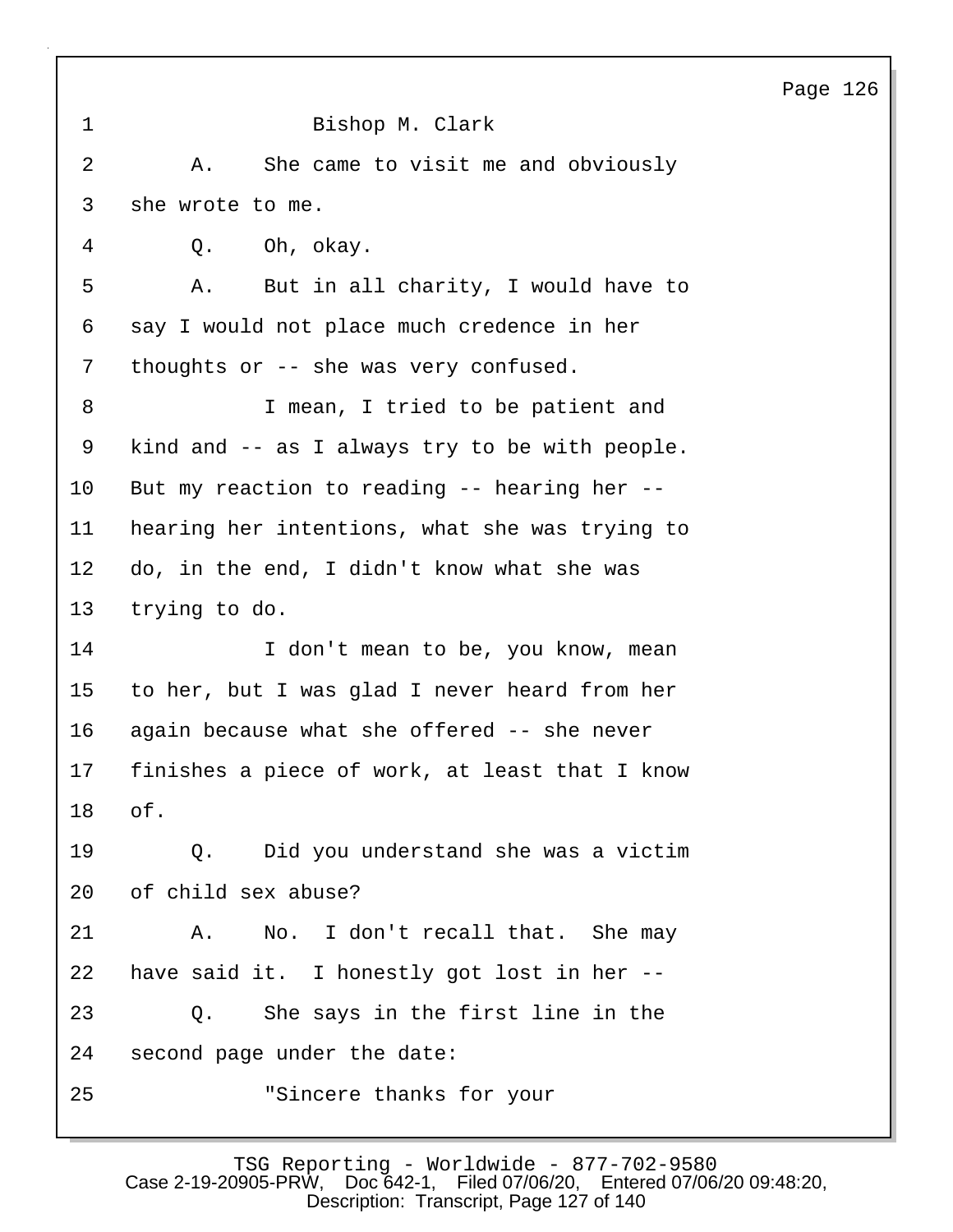| 1               | Bishop M. Clark                                |
|-----------------|------------------------------------------------|
| 2               | willingness to revisit and comment on          |
| 3               | the church's response to allegations of        |
| 4               | priest abuse."                                 |
| 5               | Oh, yeah.<br>Α.                                |
| 6               | Did you have a conversation with her<br>Q.     |
| 7               | regarding the church's response to allegations |
| 8               | of priest abuse?                               |
| 9               | Yeah. This brings it back to me.<br>Α.         |
| 10              | Yeah. We did chat about that. And I don't      |
| 11              | remember anything about it, to be honest with  |
| $12 \,$         | you.                                           |
| 13              | Q.<br>Okay.                                    |
| 14              | Our conversation, to be kind, was<br>Α.        |
| 15 <sub>2</sub> | confused. And I didn't really know what she    |
| 16              | was driving at. And I tried as best I could    |
| 17              | to                                             |
| 18              | Q. Okay.                                       |
| 19              | A. I mean, I think --                          |
| 20              | MS. KORONA: You've answered.                   |
| 21              | THE WITNESS: Okay.                             |
| 22              | MR. GORDON: Why don't we mark this             |
| 23              | as Exhibit 5, please.                          |
| 24              | (Copy of envelope and letter from              |
| 25              | Margaret Joynt, February 16, 2020,             |
|                 |                                                |

TSG Reporting - Worldwide - 877-702-9580 Case 2-19-20905-PRW, Doc 642-1, Filed 07/06/20, Entered 07/06/20 09:48:20, Description: Transcript, Page 128 of 140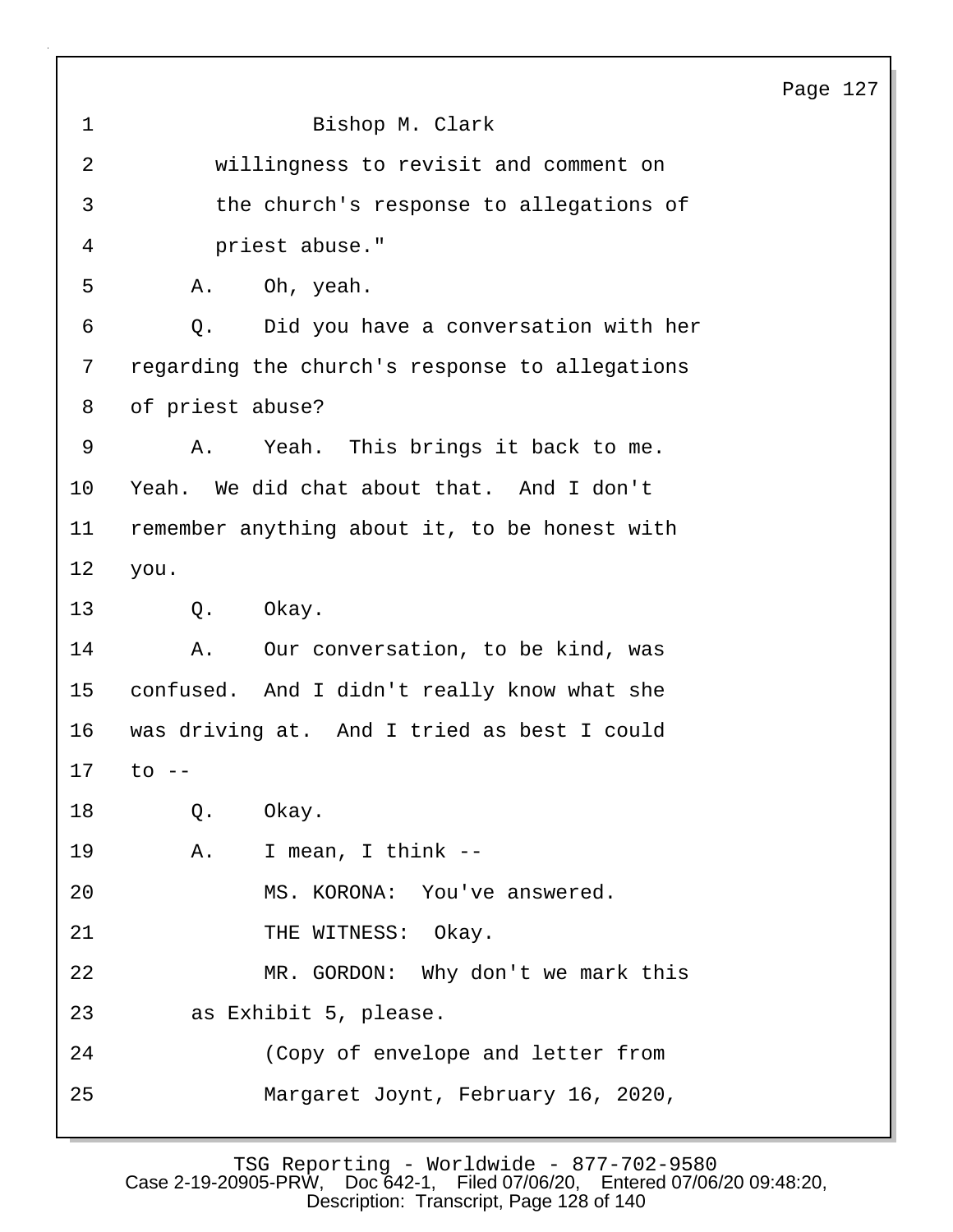Page 128 1 Bishop M. Clark 2 marked as Deposition Exhibit 5.) 3 MR. SULLIVAN: Thank you. 4 BY MR. GORDON: 5 Q. Bishop Clark, you've been given 6 Exhibit 5, and it -- 7 MR. SULLIVAN: Just for the record, 8 **just a question.** Were Exhibit 4 and 9 Exhibit 5 produced by your office? 10 MS. KORONA: They were. 11 MR. SULLIVAN: Thank you. 12 BY MR. GORDON: 13 Q. So on the front of Exhibit 5, which 14 is apparently a copy of the envelope, there's 15 handwriting, you see F circled, and then "Shaw, 16 Gary and Judy" on the other side? 17 A. Yeah, that's Gary and Judy Shaw. 18 Yeah. 19 Q. And you know them? 20 A. Gary is one of our priests, 21 ex-priests. And Judy is his wife. 22 Q. Is there any reason why this was 23 sent with regard to this case? 24 MS. KORONA: Objection, lack of 25 foundation.

TSG Reporting - Worldwide - 877-702-9580 Case 2-19-20905-PRW, Doc 642-1, Filed 07/06/20, Entered 07/06/20 09:48:20, Description: Transcript, Page 129 of 140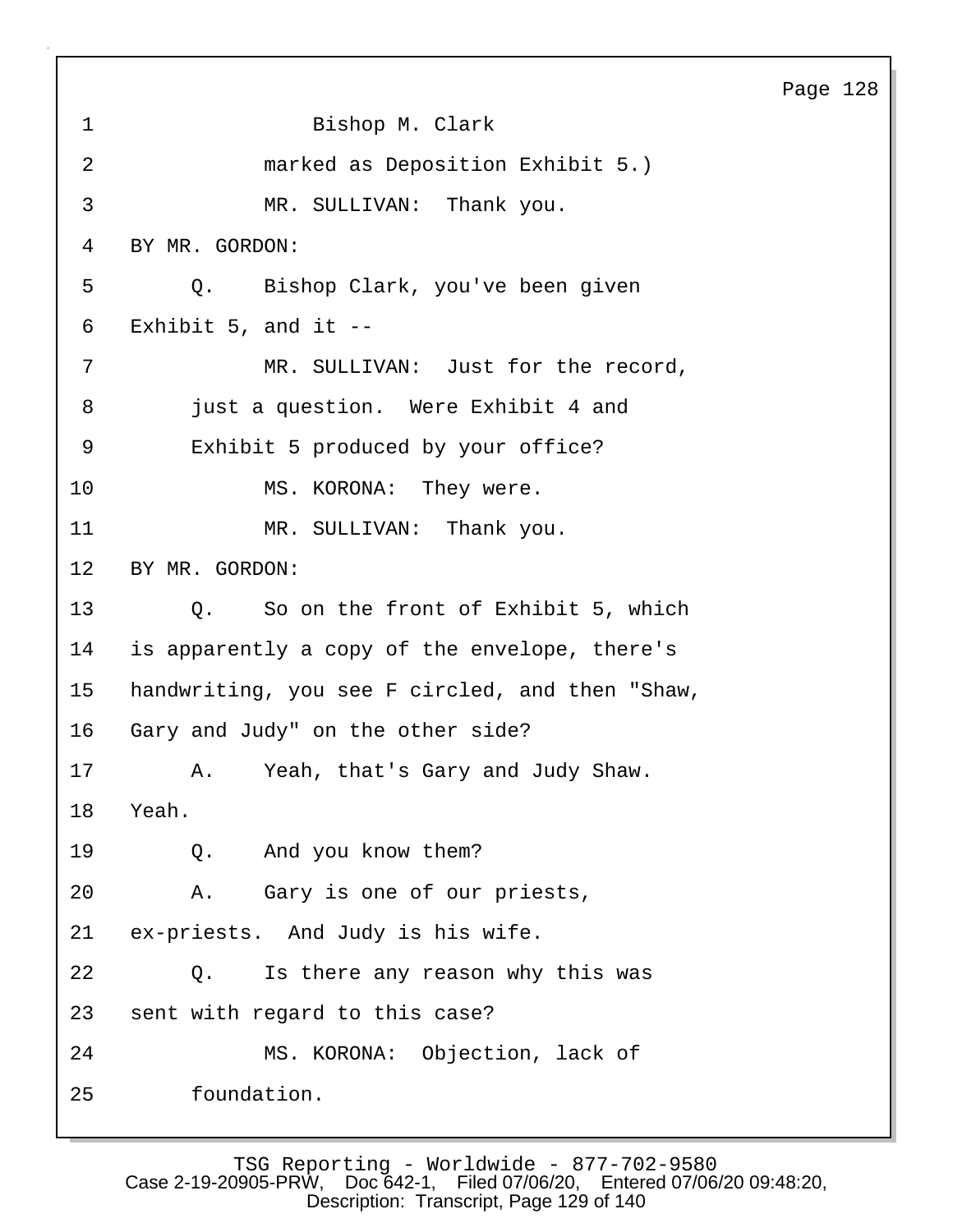| $\mathbf 1$     |                                        | Bishop M. Clark                             |
|-----------------|----------------------------------------|---------------------------------------------|
| 2               | BY MR. GORDON:                         |                                             |
| 3               | Q.                                     | Is there anything in this note that         |
| 4               | pertains to sex abuse?                 |                                             |
| 5               | Α.<br>No.                              |                                             |
| 6               | Q.                                     | As far as you know, Gary Shaw, there        |
| 7               | are no allegations against him, right? |                                             |
| 8               | Α.                                     | Oh, there was. There were.                  |
| 9               | There were, okay.<br>Q.                |                                             |
| 10              | Yeah.<br>Α.                            |                                             |
| 11              | $Q$ .                                  | And so he's still communicating with        |
| 12 <sup>°</sup> | you?                                   |                                             |
| 13              | A.                                     | It's more Judy that does the                |
| 14              | writing.                               |                                             |
| 15              | Q.                                     | So just so I'm clear, there were            |
| 16              |                                        | allegations -- did Gary Shaw admit to those |
| 17              | allegations?                           |                                             |
| 18              | Α.                                     | I don't know. I never dealt with            |
| 19              | Gary in any pastoral way at all.       |                                             |
| 20              | Q.                                     | He left ministry before you arrived?        |
| 21              | Yes.<br>Α.                             |                                             |
| 22              |                                        | MR. GORDON: We'll make this Exhibit         |
| 23              | Number 6.                              |                                             |
| 24              |                                        | (Copy of envelope and letter from           |
| 25              |                                        | , April 1, 2019, marked                     |

TSG Reporting - Worldwide - 877-702-9580 Case 2-19-20905-PRW, Doc 642-1, Filed 07/06/20, Entered 07/06/20 09:48:20, Description: Transcript, Page 130 of 140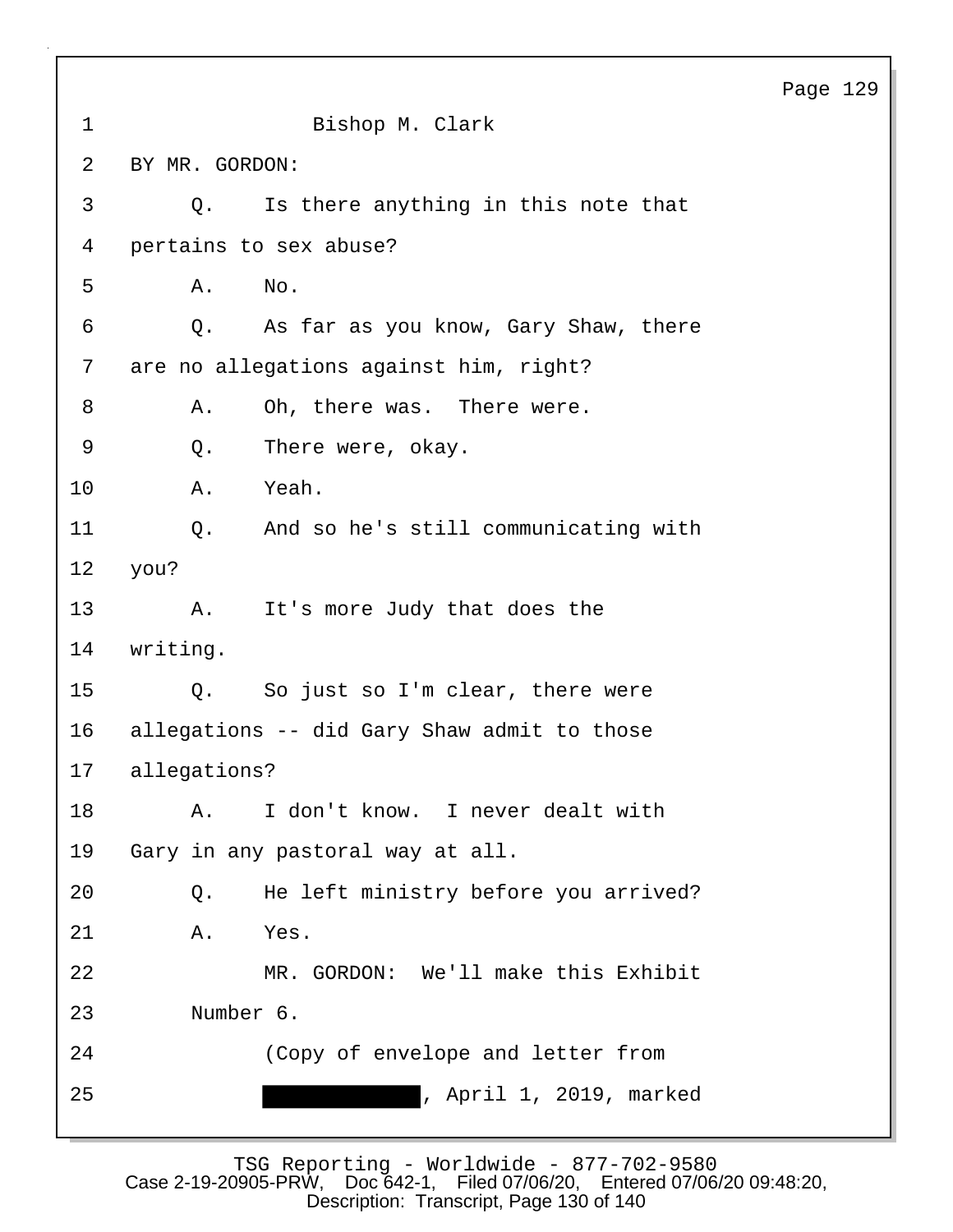|                |                                                          | Page 130 |  |
|----------------|----------------------------------------------------------|----------|--|
| $\mathbf{1}$   | Bishop M. Clark                                          |          |  |
| $\overline{2}$ | as Exhibit 6.)                                           |          |  |
| 3              | BY MR. GORDON:                                           |          |  |
| 4              | Bishop, you've been given Exhibit 6.<br>$Q$ .            |          |  |
| 5              | Again, this appears to be a letter addressed to          |          |  |
| 6              | you from<br>$\ddot{\phantom{a}}$                         |          |  |
| 7              | I'll give you a minute to take a                         |          |  |
| 8              | look at it and then I'll ask you some                    |          |  |
| 9              | questions.                                               |          |  |
| 10             | Sure. (Reviewing document.)<br>Α.                        |          |  |
| 11             | Yeah.                                                    |          |  |
| 12             | And this is apparently from a<br>Q.                      |          |  |
| 13             | religious sister,<br>Is that<br>$\overline{\phantom{a}}$ |          |  |
| 14             | correct?                                                 |          |  |
| 15             | Exactly, yeah.<br>Α.                                     |          |  |
| 16             | And she was asking to meet with you?<br>Q.               |          |  |
| 17             | Yes.<br>Α.                                               |          |  |
| 18             | Did you meet with her?<br>Q.                             |          |  |
| 19             | I did.<br>Α.                                             |          |  |
| 20             | What happened at the meeting?<br>Q.                      |          |  |
| 21             | I'm puzzled here, but she said "I<br>Α.                  |          |  |
| 22             | called you many times," and that's -- we don't           |          |  |
| 23             | not answer calls.                                        |          |  |
| 24             | So<br>came to see me and                                 |          |  |
| 25             | spoke -- excuse me, spoke of being abused by a           |          |  |
|                |                                                          |          |  |

 $\mathbf{I}$ 

TSG Reporting - Worldwide - 877-702-9580 Case 2-19-20905-PRW, Doc 642-1, Filed 07/06/20, Entered 07/06/20 09:48:20, Description: Transcript, Page 131 of 140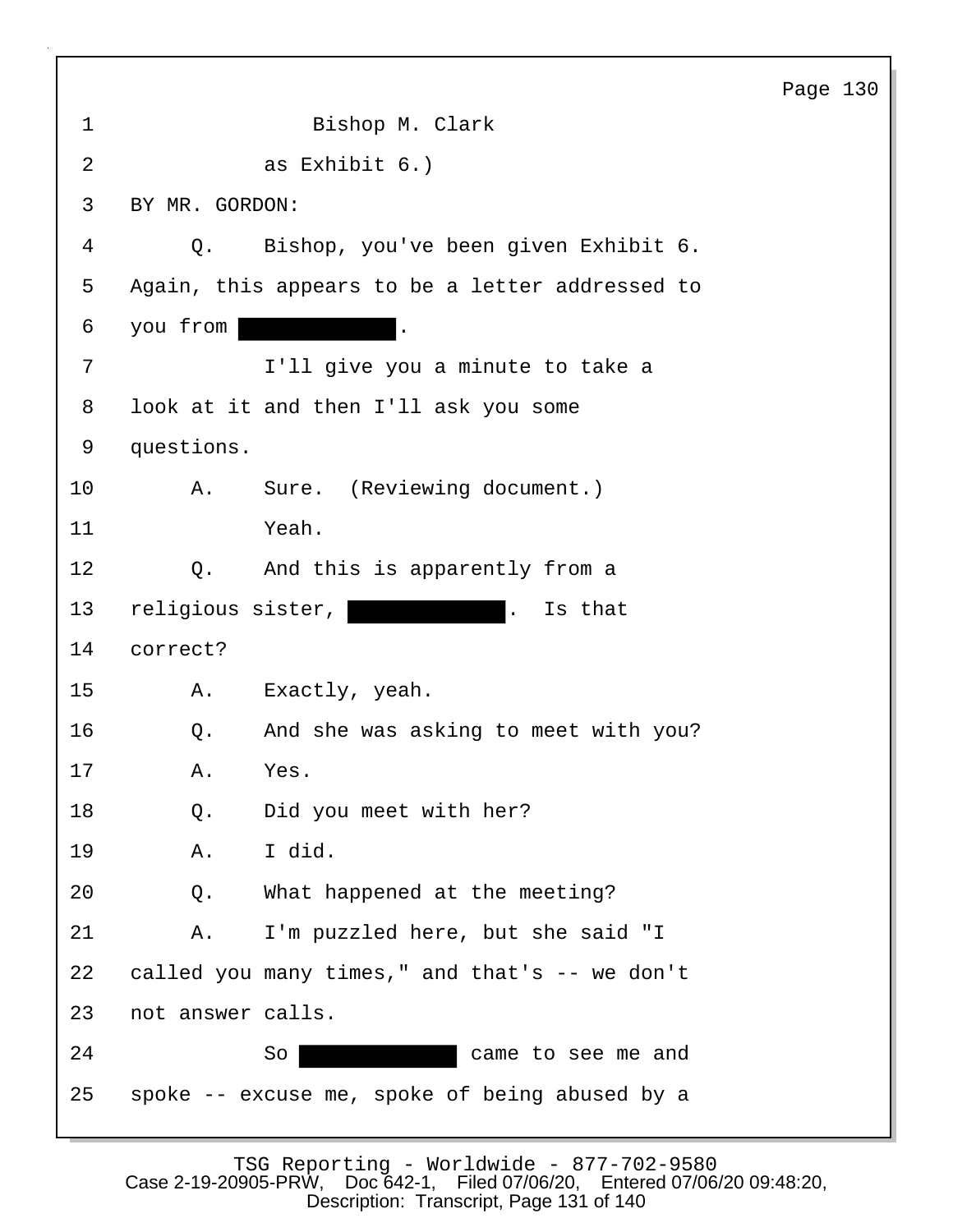Page 131 1 Bishop M. Clark 2 priest. She never named the priest and didn't 3 ask me to do anything about the priest, 4 unnamed. But just wanted to get it 5 off her chest, that somebody listen to her. 6 And I did. She had no interest at all in 7 searching out or having me do anything about 8 this. She just wanted to talk. 9 Q. And by the way, on the second page 10 of the exhibit, which is her note to you, below 11 where it says, "Dear Bishop Clark," do you see 12 that second paragraph? 13 She says: "In the mid-70s I was 14 wronged by one of your priests." Then she 15 says: "I tried, but was never able to see you 16 personally." But she's not saying that she 17 called you. 18 You don't know as we're sitting 19 here whether she couldn't get the courage to 20 call then? 21 MS. KORONA: Objection to the form 22 of the question. Lack of foundation. 23 THE WITNESS: I don't know what to 24 say, except I did not -- something can 25 always go screwy in terms of

TSG Reporting - Worldwide - 877-702-9580<br>0905-PRW, Doc642-1, Filed07/06/20, Entered07/06/2009:48:20, Case 2-19-20905-PR $\bar{W}$ , Doc 642-1, Description: Transcript, Page 132 of 140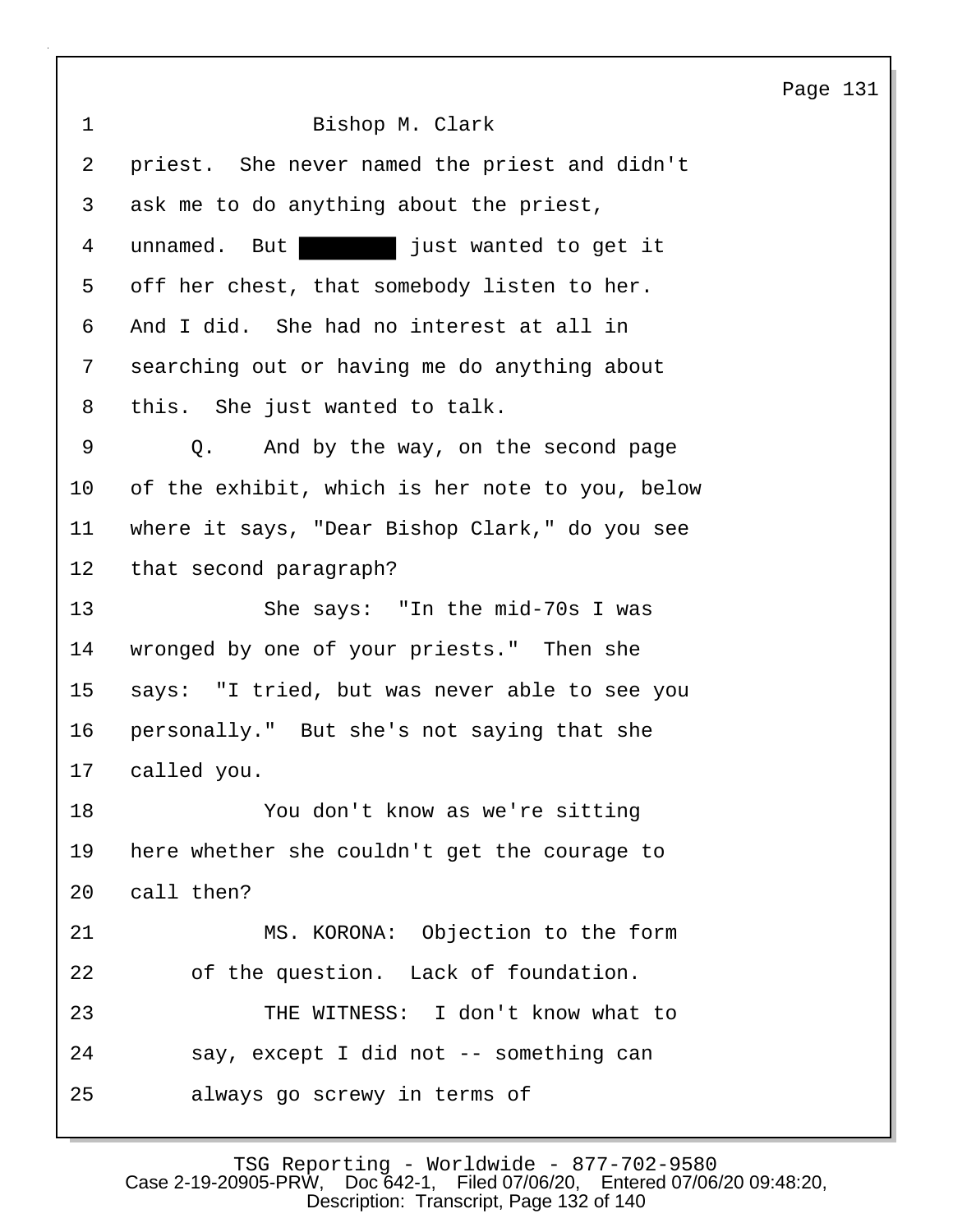| 1  | Bishop M. Clark                            |
|----|--------------------------------------------|
| 2  | communications.                            |
| 3  | But as I said, we try to be very           |
| 4  | careful to respond to written or telephone |
| 5  | communications.                            |
| 6  | And on the head of this, I met with        |
| 7  | , I would say, three or four               |
| 8  | times. They were more pastoral visits,     |
| 9  | other than -- she was in pain because she  |
| 10 | never felt heard or understood about what  |
| 11 | she experienced.                           |
| 12 | And I was for her -- I think she           |
| 13 | found me a good listener and a person who  |
| 14 | understands her pain and would give her a  |
| 15 | chance to talk about it. So that's what    |
| 16 | this $-$ this $-$ that's the context of    |
| 17 | this.                                      |
| 18 | fairly frequently<br>And I see             |
| 19 | because she lives at the<br>$\mathbf{r}$   |
| 20 | which is the beadquarters in               |
| 21 | Rochester.                                 |
| 22 | And whenever possible $--$ I mean, I       |
| 23 | think we sort of watch for one another on  |
| 24 | those occasions and check in, "How are you |
| 25 | "I'm doing fine." That<br>3 u<br>doing,    |

Case 2-19-20905-PRW, Doc 642-1, Filed 07/06/20, Entered 07/06/20 09:48:20, Description: Transcript, Page 133 of 140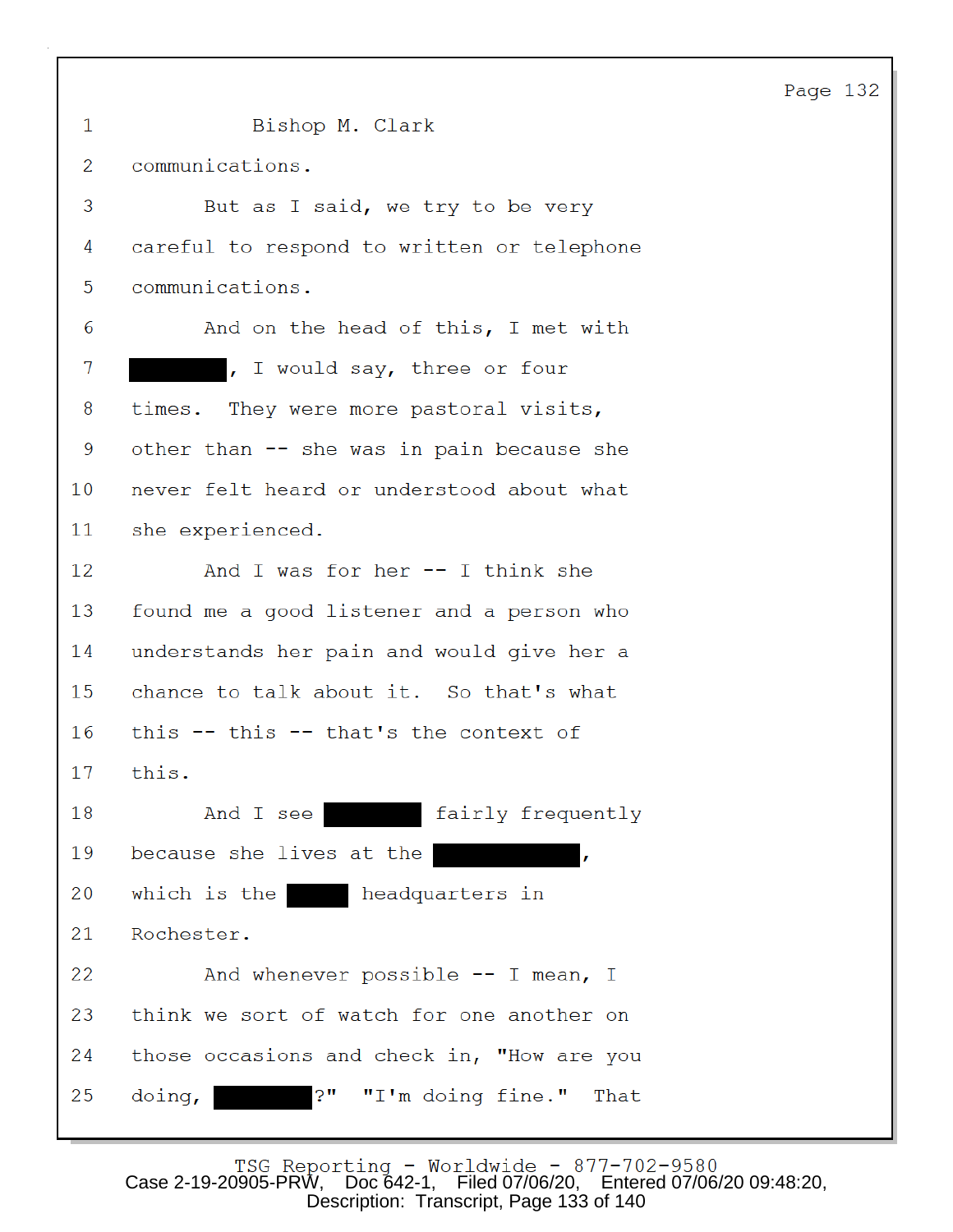1 Bishop M. Clark 2 sort of thing. 3 It's casual, but it's sort of a 4 spiritual relationship. That's all I can 5 say about that with 6 MR. GORDON: What number? 7 JUDGE WARREN: Four minutes. 8 MR. GORDON: I was asking what 9 exhibit number. 10 THE COURT REPORTER: Seven. 11 THE WITNESS: Seven minutes? 12 MR. GORDON: No, Exhibit 7. 13 MS. KORONA: Exhibit 7. 14 (Copy of envelope and letter from 15 Margaret Joynt, February 16, 2020, 16 marked as Deposition Exhibit 7.) 17 BY MR. GORDON: 18 Q. So you've been given Exhibit 7, 19 Bishop Clark. I'll give you a moment or two to 20 read it. 21 A. I wish I would get more letters 22 like this. I think I'll frame this one. 23 Q. This was apparently, if you look at 24 the side that has the address to you where the 25 exhibit label is, do you see in the upper left

Page 133

TSG Reporting - Worldwide - 877-702-9580 Case 2-19-20905-PRW, Doc 642-1, Filed 07/06/20, Entered 07/06/20 09:48:20, Description: Transcript, Page 134 of 140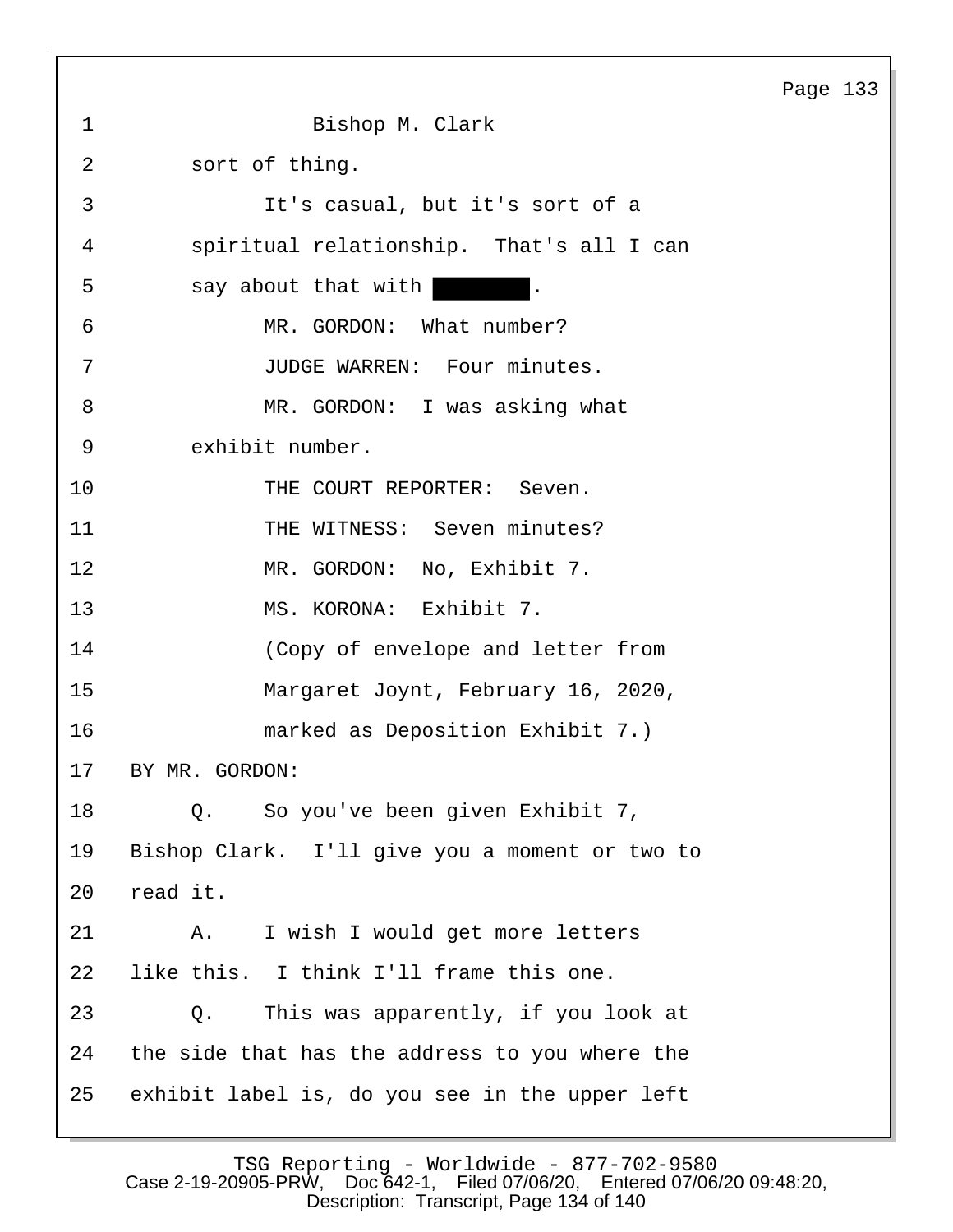|                |                                               | Page 134 |  |
|----------------|-----------------------------------------------|----------|--|
| $\mathbf 1$    | Bishop M. Clark                               |          |  |
| $\overline{a}$ | corner the name "Margaret Joynt"?             |          |  |
| 3              | Α.<br>Yes.                                    |          |  |
| 4              | Do you recall meeting<br>$Q$ .                |          |  |
| 5              | Margaret Joynt?                               |          |  |
| 6              | I've known Margaret for years.<br>Α.          |          |  |
| 7              | Do you know, is Margaret Joynt a<br>Q.        |          |  |
| 8              | victim of priest abuse?                       |          |  |
| 9              | She is not.<br>Α.                             |          |  |
| 10             | Is she a victim of any abuse as a<br>Q.       |          |  |
| 11             | child?                                        |          |  |
| 12             | No, not to my knowledge.<br>Α.                |          |  |
| 13             | Does she work with victims groups?<br>Q.      |          |  |
| 14             | She sits on our -- has for years,<br>Α.       |          |  |
| 15             | on our sex abuse panel. She's an attorney who |          |  |
| 16             | has been of invaluable help to us.            |          |  |
| 17             | Q. Where does she practice law?               |          |  |
| 18             | She's not active in the practice of<br>Α.     |          |  |
| 19             | law anymore. She just turned 90. She's a      |          |  |
| 20             | sweetheart. I like to end meetings on a happy |          |  |
| 21             | note. No, that's -- the world should be       |          |  |
| 22             | filled with Margaret Joynts.                  |          |  |
| 23             | MR. GORDON: How much time do we               |          |  |
| 24             | have?                                         |          |  |
| 25             | JUDGE WARREN: One minute and eight            |          |  |
|                |                                               |          |  |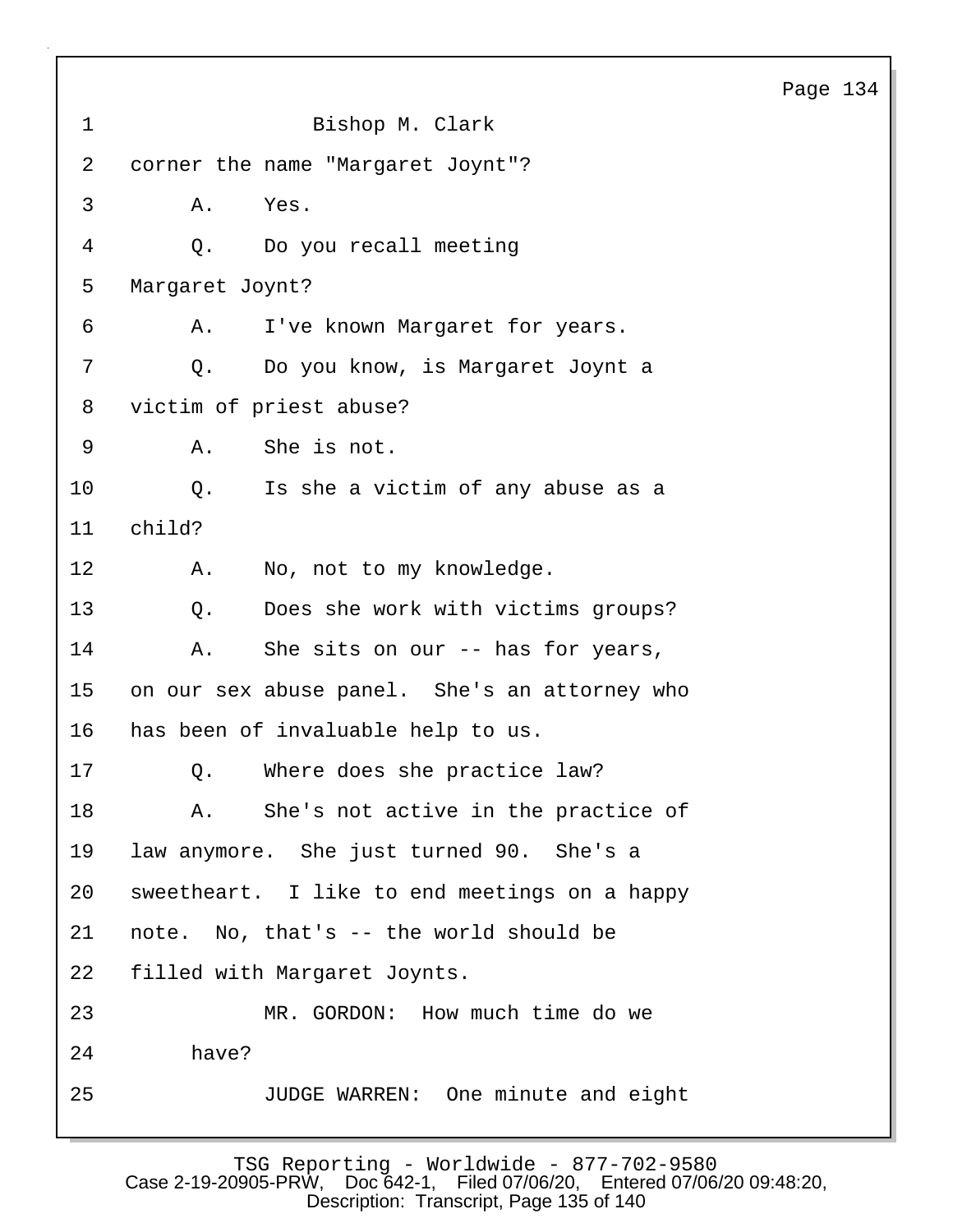1 Bishop M. Clark 2 seconds. 3 THE WITNESS: But who's counting, 4 Your Honor? 5 MS. KORONA: His Honor. 6 BY MR. GORDON: 7 Q. When you had priests go to 8 psychologists or psychiatrists for evaluation, 9 was it -- did you usually get back a written 10 report from the psychologist or the 11 psychiatrist? 12 A. Yeah. They would send reports, 13 yes. 14 Q. And they would be -- 15 JUDGE WARREN: We're out of time. 16 MR. GORDON: Okay. 17 **JUDGE WARREN:** That concludes the 18 deposition. 19 In my bench order of February 11, 20 2020, I indicated that a redacted version 21 of this transcript will be available 22 publicly. And having sat here and 23 listened to both the attorneys and the 24 bishop, it's clear to me that the 25 transcript will not reflect body language,

TSG Reporting - Worldwide - 877-702-9580 Case 2-19-20905-PRW, Doc 642-1, Filed 07/06/20, Entered 07/06/20 09:48:20, Description: Transcript, Page 136 of 140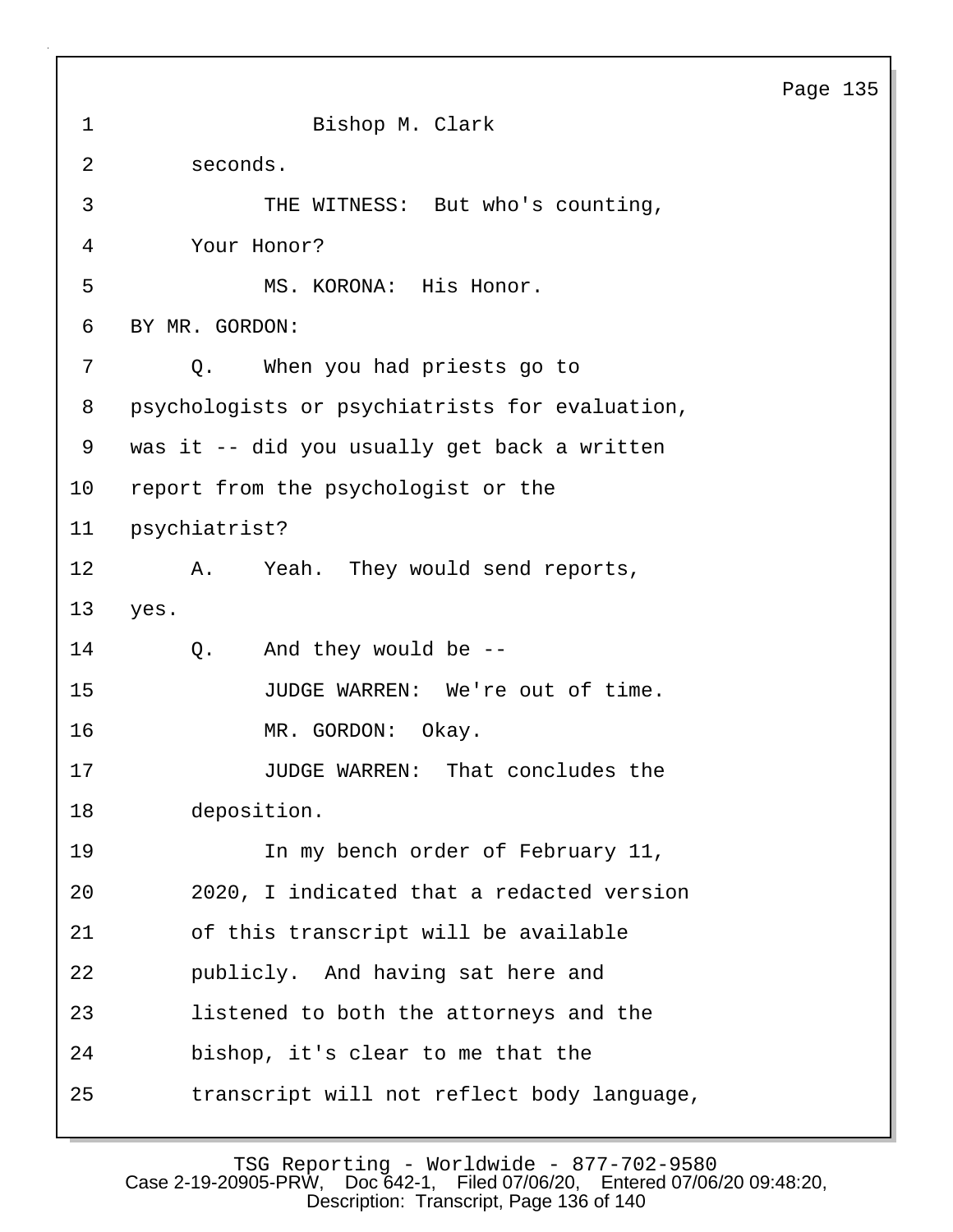1 Bishop M. Clark 2 tone of voice, the mood of the room. And 3 I think it's important for the court to 4 point out that readers will read this 5 perhaps out of context. 6 So what I want to say, Mr. Gordon, 7 Ms. Korona, Ms. Sullivan, you are to be 8 commented on your decorum and gentleness 9 with which you approached today and your 10 thoroughness. 11 And Bishop Clark, from the Court's 12 point of view, you did your level best to 13 answer every question. And from the 14 Court's point of view, you're as 15 forthcoming as one could have hoped for. 16 So I want to congratulate the 17 attorneys for their demeanor today and 18 thank you for your time and effort today. 19 And, Doctor, thank you for being 20 here to make sure that the bishop's 21 physical health wasn't in peril. 22 And, Sister, thank you for being 23 here and taking care as well. 24 So I know I'm cutting this off. I 25 said three hours and I meant three hours,

Page 136

TSG Reporting - Worldwide - 877-702-9580<br>Case 2-19-20905-PRW, Doc 642-1, Filed 07/06/20, Entered 07/06 Filed 07/06/20, Entered 07/06/20 09:48:20, Description: Transcript, Page 137 of 140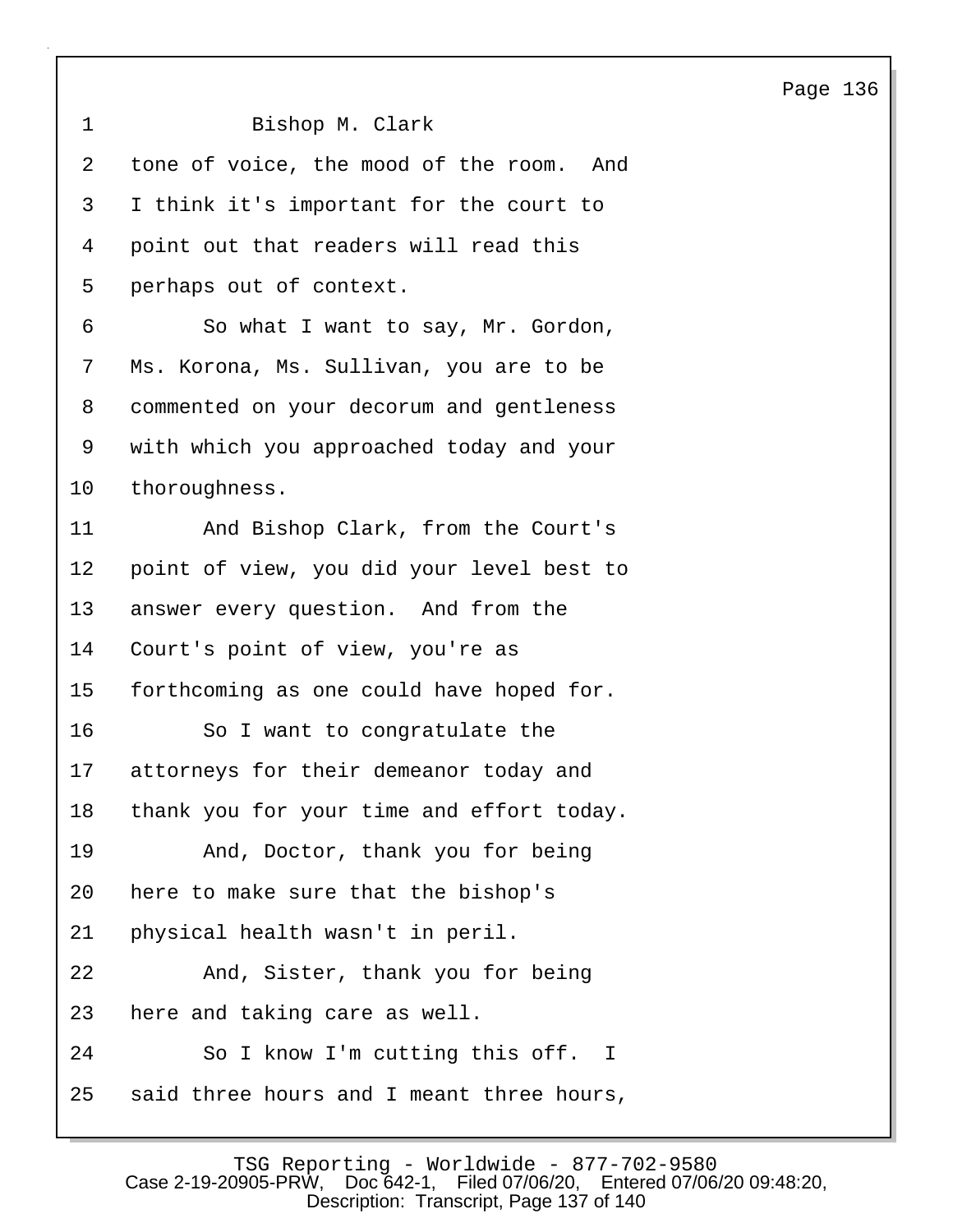1 Bishop M. Clark 2 and there's a reason for that. We're 3 reaching that point of diminishing 4 returns. And so I think you've gotten as 5 much as you're going to. 6 But I do want readers, members of 7 the public that read this transcript, to 8 understand all they get to see is the 9 words on the page. And from the Court's 10 point of view, the atmosphere in this room 11 is much richer than I think the words on 12 the page would reflect. 13 And with that, I declare the 14 deposition closed and we're in recess for 15 the day. 16 MS. KORONA: Thank you, Your Honor. 17 MR. GORDON: Thank you, Your Honor. 18 MR. SULLIVAN: Thank you, 19 Your Honor. 20 THE WITNESS: Thank you. 21 MR. GORDON: Bishop, thank you. 22 THE WITNESS: Thank you, sir. Nice 23 to meet you. 24 (The deposition was concluded at 25 2:57 p.m.)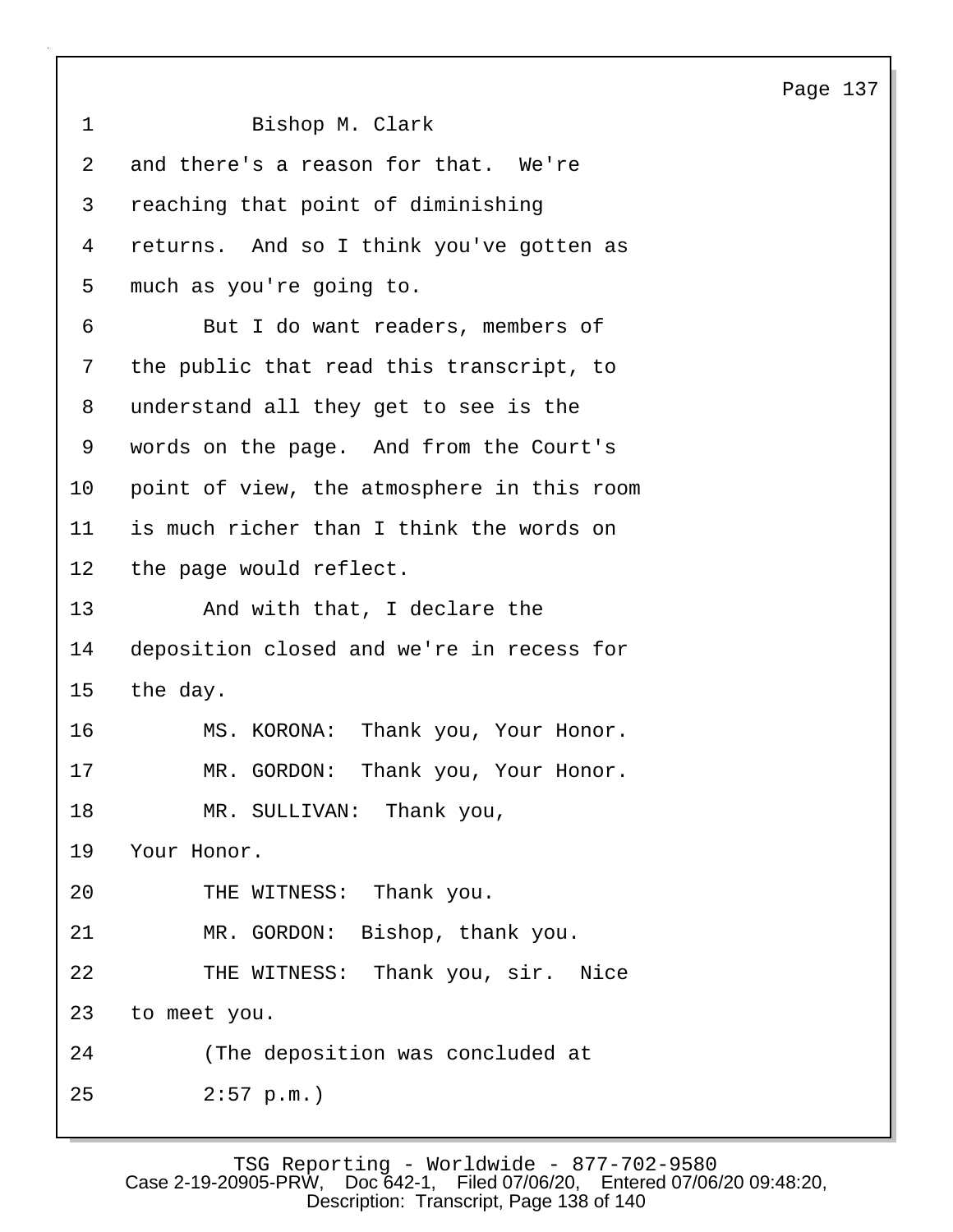|                |                                                 | Page |
|----------------|-------------------------------------------------|------|
| 1              | Bishop M. Clark                                 |      |
| $\overline{2}$ | CERTIFICATE                                     |      |
| 3              |                                                 |      |
| $\overline{4}$ |                                                 |      |
| 5              | I, ANNE E. VOSBURGH, Certified Shorthand        |      |
| 6              | Reporter, Registered Professional Reporter,     |      |
| 7              | Certified Realtime Reporter, and Notary Public, |      |
| 8              | hereby certify:                                 |      |
| 9              | That Bishop Matthew Clark was duly sworn by     |      |
| 10             | me, an authorized Notary Public; and that this  |      |
| 11             | deposition is a true and correct record of the  |      |
| 12             | testimony given by such witness to the best of  |      |
| 13             | my knowledge and ability.                       |      |
| 14             | I further certify that I am not related to      |      |
| 15             | any of the parties to this action and that I am |      |
| 16             | in no way interested in the outcome of this     |      |
| 17             | matter.                                         |      |
| 18             | In witness whereof, I have hereunto set my      |      |
| 19             | hand this day, March 4, 2020.                   |      |
| 20             |                                                 |      |
| 21             | Anne Vosburgh                                   |      |
| 22             | Anne E. Vosburgh, CSR-6804, RPR, CRR            |      |
| 23             | Notary Public, Commission Exp. 7/20/21          |      |
| 24             |                                                 |      |
| 25             |                                                 |      |
|                |                                                 |      |

138